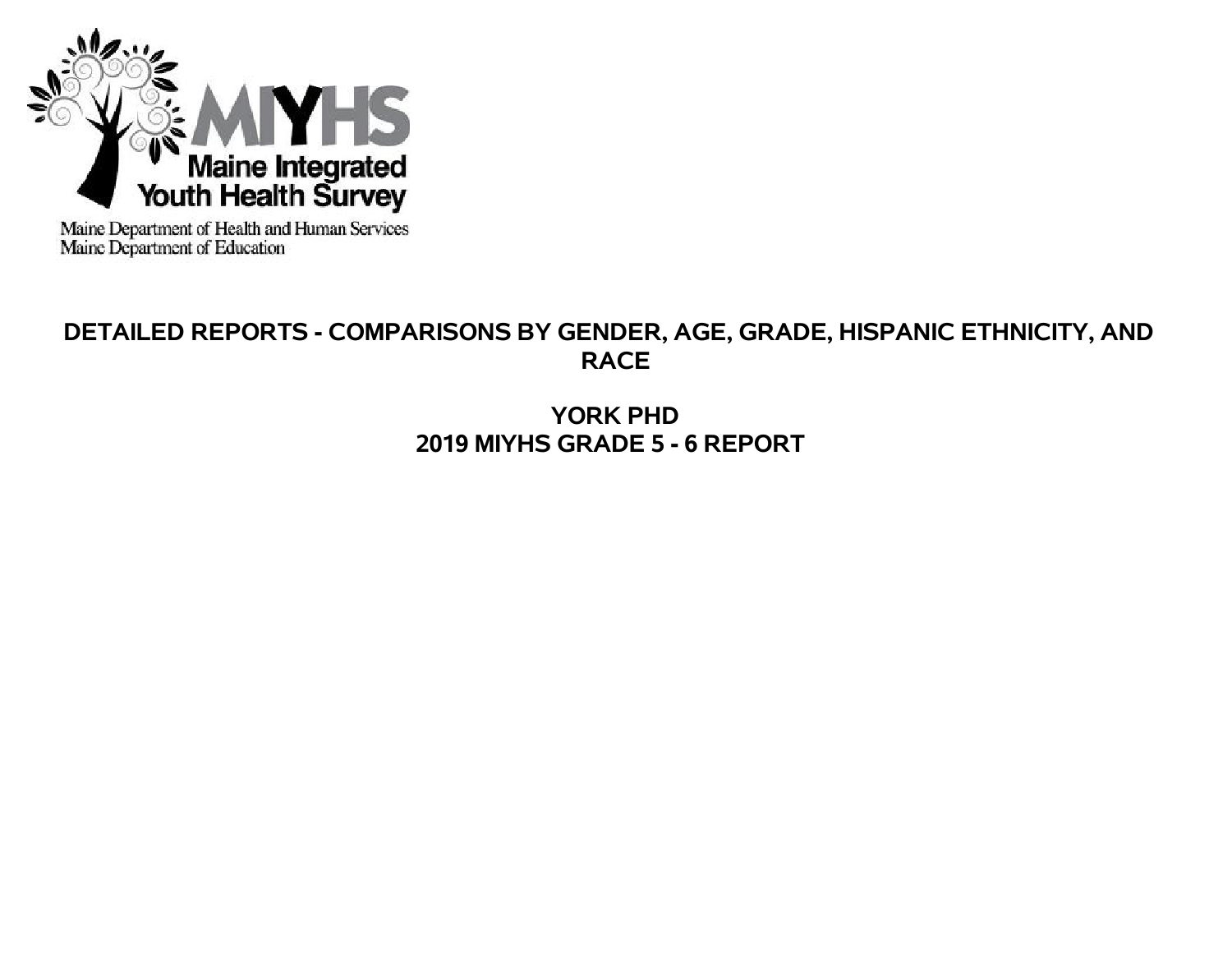|                                           | %     | CI                  | N     | n   |
|-------------------------------------------|-------|---------------------|-------|-----|
|                                           |       |                     |       |     |
| Total                                     | 15.6% |                     | 4,222 | 878 |
| ----Sex----                               |       |                     |       |     |
| Female                                    | 47.3% | $(43.1\% - 51.6\%)$ | 1,998 | 447 |
| Male                                      | 50.4% | $(45.3\% - 55.5\%)$ | 2,128 | 412 |
| Missing                                   | 2.3%  | $(0.7\% - 3.8\%)$   | 96    | 19  |
| ----Grade----                             |       |                     |       |     |
| Grade 5                                   | 49.0% | $(4.7\% - 93.3\%)$  | 2,068 | 224 |
| Grade 6                                   | 49.9% | $(6.4\% - 93.3\%)$  | 2,106 | 637 |
| Missing                                   | 1.1%  | $(0.0\% - 2.3\%)$   | 48    | 17  |
| ----Age----                               |       |                     |       |     |
| 10 or Younger                             | 25.4% | $(1.5\% - 49.3\%)$  | 1,073 | 118 |
| 11                                        | 49.8% | $(44.4\% - 55.3\%)$ | 2,104 | 444 |
| 12 or Older                               | 24.3% | $(4.6\% - 44.0\%)$  | 1,024 | 310 |
| Missing                                   | 0.5%  | $(0.2\% - 0.8\%)$   | 20    | 6   |
| ----Hispanic Ethnicity----                |       |                     |       |     |
| Hispanic                                  | 1.9%  | $(1.3\% - 2.5\%)$   | 79    | 34  |
| Non-Hispanic                              | 78.2% | $(67.3\% - 89.2\%)$ | 3,303 | 685 |
| Missing                                   | 19.9% | $(9.2\% - 30.6\%)$  | 839   | 159 |
| ----Race----                              |       |                     |       |     |
| American Indian or Alaskan Native         | 2.8%  | $(1.0\% - 4.5\%)$   | 117   | 40  |
| Asian                                     | 0.8%  | $(0.3\% - 1.3\%)$   | 34    | 18  |
| <b>Black or African American</b>          | 1.5%  | $(0.8\% - 2.2\%)$   | 63    | 26  |
| Native Hawaiian or Other Pacific Islander | 0.4%  | $(0.0\% - 0.8\%)$   | 16    | 6   |
| White                                     | 86.5% | $(81.2\% - 91.8\%)$ | 3,652 | 691 |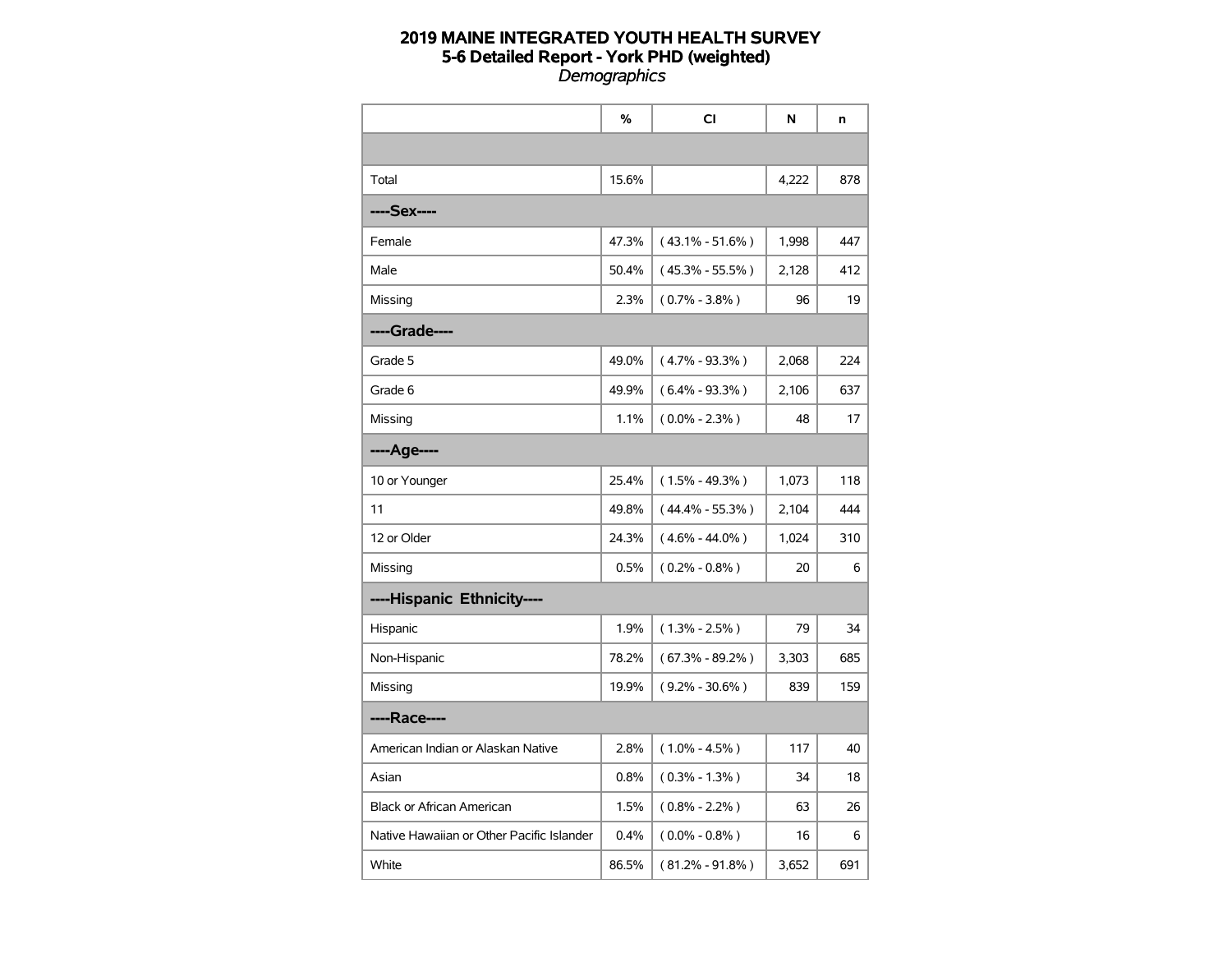|                       | %    | CI                | N   |      |
|-----------------------|------|-------------------|-----|------|
| <b>Multiple Races</b> | 2.2% | $(1.7\% - 2.8\%)$ | 95  | 41   |
| Missing               | 5.8% | $(2.3\% - 9.4\%)$ | 246 | 56 l |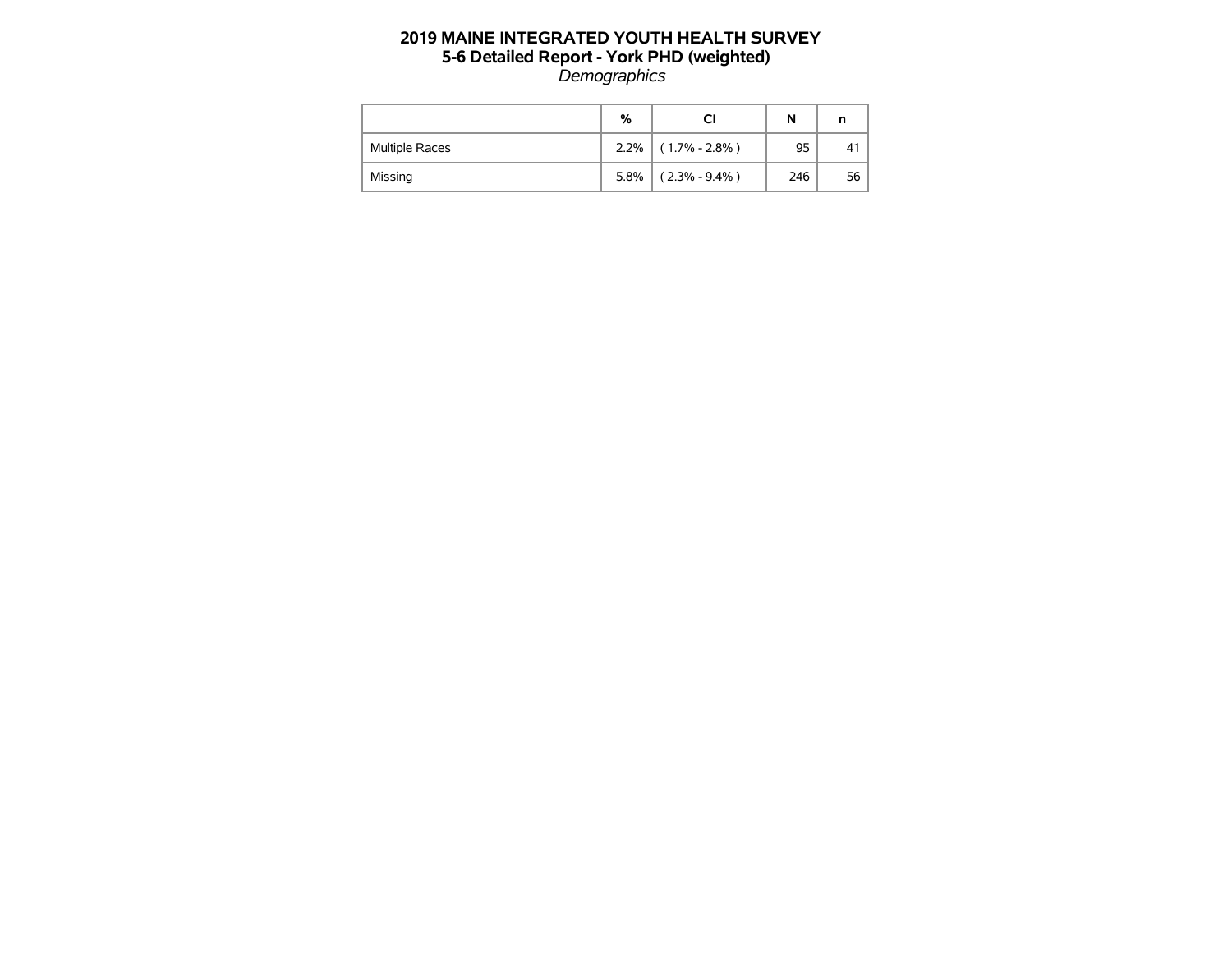|                | % | N                           | n         |  |
|----------------|---|-----------------------------|-----------|--|
| ----County---- |   |                             |           |  |
| York County    |   | $100.0\%$ (100.0% - 100.0%) | 4,222 878 |  |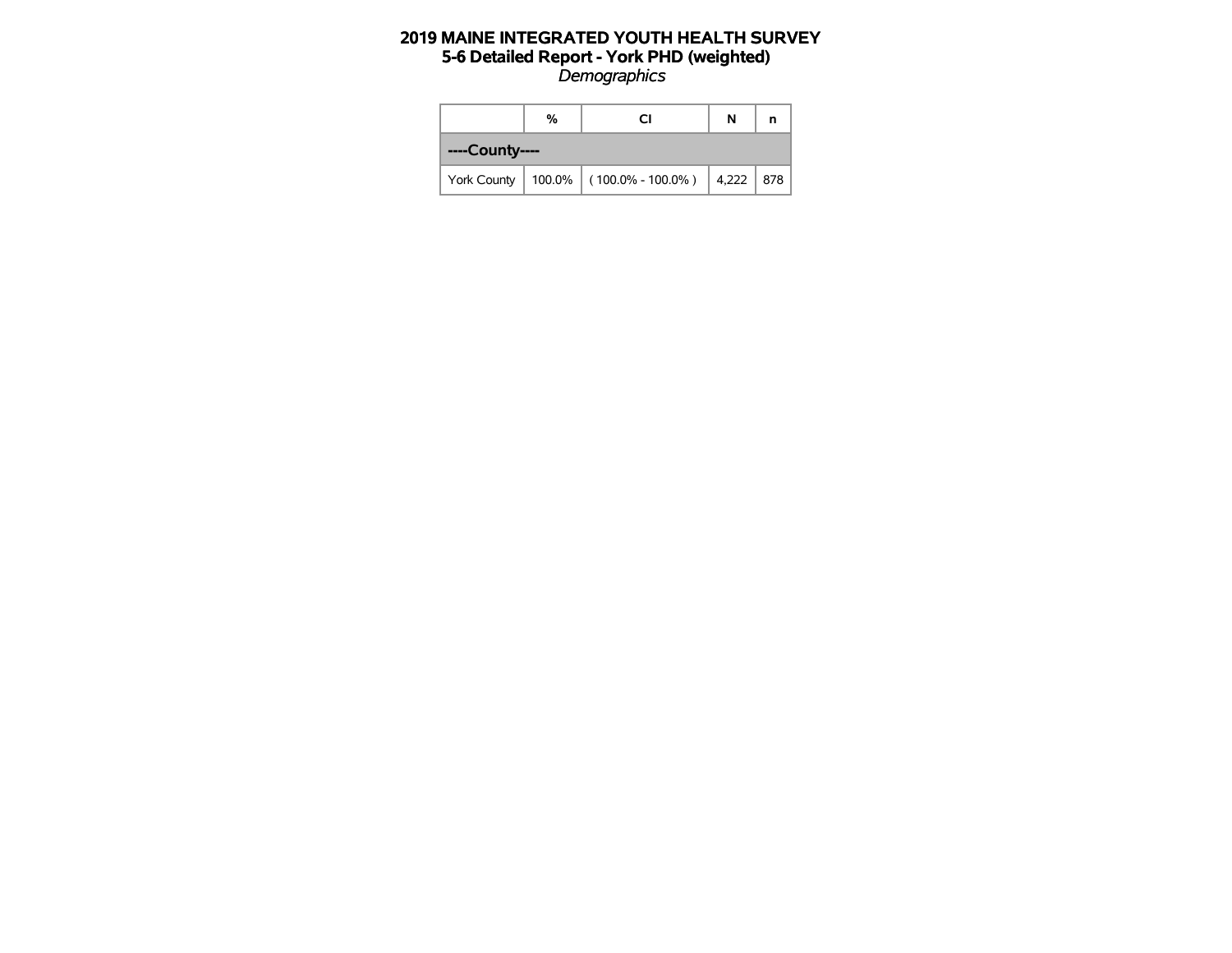*Percentage of students who were overweight (i.e., at or above the 85th percentile but below the 95th percentile for body mass index, by age and sex) -- MEASURED HEIGHT/WEIGHT (enowt2)*

|                                           |        | <b>Total</b>        |                |               | <b>Female</b>       |        | <b>Male</b> |                     |        |
|-------------------------------------------|--------|---------------------|----------------|---------------|---------------------|--------|-------------|---------------------|--------|
|                                           | %      | <b>CI</b>           | N              | $\frac{0}{0}$ | <b>CI</b>           | N      | %           | <b>CI</b>           | N.     |
|                                           |        |                     |                |               |                     |        |             |                     |        |
| Total                                     |        | 18.4% (16.7%-20.0%) |                | 368 19.8%     | $(8.0\% - 31.6\%)$  |        | 190 17.0%   | $(9.1\% - 25.0\%)$  | 178    |
| ----Age----                               |        |                     |                |               |                     |        |             |                     |        |
| 10 or younger                             | 15.8%  | $(13.6\% - 18.0\%)$ |                | 163 24.2%     | $(13.0\% - 35.3\%)$ | 126    | 7.2%        | $(0.0\% - 17.6\%)$  | 36     |
| 11                                        |        | 21.7% (17.9%-25.4%) | 205            | 14.9%         | $(3.7\% - 26.1\%)$  | 64     | 27.1%       | $(15.5\% - 38.8\%)$ | 141    |
| 12 or older                               | $\ast$ | $\ast$              | $\ast$         | $\ast$        | $\ast$              | $\ast$ | $\ast$      | $\ast$              | $\ast$ |
| ----Grade----                             |        |                     |                |               |                     |        |             |                     |        |
| Grade 5                                   | 18.4%  | $(16.7\% - 20.0\%)$ |                | 368 19.8%     | $(8.0\% - 31.6\%)$  | 190    | 17.0%       | $(9.1\% - 25.0\%)$  | 178    |
| Grade 6                                   | N/A    | N/A                 | N/A            | N/A           | N/A                 | N/A    | N/A         | N/A                 | N/A    |
| ----Hispanic Ethnicity----                |        |                     |                |               |                     |        |             |                     |        |
| Hispanic                                  | 17.6%  | $(0.0\% - 53.0\%)$  | $\overline{7}$ | $\ast$        | $\ast$              | $\ast$ | $\ast$      | $\ast$              | $\ast$ |
| Non-Hispanic                              | 14.4%  | $(8.8\% - 20.0\%)$  | 207            | 17.0%         | $(8.8\% - 25.1\%)$  |        | 114 12.2%   | $(7.9\% - 16.4\%)$  | 93     |
| ----Race----                              |        |                     |                |               |                     |        |             |                     |        |
| American Indian or Alaskan Native         | 13.6%  | $(0.0\% - 41.3\%)$  | $\overline{7}$ | $\ast$        | $\ast$              | $\ast$ | $\ast$      | $\ast$              | $\ast$ |
| Asian                                     | $\ast$ | $\ast$              | $\ast$         | $\ast$        | $\ast$              | $\ast$ | $\ast$      | $\ast$              | $\ast$ |
| <b>Black or African American</b>          | $\ast$ | $\ast$              | $\ast$         | $\ast$        | $\ast$              | $\ast$ | $\ast$      | $\ast$              | $\ast$ |
| Native Hawaiian or Other Pacific Islander | $\ast$ | $\ast$              | $\ast$         | $\ast$        | $\ast$              | $\ast$ | $\ast$      | $\ast$              | $\ast$ |
| White                                     | 19.4%  | $(16.7\% - 22.1\%)$ |                | 340 20.9%     | $(8.5\% - 33.3\%)$  | 182    | 17.9%       | $(6.3\% - 29.5\%)$  | 158    |
| <b>Multiple Races</b>                     | $\ast$ | $\ast$              | $\ast$         | $\ast$        | $\ast$              | $\ast$ | $\ast$      | $\ast$              | $\ast$ |

*\*Estimate suppressed due to small cell sizes. ^Data by sex, hispanic ethnicity, and race are not shown due to small cell sizes in several categories.*

*CI = 95% Confidence Interval*

*N = Number of students who were overweight (i.e., at or above the 85th percentile but below the 95th percentile for body mass index, by age and sex) -- MEASURED HEIGHT/WEIGHT (weighted). Note: Due to missing data, the sum of demographic categories may not equal the overall total.*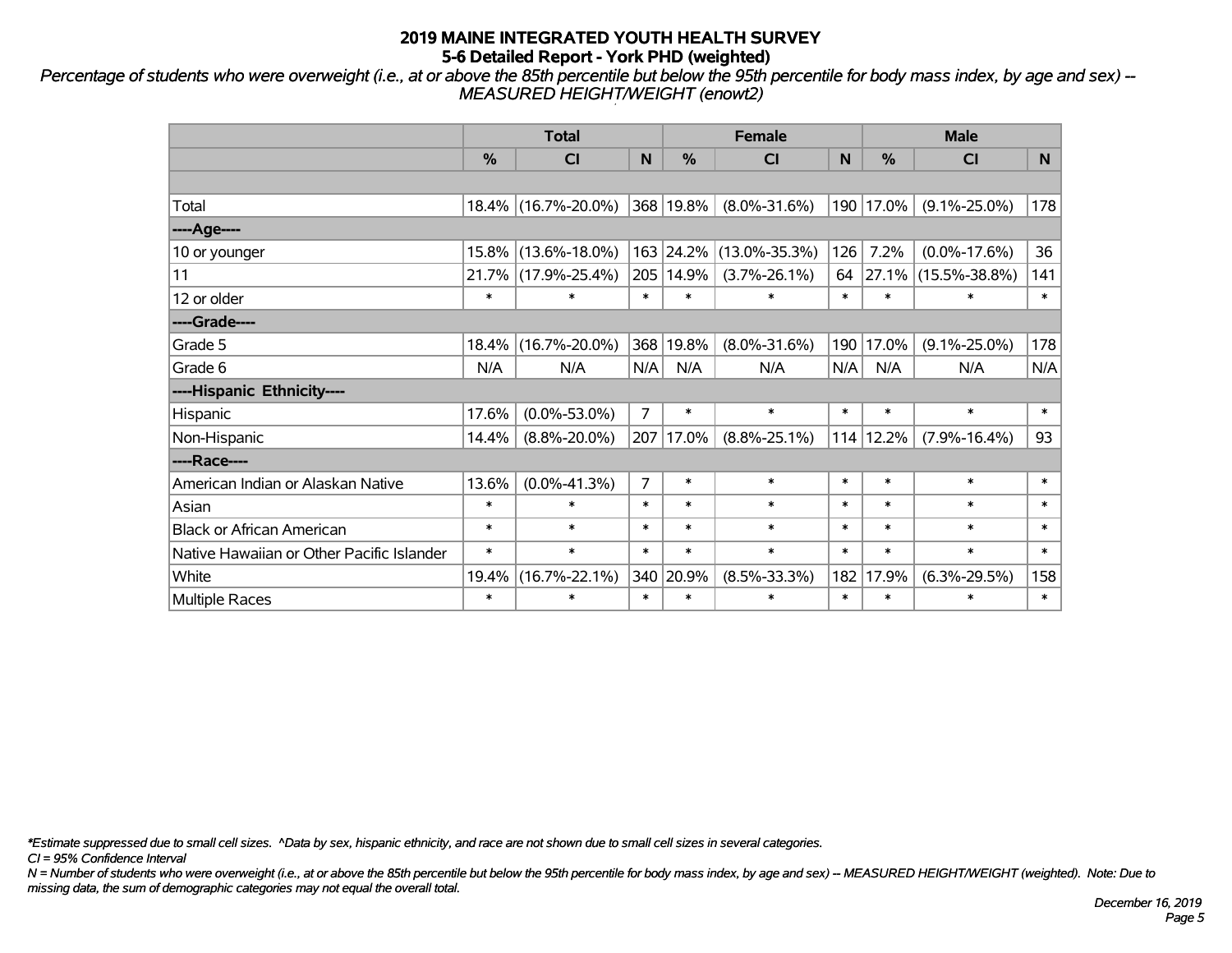*Percentage of students who were obese (i.e., at or above the 95th percentile for body mass index, by age and sex) -- MEASURED HEIGHT/WEIGHT (enobese2)*

|                                           |        | <b>Total</b>        |                 |        | <b>Female</b>          |        | <b>Male</b> |                            |        |
|-------------------------------------------|--------|---------------------|-----------------|--------|------------------------|--------|-------------|----------------------------|--------|
|                                           | %      | C <sub>l</sub>      | N               | %      | <b>CI</b>              | N      | %           | <b>CI</b>                  | N      |
|                                           |        |                     |                 |        |                        |        |             |                            |        |
| Total                                     | 17.8%  | $(7.7\% - 27.9\%)$  |                 |        | 356 18.1% (3.4%-32.9%) |        |             | 174 17.5% (8.7%-26.2%)     | 182    |
| ---- Age----                              |        |                     |                 |        |                        |        |             |                            |        |
| 10 or younger                             | 20.1%  | $(12.0\% - 28.2\%)$ | 207             | 18.7%  | $(0.0\% - 41.3\%)$     | 98     | 21.5%       | $(7.3\% - 35.7\%)$         | 109    |
| 11                                        | 13.8%  | $(0.0\% - 27.6\%)$  | 131             | 15.3%  | $(0.0\% - 33.8\%)$     | 65     | 12.5%       | $(1.1\% - 23.9\%)$         | 65     |
| 12 or older                               |        | 70.2% (70.2%-70.2%) | 19              | $\ast$ | $\ast$                 | $\ast$ | $\ast$      | $\ast$                     | $\ast$ |
| ----Grade----                             |        |                     |                 |        |                        |        |             |                            |        |
| Grade 5                                   | 17.8%  | $(7.7\% - 27.9\%)$  | 356             | 18.1%  | $(3.4\% - 32.9\%)$     | 174    | 17.5%       | $(8.7\% - 26.2\%)$         | 182    |
| Grade 6                                   | N/A    | N/A                 | N/A             | N/A    | N/A                    | N/A    | N/A         | N/A                        | N/A    |
| ----Hispanic Ethnicity----                |        |                     |                 |        |                        |        |             |                            |        |
| Hispanic                                  | 25.7%  | $(3.1\% - 48.4\%)$  | 11              | $\ast$ | $\ast$                 | $\ast$ | $\ast$      | $\ast$                     | $\ast$ |
| Non-Hispanic                              | 15.9%  | $(6.0\% - 25.8\%)$  | 228             | 16.9%  | $(0.0\% - 34.2\%)$     |        |             | 113   15.0%   (7.5%-22.5%) | 115    |
| ----Race----                              |        |                     |                 |        |                        |        |             |                            |        |
| American Indian or Alaskan Native         | $\ast$ | $\ast$              | $\ast$          | $\ast$ | $\ast$                 | $\ast$ | $\ast$      | $\ast$                     | $\ast$ |
| Asian                                     | $\ast$ | $\ast$              | $\ast$          | $\ast$ | $\ast$                 | $\ast$ | $\ast$      | $\ast$                     | $\ast$ |
| <b>Black or African American</b>          | $\ast$ | $\ast$              | $\ast$          | $\ast$ | $\ast$                 | $\ast$ | $\ast$      | $\ast$                     | $\ast$ |
| Native Hawaiian or Other Pacific Islander | $\ast$ | $\ast$              | $\ast$          | $\ast$ | $\ast$                 | $\ast$ | $\ast$      | $\ast$                     | $\ast$ |
| White                                     | 17.1%  | $(6.7\% - 27.4\%)$  | 299             | 18.2%  | $(2.3\% - 34.0\%)$     | 158    | 16.0%       | $(8.5\% - 23.4\%)$         | 141    |
| <b>Multiple Races</b>                     |        | 27.0% (16.9%-37.1%) | 10 <sup>1</sup> | $\ast$ | *                      | $\ast$ | $\ast$      | $\ast$                     | $\ast$ |

*\*Estimate suppressed due to small cell sizes. ^Data by sex, hispanic ethnicity, and race are not shown due to small cell sizes in several categories.*

*CI = 95% Confidence Interval*

*N = Number of students who were obese (i.e., at or above the 95th percentile for body mass index, by age and sex) -- MEASURED HEIGHT/WEIGHT (weighted). Note: Due to missing data, the sum of demographic categories may not equal the overall total.*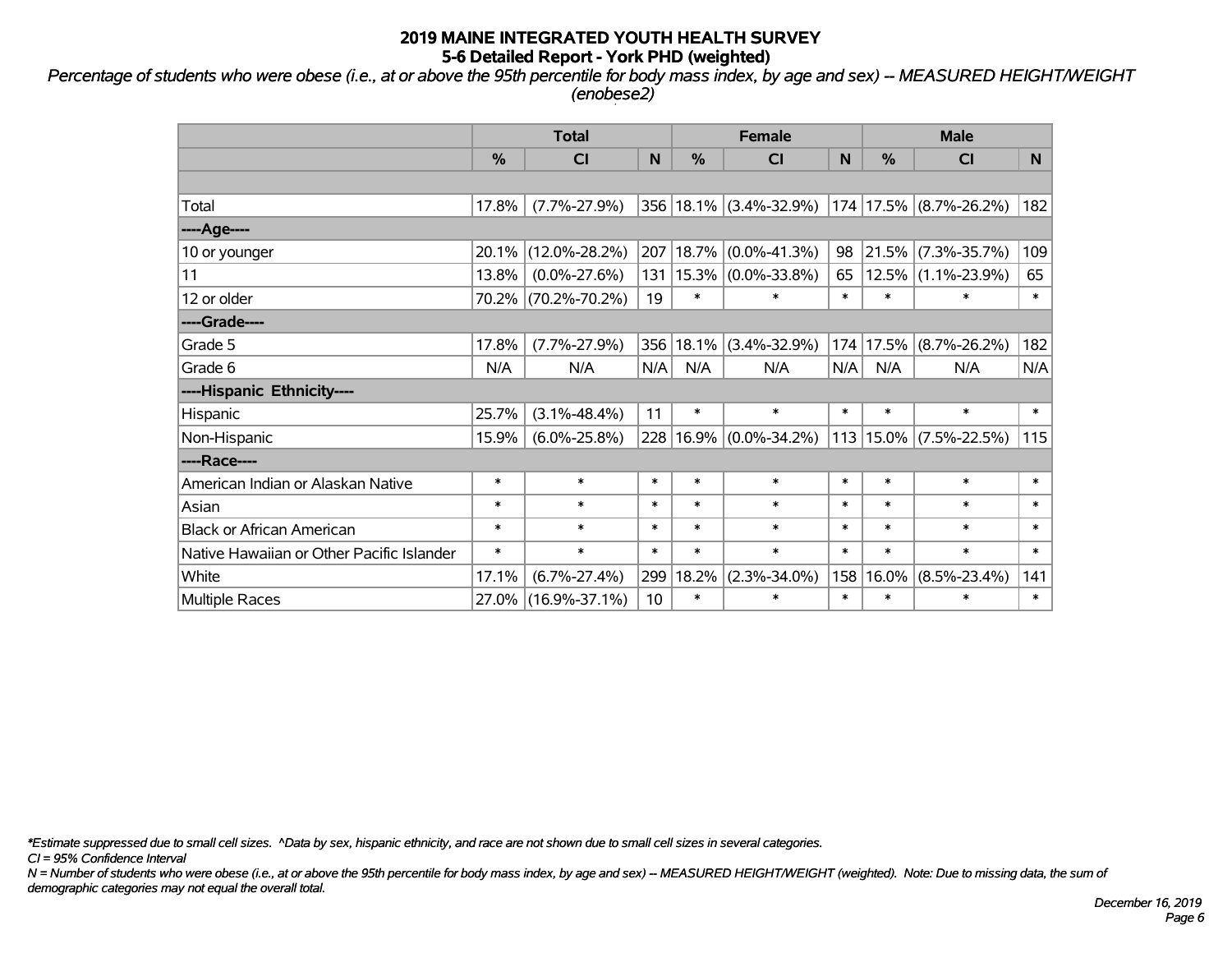*Percentage of students who were either overweight or obese (i.e. at or above the 85th percentile for body mass index, by age and sex) -- MEASURED HEIGHT/WEIGHT (enowtob)*

|                                           |               | <b>Total</b>                                                            |        |                     | <b>Female</b>           |        | <b>Male</b>   |                         |        |  |
|-------------------------------------------|---------------|-------------------------------------------------------------------------|--------|---------------------|-------------------------|--------|---------------|-------------------------|--------|--|
|                                           | $\frac{0}{0}$ | <b>CI</b>                                                               | N      | %                   | <b>CI</b>               | N      | $\frac{9}{6}$ | <b>CI</b>               | N.     |  |
|                                           |               |                                                                         |        |                     |                         |        |               |                         |        |  |
| Total                                     |               | $36.1\%$ (26.6%-45.7%)                                                  |        |                     | 724 37.9% (23.4%-52.4%) |        |               | 364 34.5% (24.1%-44.9%) | 360    |  |
| ----Age----                               |               |                                                                         |        |                     |                         |        |               |                         |        |  |
| 10 or younger                             | 35.9%         | $(27.3\% - 44.5\%)$                                                     |        | 369 42.9%           | $(26.6\% - 59.1\%)$     |        | 224 28.7%     | $(20.8\% - 36.6\%)$     | 145    |  |
| 11                                        |               | 35.5% (21.4%-49.5%)                                                     |        | 336 30.3%           | $(4.3\% - 56.2\%)$      |        | 129 39.7%     | $(24.5\% - 54.8\%)$     | 207    |  |
| 12 or older                               |               | 70.2% (70.2%-70.2%)                                                     | 19     | $\ast$              | $\ast$                  | $\ast$ | $\ast$        | $\ast$                  | $\ast$ |  |
| ----Grade----                             |               |                                                                         |        |                     |                         |        |               |                         |        |  |
| Grade 5                                   | 36.1%         | $(26.6\% - 45.7\%)$                                                     |        | 724 37.9%           | $(23.4\% - 52.4\%)$     | 364    | 34.5%         | $(24.1\% - 44.9\%)$     | 360    |  |
| Grade 6                                   | N/A           | N/A                                                                     | N/A    | N/A                 | N/A                     | N/A    | N/A           | N/A                     | N/A    |  |
| ----Hispanic Ethnicity----                |               |                                                                         |        |                     |                         |        |               |                         |        |  |
| Hispanic                                  |               | $43.3\%$ (24.8%-61.8%)                                                  | 18     | 45.0%               | $(0.0\% - 100.0\%)$     | 10     | 41.5%         | $(11.8\% - 71.1\%)$     | 8      |  |
| Non-Hispanic                              |               | 30.3% (18.7%-41.9%)                                                     |        |                     | 435 33.8% (15.6%-52.0%) |        |               | 227 27.2% (18.9%-35.5%) | 208    |  |
| ----Race----                              |               |                                                                         |        |                     |                         |        |               |                         |        |  |
| American Indian or Alaskan Native         | 21.1%         | $(0.0\% - 64.3\%)$                                                      | 11     | $\ast$              | $\ast$                  | $\ast$ | $\ast$        | $\ast$                  | $\ast$ |  |
| Asian                                     | $\ast$        | $\ast$                                                                  | $\ast$ | $\ast$              | $\ast$                  | $\ast$ | $\ast$        | $\ast$                  | $\ast$ |  |
| <b>Black or African American</b>          | $\ast$        | $\ast$                                                                  | $\ast$ | $\ast$              | $\ast$                  | $\ast$ | $\ast$        | $\ast$                  | $\ast$ |  |
| Native Hawaiian or Other Pacific Islander | $\ast$        | $\ast$                                                                  | $\ast$ | $\ast$              | $\ast$                  | $\ast$ | $\ast$        | $\ast$                  | $\ast$ |  |
| White                                     | 36.5%         | $(26.5\% - 46.5\%)$<br>640 39.1%<br>341<br>33.9%<br>$(23.6\% - 54.6\%)$ |        | $(22.2\% - 45.6\%)$ | 299                     |        |               |                         |        |  |
| Multiple Races                            |               | 33.0% (19.3%-46.7%)                                                     | 13     | $\ast$              | $\ast$                  | $\ast$ | $\ast$        | $\ast$                  | $\ast$ |  |

*\*Estimate suppressed due to small cell sizes. ^Data by sex, hispanic ethnicity, and race are not shown due to small cell sizes in several categories.*

*CI = 95% Confidence Interval*

*N = Number of students who were either overweight or obese (i.e. at or above the 85th percentile for body mass index, by age and sex) -- MEASURED HEIGHT/WEIGHT (weighted). Note: Due to missing data, the sum of demographic categories may not equal the overall total.*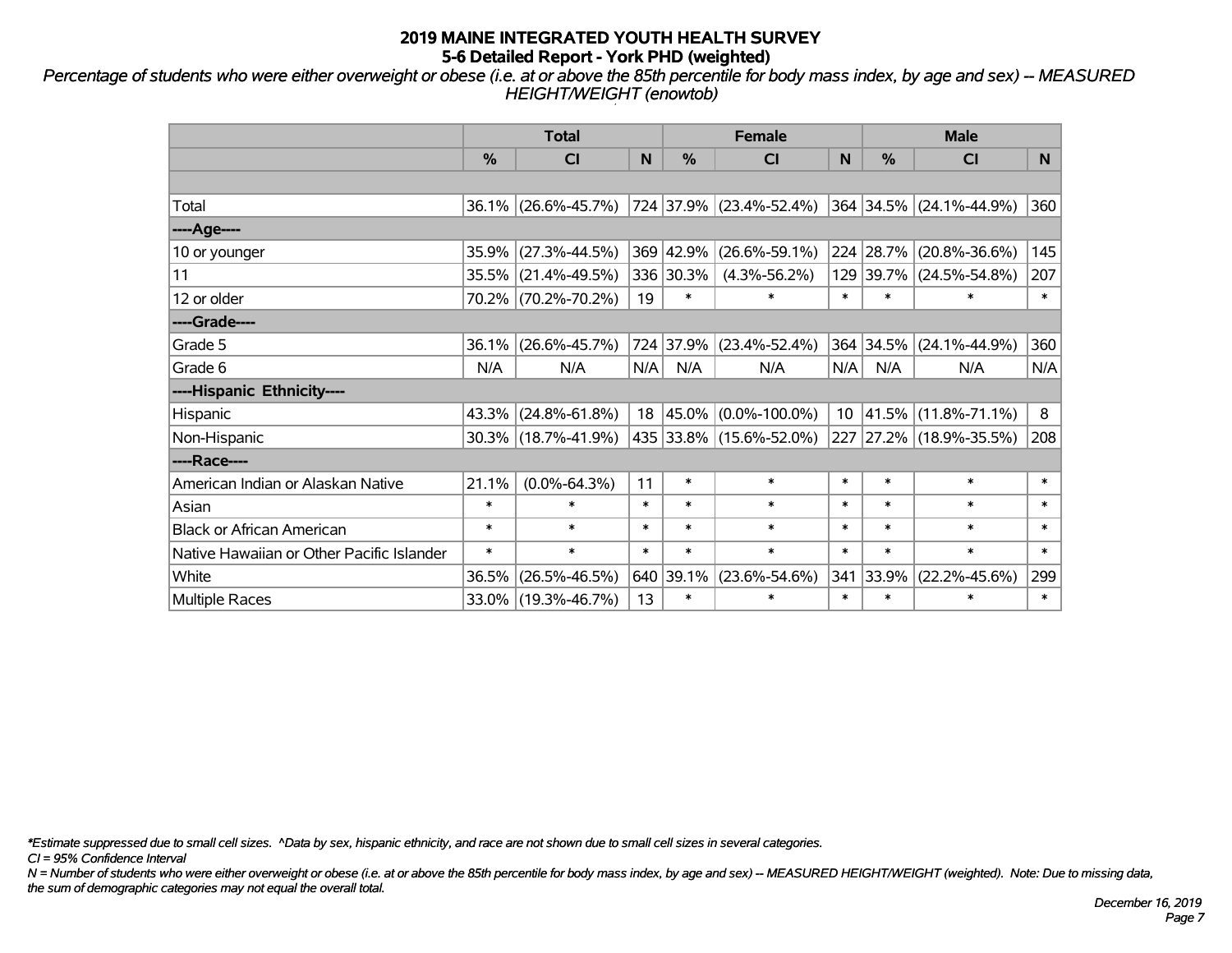*Percentage of students who were at a healthy weight (i.e., at or above the 5th percentile but below the 85th percentile for body mass index, by age and sex) -- MEASURED HEIGHT/WEIGHT (enhlthwt2)*

|                                           |        | <b>Total</b>         |        |          | <b>Female</b>             |        | <b>Male</b>   |                         |        |
|-------------------------------------------|--------|----------------------|--------|----------|---------------------------|--------|---------------|-------------------------|--------|
|                                           | %      | <b>CI</b>            | N      | %        | <b>CI</b>                 | N      | $\frac{0}{0}$ | <b>CI</b>               | N.     |
|                                           |        |                      |        |          |                           |        |               |                         |        |
| Total                                     | 59.0%  | $(45.0\% - 73.1\%)$  |        |          | 1,182 58.9% (44.9%-72.9%) |        |               | 566 59.2% (43.7%-74.6%) | 616    |
| ----Age----                               |        |                      |        |          |                           |        |               |                         |        |
| 10 or younger                             | 62.2%  | $(50.1\% - 74.2\%)$  | 639    | 56.7%    | $(39.8\% - 73.6\%)$       | 297    | 67.8%         | $(57.2\% - 78.4\%)$     | 342    |
| 11                                        | 56.5%  | $(40.8\% - 72.2\%)$  | 535    | $63.2\%$ | $(42.4\% - 83.9\%)$       |        | 269 51.0%     | $(30.4\% - 71.7\%)$     | 266    |
| 12 or older                               | 29.8%  | $(29.8\% - 29.8\%)$  | 8      | $\ast$   | $\ast$                    | $\ast$ | $\ast$        | *                       | $\ast$ |
| ----Grade----                             |        |                      |        |          |                           |        |               |                         |        |
| Grade 5                                   | 59.0%  | $(45.0\% - 73.1\%)$  | 1,182  | 58.9%    | $(44.9\% - 72.9\%)$       |        | 566 59.2%     | $(43.7\% - 74.6\%)$     | 616    |
| Grade 6                                   | N/A    | N/A                  | N/A    | N/A      | N/A                       | N/A    | N/A           | N/A                     | N/A    |
| ----Hispanic Ethnicity----                |        |                      |        |          |                           |        |               |                         |        |
| Hispanic                                  | 56.7%  | $(38.2\% - 75.2\%)$  | 23     | 55.0%    | $(0.0\% - 100.0\%)$       | 12     | 58.5%         | $(28.9\% - 88.2\%)$     | 12     |
| Non-Hispanic                              | 64.3%  | $(48.1\% - 80.5\%)$  | 924    |          | 62.0% (43.2%-80.9%)       |        |               | 416 66.3% (51.8%-80.8%) | 508    |
| ----Race----                              |        |                      |        |          |                           |        |               |                         |        |
| American Indian or Alaskan Native         | 78.9%  | $(35.7\% - 100.0\%)$ | 41     | $\ast$   | $\ast$                    | $\ast$ | $\ast$        | $\ast$                  | $\ast$ |
| Asian                                     | $\ast$ | $\ast$               | $\ast$ | $\ast$   | $\ast$                    | $\ast$ | $\ast$        | $\ast$                  | $\ast$ |
| <b>Black or African American</b>          | $\ast$ | $\ast$               | $\ast$ | $\ast$   | $\ast$                    | $\ast$ | $\ast$        | $\ast$                  | $\ast$ |
| Native Hawaiian or Other Pacific Islander | $\ast$ | $\ast$               | $\ast$ | $\ast$   | $\ast$                    | $\ast$ | $\ast$        | $\ast$                  | $\ast$ |
| White                                     | 58.6%  | $(43.8\% - 73.5\%)$  | 1,029  | 57.5%    | $(41.8\% - 73.2\%)$       | 501    | 59.7%         | $(43.7\% - 75.8\%)$     | 527    |
| Multiple Races                            | 67.0%  | $(53.3\% - 80.7\%)$  | 26     | $\ast$   | $\ast$                    | $\ast$ | $\ast$        | $\ast$                  | $\ast$ |

*\*Estimate suppressed due to small cell sizes. ^Data by sex, hispanic ethnicity, and race are not shown due to small cell sizes in several categories.*

*CI = 95% Confidence Interval*

*N = Number of students who were at a healthy weight (i.e., at or above the 5th percentile but below the 85th percentile for body mass index, by age and sex) -- MEASURED HEIGHT/WEIGHT (weighted). Note: Due to missing data, the sum of demographic categories may not equal the overall total.*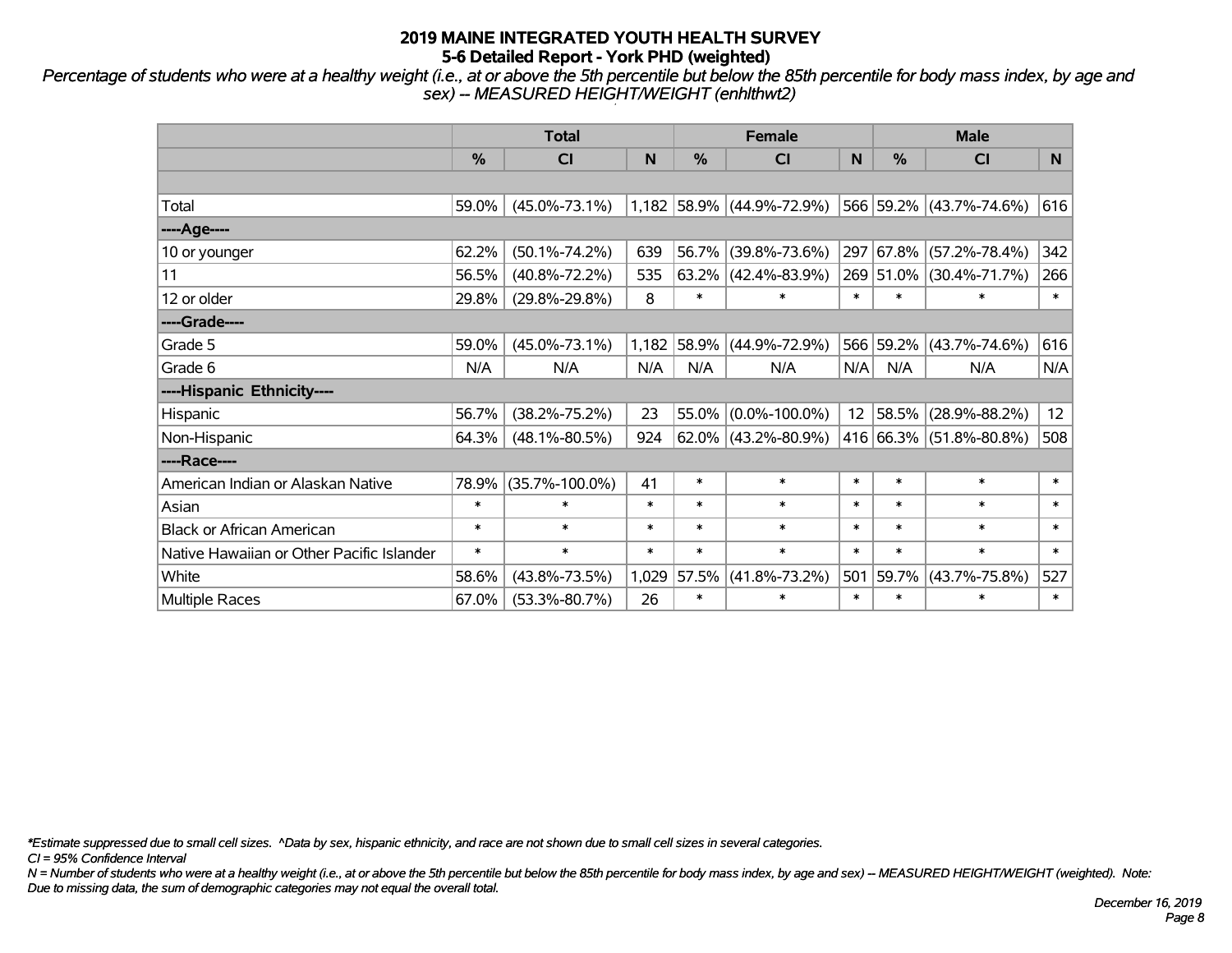*What language is spoken most often at home? (Select only one response) (en6b) Percentage of students who answered something other than 'English'*

|                                           |               | <b>Total</b>        |        |               | <b>Female</b>       |             | <b>Male</b>   |                    |             |
|-------------------------------------------|---------------|---------------------|--------|---------------|---------------------|-------------|---------------|--------------------|-------------|
|                                           | $\frac{0}{0}$ | <b>CI</b>           | N      | $\frac{9}{6}$ | <b>CI</b>           | $\mathbf N$ | $\frac{0}{0}$ | <b>CI</b>          | $\mathbf N$ |
|                                           |               |                     |        |               |                     |             |               |                    |             |
| Total                                     | 3.7%          | $(0.1\% - 7.4\%)$   | 153    | 3.0%          | $(0.2\% - 5.8\%)$   | 59          | 3.8%          | $(0.2\% - 7.3\%)$  | 79          |
| ----Age----                               |               |                     |        |               |                     |             |               |                    |             |
| 10 or younger                             | 3.4%          | $(0.0\% - 7.8\%)$   | 36     | $\ast$        | $\ast$              | $\ast$      | $\ast$        | $\ast$             | $\ast$      |
| 11                                        | 3.7%          | $(0.0\% - 7.8\%)$   | 75     | 2.7%          | $(0.0\% - 5.8\%)$   | 26          | 4.6%          | $(0.0\% - 9.8\%)$  | 50          |
| 12 or older                               | 4.2%          | $(0.0\% - 9.6\%)$   | 42     | 1.7%          | $(0.0\% - 4.8\%)$   | 8           | 5.1%          | $(0.8\% - 9.5\%)$  | 26          |
| ----Grade----                             |               |                     |        |               |                     |             |               |                    |             |
| Grade 5                                   | 5.3%          | $(0.0\% - 11.9\%)$  | 108    | 4.9%          | $(0.0\% - 9.9\%)$   | 47          | 4.4%          | $(0.0\% - 11.4\%)$ | 45          |
| Grade 6                                   | 2.0%          | $(1.6\% - 2.3\%)$   | 41     | 0.9%          | $(0.1\% - 1.8\%)$   | 9           | 3.0%          | $(2.1\% - 4.0\%)$  | 31          |
| ----Hispanic Ethnicity----                |               |                     |        |               |                     |             |               |                    |             |
| Hispanic                                  | $\ast$        | $\ast$              | $\ast$ | $\ast$        | $\ast$              | $\ast$      | $\ast$        | $\ast$             | $\ast$      |
| Non-Hispanic                              | 2.9%          | $(0.7\% - 5.1\%)$   | 94     | 2.4%          | $(0.0\% - 4.9\%)$   | 36          | 3.4%          | $(0.6\% - 6.2\%)$  | 58          |
| ----Race----                              |               |                     |        |               |                     |             |               |                    |             |
| American Indian or Alaskan Native         | $\ast$        | $\ast$              | $\ast$ | $\ast$        | $\ast$              | $\ast$      | $\ast$        | $\ast$             | $\ast$      |
| Asian                                     | 43.7%         | $(21.1\% - 66.3\%)$ | 15     | 46.3%         | $(30.1\% - 62.5\%)$ | 8           | 40.8%         | $(0.1\% - 81.5\%)$ | 6           |
| <b>Black or African American</b>          | 21.5%         | $(3.2\% - 39.7\%)$  | 14     | $\ast$        | $\ast$              | $\ast$      | $\ast$        | $\ast$             | $\ast$      |
| Native Hawaiian or Other Pacific Islander | $\ast$        | $\ast$              | $\ast$ | $\ast$        | $\ast$              | $\ast$      | $\ast$        | $\ast$             | $\ast$      |
| White                                     | 1.6%          | $(0.4\% - 2.8\%)$   | 58     | 1.4%          | $(0.0\% - 3.4\%)$   | 24          | 1.8%          | $(0.3\% - 3.4\%)$  | 34          |
| <b>Multiple Races</b>                     | $\ast$        | $\ast$              | $\ast$ | $\ast$        | $\ast$              | $\ast$      | $\ast$        | $\ast$             | $\ast$      |

*\*Estimate suppressed due to small cell sizes. ^Data by sex, hispanic ethnicity, and race are not shown due to small cell sizes in several categories.*

*CI = 95% Confidence Interval*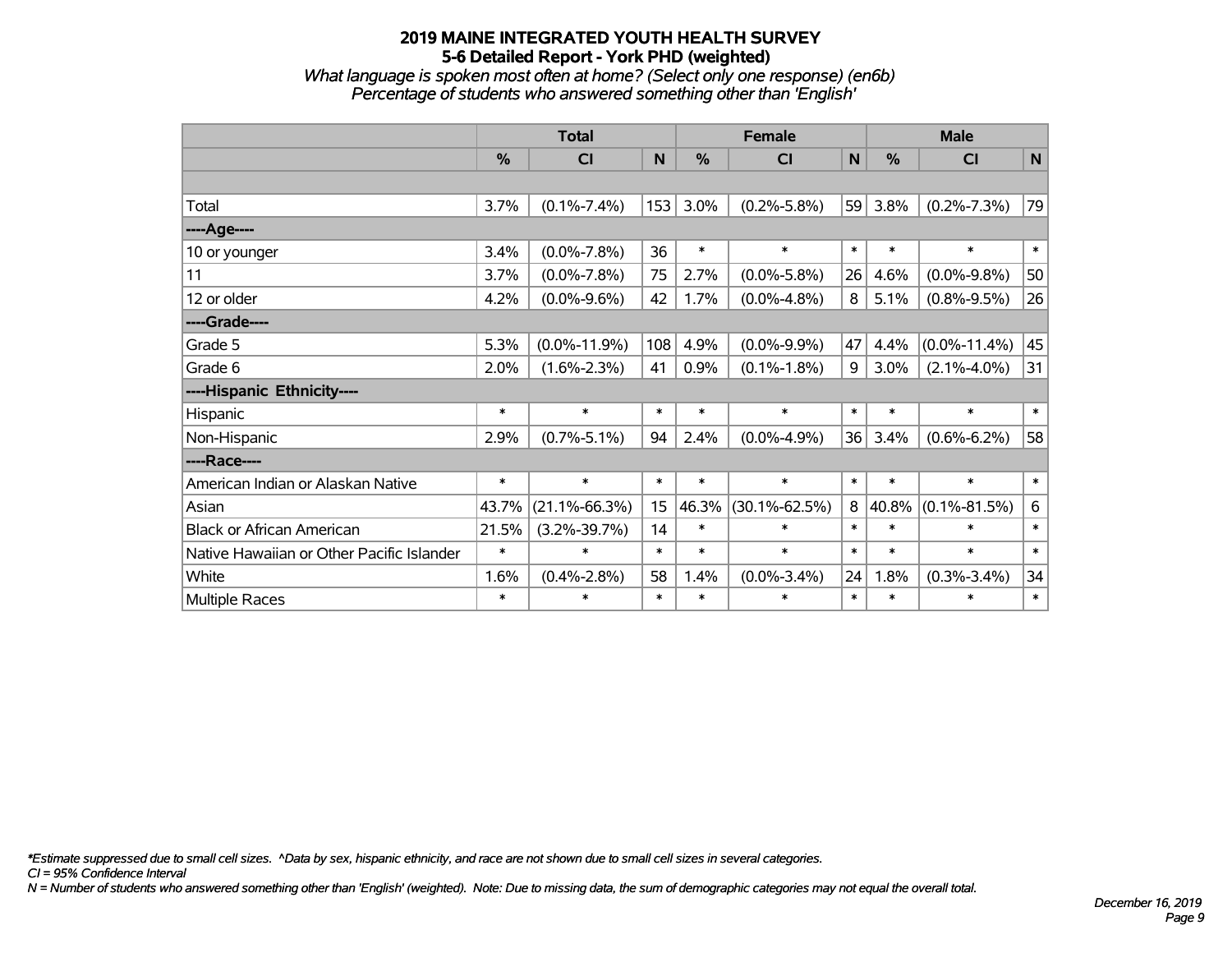*How often do you wear a seat belt when riding in a car? (en7a) Percentage of students who answered 'Never' or 'Rarely'*

|                                           |               | <b>Total</b>      |        |        | <b>Female</b> |        | <b>Male</b> |        |        |
|-------------------------------------------|---------------|-------------------|--------|--------|---------------|--------|-------------|--------|--------|
|                                           | $\frac{0}{0}$ | <b>CI</b>         | N      | %      | CI            | N      | %           | CI N   |        |
|                                           |               |                   |        |        |               |        |             |        |        |
| Total                                     | 0.4%          | $(0.0\% - 0.9\%)$ | 16     | $\ast$ | $\ast$        | $\ast$ | $\ast$      | $\ast$ | $\ast$ |
| ----Age----                               |               |                   |        |        |               |        |             |        |        |
| 10 or younger                             | $\ast$        | $\ast$            | $\ast$ | $\ast$ | $\ast$        | $\ast$ | $\ast$      | $\ast$ | $\ast$ |
| 11                                        | 0.7%          | $(0.0\% - 1.6\%)$ | 15     | $\ast$ | $\ast$        | $\ast$ | $\ast$      | $\ast$ | $\ast$ |
| 12 or older                               | $\ast$        | $\ast$            | $\ast$ | $\ast$ | $\ast$        | $\ast$ | $\ast$      | $\ast$ | $\ast$ |
| ----Grade----                             |               |                   |        |        |               |        |             |        |        |
| Grade 5                                   | 0.4%          | $(0.0\% - 1.0\%)$ | 8      | $\ast$ | $\ast$        | $\ast$ | $\ast$      | $\ast$ | $\ast$ |
| Grade 6                                   | 0.4%          | $(0.0\% - 1.1\%)$ | 8      | $\ast$ | $\ast$        | $\ast$ | $\ast$      | $\ast$ | $\ast$ |
| ----Hispanic Ethnicity----                |               |                   |        |        |               |        |             |        |        |
| Hispanic                                  | $\ast$        | $\ast$            | $\ast$ | $\ast$ | $\ast$        | *      | $\ast$      | $\ast$ | $\ast$ |
| Non-Hispanic                              | 0.2%          | $(0.0\% - 0.5\%)$ | 6      | $\ast$ | $\ast$        | $\ast$ | $\ast$      | $\ast$ | *      |
| ----Race----                              |               |                   |        |        |               |        |             |        |        |
| American Indian or Alaskan Native         | $\ast$        | $\ast$            | $\ast$ | $\ast$ | $\ast$        | $\ast$ | $\ast$      | $\ast$ | $\ast$ |
| Asian                                     | $\ast$        | $\ast$            | $\ast$ | $\ast$ | $\ast$        | $\ast$ | $\ast$      | $\ast$ | $\ast$ |
| <b>Black or African American</b>          | $\ast$        | $\ast$            | $\ast$ | $\ast$ | $\ast$        | $\ast$ | $\ast$      | $\ast$ | $\ast$ |
| Native Hawaiian or Other Pacific Islander | *             | $\ast$            | $\ast$ | $\ast$ | $\ast$        | $\ast$ | $\ast$      | $\ast$ | $\ast$ |
| White                                     | $\ast$        | $\ast$            | $\ast$ | $\ast$ | $\ast$        | $\ast$ | $\ast$      | $\ast$ | $\ast$ |
| Multiple Races                            | $\ast$        | $\ast$            | $\ast$ | $\ast$ | $\ast$        | $\ast$ | $\ast$      | $\ast$ | $\ast$ |

*\*Estimate suppressed due to small cell sizes. ^Data by sex, hispanic ethnicity, and race are not shown due to small cell sizes in several categories.*

*CI = 95% Confidence Interval*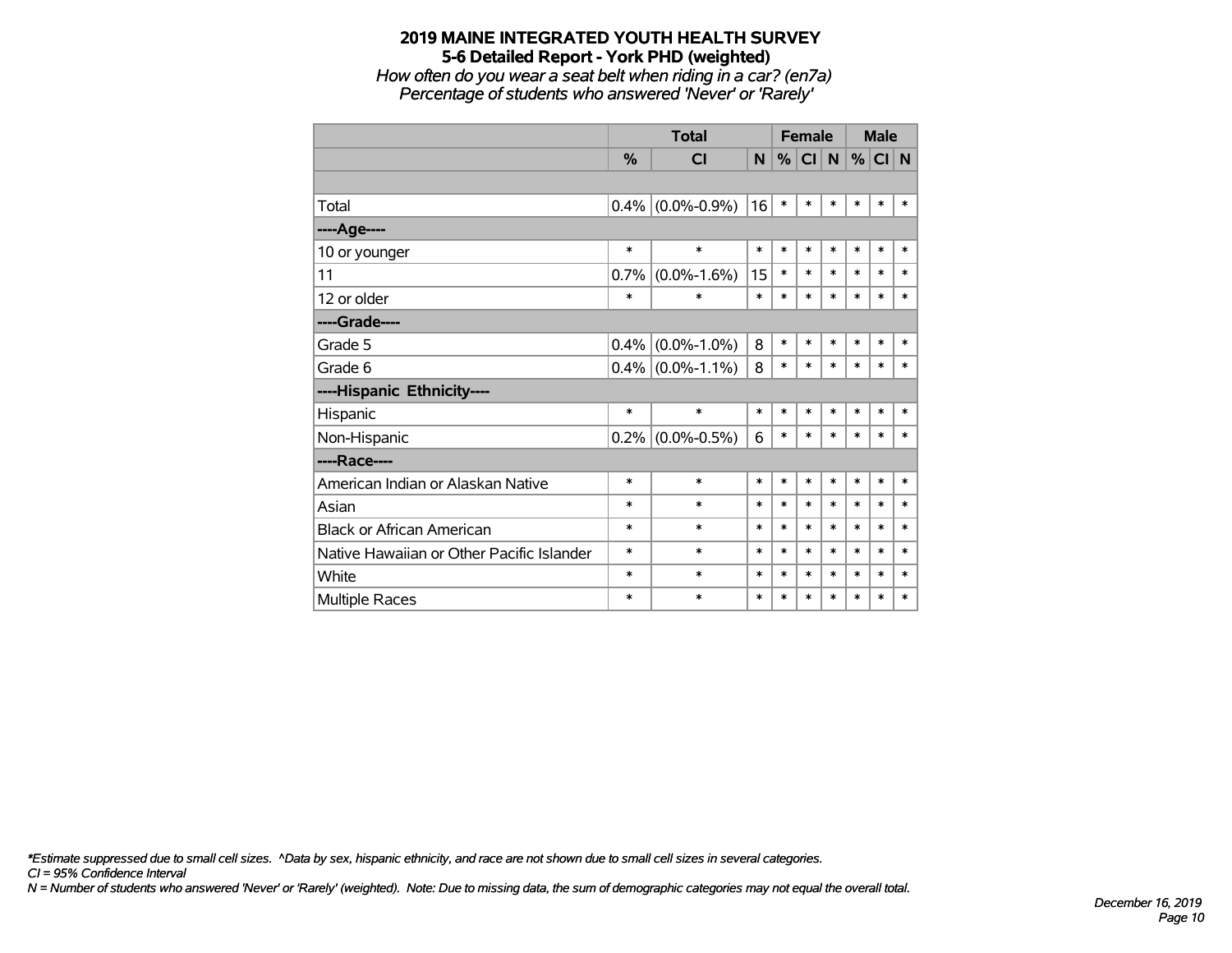## **2019 MAINE INTEGRATED YOUTH HEALTH SURVEY 5-6 Detailed Report - York PHD (weighted)** *How often do you wear a seat belt when riding in a car? (en7a\_2) Percentage of students who answered 'Always'*

|                                           |               | <b>Total</b>         |        |             | <b>Female</b>        |        | <b>Male</b> |                      |              |  |
|-------------------------------------------|---------------|----------------------|--------|-------------|----------------------|--------|-------------|----------------------|--------------|--|
|                                           | $\frac{0}{0}$ | CI                   | N      | %           | <b>CI</b>            | N      | %           | <b>CI</b>            | <sub>N</sub> |  |
|                                           |               |                      |        |             |                      |        |             |                      |              |  |
| Total                                     | 88.3%         | $(83.8\% - 92.8\%)$  | 3,707  | 88.9%       | $(83.8\% - 94.0\%)$  | 1,771  | 87.8%       | $(82.8\% - 92.7\%)$  | 1,861        |  |
| ----Age----                               |               |                      |        |             |                      |        |             |                      |              |  |
| 10 or younger                             | 90.3%         | $(81.4\% - 99.1\%)$  | 961    | 90.6%       | $(80.2\% - 100.0\%)$ | 474    | 90.7%       | $(81.8\% - 99.7\%)$  | 452          |  |
| 11                                        | 89.0%         | $(84.7\% - 93.2\%)$  | 1,867  | 90.3%       | $(85.6\% - 94.9\%)$  | 875    | 87.8%       | $(82.6\% - 93.0\%)$  | 971          |  |
| 12 or older                               | 84.8%         | $(80.1\% - 89.6\%)$  | 869    | 84.3%       | $(76.8\% - 91.8\%)$  | 417    | 84.8%       | $(81.5\% - 88.1\%)$  | 435          |  |
| ----Grade----                             |               |                      |        |             |                      |        |             |                      |              |  |
| Grade 5                                   | 91.1%         | $(84.8\% - 97.4\%)$  |        | 1,876 91.0% | $(84.3\% - 97.7\%)$  | 880    | 91.5%       | $(85.3\% - 97.6\%)$  | 947          |  |
| Grade 6                                   | 86.3%         | $(81.7\% - 90.9\%)$  |        | 1,812 87.5% | $(80.3\% - 94.6\%)$  | 883    | 85.0%       | $(81.7\% - 88.4\%)$  | 907          |  |
| ----Hispanic Ethnicity----                |               |                      |        |             |                      |        |             |                      |              |  |
| Hispanic                                  | 67.4%         | $(57.7\% - 77.2\%)$  | 53     | 78.9%       | $(59.2\% - 98.6\%)$  | 36     | 51.7%       | $(31.9\% - 71.4\%)$  | 17           |  |
| Non-Hispanic                              | 89.2%         | $(84.2\% - 94.1\%)$  |        | 2,940 88.0% | $(81.7\% - 94.3\%)$  | 1,341  | 90.5%       | $(85.0\% - 95.9\%)$  | 1,569        |  |
| ----Race----                              |               |                      |        |             |                      |        |             |                      |              |  |
| American Indian or Alaskan Native         | 88.8%         | $(84.6\% - 92.9\%)$  | 103    | $\ast$      | $\ast$               | $\ast$ | $\ast$      | $\ast$               | $\ast$       |  |
| Asian                                     | $\ast$        | $\ast$               | $\ast$ | $\ast$      | $\ast$               | $\ast$ | $\ast$      | $\ast$               | $\ast$       |  |
| <b>Black or African American</b>          | 86.5%         | $(65.5\% - 100.0\%)$ | 55     | $\ast$      | $\ast$               | $\ast$ | $\ast$      | $\ast$               | $\ast$       |  |
| Native Hawaiian or Other Pacific Islander | $\ast$        | $\ast$               | $\ast$ | $\ast$      | $\ast$               | $\ast$ | $\ast$      | $\ast$               | $\ast$       |  |
| White                                     | 89.4%         | $(84.4\% - 94.3\%)$  | 3,252  | 90.0%       | $(84.4\% - 95.7\%)$  | 1,569  | 89.0%       | $(83.2\% - 94.8\%)$  | 1,634        |  |
| Multiple Races                            | 82.4%         | $(62.4\% - 100.0\%)$ | 78     | 78.3%       | $(50.5\% - 100.0\%)$ | 31     |             | 84.8% (59.3%-100.0%) | 45           |  |

*\*Estimate suppressed due to small cell sizes. ^Data by sex, hispanic ethnicity, and race are not shown due to small cell sizes in several categories.*

*CI = 95% Confidence Interval*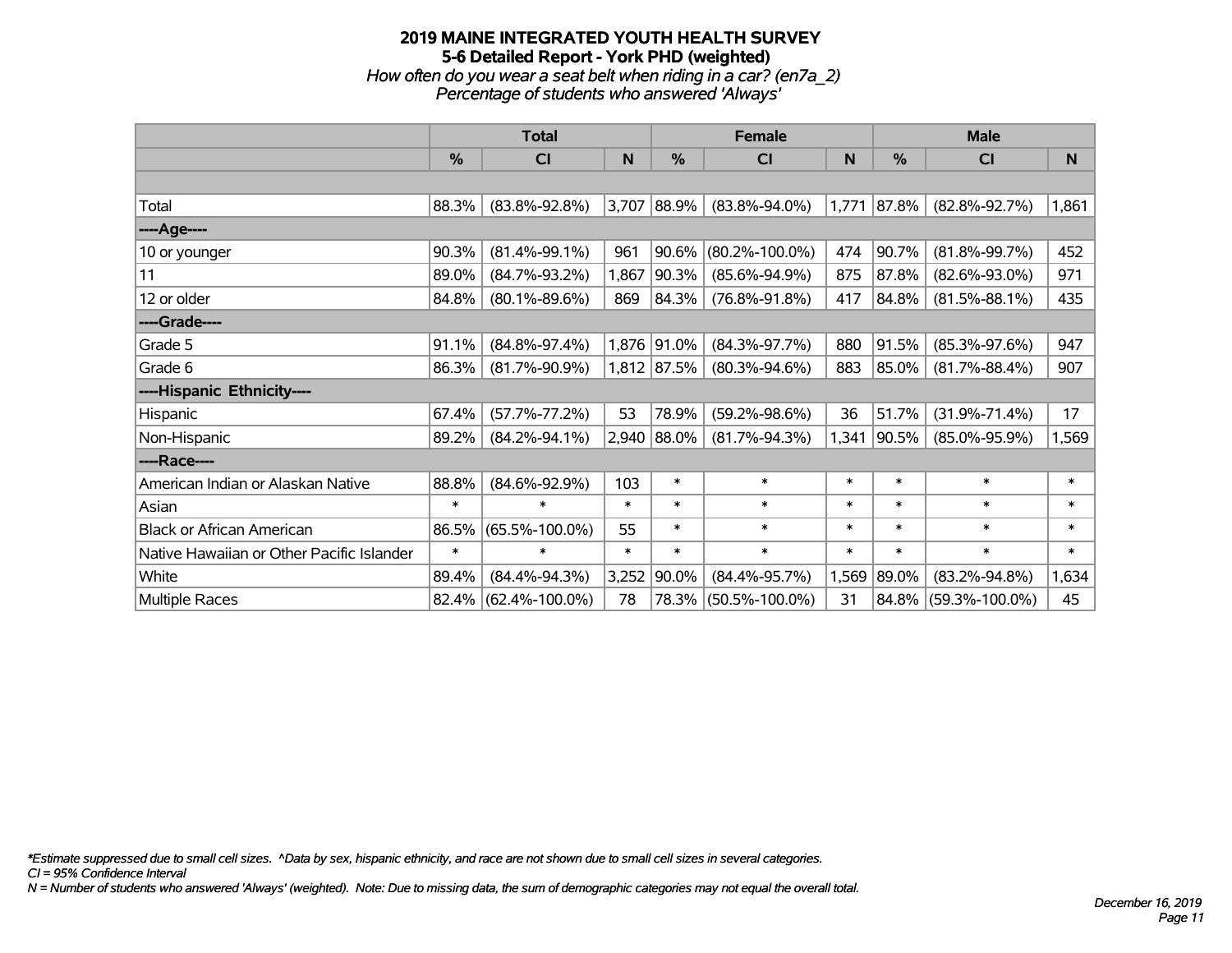*How often do you sit in the back seat when you are riding in a car? (en8a) Percentage of students who answered 'Never' or 'Rarely'*

|                                           |        | <b>Total</b>        |        |             | <b>Female</b>                 |        | <b>Male</b> |                         |        |
|-------------------------------------------|--------|---------------------|--------|-------------|-------------------------------|--------|-------------|-------------------------|--------|
|                                           | %      | CI                  | N      | $\%$        | <b>CI</b>                     | N      | %           | <b>CI</b>               | N      |
|                                           |        |                     |        |             |                               |        |             |                         |        |
| Total                                     |        | 19.0% (13.4%-24.6%) |        | 784   14.4% | $(8.5\% - 20.2\%)$            |        |             | 281 23.7% (16.7%-30.6%) | 495    |
| ----Age----                               |        |                     |        |             |                               |        |             |                         |        |
| 10 or younger                             | 13.8%  | $(6.9\% - 20.7\%)$  | 145    | 8.9%        | $(6.3\% - 11.5\%)$            | 45     | 18.2%       | $(5.0\% - 31.5\%)$      | 92     |
| 11                                        |        | 19.4% (12.1%-26.8%) |        | 400 14.5%   | $(6.4\% - 22.6\%)$            |        |             | 140 24.2% (13.9%-34.6%) | 261    |
| 12 or older                               |        | 23.6% (21.1%-26.2%) |        |             | 238 20.0% (15.1%-24.9%)       |        |             | 96 27.8% (23.9%-31.8%)  | 142    |
| ----Grade----                             |        |                     |        |             |                               |        |             |                         |        |
| Grade 5                                   | 17.7%  | $(6.5\% - 28.8\%)$  |        | 358 10.4%   | $(1.4\% - 19.4\%)$            | 99     | 24.7%       | $(10.2\% - 39.3\%)$     | 252    |
| Grade 6                                   |        | 20.4% (19.5%-21.3%) |        |             | 422 18.3% (17.2%-19.4%)       |        |             | 181 22.8% (21.8%-23.7%) | 241    |
| ----Hispanic Ethnicity----                |        |                     |        |             |                               |        |             |                         |        |
| Hispanic                                  | 17.4%  | $(0.0\% - 35.4\%)$  | 14     | $\ast$      | $\ast$                        | $\ast$ | $\ast$      | $\ast$                  | $\ast$ |
| Non-Hispanic                              |        | 18.8% (14.9%-22.7%) |        |             | $612$   15.5%   (10.0%-21.1%) |        |             | 234 21.8% (18.3%-25.3%) | 372    |
| ----Race----                              |        |                     |        |             |                               |        |             |                         |        |
| American Indian or Alaskan Native         | 33.5%  | $(7.1\% - 59.9\%)$  | 39     | $\ast$      | $\ast$                        | $\ast$ | $\ast$      | $\ast$                  | $\ast$ |
| Asian                                     | $\ast$ | $\ast$              | $\ast$ | $\ast$      | $\ast$                        | $\ast$ | $\ast$      | $\ast$                  | $\ast$ |
| <b>Black or African American</b>          | 20.1%  | $(0.0\% - 41.5\%)$  | 13     | $\ast$      | $\ast$                        | $\ast$ | $\ast$      | $\ast$                  | $\ast$ |
| Native Hawaiian or Other Pacific Islander | $\ast$ | $\ast$              | $\ast$ | $\ast$      | $\ast$                        | $\ast$ | $\ast$      | $\ast$                  | $\ast$ |
| White                                     | 18.7%  | $(13.9\% - 23.5\%)$ |        | 671 15.1%   | $(8.5\% - 21.8\%)$            | 259    | 22.2%       | $(17.6\% - 26.8\%)$     | 403    |
| Multiple Races                            | 14.1%  | $(4.5\% - 23.7\%)$  | 13     | $\ast$      | $\ast$                        | $\ast$ | $\ast$      | $\ast$                  | $\ast$ |

*\*Estimate suppressed due to small cell sizes. ^Data by sex, hispanic ethnicity, and race are not shown due to small cell sizes in several categories.*

*CI = 95% Confidence Interval*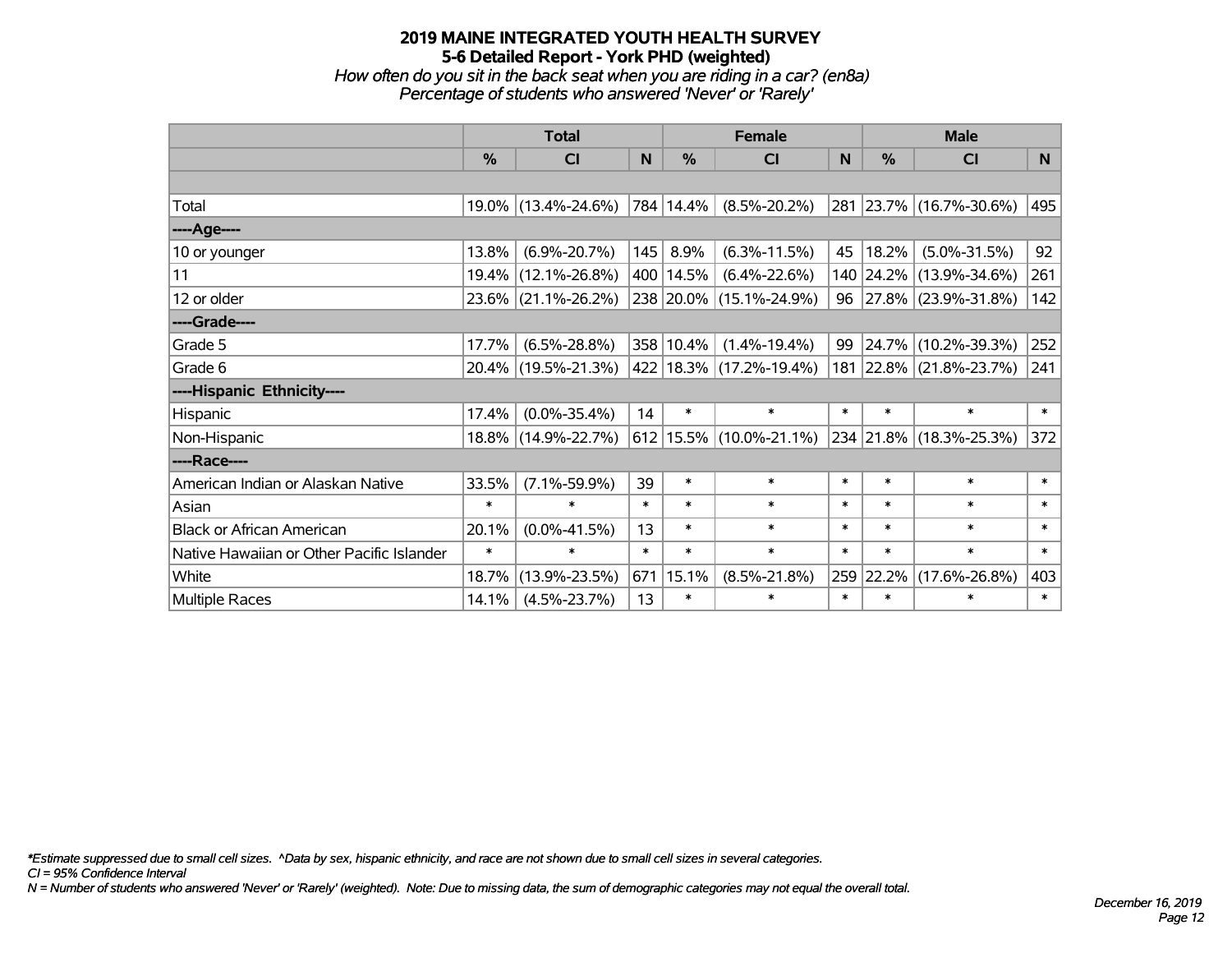*When you ride a bicycle, how often do you wear a helmet? (en9a) Among students who ride a bicycle, the percentage of students who answered 'Never' or 'Rarely'*

|                                           |               | <b>Total</b>         |        |               | <b>Female</b>           |        | <b>Male</b>   |                      |        |  |
|-------------------------------------------|---------------|----------------------|--------|---------------|-------------------------|--------|---------------|----------------------|--------|--|
|                                           | $\frac{0}{0}$ | C <sub>l</sub>       | N      | $\frac{0}{0}$ | <b>CI</b>               | N      | $\frac{9}{6}$ | <b>CI</b>            | N      |  |
|                                           |               |                      |        |               |                         |        |               |                      |        |  |
| Total                                     | 23.1%         | $(15.5\% - 30.8\%)$  |        |               | 831 21.6% (13.9%-29.3%) |        | 381 23.6%     | $(13.6\% - 33.7\%)$  | 415    |  |
| ----Age----                               |               |                      |        |               |                         |        |               |                      |        |  |
| 10 or younger                             | 13.6%         | $(8.2\% - 18.9\%)$   |        | 119 15.6%     | $(8.1\% - 23.2\%)$      | 71     | 8.9%          | $(3.2\% - 14.6\%)$   | 34     |  |
| 11                                        | 24.3%         | $(17.0\% - 31.6\%)$  |        |               | 443 21.6% (14.7%-28.5%) |        | 189 25.1%     | $(15.2\% - 34.9\%)$  | 233    |  |
| 12 or older                               | 30.4%         | $(24.2\% - 36.6\%)$  |        |               | 269 27.9% (17.9%-38.0%) |        | 121 33.5%     | $(26.5\% - 40.6\%)$  | 147    |  |
| ----Grade----                             |               |                      |        |               |                         |        |               |                      |        |  |
| Grade 5                                   | 17.5%         | $(8.6\% - 26.4\%)$   |        | 304 17.0%     | $(8.0\% - 26.0\%)$      |        | 150 16.6%     | $(3.2\% - 30.0\%)$   | 135    |  |
| Grade 6                                   | 28.0%         | $(21.6\% - 34.4\%)$  |        |               | 509 25.9% (17.9%-33.9%) |        | 225 29.0%     | $(21.9\% - 36.2\%)$  | 269    |  |
| ----Hispanic Ethnicity----                |               |                      |        |               |                         |        |               |                      |        |  |
| Hispanic                                  | 35.2%         | $(24.2\% - 46.3\%)$  | 22     | $\ast$        | $\ast$                  | $\ast$ | $\ast$        | $\ast$               | $\ast$ |  |
| Non-Hispanic                              | 23.3%         | $(14.3\% - 32.3\%)$  |        |               | 658 22.4% (13.3%-31.6%) |        | 308 23.2%     | $(11.4\% - 35.0\%)$  | 329    |  |
| ----Race----                              |               |                      |        |               |                         |        |               |                      |        |  |
| American Indian or Alaskan Native         | 68.5%         | $(30.0\% - 100.0\%)$ | 61     | 37.2%         | $(7.9\% - 66.6\%)$      | 9      | 78.5%         | $(42.6\% - 100.0\%)$ | 46     |  |
| Asian                                     | 19.5%         | $(5.6\% - 33.5\%)$   | 6      | $\ast$        | $\ast$                  | $\ast$ | $\ast$        | $\ast$               | $\ast$ |  |
| <b>Black or African American</b>          | 40.7%         | $(23.8\% - 57.5\%)$  | 19     | $\ast$        | $\ast$                  | $\ast$ | $\ast$        | $\ast$               | $\ast$ |  |
| Native Hawaiian or Other Pacific Islander | $\ast$        | $\ast$               | $\ast$ | $\ast$        | $\ast$                  | $\ast$ | $\ast$        | $\ast$               | $\ast$ |  |
| White                                     | 20.8%         | $(12.4\% - 29.3\%)$  | 655    | 19.9%         | $(11.3\% - 28.6\%)$     | 314    | 21.1%         | $(8.8\% - 33.4\%)$   | 319    |  |
| Multiple Races                            | 44.6%         | $(35.1\% - 54.0\%)$  | 37     |               | $60.7\%$ (44.5%-76.9%)  | 18     | 37.0%         | $(21.3\% - 52.6\%)$  | 18     |  |

*\*Estimate suppressed due to small cell sizes. ^Data by sex, hispanic ethnicity, and race are not shown due to small cell sizes in several categories.*

*CI = 95% Confidence Interval*

*N = Among students who ride a bicycle, the number of students who answered 'Never' or 'Rarely' (weighted). Note: Due to missing data, the sum of demographic categories may not equal the overall total.*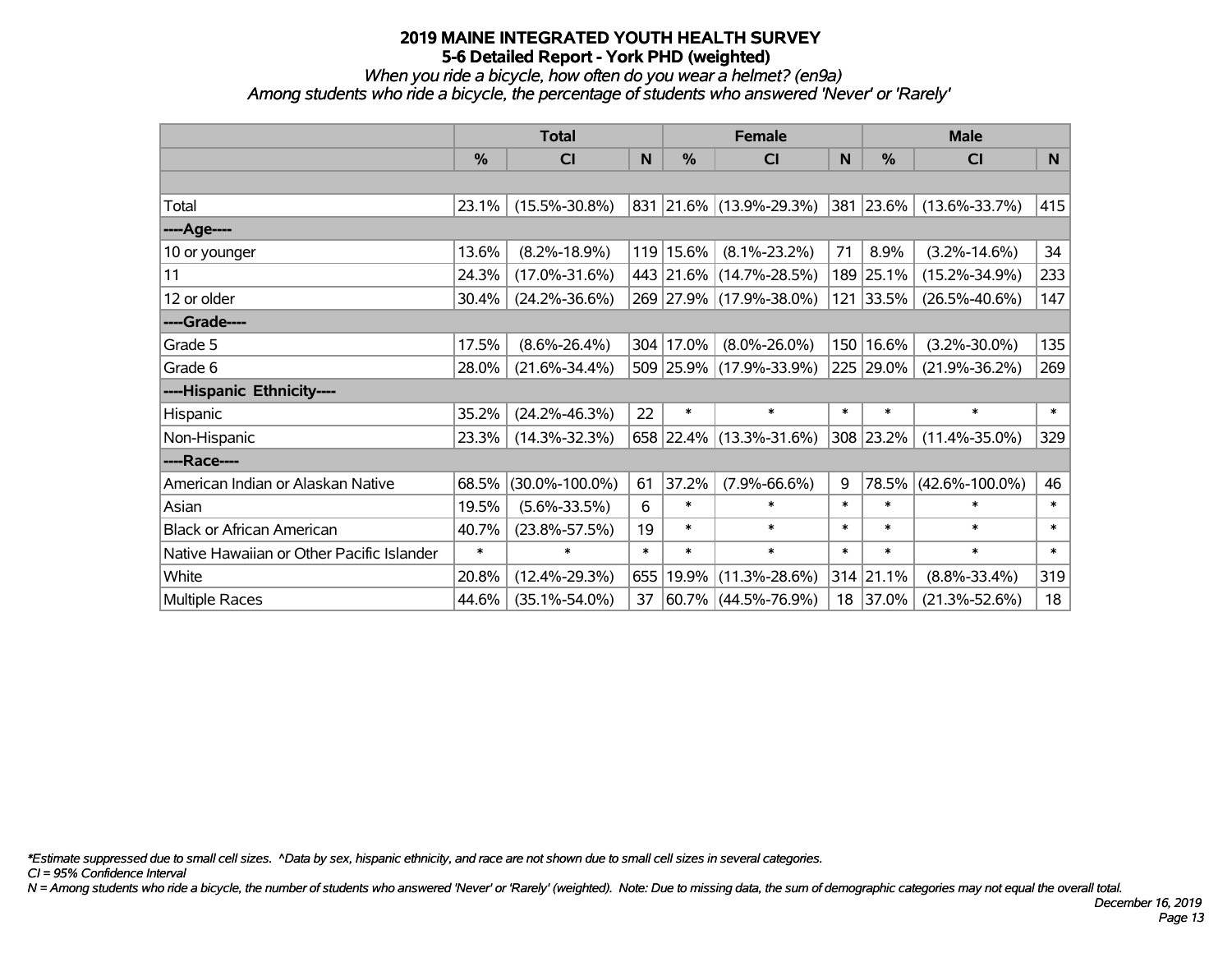#### **2019 MAINE INTEGRATED YOUTH HEALTH SURVEY 5-6 Detailed Report - York PHD (weighted)** *Have you ever been bullied on school property? (en51) Percentage of students who answered 'Yes'*

|                                           | <b>Total</b>  |                     |        | <b>Female</b> |                           | <b>Male</b> |               |                      |        |
|-------------------------------------------|---------------|---------------------|--------|---------------|---------------------------|-------------|---------------|----------------------|--------|
|                                           | $\frac{9}{6}$ | <b>CI</b>           | N      | $\frac{0}{0}$ | <b>CI</b>                 | N           | $\frac{0}{0}$ | <b>CI</b>            | N      |
|                                           |               |                     |        |               |                           |             |               |                      |        |
| Total                                     | 44.9%         | $(36.8\% - 53.1\%)$ |        |               | 1,884 46.9% (37.0%-56.8%) |             | 929 43.6%     | $(35.4\% - 51.9\%)$  | 928    |
| ----Age----                               |               |                     |        |               |                           |             |               |                      |        |
| 10 or younger                             | 42.7%         | $(32.7\% - 52.6\%)$ | 458    |               | 53.4% (37.8%-69.1%)       |             | 280 33.2%     | $(22.5\% - 43.9\%)$  | 168    |
| 11                                        | 47.7%         | $(37.0\% - 58.5\%)$ | 997    |               | 47.5% (37.4%-57.6%)       |             | 456 48.2%     | $(37.2\% - 59.3\%)$  | 533    |
| 12 or older                               | 42.0%         | $(38.2\% - 45.7\%)$ | 429    |               | 39.3% (27.2%-51.5%)       |             | 194 44.2%     | $(32.7\% - 55.6\%)$  | 227    |
| ----Grade----                             |               |                     |        |               |                           |             |               |                      |        |
| Grade 5                                   | 46.2%         | $(31.7\% - 60.8\%)$ | 954    |               | $51.9\%$ (35.2%-68.6%)    |             | 500 42.5%     | $(29.0\% - 56.1\%)$  | 444    |
| Grade 6                                   |               | 43.6% (40.1%-47.0%) | 911    |               | 41.6% (35.7%-47.5%)       |             | 417 45.0%     | $(39.4\% - 50.6\%)$  | 480    |
| ----Hispanic Ethnicity----                |               |                     |        |               |                           |             |               |                      |        |
| Hispanic                                  | 49.7%         | $(21.3\% - 78.1\%)$ | 39     |               | 69.5% (50.2%-88.8%)       | 32          | 22.5%         | $(0.0\% - 54.6\%)$   | 8      |
| Non-Hispanic                              |               | 43.2% (37.3%-49.1%) | 1,421  |               | 47.5% (39.0%-55.9%)       | 721         | 39.1%         | $(30.3\% - 48.0\%)$  | 678    |
| ----Race----                              |               |                     |        |               |                           |             |               |                      |        |
| American Indian or Alaskan Native         | 57.6%         | $(22.3\% - 93.0\%)$ | 66     |               | 46.6% (14.3%-79.0%)       | 20          |               | 69.4% (35.9%-100.0%) | 46     |
| Asian                                     | 39.1%         | $(15.8\% - 62.3\%)$ | 13     | $\ast$        | $\ast$                    | $\ast$      | $\ast$        | $\ast$               | $\ast$ |
| <b>Black or African American</b>          | 64.1%         | $(43.3\% - 85.0\%)$ | 41     | $\ast$        | $\ast$                    | $\ast$      | $\ast$        | $\ast$               | $\ast$ |
| Native Hawaiian or Other Pacific Islander | $\ast$        | $\ast$              | $\ast$ | $\ast$        | $\ast$                    | $\ast$      | $\ast$        | $\ast$               | $\ast$ |
| White                                     | 45.1%         | $(37.5\% - 52.6\%)$ | 1,643  | 48.2%         | $(36.8\% - 59.6\%)$       |             | 840 42.2%     | $(35.7\% - 48.8\%)$  | 778    |
| Multiple Races                            |               | 29.1% (15.5%-42.7%) | 28     | $17.0\%$      | $(0.0\% - 34.9\%)$        | 7           | 35.1%         | $(0.9\% - 69.3\%)$   | 18     |

*\*Estimate suppressed due to small cell sizes. ^Data by sex, hispanic ethnicity, and race are not shown due to small cell sizes in several categories.*

*CI = 95% Confidence Interval*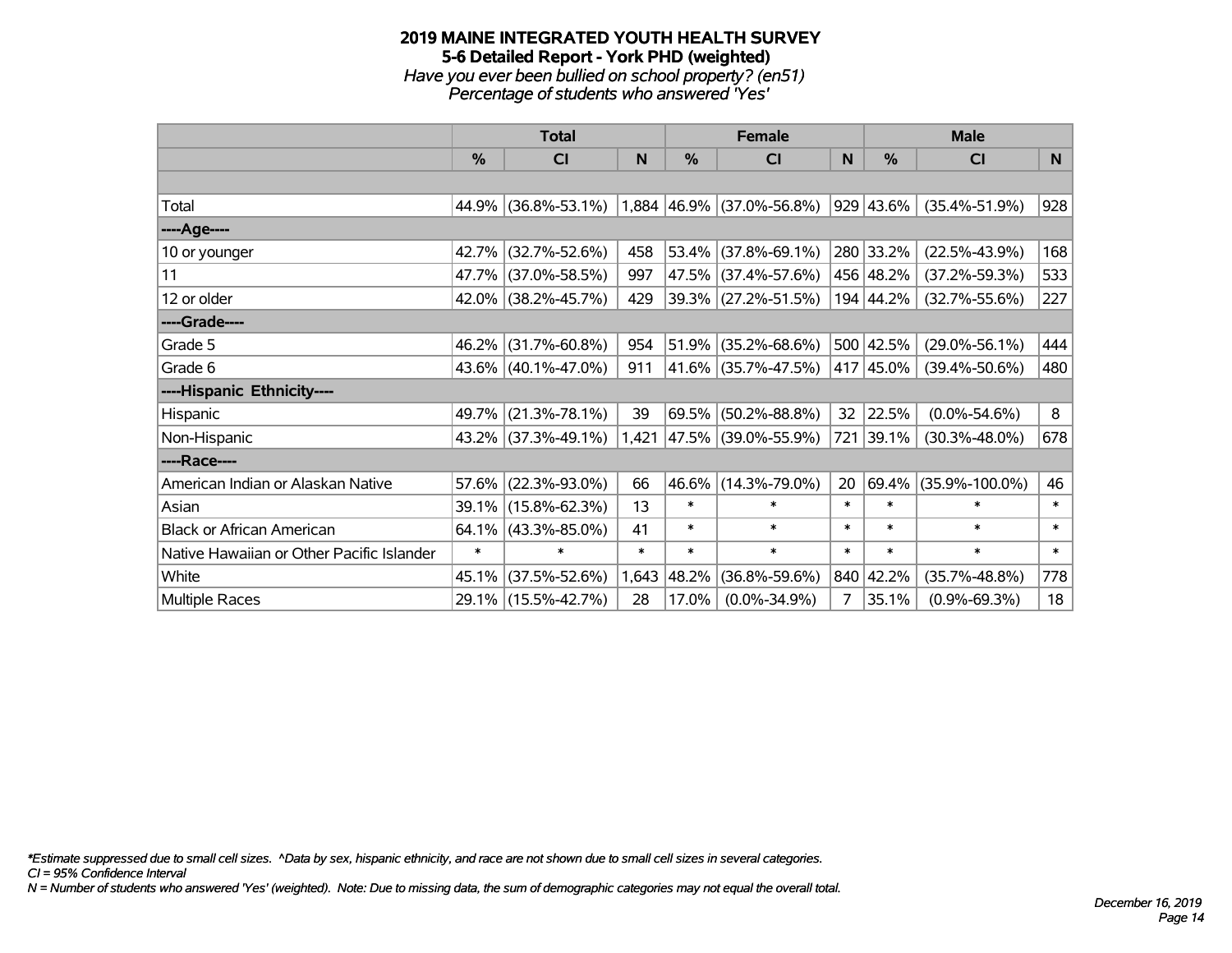## **2019 MAINE INTEGRATED YOUTH HEALTH SURVEY 5-6 Detailed Report - York PHD (weighted)** *Have you ever been bullied away from school property? (en52a) Percentage of students who answered 'Yes'*

|                                           | <b>Total</b>  |                     |        | <b>Female</b> | <b>Male</b>                 |                 |           |                         |                   |
|-------------------------------------------|---------------|---------------------|--------|---------------|-----------------------------|-----------------|-----------|-------------------------|-------------------|
|                                           | $\frac{0}{0}$ | CI                  | N      | %             | <b>CI</b>                   | N               | %         | <b>CI</b>               | N                 |
|                                           |               |                     |        |               |                             |                 |           |                         |                   |
| Total                                     |               | 31.9% (23.6%-40.1%) |        |               | $1,336$ 32.1% (20.4%-43.8%) |                 |           | 635 32.1% (25.2%-38.9%) | 682               |
| ----Age----                               |               |                     |        |               |                             |                 |           |                         |                   |
| 10 or younger                             | 34.0%         | $(12.9\% - 55.2\%)$ | 365    | 37.7%         | $(9.9\% - 65.5\%)$          |                 |           | 197 32.1% (11.3%-52.9%) | 163               |
| 11                                        |               | 33.3% (26.1%-40.5%) | 694    | 31.4%         | $(21.9\% - 40.8\%)$         |                 |           | 300 34.5% (27.5%-41.5%) | 381               |
| 12 or older                               |               | 27.0% (19.1%-34.8%) | 276    |               | 27.9% (13.7%-42.0%)         |                 |           | 138 27.0% (19.8%-34.1%) | 138               |
| ----Grade----                             |               |                     |        |               |                             |                 |           |                         |                   |
| Grade 5                                   | 35.8%         | $(20.4\% - 51.1\%)$ | 738    |               | 36.3% (15.0%-57.6%)         |                 | 349 36.2% | $(23.2\% - 49.2\%)$     | 377               |
| Grade 6                                   |               | 27.9% (23.6%-32.1%) | 583    |               | 27.7% (18.9%-36.5%)         |                 |           | 277 28.0% (23.0%-32.9%) | 298               |
| ----Hispanic Ethnicity----                |               |                     |        |               |                             |                 |           |                         |                   |
| Hispanic                                  |               | 45.6% (18.2%-73.1%) | 36     | 51.6%         | $(33.9\% - 69.3\%)$         | 24              | 37.5%     | $(0.0\% - 79.4\%)$      | 12                |
| Non-Hispanic                              |               | 30.4% (23.4%-37.5%) | 1,001  |               | 30.7% (19.9%-41.5%)         |                 |           | 466 30.1% (25.3%-34.9%) | 522               |
| ----Race----                              |               |                     |        |               |                             |                 |           |                         |                   |
| American Indian or Alaskan Native         | 27.6%         | $(9.5\% - 45.7\%)$  | 32     | 33.1%         | $(0.0\% - 70.3\%)$          | 14              | 18.1%     | $(12.9\% - 23.3\%)$     | $12 \overline{ }$ |
| Asian                                     | 19.7%         | $(7.7\% - 31.7\%)$  | 7      | $\ast$        | $\ast$                      | $\ast$          | $\ast$    | $\ast$                  | $\ast$            |
| <b>Black or African American</b>          | 49.9%         | $(38.3\% - 61.5\%)$ | 32     | 57.5%         | $(32.3\% - 82.8\%)$         | 13              | 56.9%     | $(16.6\% - 97.3\%)$     | 19                |
| Native Hawaiian or Other Pacific Islander | $\ast$        | $\ast$              | $\ast$ | $\ast$        | $\ast$                      | $\ast$          | $\ast$    | $\ast$                  | $\ast$            |
| White                                     | 31.6%         | $(23.0\% - 40.1\%)$ | 1,150  | 31.7%         | $(18.6\% - 44.9\%)$         |                 | 553 31.7% | $(25.5\% - 37.8\%)$     | 584               |
| Multiple Races                            | 22.8%         | $(1.5\% - 44.1\%)$  | 22     | 25.0%         | $(2.7\% - 47.3\%)$          | 10 <sub>1</sub> | 22.1%     | $(0.0\% - 47.2\%)$      | 12 <sub>2</sub>   |

*\*Estimate suppressed due to small cell sizes. ^Data by sex, hispanic ethnicity, and race are not shown due to small cell sizes in several categories.*

*CI = 95% Confidence Interval*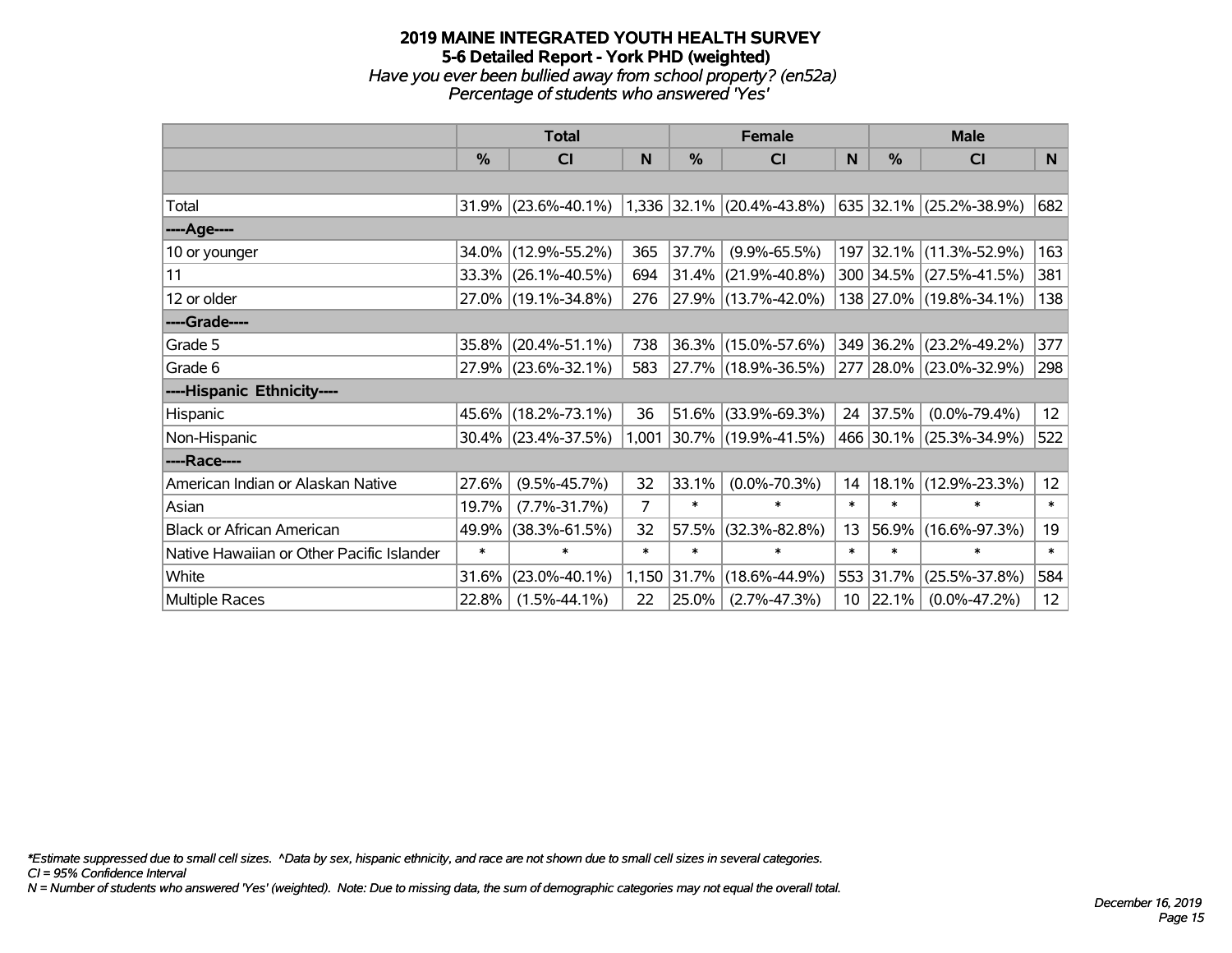*Do you agree or disagree with the following statement? I feel safe at my school. (en12) Percentage of students who answered 'Strongly agree' or 'Agree'*

|                                           |               | <b>Total</b>         |        | <b>Female</b> |                      | <b>Male</b> |               |                      |              |
|-------------------------------------------|---------------|----------------------|--------|---------------|----------------------|-------------|---------------|----------------------|--------------|
|                                           | $\frac{0}{0}$ | CI                   | N      | %             | <b>CI</b>            | N           | $\frac{0}{0}$ | <b>CI</b>            | <sub>N</sub> |
|                                           |               |                      |        |               |                      |             |               |                      |              |
| Total                                     | 92.0%         | $(88.1\% - 95.9\%)$  |        | 3,820 92.6%   | $(89.9\% - 95.4\%)$  |             | 1,839 91.4%   | $(86.0\% - 96.9\%)$  | 1,894        |
| ----Age----                               |               |                      |        |               |                      |             |               |                      |              |
| 10 or younger                             | 96.4%         | $(91.9\% - 100.0\%)$ | 987    | 95.5%         | $(90.2\% - 100.0\%)$ | 500         | 97.1%         | $(93.1\% - 100.0\%)$ | 444          |
| 11                                        | 92.1%         | $(89.1\% - 95.1\%)$  | 1,926  | 93.4%         | $(89.9\% - 97.0\%)$  | 904         | 91.3%         | $(86.4\% - 96.3\%)$  | 1,004        |
| 12 or older                               | 87.4%         | $(84.0\% - 90.8\%)$  | 890    | 87.9%         | $(85.6\% - 90.2\%)$  | 430         | 86.5%         | $(80.8\% - 92.2\%)$  | 444          |
| ----Grade----                             |               |                      |        |               |                      |             |               |                      |              |
| Grade 5                                   | 94.6%         | $(89.8\% - 99.3\%)$  | 1,903  | 94.4%         | $(90.2\% - 98.6\%)$  | 908         | 94.4%         | $(87.1\% - 100.0\%)$ | 938          |
| Grade 6                                   | 89.8%         | $(87.1\% - 92.5\%)$  |        | 1,878 90.8%   | $(89.0\% - 92.7\%)$  | 915         | 89.1%         | $(85.6\% - 92.6\%)$  | 945          |
| ----Hispanic Ethnicity----                |               |                      |        |               |                      |             |               |                      |              |
| Hispanic                                  | 77.7%         | $(61.7\% - 93.7\%)$  | 62     | $\ast$        | $\ast$               | $\ast$      | $\ast$        | $\ast$               | $\ast$       |
| Non-Hispanic                              | 92.6%         | $(88.6\% - 96.5\%)$  |        | 3,022 92.9%   | $(89.8\% - 95.9\%)$  |             | 1,414 92.5%   | $(87.2\% - 97.8\%)$  | 1,574        |
| ----Race----                              |               |                      |        |               |                      |             |               |                      |              |
| American Indian or Alaskan Native         | 80.9%         | $(60.9\% - 100.0\%)$ | 94     | $\ast$        | $\ast$               | $\ast$      | $\ast$        | $\ast$               | $\ast$       |
| Asian                                     | $\ast$        | $\ast$               | $\ast$ | $\ast$        | $\ast$               | $\ast$      | $\ast$        | $\ast$               | $\ast$       |
| <b>Black or African American</b>          | 90.1%         | $(75.4\% - 100.0\%)$ | 57     | $\ast$        | $\ast$               | $\ast$      | $\ast$        | $\ast$               | $\ast$       |
| Native Hawaiian or Other Pacific Islander | $\ast$        | $\ast$               | $\ast$ | $\ast$        | $\ast$               | $\ast$      | $\ast$        | $\ast$               | $\ast$       |
| White                                     | 92.7%         | $(89.3\% - 96.1\%)$  | 3,344  | 93.5%         | $(91.0\% - 96.0\%)$  | 1,623       | 92.0%         | $(87.2\% - 96.9\%)$  | 1,668        |
| <b>Multiple Races</b>                     | 87.3%         | $(77.4\% - 97.2\%)$  | 83     | $\ast$        | $\ast$               | $\ast$      | $\ast$        | $\ast$               | $\ast$       |

*\*Estimate suppressed due to small cell sizes. ^Data by sex, hispanic ethnicity, and race are not shown due to small cell sizes in several categories.*

*CI = 95% Confidence Interval*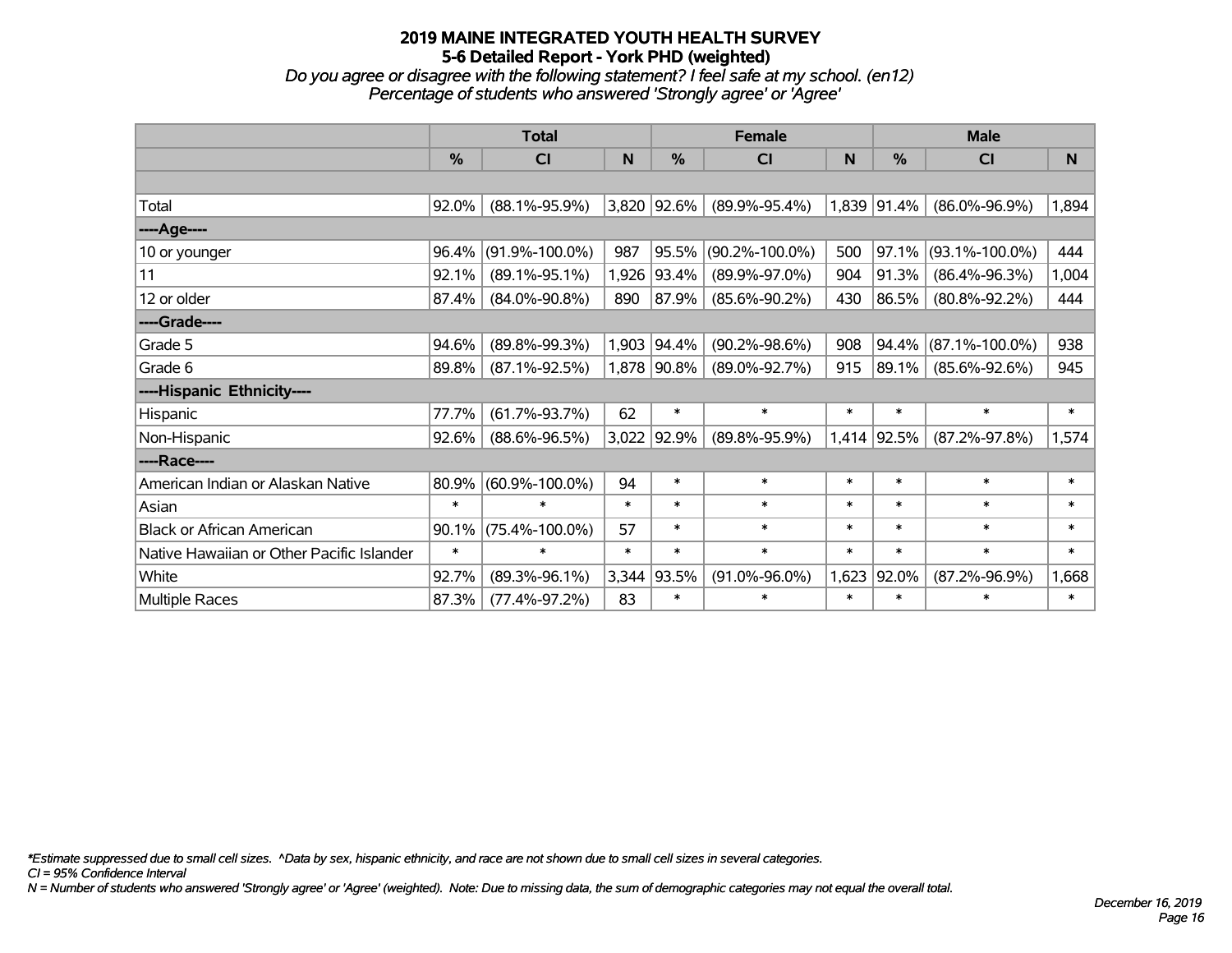## **2019 MAINE INTEGRATED YOUTH HEALTH SURVEY 5-6 Detailed Report - York PHD (weighted)** *Have you ever tried cigarette smoking, even one or two puffs? (en13) Percentage of students who answered 'Yes'*

|                                           | <b>Total</b> |                    |        | <b>Female</b> |                                             |              | <b>Male</b> |                          |              |  |
|-------------------------------------------|--------------|--------------------|--------|---------------|---------------------------------------------|--------------|-------------|--------------------------|--------------|--|
|                                           | %            | <b>CI</b>          | N      | %             | <b>CI</b>                                   | $\mathsf{N}$ | %           | <b>CI</b>                | $\mathsf{N}$ |  |
|                                           |              |                    |        |               |                                             |              |             |                          |              |  |
| Total                                     | $1.7\%$      | $(0.7\% - 2.7\%)$  |        |               | $72 1.5\% $ (0.3%-2.7%) 30 2.0% (0.7%-3.4%) |              |             |                          | 42           |  |
| ----Age----                               |              |                    |        |               |                                             |              |             |                          |              |  |
| 10 or younger                             | 0.9%         | $(0.0\% - 2.5\%)$  | 10     | $\ast$        | $\ast$                                      | $\ast$       | $\ast$      | $\ast$                   | $\ast$       |  |
| 11                                        | 1.4%         | $(0.4\% - 2.3\%)$  |        | $29 1.4\% $   | $(0.2\% - 2.6\%)$                           |              | 14 1.4%     | $(0.0\% - 2.8\%)$        | 15           |  |
| 12 or older                               | 3.3%         | $(2.4\% - 4.2\%)$  |        |               | $34 3.3\% $ (1.2%-5.5%)                     |              |             | $16 3.4\% $ (2.0%-4.8%)  | 17           |  |
| ----Grade----                             |              |                    |        |               |                                             |              |             |                          |              |  |
| Grade 5                                   | 0.5%         | $(0.0\% - 1.2\%)$  | 10     | $\ast$        | $\ast$                                      | $\ast$       | $\ast$      | $\ast$                   | $\ast$       |  |
| Grade 6                                   | $2.7\%$      | $(1.7\% - 3.6\%)$  |        |               | $56 3.0\% $ (0.8%-5.1%)                     |              | 30 2.5%     | $(2.0\% - 2.9\%)$        | 26           |  |
| ----Hispanic Ethnicity----                |              |                    |        |               |                                             |              |             |                          |              |  |
| Hispanic                                  | $\ast$       | $\ast$             | $\ast$ | $\ast$        | $\ast$                                      | $\ast$       | $\ast$      | $\ast$                   | $\ast$       |  |
| Non-Hispanic                              | 1.8%         | $(0.8\% - 2.9\%)$  |        |               | $60$ 2.0% (0.4%-3.6%)                       |              |             | $ 30 1.8\% $ (0.7%-2.9%) | 30           |  |
| ----Race----                              |              |                    |        |               |                                             |              |             |                          |              |  |
| American Indian or Alaskan Native         | $\ast$       | $\ast$             | $\ast$ | $\ast$        | $\ast$                                      | $\ast$       | $\ast$      | $\ast$                   | $\ast$       |  |
| Asian                                     | $\ast$       | $\ast$             | $\ast$ | $\ast$        | $\ast$                                      | $\ast$       | $\ast$      | $\ast$                   | $\ast$       |  |
| <b>Black or African American</b>          | $\ast$       | $\ast$             | $\ast$ | $\ast$        | $\ast$                                      | $\ast$       | $\ast$      | $\ast$                   | $\ast$       |  |
| Native Hawaiian or Other Pacific Islander | $\ast$       | $\ast$             | $\ast$ | $\ast$        | $\ast$                                      | $\ast$       | $\ast$      | $\ast$                   | $\ast$       |  |
| White                                     | 1.8%         | $(0.7\% - 2.9\%)$  | 64     | 1.7%          | $(0.3\% - 3.1\%)$                           | 29           | 1.9%        | $(0.5\% - 3.3\%)$        | 35           |  |
| Multiple Races                            | 7.9%         | $(0.3\% - 15.6\%)$ | 8      | $\ast$        | $\ast$                                      | $\ast$       | $\ast$      | $\ast$                   | $\ast$       |  |

*\*Estimate suppressed due to small cell sizes. ^Data by sex, hispanic ethnicity, and race are not shown due to small cell sizes in several categories.*

*CI = 95% Confidence Interval*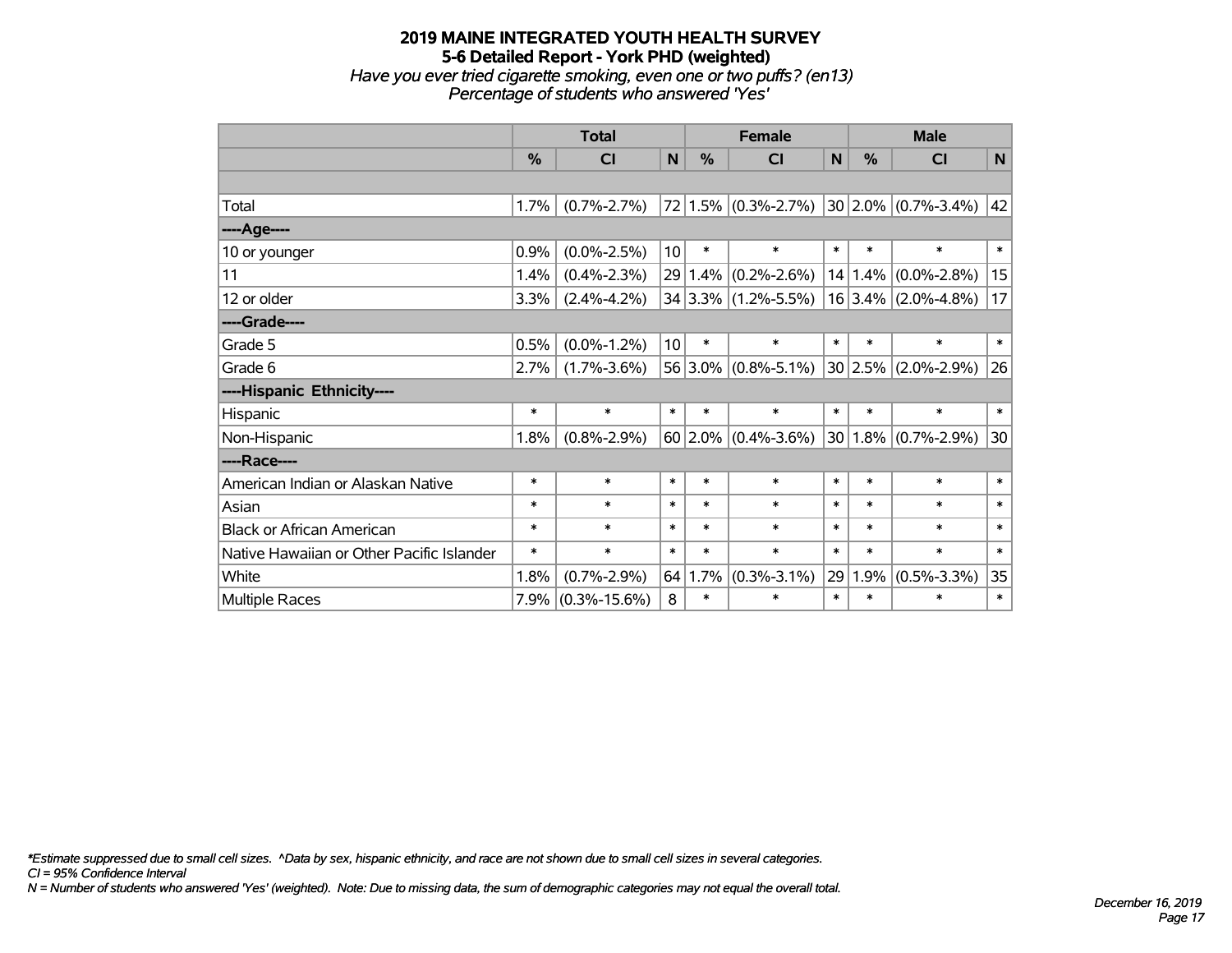*During the past 30 days, on how many days did you smoke cigarettes? (en14) Percentage of students who answered at least 1 day*

|                                           | <b>Total</b>  |                     |        | <b>Female</b> |                         |        | <b>Male</b> |                        |        |
|-------------------------------------------|---------------|---------------------|--------|---------------|-------------------------|--------|-------------|------------------------|--------|
|                                           | $\frac{0}{0}$ | C <sub>l</sub>      | N      | $\frac{0}{0}$ | <b>CI</b>               | N      | $\%$        | <b>CI</b>              | N      |
|                                           |               |                     |        |               |                         |        |             |                        |        |
| Total                                     | $0.6\%$       | $(0.1\% - 1.0\%)$   |        |               | $23 0.3\% $ (0.0%-0.9%) |        |             | $6 0.8\% $ (0.0%-1.8%) | 17     |
| ----Age----                               |               |                     |        |               |                         |        |             |                        |        |
| 10 or younger                             | $\ast$        | $\ast$              | $\ast$ | $\ast$        | $\ast$                  | $\ast$ | $\ast$      | $\ast$                 | $\ast$ |
| 11                                        | 0.7%          | $(0.2\% - 1.3\%)$   | 16     | $0.6\%$       | $(0.0\% - 1.8\%)$       | 6      | 0.9%        | $(0.0\% - 1.8\%)$      | 10     |
| 12 or older                               |               | $0.7\%$ (0.2%-1.3%) | 8      | $\ast$        | $\ast$                  | $\ast$ | $\ast$      | $\ast$                 | $\ast$ |
| ----Grade----                             |               |                     |        |               |                         |        |             |                        |        |
| Grade 5                                   | $\ast$        | $\ast$              | $\ast$ | $\ast$        | $\ast$                  | $\ast$ | $\ast$      | $\ast$                 | $\ast$ |
| Grade 6                                   | 1.1%          | $(0.6\% - 1.6\%)$   |        |               | $23 0.6\% $ (0.0%-1.9%) | 6      | $1.6\%$     | $(1.0\% - 2.2\%)$      | 17     |
| ----Hispanic Ethnicity----                |               |                     |        |               |                         |        |             |                        |        |
| Hispanic                                  | $\ast$        | $\ast$              | $\ast$ | $\ast$        | $\ast$                  | $\ast$ | $\ast$      | $\ast$                 | $\ast$ |
| Non-Hispanic                              | 0.4%          | $(0.0\% - 0.8\%)$   |        |               | $13 0.4\% $ (0.0%-1.2%) |        | 6   0.4%    | $(0.0\% - 1.0\%)$      | 8      |
| ----Race----                              |               |                     |        |               |                         |        |             |                        |        |
| American Indian or Alaskan Native         | $\ast$        | $\ast$              | $\ast$ | $\ast$        | $\ast$                  | $\ast$ | $\ast$      | $\ast$                 | $\ast$ |
| Asian                                     | $\ast$        | $\ast$              | $\ast$ | $\ast$        | $\ast$                  | $\ast$ | $\ast$      | $\ast$                 | $\ast$ |
| <b>Black or African American</b>          | $\ast$        | $\ast$              | $\ast$ | $\ast$        | $\ast$                  | $\ast$ | $\ast$      | $\ast$                 | $\ast$ |
| Native Hawaiian or Other Pacific Islander | $\ast$        | $\ast$              | $\ast$ | $\ast$        | $\ast$                  | $\ast$ | $\ast$      | $\ast$                 | $\ast$ |
| White                                     | 0.5%          | $(0.0\% - 1.1\%)$   | 20     | 0.3%          | $(0.0\% - 1.0\%)$       | 6      | 0.8%        | $(0.0\% - 1.9\%)$      | 14     |
| <b>Multiple Races</b>                     | $\ast$        | $\ast$              | $\ast$ | $\ast$        | $\ast$                  | $\ast$ | $\ast$      | $\ast$                 | $\ast$ |

*\*Estimate suppressed due to small cell sizes. ^Data by sex, hispanic ethnicity, and race are not shown due to small cell sizes in several categories.*

*CI = 95% Confidence Interval*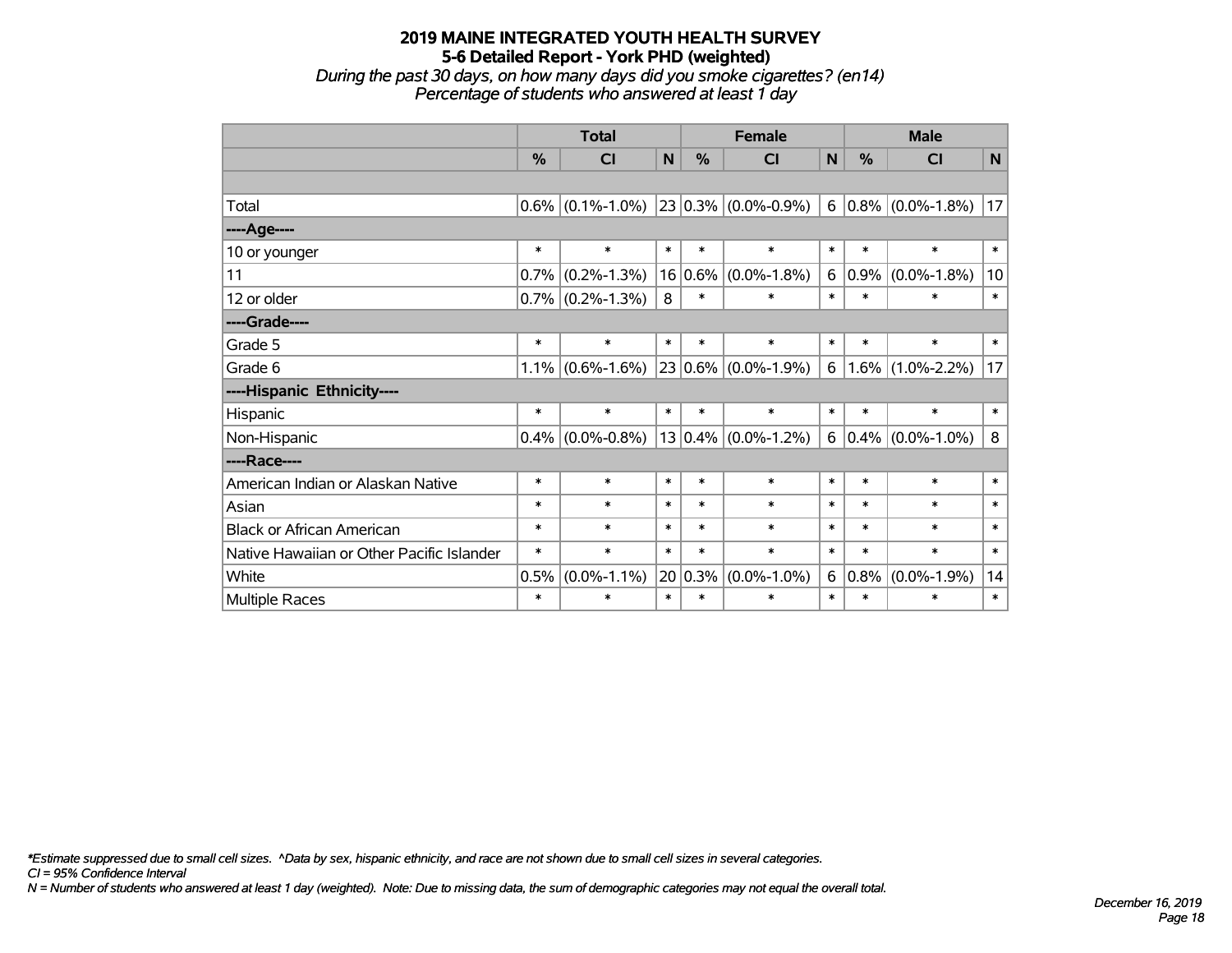*Do you think you will try a cigarette soon? (en15)*

*Percentage of students who answered 'I definitely will', 'I probably will' or 'I probably will not'*

|                                           | <b>Total</b>  |                     | <b>Female</b>   |          |                       | <b>Male</b> |          |                     |        |
|-------------------------------------------|---------------|---------------------|-----------------|----------|-----------------------|-------------|----------|---------------------|--------|
|                                           | $\frac{0}{0}$ | <b>CI</b>           | N               | %        | <b>CI</b>             | N           | %        | <b>CI</b>           | N      |
|                                           |               |                     |                 |          |                       |             |          |                     |        |
| Total                                     | 7.1%          | $(3.1\% - 11.1\%)$  |                 | 298 5.3% | $(2.6\% - 7.9\%)$     | 105         | 8.8%     | $(3.2\% - 14.4\%)$  | 185    |
| ----Age----                               |               |                     |                 |          |                       |             |          |                     |        |
| 10 or younger                             | 3.0%          | $(0.0\% - 6.4\%)$   | 32              | 3.7%     | $(0.0\% - 10.8\%)$    | 19          | 2.6%     | $(0.0\% - 6.1\%)$   | 13     |
| 11                                        | 7.0%          | $(2.9\% - 11.1\%)$  |                 | 146 4.0% | $(0.5\% - 7.5\%)$     | 39          | $9.0\%$  | $(3.4\% - 14.7\%)$  | 99     |
| 12 or older                               | 11.8%         | $(10.7\% - 12.8\%)$ |                 |          | 119 9.4% (6.4%-12.3%) | 46          | 14.5%    | $(12.5\% - 16.5\%)$ | 73     |
| ----Grade----                             |               |                     |                 |          |                       |             |          |                     |        |
| Grade 5                                   | 3.8%          | $(0.4\% - 7.2\%)$   | 78              | 3.1%     | $(0.0\% - 6.4\%)$     | 30          | 4.6%     | $(0.0\% - 11.0\%)$  | 48     |
| Grade 6                                   | 10.2%         | $(8.6\% - 11.8\%)$  |                 | 213 7.4% | $(6.0\% - 8.7\%)$     | 75          | $12.4\%$ | $(11.1\% - 13.8\%)$ | 131    |
| ----Hispanic Ethnicity----                |               |                     |                 |          |                       |             |          |                     |        |
| Hispanic                                  | 12.4%         | $(0.0\% - 29.2\%)$  | 10 <sup>1</sup> | $\ast$   | $\ast$                | $\ast$      | $\ast$   | $\ast$              | $\ast$ |
| Non-Hispanic                              | 7.3%          | $(2.7\% - 11.8\%)$  |                 | 238 4.5% | $(1.5\% - 7.4\%)$     | 68          | 9.4%     | $(3.1\% - 15.8\%)$  | 162    |
| ----Race----                              |               |                     |                 |          |                       |             |          |                     |        |
| American Indian or Alaskan Native         | 11.1%         | $(7.3\% - 14.8\%)$  | 13              | $\ast$   | $\pmb{\ast}$          | $\ast$      | $\ast$   | $\ast$              | $\ast$ |
| Asian                                     | $\ast$        | $\ast$              | $\ast$          | $\ast$   | $\ast$                | $\ast$      | $\ast$   | $\ast$              | $\ast$ |
| <b>Black or African American</b>          | 15.5%         | $(0.0\% - 39.3\%)$  | 9               | $\ast$   | $\ast$                | $\ast$      | $\ast$   | $\ast$              | $\ast$ |
| Native Hawaiian or Other Pacific Islander | 40.9%         | $(13.8\% - 68.1\%)$ | 7               | $\ast$   | $\ast$                | $\ast$      | $\ast$   | $\ast$              | $\ast$ |
| White                                     | 6.6%          | $(2.5\% - 10.7\%)$  | 242             | 5.0%     | $(2.2\% - 7.8\%)$     | 88          | 8.0%     | $(2.2\% - 13.7\%)$  | 146    |
| Multiple Races                            | 8.7%          | $(0.0\% - 20.7\%)$  | 8               | $\ast$   | $\ast$                | $\ast$      | $\ast$   | $\ast$              | $\ast$ |

*\*Estimate suppressed due to small cell sizes. ^Data by sex, hispanic ethnicity, and race are not shown due to small cell sizes in several categories.*

*CI = 95% Confidence Interval*

*N = Number of students who answered 'I definitely will', 'I probably will' or 'I probably will not' (weighted). Note: Due to missing data, the sum of demographic categories may not equal the overall total.*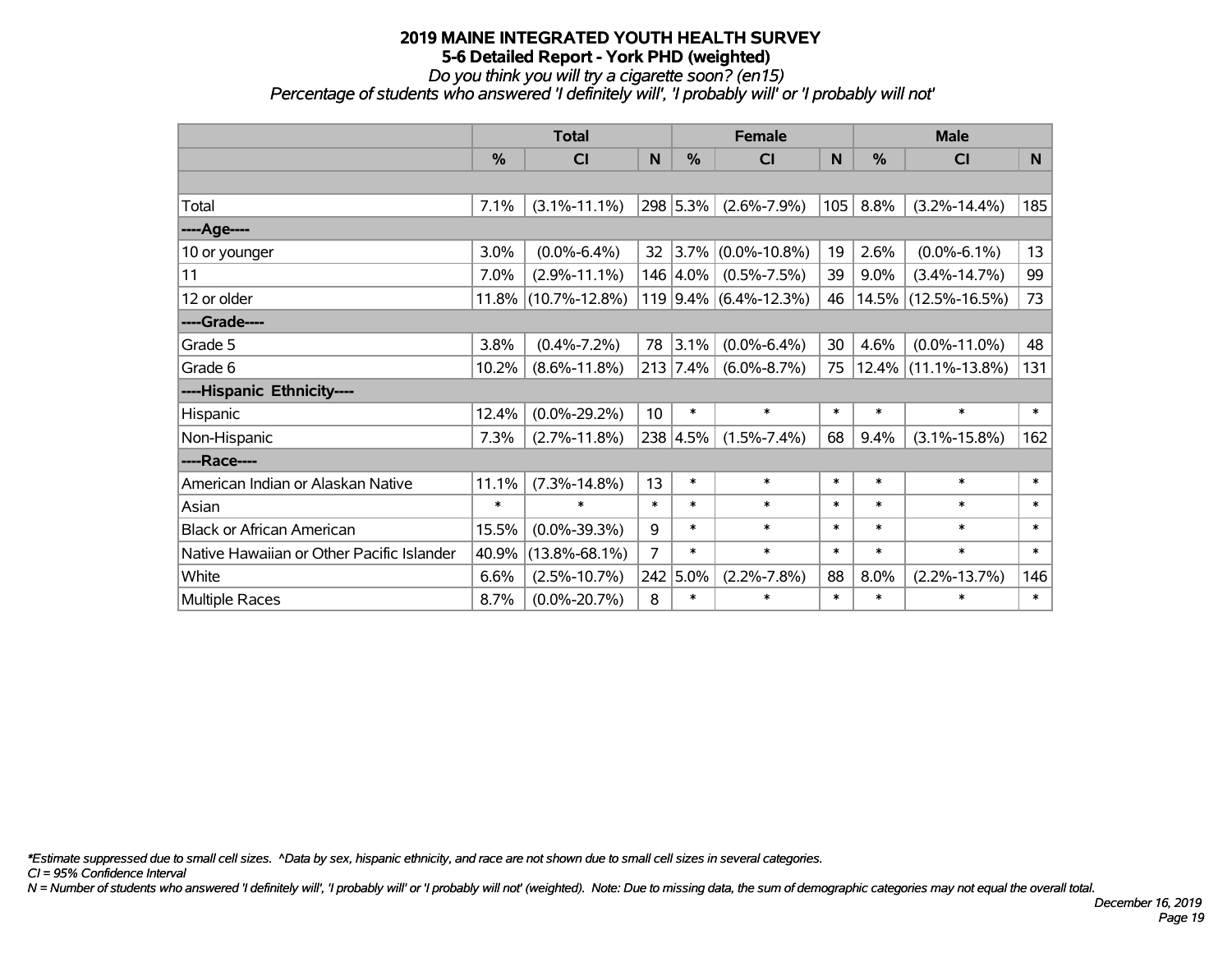*Do you think you will smoke a cigarette at anytime during the next year? (en16) Percentage of students who answered 'I definitely will', 'I probably will' or 'I probably will not'*

|                                           | <b>Total</b>  |                     |        |               | <b>Female</b>      | <b>Male</b>  |                 |                                 |             |
|-------------------------------------------|---------------|---------------------|--------|---------------|--------------------|--------------|-----------------|---------------------------------|-------------|
|                                           | $\frac{9}{6}$ | CI                  | N      | $\frac{0}{0}$ | <b>CI</b>          | $\mathsf{N}$ | %               | <b>CI</b>                       | $\mathbf N$ |
|                                           |               |                     |        |               |                    |              |                 |                                 |             |
| Total                                     | 3.9%          | $(1.2\% - 6.6\%)$   |        | $163$ 3.1%    | $(1.3\% - 4.9\%)$  |              | $62 \mid 4.4\%$ | $(0.1\% - 8.7\%)$               | 93          |
| ----Age----                               |               |                     |        |               |                    |              |                 |                                 |             |
| 10 or younger                             | 2.6%          | $(0.0\% - 5.8\%)$   | 27     | $3.7\%$       | $(0.0\% - 10.7\%)$ |              | 19 1.6%         | $(0.0\% - 4.5\%)$               | 8           |
| 11                                        | 3.0%          | $(0.6\% - 5.4\%)$   | 63     | 1.8%          | $(0.4\% - 3.1\%)$  |              | 17 3.4%         | $(0.0\% - 7.0\%)$               | 38          |
| 12 or older                               | 7.2%          | $(4.7\% - 9.7\%)$   | 73     | $ 5.2\% $     | $(2.8\% - 7.5\%)$  |              |                 | 26 9.3% (5.0%-13.6%)            | 48          |
| ----Grade----                             |               |                     |        |               |                    |              |                 |                                 |             |
| Grade 5                                   | 1.7%          | $(0.0\% - 3.4\%)$   | 34     | 2.6%          | $(0.0\% - 5.8\%)$  |              | 25 0.9%         | $(0.0\% - 2.4\%)$               | 10          |
| Grade 6                                   | 5.8%          | $(4.0\% - 7.7\%)$   |        | $122$ 3.7%    | $(1.8\% - 5.5\%)$  |              |                 | $37   7.3\%   (4.4\% - 10.2\%)$ | 77          |
| ----Hispanic Ethnicity----                |               |                     |        |               |                    |              |                 |                                 |             |
| Hispanic                                  | 9.0%          | $(0.0\% - 20.5\%)$  | 7      | $\ast$        | $\ast$             | $\ast$       | $\ast$          | $\ast$                          | $\ast$      |
| Non-Hispanic                              | 3.6%          | $(1.0\% - 6.1\%)$   |        | 118 2.2%      | $(0.9\% - 3.5\%)$  |              | 33 4.4%         | $(0.6\% - 8.2\%)$               | 76          |
| ----Race----                              |               |                     |        |               |                    |              |                 |                                 |             |
| American Indian or Alaskan Native         | $\ast$        | $\ast$              | $\ast$ | $\ast$        | $\ast$             | $\ast$       | $\ast$          | $\ast$                          | $\ast$      |
| Asian                                     | $\ast$        | $\ast$              | $\ast$ | $\ast$        | $\ast$             | $\ast$       | $\ast$          | $\ast$                          | $\ast$      |
| <b>Black or African American</b>          | 14.3%         | $(0.0\% - 36.3\%)$  | 9      | $\ast$        | $\ast$             | $\ast$       | $\ast$          | $\ast$                          | $\ast$      |
| Native Hawaiian or Other Pacific Islander | 40.9%         | $(13.8\% - 68.1\%)$ | 7      | $\ast$        | $\ast$             | $\ast$       | $\ast$          | $\ast$                          | $\ast$      |
| White                                     | 3.6%          | $(1.3\% - 5.8\%)$   | 131    | 3.1%          | $(1.0\% - 5.1\%)$  |              | 54 3.8%         | $(0.3\% - 7.2\%)$               | 69          |
| Multiple Races                            | $\ast$        | $\ast$              | $\ast$ | $\ast$        | $\ast$             | $\ast$       | $\ast$          | $\ast$                          | $\ast$      |

*\*Estimate suppressed due to small cell sizes. ^Data by sex, hispanic ethnicity, and race are not shown due to small cell sizes in several categories.*

*CI = 95% Confidence Interval*

*N = Number of students who answered 'I definitely will', 'I probably will' or 'I probably will not' (weighted). Note: Due to missing data, the sum of demographic categories may not equal the overall total.*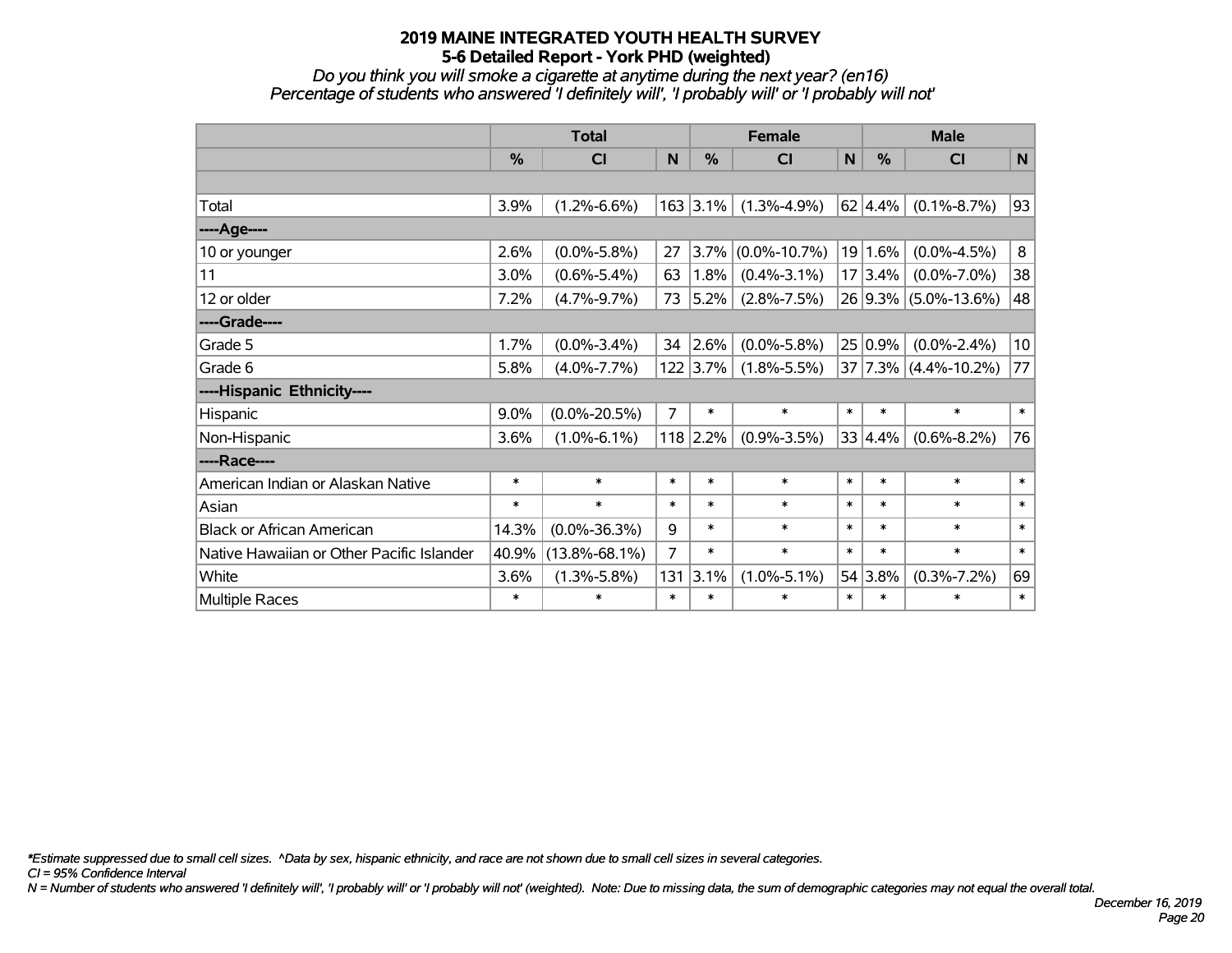## **2019 MAINE INTEGRATED YOUTH HEALTH SURVEY 5-6 Detailed Report - York PHD (weighted)** *Do you think you will smoke a cigarette at anytime during the next year? (en16\_2) Percentage of students who answered 'I definitely will not'*

|                                           | <b>Total</b>  |                      |        |               | <b>Female</b>        |        | <b>Male</b> |                      |        |  |
|-------------------------------------------|---------------|----------------------|--------|---------------|----------------------|--------|-------------|----------------------|--------|--|
|                                           | $\frac{0}{0}$ | <b>CI</b>            | N      | $\frac{0}{0}$ | <b>CI</b>            | N      | %           | <b>CI</b>            | N      |  |
|                                           |               |                      |        |               |                      |        |             |                      |        |  |
| Total                                     | 96.1%         | $(93.4\% - 98.8\%)$  | 4,037  | 96.9%         | $(95.1\% - 98.7\%)$  |        | 1,930 95.6% | $(91.3\% - 99.9\%)$  | 2,021  |  |
| ----Age----                               |               |                      |        |               |                      |        |             |                      |        |  |
| 10 or younger                             | 97.4%         | $(94.2\% - 100.0\%)$ |        | 1,039 96.3%   | $(89.3\% - 100.0\%)$ | 502    | 98.4%       | $(95.5\% - 100.0\%)$ | 494    |  |
| 11                                        | 97.0%         | $(94.6\% - 99.4\%)$  |        | 2,029 98.2%   | $(96.9\% - 99.6\%)$  | 954    | 96.6%       | $(93.0\% - 100.0\%)$ | 1,060  |  |
| 12 or older                               | 92.8%         | $(90.3\% - 95.3\%)$  | 951    | 94.8%         | $(92.5\% - 97.2\%)$  | 469    | 90.7%       | $(86.4\% - 95.0\%)$  | 466    |  |
| ----Grade----                             |               |                      |        |               |                      |        |             |                      |        |  |
| Grade 5                                   | 98.3%         | $(96.6\% - 100.0\%)$ |        | 2,026 97.4%   | $(94.2\% - 100.0\%)$ | 940    | 99.1%       | $(97.6\% - 100.0\%)$ | 1,029  |  |
| Grade 6                                   | 94.2%         | $(92.3\% - 96.0\%)$  | 1,971  | $ 96.3\% $    | $(94.5\% - 98.2\%)$  | 974    | 92.7%       | $(89.8\% - 95.6\%)$  | 981    |  |
| ----Hispanic Ethnicity----                |               |                      |        |               |                      |        |             |                      |        |  |
| Hispanic                                  | 91.0%         | $(79.5\% - 100.0\%)$ | 72     | $\ast$        | $\ast$               | $\ast$ | $\ast$      | $\ast$               | $\ast$ |  |
| Non-Hispanic                              | 96.4%         | $(93.9\% - 99.0\%)$  |        | 3,168 97.8%   | $(96.5\% - 99.1\%)$  | 1,493  | 95.6%       | $(91.8\% - 99.4\%)$  | 1,644  |  |
| ----Race----                              |               |                      |        |               |                      |        |             |                      |        |  |
| American Indian or Alaskan Native         | $\ast$        | $\ast$               | $\ast$ | $\ast$        | $\ast$               | $\ast$ | $\ast$      | $\ast$               | $\ast$ |  |
| Asian                                     | $\ast$        | $\ast$               | $\ast$ | $\ast$        | $\ast$               | $\ast$ | $\ast$      | $\ast$               | $\ast$ |  |
| <b>Black or African American</b>          | 85.7%         | $(63.7\% - 100.0\%)$ | 54     | $\ast$        | $\ast$               | $\ast$ | $\ast$      | $\ast$               | $\ast$ |  |
| Native Hawaiian or Other Pacific Islander | 59.1%         | $(31.9\% - 86.2\%)$  | 10     | $\ast$        | $\ast$               | $\ast$ | $\ast$      | $\ast$               | $\ast$ |  |
| White                                     | 96.4%         | $(94.2\% - 98.7\%)$  | 3,506  | 96.9%         | $(94.9\% - 99.0\%)$  | 1,689  | 96.2%       | $(92.8\% - 99.7\%)$  | 1,766  |  |
| Multiple Races                            | $\ast$        | $\ast$               | $\ast$ | $\ast$        | $\ast$               | $\ast$ | $\ast$      | $\ast$               | $\ast$ |  |

*\*Estimate suppressed due to small cell sizes. ^Data by sex, hispanic ethnicity, and race are not shown due to small cell sizes in several categories.*

*CI = 95% Confidence Interval*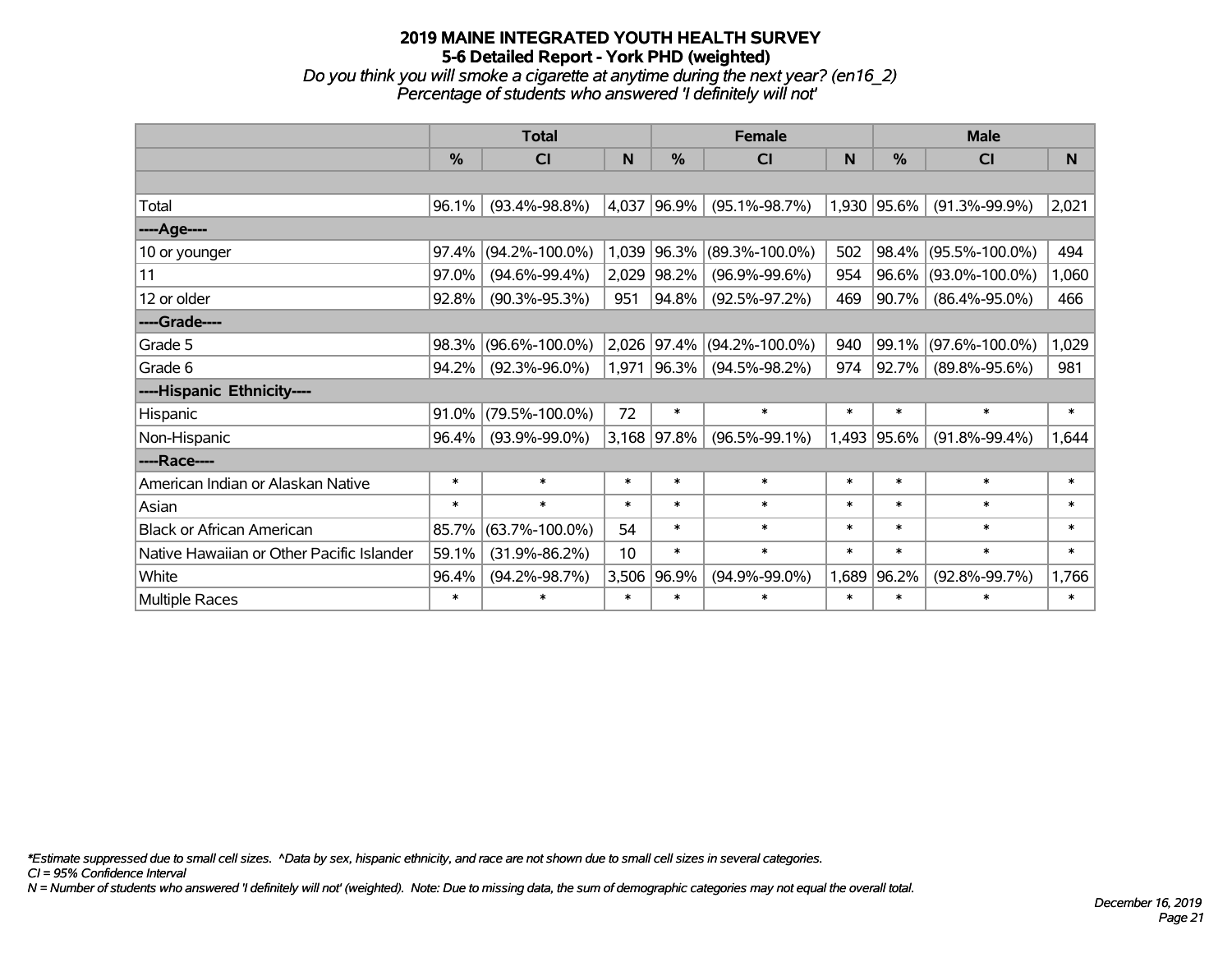*If one of your best friends offered you a cigarette, would you smoke it? (en17) Percentage of students who answered 'Definitely yes', 'Probably yes' or 'Probably not'*

|                                           | <b>Total</b> |                       |                | <b>Female</b> |                         |        | <b>Male</b> |                        |                  |  |
|-------------------------------------------|--------------|-----------------------|----------------|---------------|-------------------------|--------|-------------|------------------------|------------------|--|
|                                           | %            | <b>CI</b>             | N              | %             | <b>CI</b>               | N      | %           | <b>CI</b>              | N                |  |
|                                           |              |                       |                |               |                         |        |             |                        |                  |  |
| Total                                     | 6.7%         | $(2.9\% - 10.4\%)$    |                |               | 280 6.9% (3.8%-10.0%)   | 137    | 6.4%        | $(1.8\% - 11.0\%)$     | 135              |  |
| ----Age----                               |              |                       |                |               |                         |        |             |                        |                  |  |
| 10 or younger                             | 5.1%         | $(3.3\% - 6.9\%)$     | 54             | $ 7.5\% $     | $(1.0\% - 14.0\%)$      | 39     | 2.9%        | $(0.0\% - 7.1\%)$      | 15 <sub>15</sub> |  |
| 11                                        | 5.2%         | $(1.0\% - 9.3\%)$     |                | 109 5.4%      | $(1.2\% - 9.6\%)$       | 53     | 4.3%        | $(0.5\% - 8.2\%)$      | 48               |  |
| 12 or older                               |              | $11.5\%$ (9.7%-13.2%) |                |               | $117$ 9.2% (6.1%-12.2%) | 45     |             | $14.1\%$ (12.6%-15.6%) | 72               |  |
| ----Grade----                             |              |                       |                |               |                         |        |             |                        |                  |  |
| Grade 5                                   | 3.0%         | $(2.1\% - 3.8\%)$     | 61             | 4.6%          | $(1.8\% - 7.5\%)$       | 45     | 1.6%        | $(0.0\% - 3.4\%)$      | 16               |  |
| Grade 6                                   |              | $10.1\%$ (8.7%-11.5%) |                |               | $212$ 9.1% (6.6%-11.6%) | 93     | 10.5%       | $(8.2\% - 12.9\%)$     | 112              |  |
| ----Hispanic Ethnicity----                |              |                       |                |               |                         |        |             |                        |                  |  |
| Hispanic                                  | 9.0%         | $(0.0\% - 20.5\%)$    | $\overline{7}$ | $\ast$        | $\ast$                  | $\ast$ | $\ast$      | $\ast$                 | $\ast$           |  |
| Non-Hispanic                              | 7.4%         | $(3.5\% - 11.2\%)$    |                | 243 7.3%      | $(4.0\% - 10.5\%)$      | 111    | 7.2%        | $(2.4\% - 12.0\%)$     | 124              |  |
| ----Race----                              |              |                       |                |               |                         |        |             |                        |                  |  |
| American Indian or Alaskan Native         | 8.0%         | $(3.9\% - 12.1\%)$    | 9              | $\ast$        | $\ast$                  | $\ast$ | $\ast$      | $\ast$                 | $\ast$           |  |
| Asian                                     | $\ast$       | $\ast$                | $\ast$         | $\ast$        | $\ast$                  | $\ast$ | $\ast$      | $\ast$                 | $\ast$           |  |
| <b>Black or African American</b>          | 15.1%        | $(0.0\% - 39.7\%)$    | 9              | $\ast$        | $\ast$                  | $\ast$ | $\ast$      | $\ast$                 | $\ast$           |  |
| Native Hawaiian or Other Pacific Islander | $\ast$       | $\ast$                | $\ast$         | $\ast$        | $\ast$                  | $\ast$ | $\ast$      | $\ast$                 | $\ast$           |  |
| White                                     | 6.4%         | $(3.0\% - 9.8\%)$     | 232            | 6.9%          | $(4.5\% - 9.3\%)$       | 121    | 5.6%        | $(1.1\% - 10.2\%)$     | 104              |  |
| Multiple Races                            | 6.9%         | $(0.0\% - 18.2\%)$    | $\overline{7}$ | $\ast$        | $\ast$                  | $\ast$ | $\ast$      | $\ast$                 | $\ast$           |  |

*\*Estimate suppressed due to small cell sizes. ^Data by sex, hispanic ethnicity, and race are not shown due to small cell sizes in several categories.*

*CI = 95% Confidence Interval*

*N = Number of students who answered 'Definitely yes', 'Probably yes' or 'Probably not' (weighted). Note: Due to missing data, the sum of demographic categories may not equal the overall total.*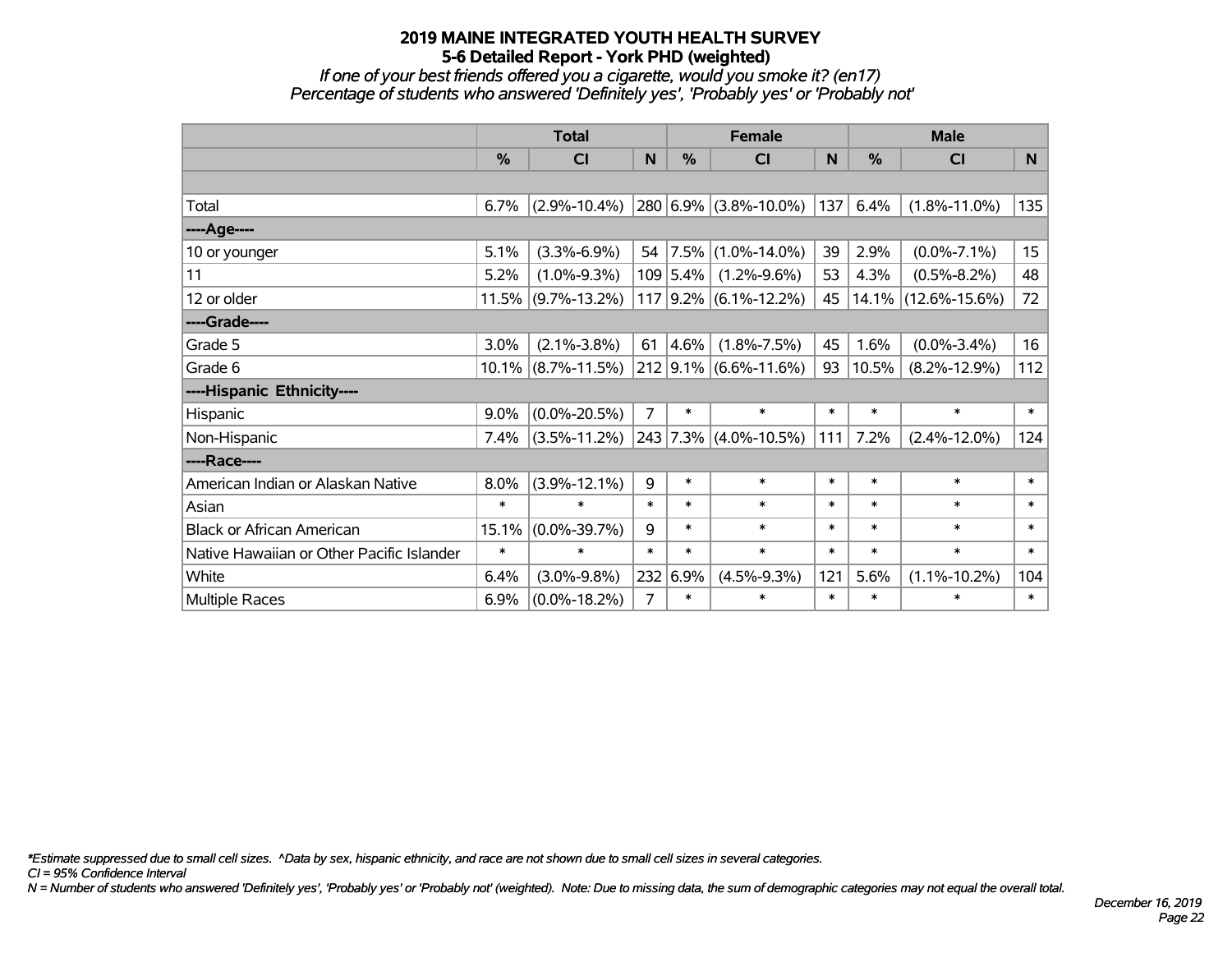*Percentage of students who are susceptible to cigarette use (among all students including those who have tried or are current cigarette users) (entobsus)*

|                                           | <b>Total</b> |                     |                |        | <b>Female</b>              |              | <b>Male</b> |                             |        |  |
|-------------------------------------------|--------------|---------------------|----------------|--------|----------------------------|--------------|-------------|-----------------------------|--------|--|
|                                           | %            | CI                  | N              | %      | CI                         | $\mathsf{N}$ | %           | <b>CI</b>                   | N      |  |
|                                           |              |                     |                |        |                            |              |             |                             |        |  |
| Total                                     | 9.3%         | $(4.5\% - 14.0\%)$  | 385            | 8.2%   | $(4.7\% - 11.7\%)$         |              | 163 10.3%   | $(3.7\% - 16.9\%)$          | 215    |  |
| ---- Age----                              |              |                     |                |        |                            |              |             |                             |        |  |
| 10 or younger                             | 5.3%         | $(3.6\% - 7.1\%)$   | 56             | 8.1%   | $(2.0\% - 14.1\%)$         | 42           | 3.0%        | $(0.0\% - 7.1\%)$           | 15     |  |
| 11                                        | 8.5%         | $(3.5\% - 13.5\%)$  | 176            | 6.5%   | $(1.0\% - 12.0\%)$         | 63           | 9.7%        | $(3.8\% - 15.6\%)$          | 105    |  |
| 12 or older                               |              | 15.1% (13.8%-16.4%) |                |        | 153 11.8% (9.0%-14.5%)     | 58           |             | 18.8% (15.6%-22.0%)         | 95     |  |
| ----Grade----                             |              |                     |                |        |                            |              |             |                             |        |  |
| Grade 5                                   | 5.0%         | $(2.5\% - 7.5\%)$   | 102            | 5.5%   | $(3.1\% - 7.8\%)$          | 53           | 4.8%        | $(0.0\% - 11.4\%)$          | 49     |  |
| Grade 6                                   |              | 13.4% (11.3%-15.5%) |                |        | 277   10.9%   (8.0%-13.9%) |              |             | 110   15.3%   (13.3%-17.3%) | 159    |  |
| ----Hispanic Ethnicity----                |              |                     |                |        |                            |              |             |                             |        |  |
| Hispanic                                  | 12.4%        | $(0.0\% - 29.2\%)$  | 10             | $\ast$ | $\ast$                     | $\ast$       | $\ast$      | $\ast$                      | $\ast$ |  |
| Non-Hispanic                              | 10.0%        | $(4.7\% - 15.3\%)$  | 326            | 8.3%   | $(4.3\% - 12.2\%)$         |              | 126 11.3%   | $(3.8\% - 18.8\%)$          | 191    |  |
| ----Race----                              |              |                     |                |        |                            |              |             |                             |        |  |
| American Indian or Alaskan Native         | 11.6%        | $(8.0\% - 15.1\%)$  | 13             | $\ast$ | $\ast$                     | $\ast$       | $\ast$      | $\ast$                      | $\ast$ |  |
| Asian                                     | $\ast$       | $\ast$              | $\ast$         | $\ast$ | $\ast$                     | $\ast$       | $\ast$      | $\ast$                      | $\ast$ |  |
| <b>Black or African American</b>          | 16.5%        | $(0.0\% - 43.2\%)$  | 9              | $\ast$ | $\ast$                     | $\ast$       | $\ast$      | $\ast$                      | $\ast$ |  |
| Native Hawaiian or Other Pacific Islander | 40.9%        | $(13.8\% - 68.1\%)$ | $\overline{7}$ | $\ast$ | $\ast$                     | $\ast$       | $\ast$      | $\ast$                      | $\ast$ |  |
| White                                     | 8.7%         | $(4.1\% - 13.3\%)$  | 315            | 7.9%   | $(4.9\% - 10.9\%)$         | 137          | 9.4%        | $(2.5\% - 16.2\%)$          | 170    |  |
| Multiple Races                            | 10.6%        | $(0.0\% - 24.6\%)$  | 10             | $\ast$ | $\ast$                     | $\ast$       | $\ast$      | $\ast$                      | $\ast$ |  |

*\*Estimate suppressed due to small cell sizes. ^Data by sex, hispanic ethnicity, and race are not shown due to small cell sizes in several categories.*

*CI = 95% Confidence Interval*

*N = Number of students who are susceptible to cigarette use (among all students including those who have tried or are current cigarette users) (weighted). Note: Due to missing data, the sum of demographic categories may not equal the overall total.*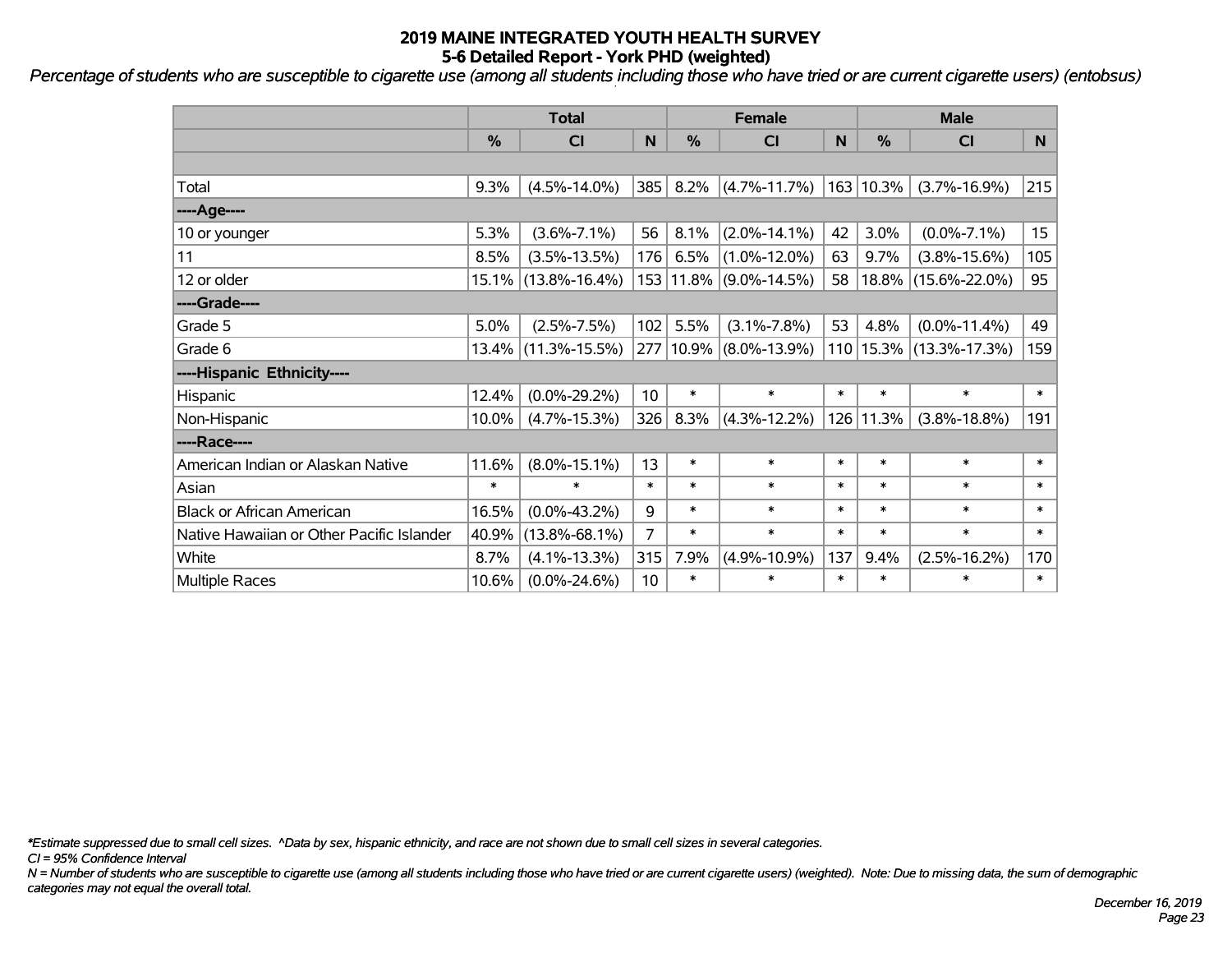*Percentage of students who are susceptible to cigarette use (among students who have never tried cigarettes) (entobsus\_2)*

|                                           | <b>Total</b> |                     |        |           | <b>Female</b>              |        | <b>Male</b>   |                     |                |  |
|-------------------------------------------|--------------|---------------------|--------|-----------|----------------------------|--------|---------------|---------------------|----------------|--|
|                                           | %            | C <sub>l</sub>      | N      | %         | <b>CI</b>                  | N      | $\frac{0}{0}$ | <b>CI</b>           | N              |  |
|                                           |              |                     |        |           |                            |        |               |                     |                |  |
| Total                                     | 8.5%         | $(4.3\% - 12.6\%)$  | 342    | 7.9%      | $(4.8\% - 11.0\%)$         | 154    | 9.0%          | $(3.0\% - 15.0\%)$  | 180            |  |
| ---- Age----                              |              |                     |        |           |                            |        |               |                     |                |  |
| 10 or younger                             | 4.9%         | $(2.4\% - 7.3\%)$   | 48     | 8.1%      | $(2.0\% - 14.1\%)$         | 42     | 1.5%          | $(0.0\% - 4.4\%)$   | $\overline{7}$ |  |
| 11                                        | 8.1%         | $(3.4\% - 12.9\%)$  | 167    | 6.6%      | $(1.1\% - 12.2\%)$         | 63     | 8.9%          | $(3.5\% - 14.4\%)$  | 95             |  |
| 12 or older                               | 13.0%        | $(12.0\% - 14.0\%)$ |        |           | 127   10.4%   (7.7%-13.0%) | 49     | $16.0\%$      | $(12.4\% - 19.6\%)$ | 78             |  |
| ----Grade----                             |              |                     |        |           |                            |        |               |                     |                |  |
| Grade 5                                   | 4.7%         | $(2.1\% - 7.4\%)$   | 94     | 5.5%      | $(3.1\% - 7.8\%)$          | 53     | 4.3%          | $(0.0\% - 11.2\%)$  | 41             |  |
| Grade 6                                   |              | 12.3% (10.6%-14.0%) |        | 248 10.4% | $(7.9\% - 12.9\%)$         | 102    | 13.7%         | $(11.8\% - 15.7\%)$ | 139            |  |
| ----Hispanic Ethnicity----                |              |                     |        |           |                            |        |               |                     |                |  |
| Hispanic                                  | 11.8%        | $(0.0\% - 29.0\%)$  | 9      | $\ast$    | $\ast$                     | $\ast$ | $\ast$        | $\ast$              | $\ast$         |  |
| Non-Hispanic                              | 9.1%         | $(4.2\% - 14.1\%)$  | 290    | 7.9%      | $(4.3\% - 11.4\%)$         |        | 118 10.0%     | $(2.9\% - 17.2\%)$  | 164            |  |
| ----Race----                              |              |                     |        |           |                            |        |               |                     |                |  |
| American Indian or Alaskan Native         | 11.6%        | $(8.0\% - 15.1\%)$  | 13     | $\ast$    | $\ast$                     | $\ast$ | $\ast$        | $\ast$              | $\ast$         |  |
| Asian                                     | $\ast$       | $\ast$              | $\ast$ | $\ast$    | $\ast$                     | $\ast$ | $\ast$        | $\ast$              | $\ast$         |  |
| <b>Black or African American</b>          | 15.1%        | $(0.0\% - 42.3\%)$  | 8      | $\ast$    | $\ast$                     | $\ast$ | $\ast$        | $\ast$              | $\ast$         |  |
| Native Hawaiian or Other Pacific Islander | 40.9%        | $(13.8\% - 68.1\%)$ | 7      | $\ast$    | $\ast$                     | $\ast$ | $\ast$        | $\ast$              | $\ast$         |  |
| White                                     | 7.8%         | $(3.8\% - 11.8\%)$  | 274    | 7.5%      | $(5.0\% - 10.1\%)$         | 129    | 7.8%          | $(1.7\% - 13.9\%)$  | 137            |  |
| <b>Multiple Races</b>                     | 9.3%         | $(0.0\% - 21.8\%)$  | 8      | $\ast$    | $\ast$                     | $\ast$ | $\ast$        | $\ast$              | $\ast$         |  |

*\*Estimate suppressed due to small cell sizes. ^Data by sex, hispanic ethnicity, and race are not shown due to small cell sizes in several categories.*

*CI = 95% Confidence Interval*

*N = Number of students who are susceptible to cigarette use (among students who have never tried cigarettes) (weighted). Note: Due to missing data, the sum of demographic categories may not equal the overall total.*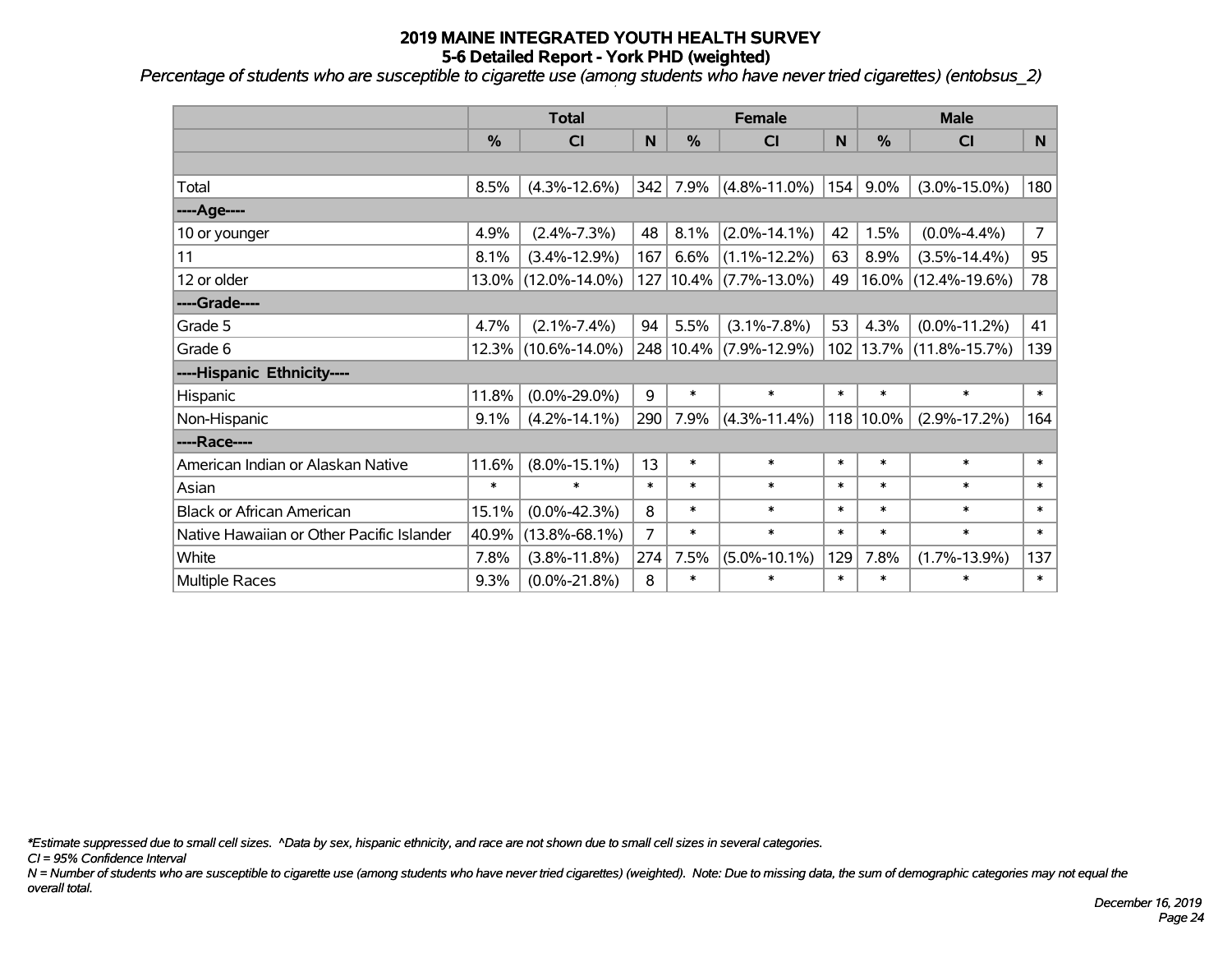## **2019 MAINE INTEGRATED YOUTH HEALTH SURVEY 5-6 Detailed Report - York PHD (weighted)** *Have you ever had a drink of alcohol, other than a few sips? (en18a) Percentage of students who answered 'Yes'*

|                                           | <b>Total</b>  |                     |                |        | <b>Female</b>      |              | <b>Male</b>   |                    |          |  |
|-------------------------------------------|---------------|---------------------|----------------|--------|--------------------|--------------|---------------|--------------------|----------|--|
|                                           | $\frac{0}{0}$ | <b>CI</b>           | N              | %      | <b>CI</b>          | $\mathsf{N}$ | $\frac{0}{0}$ | <b>CI</b>          | <b>N</b> |  |
|                                           |               |                     |                |        |                    |              |               |                    |          |  |
| Total                                     | 6.5%          | $(3.1\% - 9.9\%)$   | 272            | 3.6%   | $(0.0\% - 7.9\%)$  | 71           | 9.2%          | $(5.5\% - 12.9\%)$ | 195      |  |
| ----Age----                               |               |                     |                |        |                    |              |               |                    |          |  |
| 10 or younger                             | 5.0%          | $(2.7\% - 7.2\%)$   | 53             | 2.3%   | $(0.0\% - 5.6\%)$  | 12           | 8.1%          | $(2.7\% - 13.5\%)$ | 41       |  |
| 11                                        | 7.4%          | $(1.9\% - 13.0\%)$  | 156            | 4.0%   | $(0.0\% - 9.2\%)$  |              | 39 10.0%      | $(3.2\% - 16.9\%)$ | 111      |  |
| 12 or older                               | 6.2%          | $(3.1\% - 9.4\%)$   | 63             | 4.1%   | $(0.0\% - 10.5\%)$ | 20           | 8.5%          | $(6.6\% - 10.5\%)$ | 43       |  |
| ----Grade----                             |               |                     |                |        |                    |              |               |                    |          |  |
| Grade 5                                   | 6.2%          | $(1.8\% - 10.7\%)$  | 128            | 2.0%   | $(0.0\% - 5.0\%)$  |              | 19 10.4%      | $(4.1\% - 16.8\%)$ | 109      |  |
| Grade 6                                   | 6.7%          | $(2.9\% - 10.5\%)$  | 140            | 4.8%   | $(0.0\% - 11.5\%)$ | 48           | 8.1%          | $(6.0\% - 10.3\%)$ | 86       |  |
| ----Hispanic Ethnicity----                |               |                     |                |        |                    |              |               |                    |          |  |
| Hispanic                                  | 10.7%         | $(0.0\% - 25.3\%)$  | $\overline{9}$ | $\ast$ | $\ast$             | $\ast$       | $\ast$        | $\ast$             | $\ast$   |  |
| Non-Hispanic                              | 5.0%          | $(3.2\% - 6.7\%)$   | 164            | 2.6%   | $(0.0\% - 5.8\%)$  | 40           | 6.9%          | $(5.6\% - 8.1\%)$  | 119      |  |
| ----Race----                              |               |                     |                |        |                    |              |               |                    |          |  |
| American Indian or Alaskan Native         | 14.9%         | $(8.9\% - 21.0\%)$  | 17             | 24.4%  | $(3.1\% - 45.6\%)$ | 11           | 9.7%          | $(0.0\% - 25.8\%)$ | 6        |  |
| Asian                                     | $\ast$        | $\ast$              | $\ast$         | $\ast$ | $\ast$             | $\ast$       | $\ast$        | $\ast$             | $\ast$   |  |
| <b>Black or African American</b>          | 10.7%         | $(0.0\% - 29.6\%)$  | 7              | $\ast$ | $\ast$             | $\ast$       | $\ast$        | $\ast$             | $\ast$   |  |
| Native Hawaiian or Other Pacific Islander | 46.3%         | $(26.6\% - 66.0\%)$ | 7              | $\ast$ | $\ast$             | $\ast$       | $\ast$        | $\ast$             | $\ast$   |  |
| White                                     | 5.9%          | $(2.1\% - 9.7\%)$   | 214            | 3.4%   | $(0.0\% - 7.9\%)$  | 59           | 8.1%          | $(3.4\% - 12.8\%)$ | 149      |  |
| <b>Multiple Races</b>                     | 19.0%         | $(3.1\% - 34.8\%)$  | 18             | $\ast$ | $\ast$             | $\ast$       | $\ast$        | $\ast$             | $\ast$   |  |

*\*Estimate suppressed due to small cell sizes. ^Data by sex, hispanic ethnicity, and race are not shown due to small cell sizes in several categories.*

*CI = 95% Confidence Interval*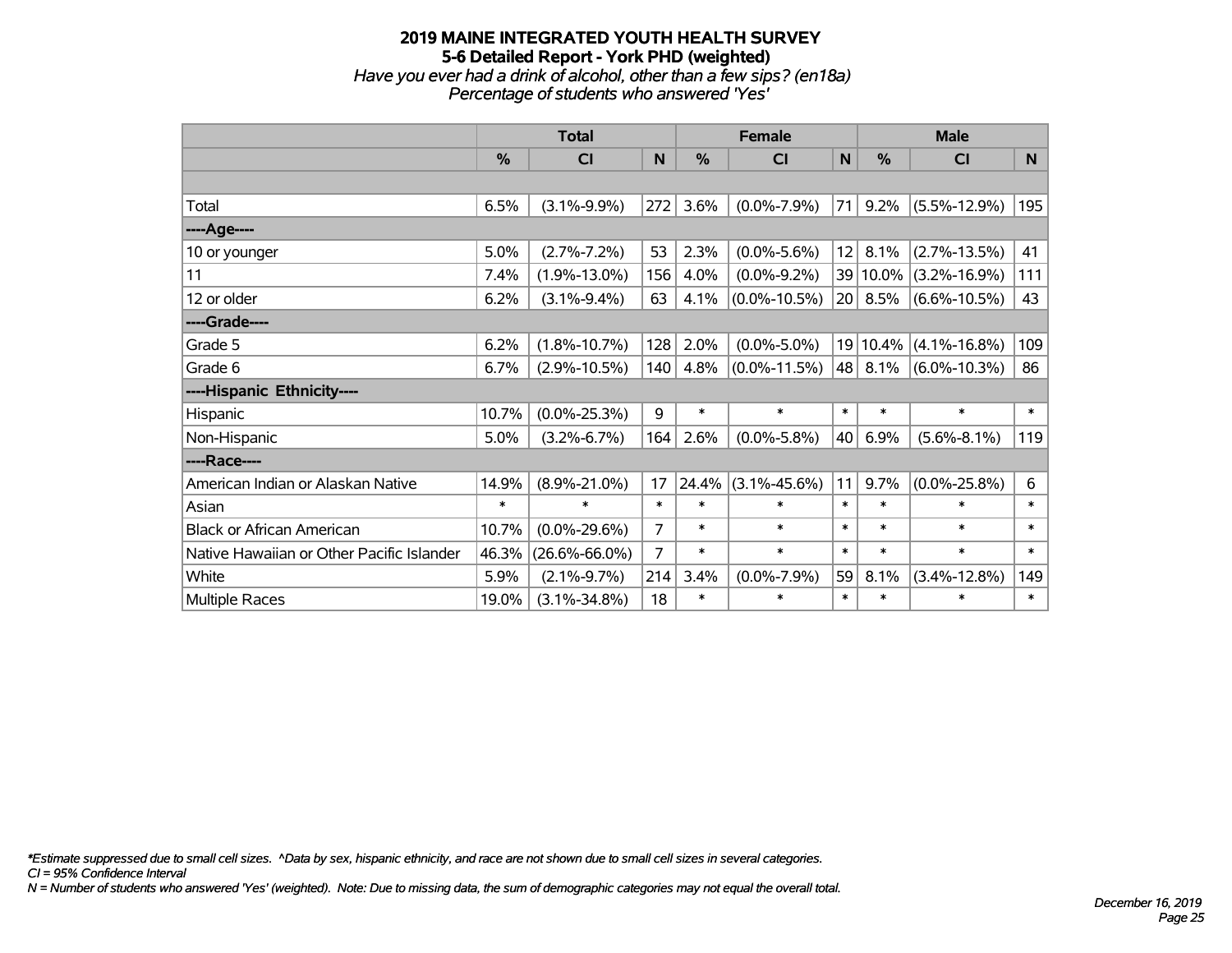*During the past 30 days, on how many days did you have at least one drink of alcohol? (en19) Percentage of students who answered at least 1 day*

|                                           | <b>Total</b> |                     |        | <b>Female</b> |                                |        | <b>Male</b> |                        |        |  |
|-------------------------------------------|--------------|---------------------|--------|---------------|--------------------------------|--------|-------------|------------------------|--------|--|
|                                           | $\%$         | <b>CI</b>           | N      | $\%$          | <b>CI</b>                      | N      | $\%$        | <b>CI</b>              | N      |  |
|                                           |              |                     |        |               |                                |        |             |                        |        |  |
| Total                                     |              | $0.7\%$ (0.1%-1.4%) |        |               | 31 0.4% $(0.0\% - 1.2\%)$      |        |             | $8 0.8\% $ (0.0%-1.8%) | 17     |  |
| ----Age----                               |              |                     |        |               |                                |        |             |                        |        |  |
| 10 or younger                             | 0.8%         | $(0.0\% - 2.0\%)$   | 8      | $\ast$        | $\ast$                         | $\ast$ | $\ast$      | $\ast$                 | $\ast$ |  |
| 11                                        | 0.6%         | $(0.0\% - 1.2\%)$   | 12     | $\ast$        | $\ast$                         | $\ast$ | $\ast$      | $\ast$                 | $\ast$ |  |
| 12 or older                               |              | $1.0\%$ (0.0%-2.8%) | 10     | $\ast$        | $\ast$                         | $\ast$ | $\ast$      | $\ast$                 | $\ast$ |  |
| ----Grade----                             |              |                     |        |               |                                |        |             |                        |        |  |
| Grade 5                                   | 0.4%         | $(0.0\% - 1.0\%)$   | 8      | $\ast$        | $\ast$                         | $\ast$ | $\ast$      | $\ast$                 | $\ast$ |  |
| Grade 6                                   | 1.0%         | $(0.0\% - 2.0\%)$   |        |               | $21   0.6\%   (0.0\% - 1.8\%)$ | 6      | $0.9\%$     | $(0.0\% - 2.4\%)$      | 9      |  |
| ----Hispanic Ethnicity----                |              |                     |        |               |                                |        |             |                        |        |  |
| Hispanic                                  | $\ast$       | $\ast$              | $\ast$ | $\ast$        | $\ast$                         | $\ast$ | $\ast$      | $\ast$                 | $\ast$ |  |
| Non-Hispanic                              | 0.9%         | $(0.0\% - 1.8\%)$   |        |               | $31 0.5\% $ (0.0%-1.6%)        | 8      |             | $1.0\%$ (0.0%-2.2%)    | 17     |  |
| ----Race----                              |              |                     |        |               |                                |        |             |                        |        |  |
| American Indian or Alaskan Native         | $\ast$       | $\ast$              | $\ast$ | $\ast$        | $\ast$                         | $\ast$ | $\ast$      | $\ast$                 | $\ast$ |  |
| Asian                                     | $\ast$       | $\ast$              | $\ast$ | $\ast$        | $\ast$                         | $\ast$ | $\ast$      | $\ast$                 | $\ast$ |  |
| <b>Black or African American</b>          | $\ast$       | $\ast$              | $\ast$ | $\ast$        | $\ast$                         | $\ast$ | $\ast$      | $\ast$                 | $\ast$ |  |
| Native Hawaiian or Other Pacific Islander | $\ast$       | $\ast$              | $\ast$ | $\ast$        | $\ast$                         | $\ast$ | $\ast$      | $\ast$                 | $\ast$ |  |
| White                                     | 0.8%         | $(0.1\% - 1.5\%)$   |        | 28 0.4%       | $(0.0\% - 1.4\%)$              | 8      | 0.8%        | $(0.0\% - 1.8\%)$      | 14     |  |
| Multiple Races                            | $\ast$       | $\ast$              | $\ast$ | $\ast$        | $\ast$                         | $\ast$ | $\ast$      | $\ast$                 | $\ast$ |  |

*\*Estimate suppressed due to small cell sizes. ^Data by sex, hispanic ethnicity, and race are not shown due to small cell sizes in several categories.*

*CI = 95% Confidence Interval*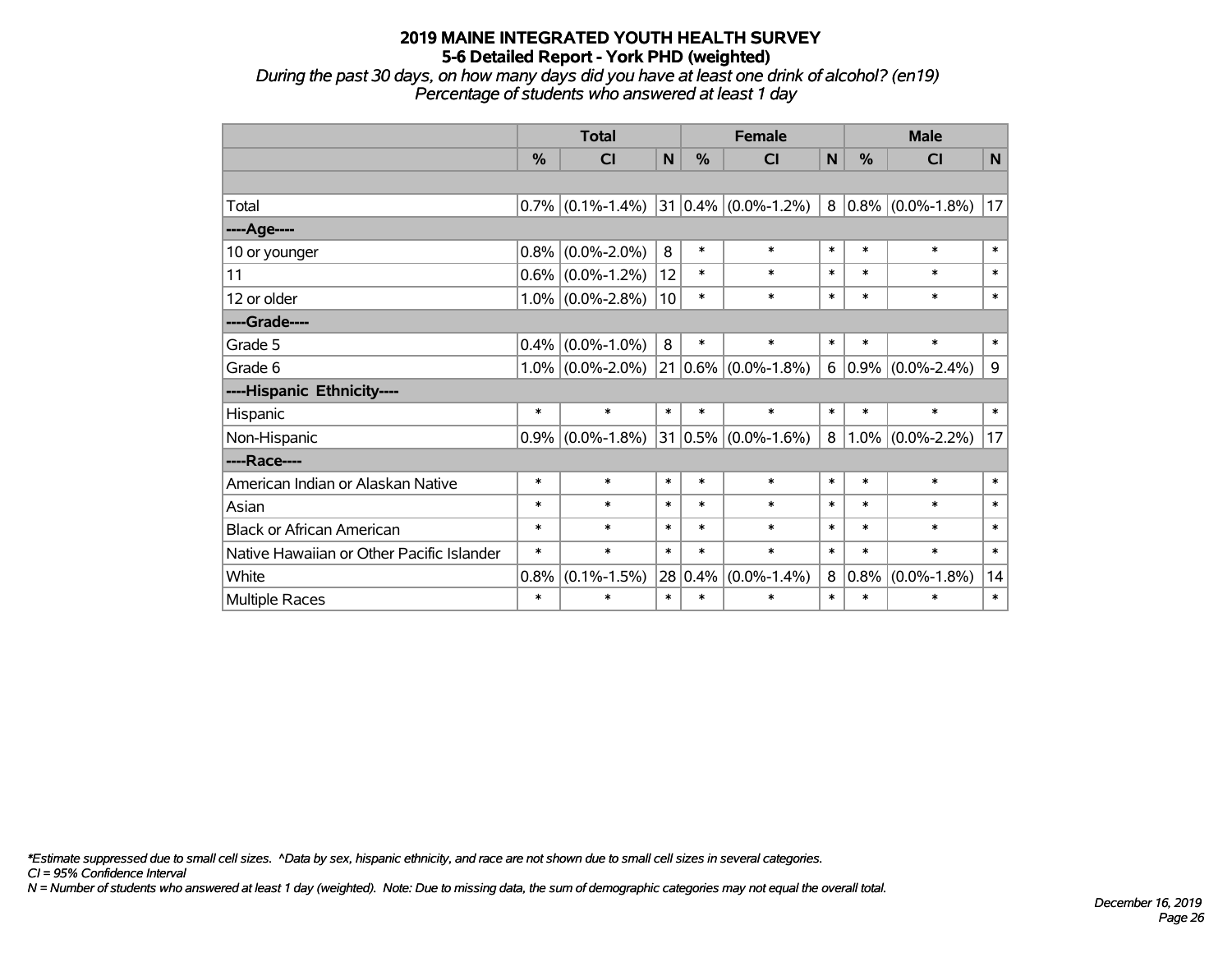*If you wanted to get some alcohol, how easy would it be for you to get some? (en20) Percentage of students who answered 'Sort of easy' or 'Very easy'*

|                                           | <b>Total</b>  |                     |        |           | <b>Female</b>               |                | <b>Male</b> |                             |                 |  |
|-------------------------------------------|---------------|---------------------|--------|-----------|-----------------------------|----------------|-------------|-----------------------------|-----------------|--|
|                                           | $\frac{0}{0}$ | CI                  | N      | $\%$      | <b>CI</b>                   | N              | %           | <b>CI</b>                   | <b>N</b>        |  |
|                                           |               |                     |        |           |                             |                |             |                             |                 |  |
| Total                                     |               | 14.4% (10.8%-17.9%) |        | 570 12.6% | $(8.2\% - 17.0\%)$          |                |             | 235 16.1% (13.5%-18.7%)     | 327             |  |
| ----Age----                               |               |                     |        |           |                             |                |             |                             |                 |  |
| 10 or younger                             | 12.4%         | $(5.2\% - 19.7\%)$  |        | 125 13.9% | $(0.0\% - 28.8\%)$          | 68             | 11.9%       | $(3.5\% - 20.3\%)$          | 57              |  |
| 11                                        |               | 14.2% (10.0%-18.4%) | 279    | 9.3%      | $(4.4\% - 14.1\%)$          | 83             | 18.2%       | $(11.3\% - 25.1\%)$         | 190             |  |
| 12 or older                               |               | 16.7% (15.2%-18.1%) |        |           | 164   17.8%   (14.2%-21.3%) | 84             |             | 15.9% (14.9%-16.9%)         | 79              |  |
| ----Grade----                             |               |                     |        |           |                             |                |             |                             |                 |  |
| Grade 5                                   | 12.2%         | $(5.0\% - 19.3\%)$  | 229    | 9.2%      | $(0.9\% - 17.5\%)$          | 81             | 15.4%       | $(10.1\% - 20.8\%)$         | 148             |  |
| Grade 6                                   |               | 16.6% (16.1%-17.0%) |        |           | 339 15.9% (14.0%-17.9%)     |                |             | 154   17.0%   (16.4%-17.6%) | 179             |  |
| ----Hispanic Ethnicity----                |               |                     |        |           |                             |                |             |                             |                 |  |
| Hispanic                                  | 19.5%         | $(6.0\% - 33.1\%)$  | 15     | 14.8%     | $(6.6\% - 22.9\%)$          | $\overline{7}$ | 26.4%       | $(1.6\% - 51.2\%)$          | 8               |  |
| Non-Hispanic                              | 14.5%         | $(9.8\% - 19.2\%)$  |        | 463 13.5% | $(8.6\% - 18.4\%)$          |                |             | 196   15.4%   (10.7%-20.1%) | 261             |  |
| ----Race----                              |               |                     |        |           |                             |                |             |                             |                 |  |
| American Indian or Alaskan Native         | 11.5%         | $(0.0\% - 24.5\%)$  | 10     | $\ast$    | $\ast$                      | $\ast$         | $\ast$      | $\ast$                      | $\ast$          |  |
| Asian                                     | $\ast$        | $\ast$              | $\ast$ | $\ast$    | $\ast$                      | $\ast$         | $\ast$      | $\ast$                      | $\ast$          |  |
| <b>Black or African American</b>          | $\ast$        | $\ast$              | $\ast$ | $\ast$    | $\ast$                      | $\ast$         | $\ast$      | $\ast$                      | $\ast$          |  |
| Native Hawaiian or Other Pacific Islander | $\ast$        | $\ast$              | $\ast$ | $\ast$    | $\ast$                      | $\ast$         | $\ast$      | $\ast$                      | $\ast$          |  |
| White                                     | 14.4%         | $(10.2\% - 18.5\%)$ |        | 504 12.1% | $(6.8\% - 17.3\%)$          | 200            | 16.6%       | $(13.8\% - 19.4\%)$         | 299             |  |
| Multiple Races                            |               | 22.8% (10.8%-34.9%) | 21     |           | $ 24.1\% $ (11.4%-36.7%)    | 9              | 23.0%       | $(2.1\% - 43.9\%)$          | 12 <sub>2</sub> |  |

*\*Estimate suppressed due to small cell sizes. ^Data by sex, hispanic ethnicity, and race are not shown due to small cell sizes in several categories.*

*CI = 95% Confidence Interval*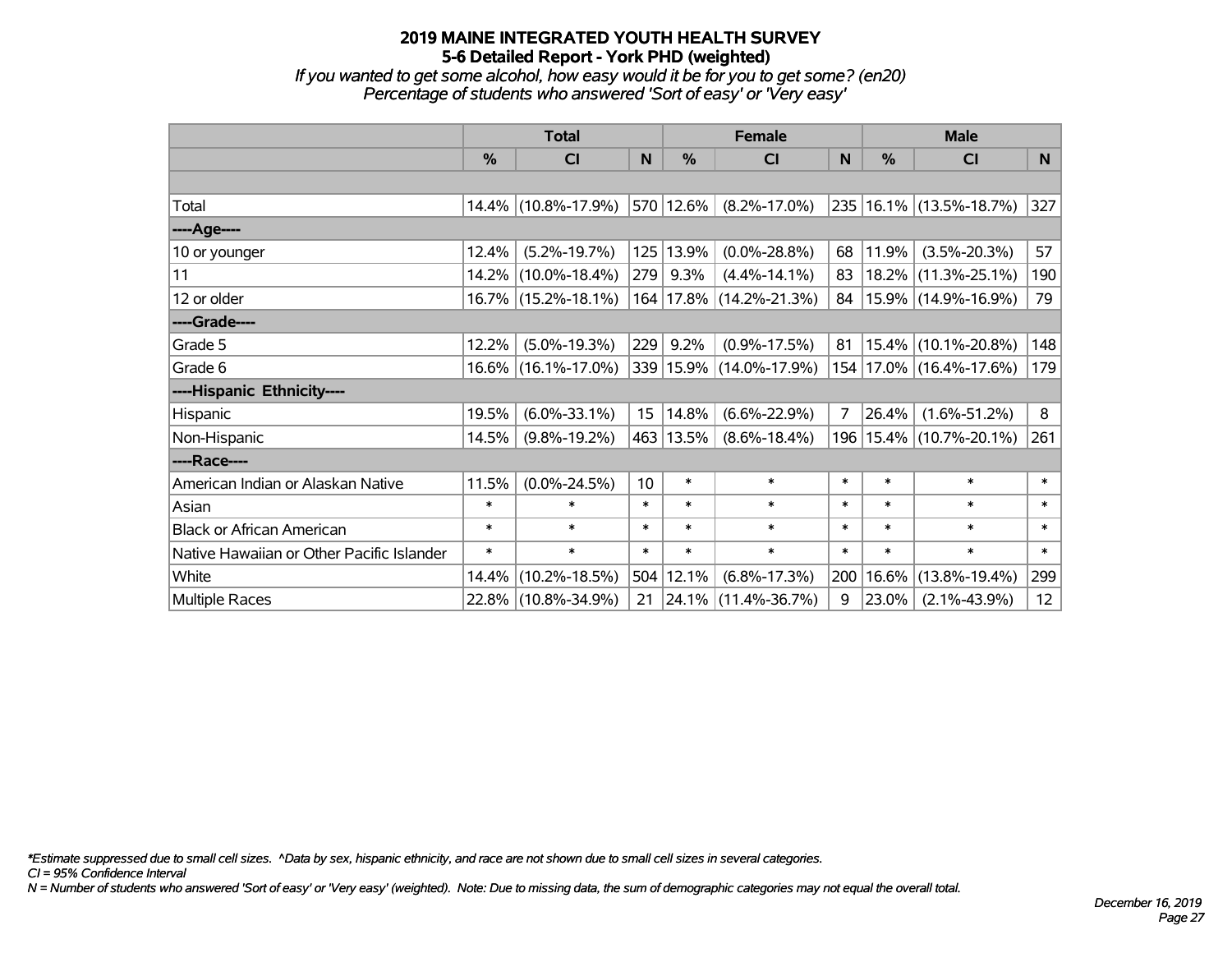*How wrong do your parents feel it would be for you to drink alcohol regularly? (en21) Percentage of students who answered 'A little bit wrong' or 'Not wrong at all'*

|                                           | <b>Total</b> |                     |        | <b>Female</b> |                         |        | <b>Male</b> |                          |        |  |
|-------------------------------------------|--------------|---------------------|--------|---------------|-------------------------|--------|-------------|--------------------------|--------|--|
|                                           | %            | <b>CI</b>           | N      | %             | <b>CI</b>               | N      | %           | <b>CI</b>                | N      |  |
|                                           |              |                     |        |               |                         |        |             |                          |        |  |
| Total                                     | 2.1%         | $(0.7\% - 3.6\%)$   |        |               | $86 2.0\% $ (0.0%-4.4%) |        |             | $ 38 1.9\% $ (0.0%-4.5%) | 40     |  |
| ----Age----                               |              |                     |        |               |                         |        |             |                          |        |  |
| 10 or younger                             | 0.9%         | $(0.0\% - 2.6\%)$   | 10     | $\ast$        | $\ast$                  | $\ast$ | $\ast$      | $\ast$                   | $\ast$ |  |
| 11                                        | 1.7%         | $(0.2\% - 3.2\%)$   |        | 34 2.8%       | $(0.0\% - 6.1\%)$       |        | $25 0.8\% $ | $(0.0\% - 1.8\%)$        | 9      |  |
| 12 or older                               |              | $4.2\%$ (2.0%-6.4%) | 43     | $\ast$        | $\ast$                  | $\ast$ | $\ast$      | $\ast$                   | $\ast$ |  |
| ----Grade----                             |              |                     |        |               |                         |        |             |                          |        |  |
| Grade 5                                   | 1.9%         | $(0.0\% - 4.5\%)$   | 37     | $\ast$        | $\ast$                  | $\ast$ | $\ast$      | $\ast$                   | $\ast$ |  |
| Grade 6                                   |              | $2.4\%$ (0.8%-4.0%) |        |               | $50 1.0\% $ (0.6%-1.3%) |        |             | $10 3.8\% $ (1.2%-6.4%)  | 40     |  |
| ----Hispanic Ethnicity----                |              |                     |        |               |                         |        |             |                          |        |  |
| Hispanic                                  | $\ast$       | $\ast$              | $\ast$ | $\ast$        | $\ast$                  | $\ast$ | $\ast$      | $\ast$                   | $\ast$ |  |
| Non-Hispanic                              | 1.6%         | $(0.0\% - 3.4\%)$   |        |               | $51 0.7\% $ (0.3%-1.2%) |        |             | $11 2.3\% $ (0.0%-5.3%)  | 40     |  |
| ----Race----                              |              |                     |        |               |                         |        |             |                          |        |  |
| American Indian or Alaskan Native         | $\ast$       | $\ast$              | $\ast$ | $\ast$        | $\ast$                  | $\ast$ | $\ast$      | $\ast$                   | $\ast$ |  |
| Asian                                     | $\ast$       | $\ast$              | $\ast$ | $\ast$        | $\ast$                  | $\ast$ | $\ast$      | $\ast$                   | $\ast$ |  |
| <b>Black or African American</b>          | $\ast$       | $\ast$              | $\ast$ | $\ast$        | $\ast$                  | $\ast$ | $\ast$      | $\ast$                   | $\ast$ |  |
| Native Hawaiian or Other Pacific Islander | $\ast$       | $\ast$              | $\ast$ | $\ast$        | $\ast$                  | $\ast$ | $\ast$      | $\ast$                   | $\ast$ |  |
| White                                     | 1.9%         | $(0.0\% - 3.8\%)$   |        | 68 2.1%       | $(0.0\% - 4.8\%)$       | 35     | 1.8%        | $(0.0\% - 4.7\%)$        | 33     |  |
| Multiple Races                            | $\ast$       | $\ast$              | $\ast$ | $\ast$        | $\ast$                  | $\ast$ | $\ast$      | $\ast$                   | $\ast$ |  |

*\*Estimate suppressed due to small cell sizes. ^Data by sex, hispanic ethnicity, and race are not shown due to small cell sizes in several categories.*

*CI = 95% Confidence Interval*

*N = Number of students who answered 'A little bit wrong' or 'Not wrong at all' (weighted). Note: Due to missing data, the sum of demographic categories may not equal the overall total.*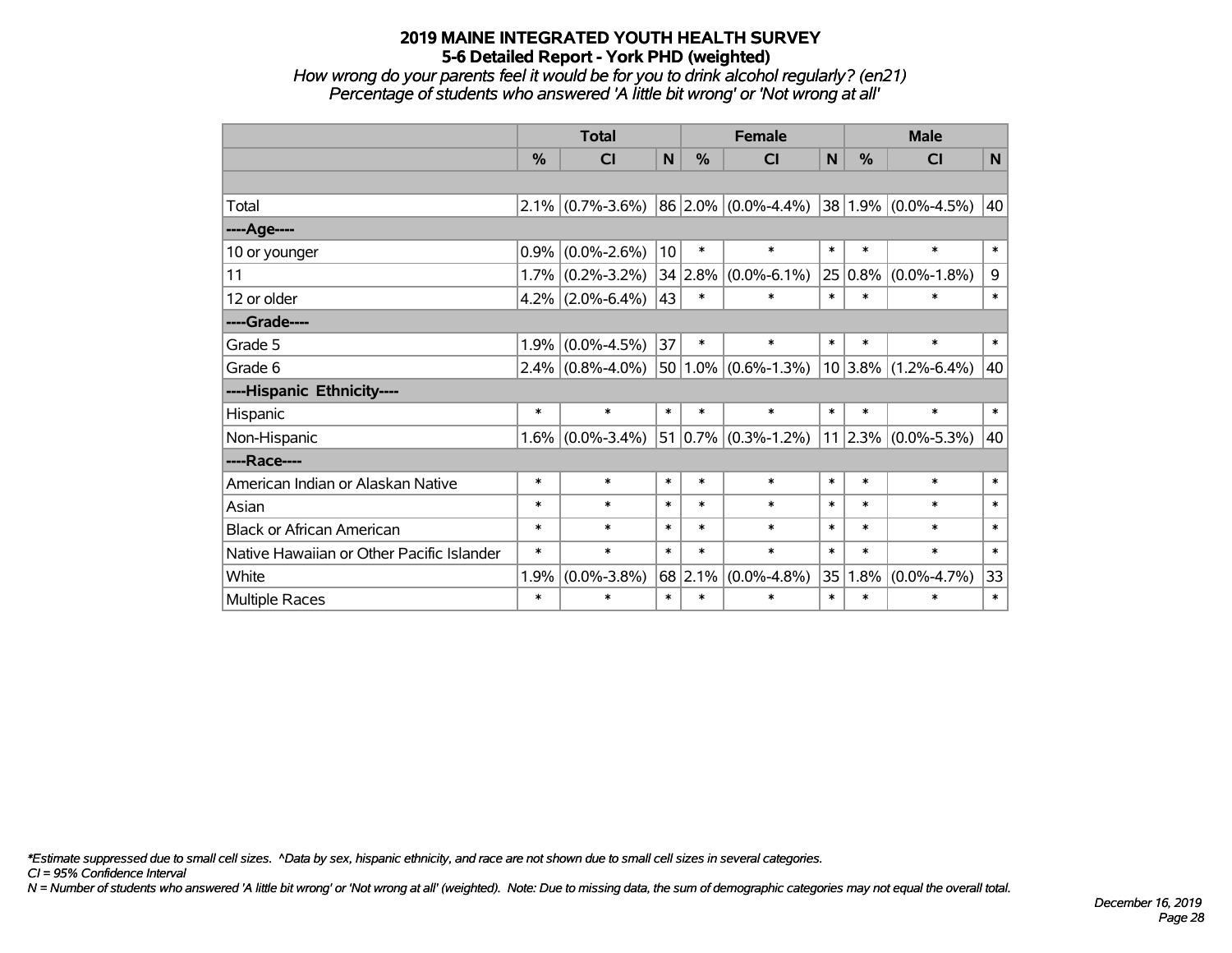# **2019 MAINE INTEGRATED YOUTH HEALTH SURVEY 5-6 Detailed Report - York PHD (weighted)** *Have you ever used marijuana? (en53)*

*Percentage of students who answered 'Yes'*

|                                           | <b>Total</b> |                    |        | <b>Female</b> |                           |        | <b>Male</b> |                              |        |  |
|-------------------------------------------|--------------|--------------------|--------|---------------|---------------------------|--------|-------------|------------------------------|--------|--|
|                                           | %            | <b>CI</b>          | N      | $\%$          | CI                        | N      | $\%$        | <b>CI</b>                    | N      |  |
|                                           |              |                    |        |               |                           |        |             |                              |        |  |
| Total                                     | 1.1%         | $(0.1\% - 2.1\%)$  |        |               | 44 0.6% $(0.0\% - 1.3\%)$ |        |             | $11 1.6\% $ (0.1%-3.0%)      | 33     |  |
| ----Age----                               |              |                    |        |               |                           |        |             |                              |        |  |
| 10 or younger                             | 0.9%         | $(0.0\% - 2.5\%)$  | 10     | $\ast$        | $\ast$                    | $\ast$ | $\ast$      | $\ast$                       | $\ast$ |  |
| 11                                        | 0.8%         | $(0.0\% - 2.1\%)$  | 17     | $\ast$        | $\ast$                    | $\ast$ | $\ast$      | $\ast$                       | $\ast$ |  |
| 12 or older                               | 1.7%         | $(0.0\% - 3.6\%)$  |        | 17 1.9%       | $(0.0\% - 4.9\%)$         |        |             | $10 1.5\% $ (0.3%-2.8%)      | 8      |  |
| ----Grade----                             |              |                    |        |               |                           |        |             |                              |        |  |
| Grade 5                                   | 0.7%         | $(0.0\% - 1.5\%)$  | 15     | $\ast$        | $\ast$                    | $\ast$ | $\ast$      | $\ast$                       | $\ast$ |  |
| Grade 6                                   | 1.3%         | $(0.0\% - 3.1\%)$  |        |               | $28 1.0\% $ (0.0%-2.5%)   |        |             | $10 1.7\% $ (0.0%-4.3%)      | 18     |  |
| ----Hispanic Ethnicity----                |              |                    |        |               |                           |        |             |                              |        |  |
| Hispanic                                  | 10.9%        | $(0.0\% - 23.1\%)$ | 8      | $\ast$        | $\ast$                    | $\ast$ | $\ast$      | $\ast$                       | $\ast$ |  |
| Non-Hispanic                              | 1.0%         | $(0.0\% - 2.0\%)$  |        |               | $34 0.7\% $ (0.0%-1.7%)   |        |             | 11   1.3% $ (0.0\% - 2.7\%)$ | 23     |  |
| ----Race----                              |              |                    |        |               |                           |        |             |                              |        |  |
| American Indian or Alaskan Native         | $\ast$       | $\ast$             | $\ast$ | $\ast$        | $\ast$                    | $\ast$ | $\ast$      | $\ast$                       | $\ast$ |  |
| Asian                                     | $\ast$       | $\ast$             | $\ast$ | $\ast$        | $\ast$                    | $\ast$ | $\ast$      | $\ast$                       | $\ast$ |  |
| <b>Black or African American</b>          | $\ast$       | $\ast$             | $\ast$ | $\ast$        | $\ast$                    | $\ast$ | $\ast$      | $\ast$                       | $\ast$ |  |
| Native Hawaiian or Other Pacific Islander | $\ast$       | $\ast$             | $\ast$ | $\ast$        | $\ast$                    | $\ast$ | $\ast$      | $\ast$                       | $\ast$ |  |
| White                                     | 0.9%         | $(0.0\% - 1.8\%)$  | 31     | 0.6%          | $(0.0\% - 1.4\%)$         | 10     | 1.2%        | $(0.0\% - 2.6\%)$            | 21     |  |
| Multiple Races                            | 8.4%         | $(0.0\% - 21.7\%)$ | 8      | $\ast$        | $\ast$                    | $\ast$ | $\ast$      | $\ast$                       | $\ast$ |  |

*\*Estimate suppressed due to small cell sizes. ^Data by sex, hispanic ethnicity, and race are not shown due to small cell sizes in several categories.*

*CI = 95% Confidence Interval*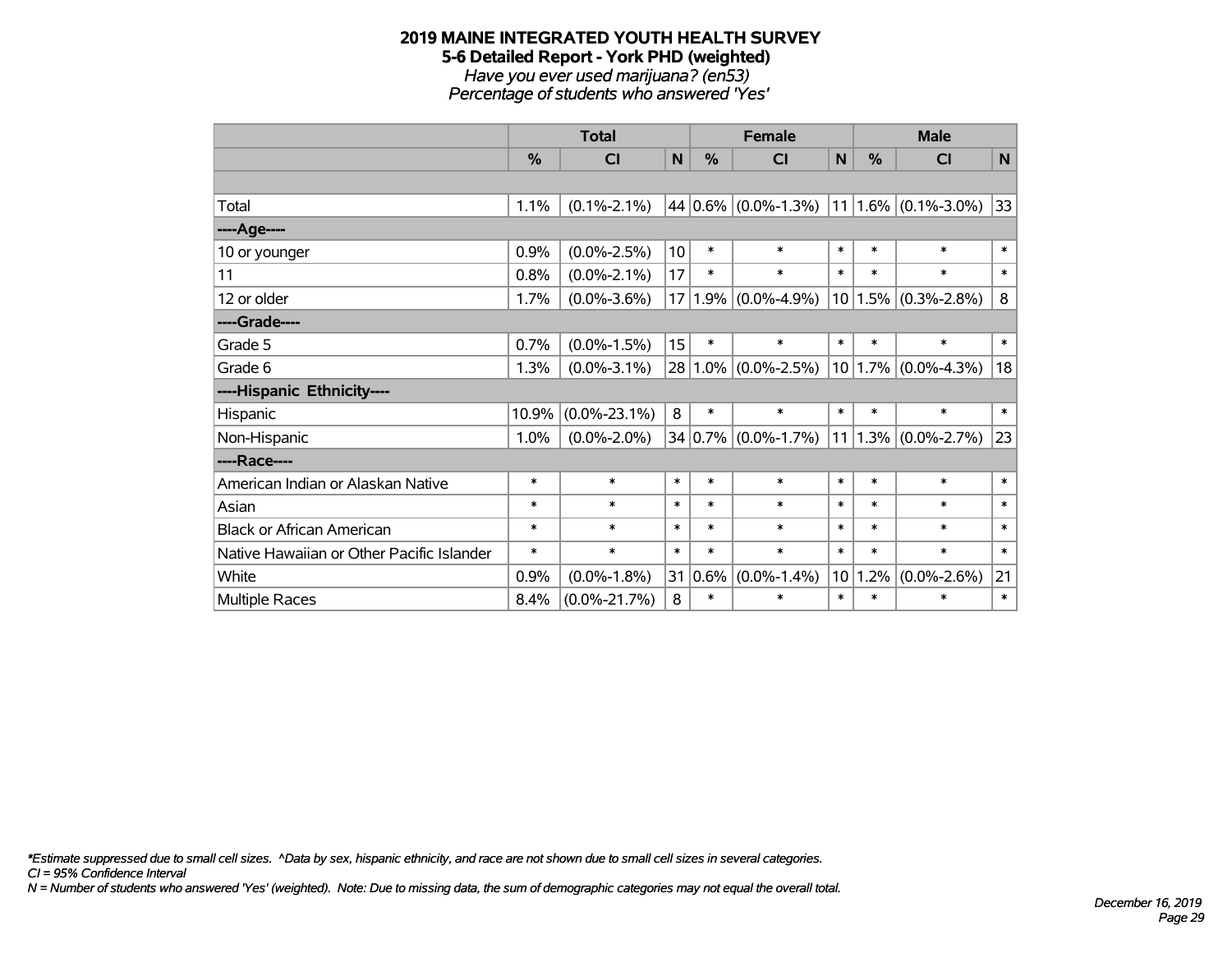*Have you ever sniffed glue, breathed the contents of spray cans, or inhaled any paints or sprays to get high? (en22a) Percentage of students who answered 'Yes'*

|                                           | <b>Total</b> |                    |        |            | <b>Female</b>         |        | <b>Male</b> |                          |              |  |
|-------------------------------------------|--------------|--------------------|--------|------------|-----------------------|--------|-------------|--------------------------|--------------|--|
|                                           | %            | CI                 | N      | %          | <b>CI</b>             | N      | %           | CI                       | $\mathsf{N}$ |  |
|                                           |              |                    |        |            |                       |        |             |                          |              |  |
| Total                                     | 3.6%         | $(1.2\% - 6.1\%)$  |        |            | 152 6.5% (1.5%-11.5%) |        |             | $129 1.1\% $ (0.3%-1.9%) | 23           |  |
| ---- Age----                              |              |                    |        |            |                       |        |             |                          |              |  |
| 10 or younger                             | 1.6%         | $(0.0\% - 4.9\%)$  | 17     | $\ast$     | $\ast$                | $\ast$ | $\ast$      | $\ast$                   | $\ast$       |  |
| 11                                        | 4.2%         | $(0.9\% - 7.5\%)$  | 86     | 6.9%       | $(0.6\% - 13.3\%)$    | 66     | 1.8%        | $(0.7\% - 3.0\%)$        | 20           |  |
| 12 or older                               | 4.8%         | $(3.5\% - 6.1\%)$  | 49     | $\ast$     | $\ast$                | $\ast$ | $\ast$      | $\ast$                   | $\ast$       |  |
| ----Grade----                             |              |                    |        |            |                       |        |             |                          |              |  |
| Grade 5                                   | 3.4%         | $(0.0\% - 8.4\%)$  | 70     | 6.5%       | $(0.0\% - 16.6\%)$    | 62     | $0.8\%$     | $(0.0\% - 2.1\%)$        | 8            |  |
| Grade 6                                   | 3.9%         | $(3.6\% - 4.2\%)$  | 82     | $6.7\%$    | $(4.8\% - 8.5\%)$     | 67     |             | $1.4\%$ (0.4%-2.3%)      | 15           |  |
| ----Hispanic Ethnicity----                |              |                    |        |            |                       |        |             |                          |              |  |
| Hispanic                                  | 10.2%        | $(0.0\% - 27.3\%)$ | 8      | $\ast$     | $\ast$                | $\ast$ | $\ast$      | $\ast$                   | $\ast$       |  |
| Non-Hispanic                              | 3.0%         | $(0.7\% - 5.3\%)$  |        | $100$ 5.7% | $(1.2\% - 10.2\%)$    | 87     |             | $0.7\%$ (0.1%-1.4%)      | 13           |  |
| ----Race----                              |              |                    |        |            |                       |        |             |                          |              |  |
| American Indian or Alaskan Native         | $\ast$       | $\ast$             | $\ast$ | $\ast$     | $\ast$                | $\ast$ | $\ast$      | $\ast$                   | $\ast$       |  |
| Asian                                     | $\ast$       | $\ast$             | $\ast$ | $\ast$     | $\ast$                | $\ast$ | $\ast$      | $\ast$                   | $\ast$       |  |
| <b>Black or African American</b>          | 9.9%         | $(0.0\% - 24.6\%)$ | 6      | $\ast$     | $\ast$                | $\ast$ | $\ast$      | $\ast$                   | $\ast$       |  |
| Native Hawaiian or Other Pacific Islander | $\ast$       | $\ast$             | $\ast$ | $\ast$     | $\ast$                | $\ast$ | $\ast$      | $\ast$                   | $\ast$       |  |
| White                                     | 2.8%         | $(0.8\% - 4.9\%)$  | 103    | 5.1%       | $(1.2\% - 9.1\%)$     | 90     | 0.7%        | $(0.1\% - 1.4\%)$        | 13           |  |
| Multiple Races                            | 6.7%         | $(0.0\% - 17.7\%)$ | 6      | $\ast$     | $\ast$                | $\ast$ | $\ast$      | *                        | $\ast$       |  |

*\*Estimate suppressed due to small cell sizes. ^Data by sex, hispanic ethnicity, and race are not shown due to small cell sizes in several categories.*

*CI = 95% Confidence Interval*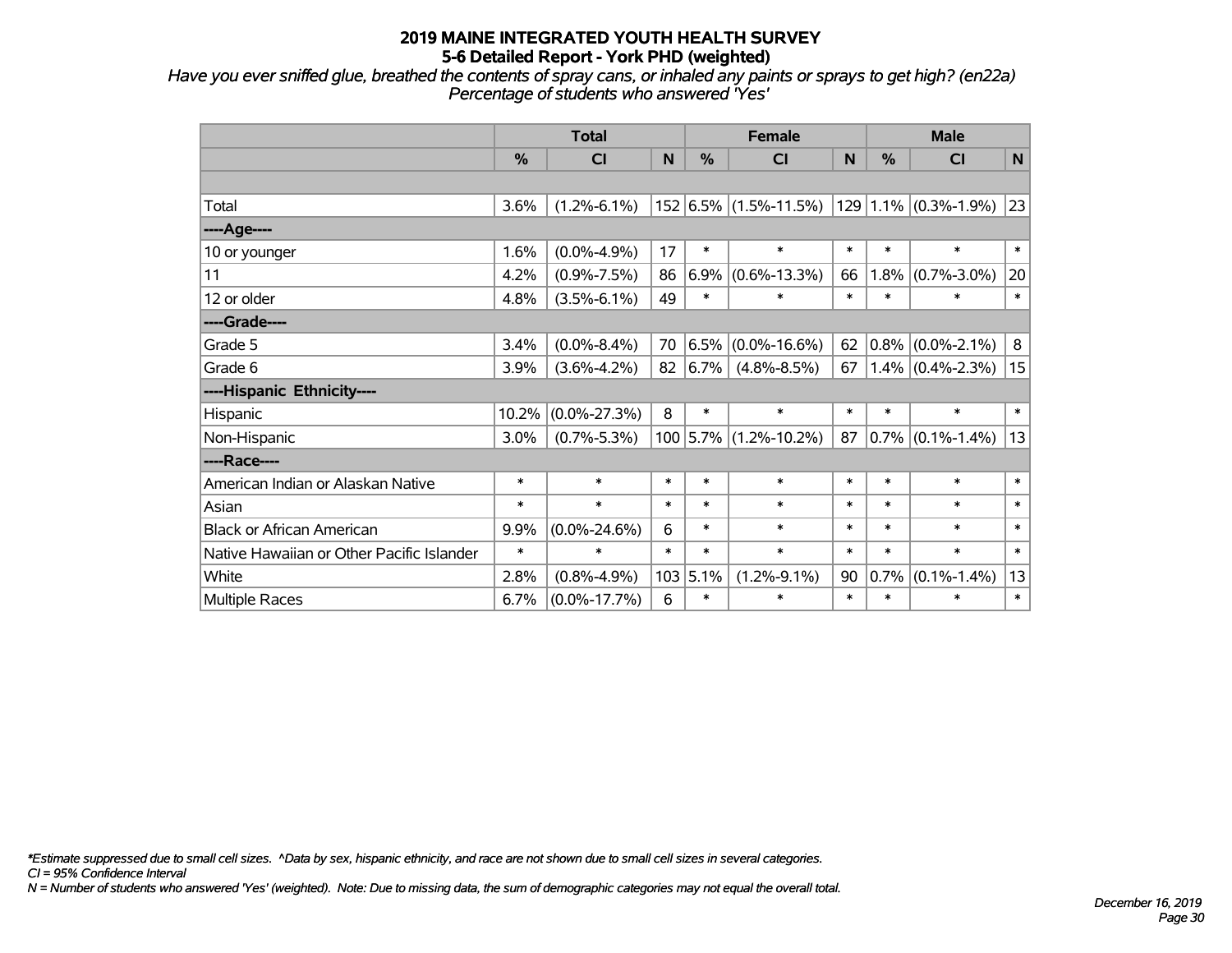*During the past 12 months, have you talked with at least one of your parents about the dangers of tobacco, alcohol, or drug use? (en23) Percentage of students who answered 'Yes'*

|                                           | <b>Total</b>  |                     |        |               | <b>Female</b>               |        | <b>Male</b>   |                         |                |  |
|-------------------------------------------|---------------|---------------------|--------|---------------|-----------------------------|--------|---------------|-------------------------|----------------|--|
|                                           | $\frac{0}{0}$ | <b>CI</b>           | N      | $\frac{0}{0}$ | <b>CI</b>                   | N      | $\frac{0}{0}$ | <b>CI</b>               | N.             |  |
|                                           |               |                     |        |               |                             |        |               |                         |                |  |
| Total                                     |               | 39.6% (35.8%-43.3%) |        |               | $1,658$ 43.3% (34.6%-52.0%) |        |               | 863 36.6% (32.1%-41.1%) | 774            |  |
| ----Age----                               |               |                     |        |               |                             |        |               |                         |                |  |
| 10 or younger                             | 35.4%         | $(32.1\% - 38.8\%)$ | 377    | 43.7%         | $(33.3\% - 54.1\%)$         |        |               | 229 28.9% (19.7%-38.1%) | 146            |  |
| 11                                        | 40.2%         | $(32.7\% - 47.7\%)$ | 837    | 44.1%         | $(31.6\% - 56.7\%)$         |        |               | 428 37.2% (29.9%-44.5%) | 408            |  |
| 12 or older                               |               | 42.2% (36.9%-47.5%) | 431    |               | $ 41.7\% $ (32.3%-51.1%)    |        |               | 206 42.8% (36.0%-49.5%) | 218            |  |
| ----Grade----                             |               |                     |        |               |                             |        |               |                         |                |  |
| Grade 5                                   | 40.9%         | $(34.8\% - 46.9\%)$ | 838    | 50.7%         | $(42.4\% - 59.1\%)$         |        |               | 491 33.3% (27.6%-39.0%) | 345            |  |
| Grade 6                                   |               | 38.4% (34.6%-42.1%) | 801    |               | 36.5% (29.3%-43.6%)         |        |               | 368 40.0% (35.8%-44.3%) | 425            |  |
| ----Hispanic Ethnicity----                |               |                     |        |               |                             |        |               |                         |                |  |
| Hispanic                                  |               | 24.8% (14.8%-34.9%) | 20     | 27.6%         | $(17.6\% - 37.6\%)$         | 13     | 21.0%         | $(2.6\% - 39.4\%)$      | 7 <sup>1</sup> |  |
| Non-Hispanic                              |               | 40.8% (35.5%-46.0%) |        |               | 1,340 44.9% (33.9%-55.8%)   |        |               | 685 37.4% (32.5%-42.3%) | 647            |  |
| ----Race----                              |               |                     |        |               |                             |        |               |                         |                |  |
| American Indian or Alaskan Native         | 16.9%         | $(10.2\% - 23.6\%)$ | 20     | $\ast$        | $\ast$                      | $\ast$ | $\ast$        | $\ast$                  | $\ast$         |  |
| Asian                                     | $\ast$        | $\ast$              | $\ast$ | $\ast$        | $\ast$                      | $\ast$ | $\ast$        | $\ast$                  | $\ast$         |  |
| <b>Black or African American</b>          | 34.0%         | $(1.4\% - 66.7\%)$  | 19     | 26.0%         | $(0.0\% - 60.5\%)$          | 6      | 39.6%         | $(1.7\% - 77.5\%)$      | 13             |  |
| Native Hawaiian or Other Pacific Islander | 44.7%         | $(25.8\% - 63.5\%)$ | 7      | $\ast$        | $\ast$                      | $\ast$ | $\ast$        | $\ast$                  | $\ast$         |  |
| White                                     | 41.4%         | $(37.0\% - 45.9\%)$ | 1,508  | 45.9%         | $(36.9\% - 55.0\%)$         | 801    | 37.8%         | $(33.2\% - 42.4\%)$     | 696            |  |
| Multiple Races                            |               | 36.7% (15.3%-58.0%) | 35     | 51.3%         | $(28.1\% - 74.6\%)$         | 20     | 27.2%         | $(0.0\% - 54.5\%)$      | 14             |  |

*\*Estimate suppressed due to small cell sizes. ^Data by sex, hispanic ethnicity, and race are not shown due to small cell sizes in several categories.*

*CI = 95% Confidence Interval*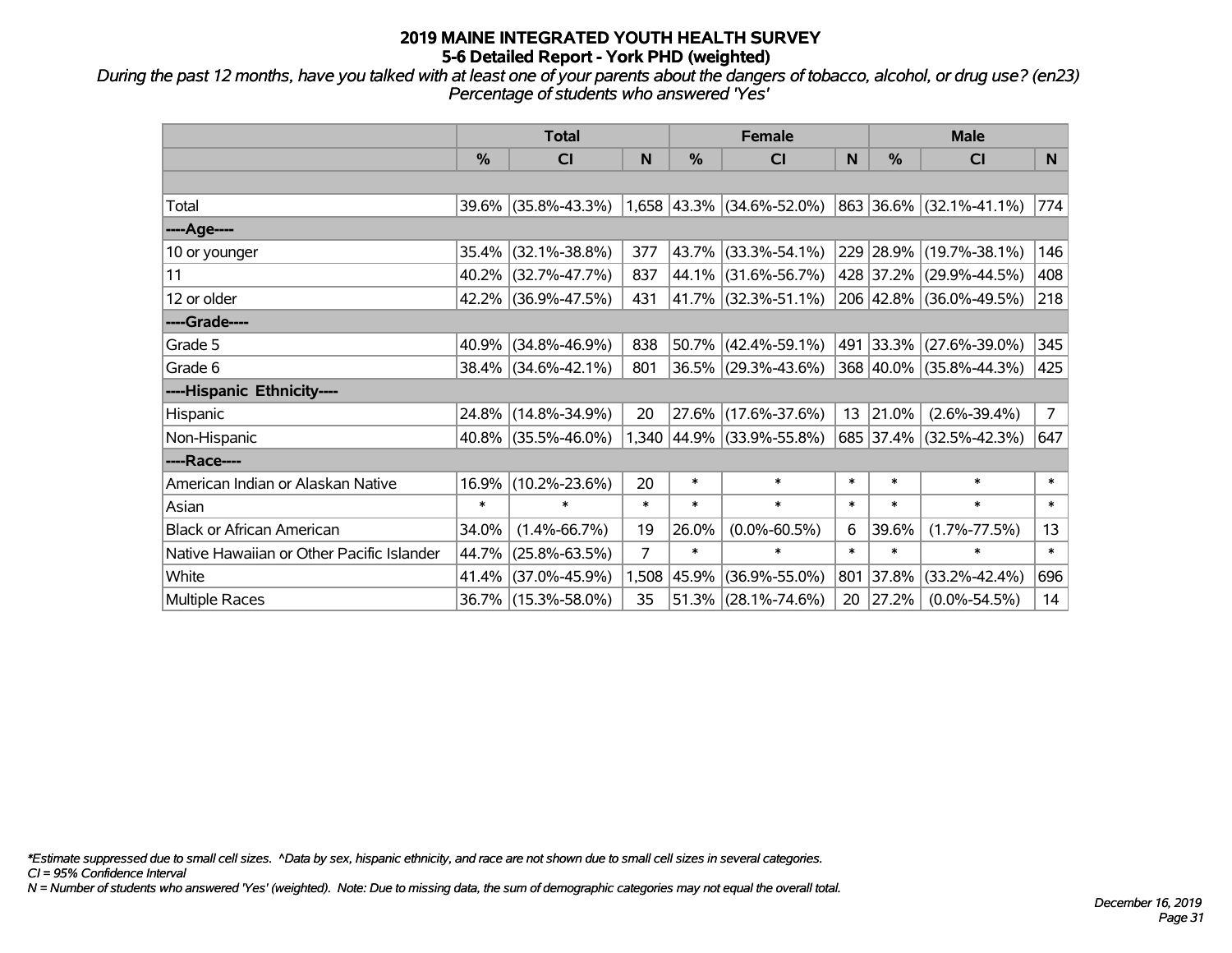*Do you agree or disagree with the following statement? My family has clear rules about alcohol and drug use. (en24) Percentage of students who answered 'Strongly agree' or 'Agree'*

|                                           | <b>Total</b>  |                      |        |             | <b>Female</b>        |        | <b>Male</b>   |                               |        |  |
|-------------------------------------------|---------------|----------------------|--------|-------------|----------------------|--------|---------------|-------------------------------|--------|--|
|                                           | $\frac{0}{0}$ | <b>CI</b>            | N      | %           | <b>CI</b>            | N      | $\frac{0}{0}$ | <b>CI</b>                     | N      |  |
|                                           |               |                      |        |             |                      |        |               |                               |        |  |
| Total                                     | 93.0%         | $(90.8\% - 95.2\%)$  |        | 3,755 92.5% | $(88.8\% - 96.2\%)$  |        |               | 1,740   93.2%   (88.8%-97.5%) | 1,928  |  |
| ----Age----                               |               |                      |        |             |                      |        |               |                               |        |  |
| 10 or younger                             | 90.2%         | $(84.4\% - 96.0\%)$  | 928    | 89.9%       | $(78.6\% - 100.0\%)$ | 437    | 89.9%         | $(81.3\% - 98.4\%)$           | 455    |  |
| 11                                        | 93.7%         | $(90.9\% - 96.5\%)$  | 1,863  | 93.7%       | $(90.2\% - 97.2\%)$  | 851    | 93.5%         | $(89.1\% - 97.9\%)$           | 989    |  |
| 12 or older                               | 94.4%         | $(93.2\% - 95.5\%)$  | 944    | 92.8%       | $(90.4\% - 95.2\%)$  | 446    |               | 95.7% (93.0%-98.3%)           | 482    |  |
| ----Grade----                             |               |                      |        |             |                      |        |               |                               |        |  |
| Grade 5                                   | 92.0%         | $(89.2\% - 94.8\%)$  |        | 1,818 92.7% | $(85.3\% - 100.0\%)$ | 824    | 90.9%         | $(85.4\% - 96.5\%)$           | 945    |  |
| Grade 6                                   | 94.1%         | $(91.8\% - 96.5\%)$  |        | 1,896 92.8% | $(91.3\% - 94.3\%)$  | 905    |               | $95.3\%$ (91.4%-99.2%)        | 966    |  |
| ----Hispanic Ethnicity----                |               |                      |        |             |                      |        |               |                               |        |  |
| Hispanic                                  | 87.5%         | $(73.1\% - 100.0\%)$ | 63     | $\ast$      | $\ast$               | $\ast$ | $\ast$        | $\ast$                        | $\ast$ |  |
| Non-Hispanic                              | 94.6%         | $(93.1\% - 96.0\%)$  | 3,023  | 93.6%       | $(90.2\% - 97.0\%)$  | 1,381  | 95.2%         | $(92.8\% - 97.7\%)$           | 1,602  |  |
| ----Race----                              |               |                      |        |             |                      |        |               |                               |        |  |
| American Indian or Alaskan Native         | $\ast$        | $\ast$               | $\ast$ | $\ast$      | $\ast$               | $\ast$ | $\ast$        | $\ast$                        | $\ast$ |  |
| Asian                                     | $\ast$        | $\ast$               | $\ast$ | $\ast$      | $\ast$               | $\ast$ | $\ast$        | $\ast$                        | $\ast$ |  |
| <b>Black or African American</b>          | $\ast$        | $\ast$               | $\ast$ | $\ast$      | $\ast$               | $\ast$ | $\ast$        | $\ast$                        | $\ast$ |  |
| Native Hawaiian or Other Pacific Islander | $\ast$        | $\ast$               | $\ast$ | $\ast$      | $\ast$               | $\ast$ | $\ast$        | $\ast$                        | $\ast$ |  |
| White                                     | 93.2%         | $(91.0\% - 95.4\%)$  | 3,292  | 93.1%       | $(89.8\% - 96.4\%)$  | 1,550  | 93.1%         | $(88.1\% - 98.1\%)$           | 1,682  |  |
| Multiple Races                            | $\ast$        | $\ast$               | $\ast$ | $\ast$      | $\ast$               | $\ast$ | $\ast$        | $\ast$                        | $\ast$ |  |

*\*Estimate suppressed due to small cell sizes. ^Data by sex, hispanic ethnicity, and race are not shown due to small cell sizes in several categories.*

*CI = 95% Confidence Interval*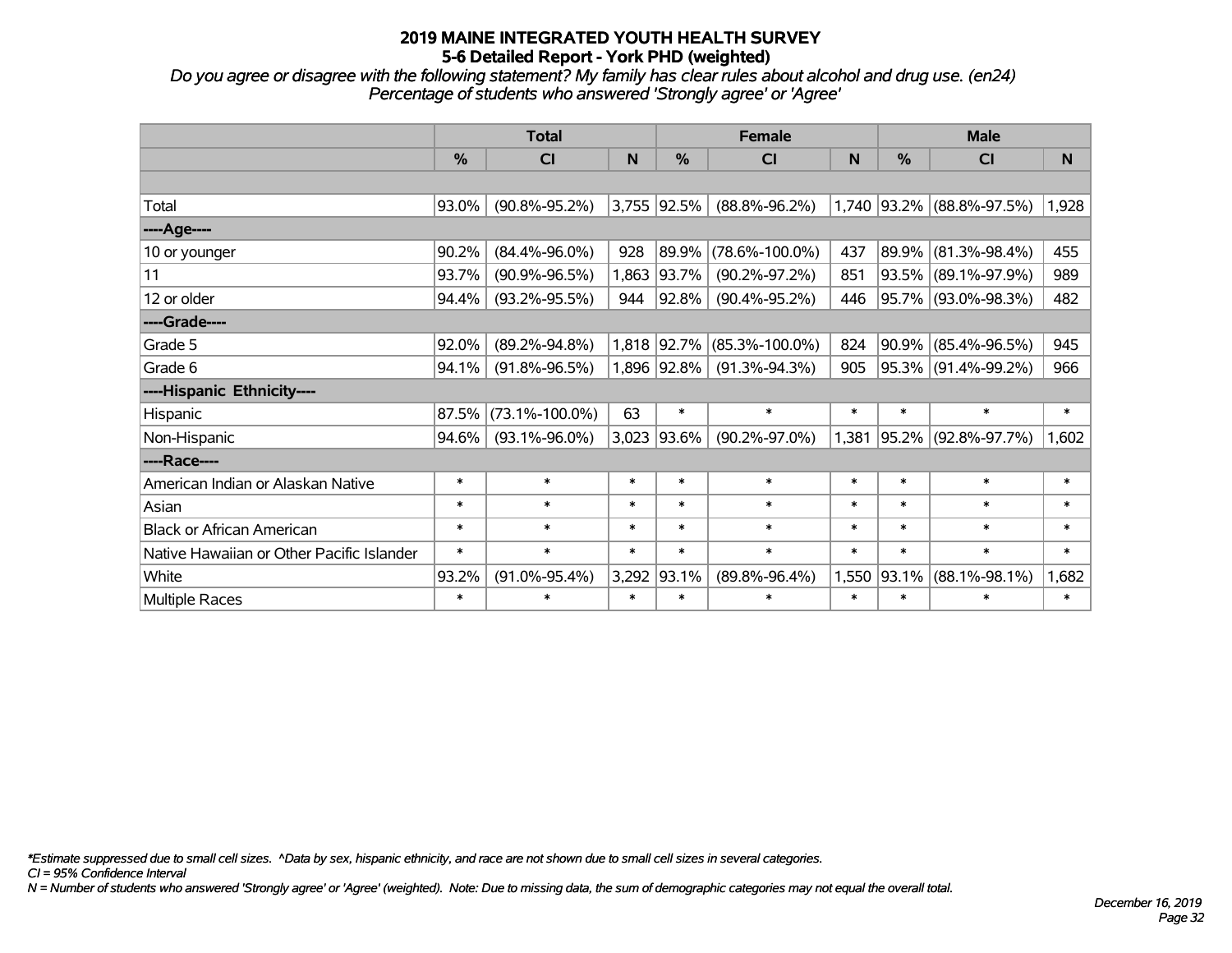*On an average school day, how long after school are you alone without a parent or trusted adult? (en62) Percentage of students who answered '2 hours or more'*

|                                           | <b>Total</b> |                     |        |        | <b>Female</b>             |        | <b>Male</b> |                      |                 |  |
|-------------------------------------------|--------------|---------------------|--------|--------|---------------------------|--------|-------------|----------------------|-----------------|--|
|                                           | %            | <b>CI</b>           | N      | %      | CI                        | N      | %           | <b>CI</b>            | N.              |  |
|                                           |              |                     |        |        |                           |        |             |                      |                 |  |
| Total                                     | 27.6%        | $(20.0\% - 35.2\%)$ |        |        | 1,138 27.0% (19.5%-34.5%) |        | 524 27.8%   | $(17.9\% - 37.8\%)$  | 582             |  |
| ----Age----                               |              |                     |        |        |                           |        |             |                      |                 |  |
| 10 or younger                             | 25.3%        | $(11.8\% - 38.7\%)$ | 264    |        | 27.6% (12.8%-42.4%)       |        | 138 20.9%   | $(4.9\% - 36.9\%)$   | 106             |  |
| 11                                        | 27.1%        | $(18.2\% - 36.1\%)$ | 560    |        | 23.6% (12.7%-34.4%)       |        | 225 30.6%   | $(18.8\% - 42.4\%)$  | 334             |  |
| 12 or older                               |              | 31.5% (26.3%-36.6%) | 312    |        | 33.5% (26.0%-41.0%)       | 161    | 28.8%       | $(24.9\% - 32.7\%)$  | 143             |  |
| ----Grade----                             |              |                     |        |        |                           |        |             |                      |                 |  |
| Grade 5                                   | 24.3%        | $(11.4\% - 37.2\%)$ | 494    |        | 22.0% (11.5%-32.4%)       |        | 206 25.7%   | $(6.9\% - 44.5\%)$   | 268             |  |
| Grade 6                                   |              | 30.9% (28.2%-33.6%) | 632    |        | 31.7% (28.5%-34.9%)       |        | 314 30.0%   | $(27.9\% - 32.2\%)$  | 310             |  |
| ----Hispanic Ethnicity----                |              |                     |        |        |                           |        |             |                      |                 |  |
| Hispanic                                  | 48.9%        | $(30.7\% - 67.1\%)$ | 39     | 37.4%  | $(13.4\% - 61.5\%)$       | 17     | 64.7%       | $(34.9\% - 94.6\%)$  | 22              |  |
| Non-Hispanic                              |              | 27.9% (21.1%-34.6%) | 902    |        | $30.1\%$ (23.6%-36.6%)    |        | 450 25.8%   | $(16.9\% - 34.8\%)$  | 441             |  |
| ----Race----                              |              |                     |        |        |                           |        |             |                      |                 |  |
| American Indian or Alaskan Native         | 41.4%        | $(9.3\% - 73.5\%)$  | 48     | 13.8%  | $(0.0\% - 31.3\%)$        | 6      | 63.4%       | $(23.6\% - 100.0\%)$ | 42              |  |
| Asian                                     | 39.4%        | $(15.8\% - 62.9\%)$ | 13     | $\ast$ | $\ast$                    | $\ast$ | $\ast$      | $\ast$               | $\ast$          |  |
| <b>Black or African American</b>          | 26.1%        | $(0.0\% - 55.1\%)$  | 16     | 26.0%  | $(0.0\% - 61.1\%)$        | 6      | 32.8%       | $(0.0\% - 75.1\%)$   | 10 <sup>°</sup> |  |
| Native Hawaiian or Other Pacific Islander | $\ast$       | $\ast$              | $\ast$ | $\ast$ | $\ast$                    | $\ast$ | $\ast$      | $\ast$               | $\ast$          |  |
| White                                     | 26.7%        | $(19.2\% - 34.2\%)$ | 949    | 28.2%  | $(20.5\% - 35.8\%)$       | 477    | 24.4%       | $(15.5\% - 33.3\%)$  | 443             |  |
| <b>Multiple Races</b>                     |              | 28.6% (17.8%-39.3%) | 27     | 14.8%  | $(9.2\% - 20.4\%)$        | 6      | 40.3%       | $(26.7\% - 53.8\%)$  | 21              |  |

*\*Estimate suppressed due to small cell sizes. ^Data by sex, hispanic ethnicity, and race are not shown due to small cell sizes in several categories.*

*CI = 95% Confidence Interval*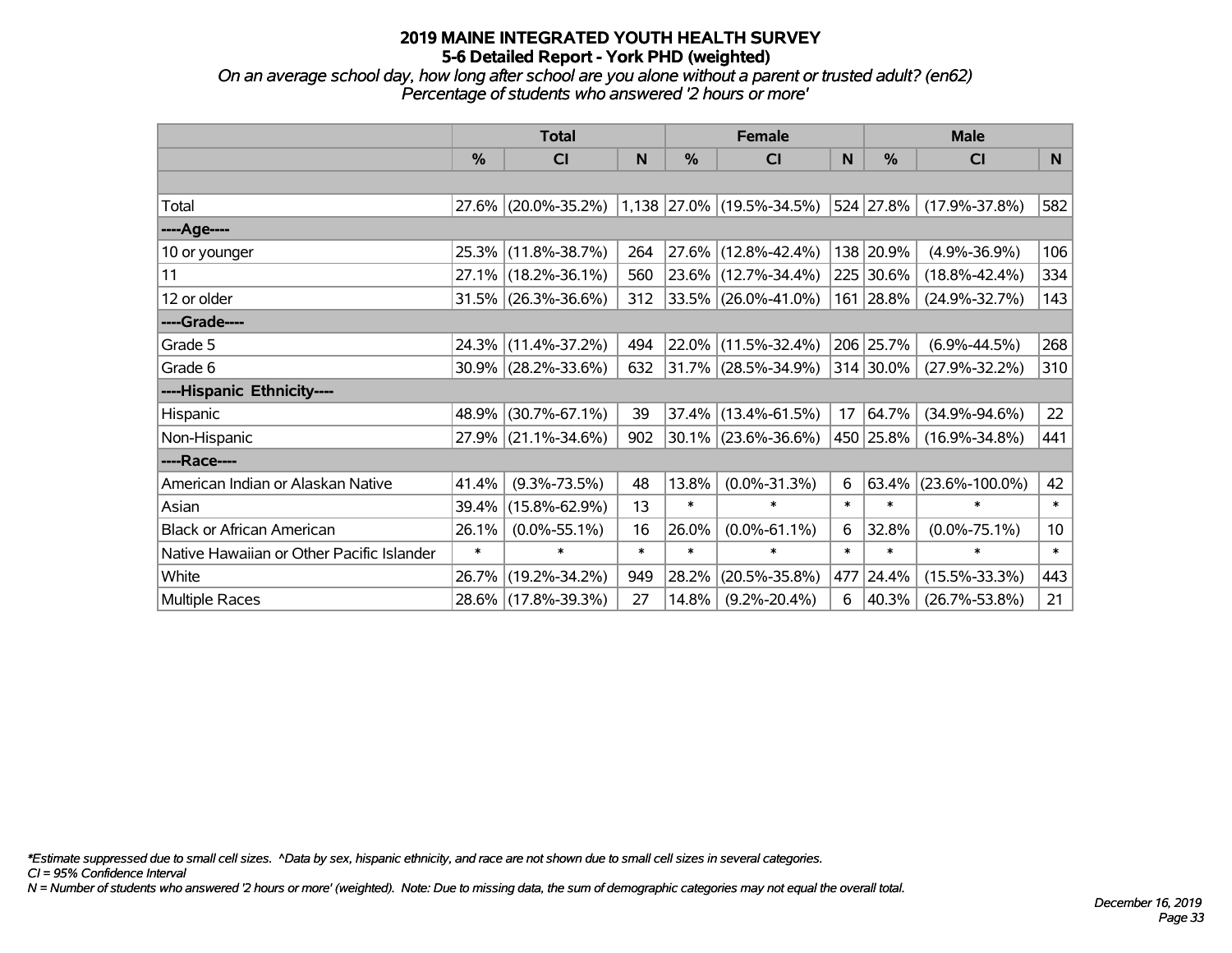*Percentage of students who drank 100% fruit juice and/or ate fruit two or more times yesterday (enfruit\_2)*

|                                           | <b>Total</b>  |                      |        |             | <b>Female</b>        |        | <b>Male</b> |                           |              |  |
|-------------------------------------------|---------------|----------------------|--------|-------------|----------------------|--------|-------------|---------------------------|--------------|--|
|                                           | $\frac{0}{0}$ | <b>CI</b>            | N      | %           | <b>CI</b>            | N      | %           | <b>CI</b>                 | <sub>N</sub> |  |
|                                           |               |                      |        |             |                      |        |             |                           |              |  |
| Total                                     | 71.1%         | $(68.7\% - 73.4\%)$  |        | 2,878 72.3% | $(65.8\% - 78.7\%)$  |        |             | 1,390 69.4% (62.6%-76.2%) | 1,420        |  |
| ----Age----                               |               |                      |        |             |                      |        |             |                           |              |  |
| 10 or younger                             | 68.3%         | $(61.3\% - 75.2\%)$  | 692    | 68.1%       | $(55.1\% - 81.0\%)$  | 337    |             | 66.6% (43.7%-89.5%)       | 321          |  |
| 11                                        | 71.8%         | $(66.5\% - 77.1\%)$  | 1,461  | 73.7%       | $(63.0\% - 84.4\%)$  | 692    |             | 70.3% (64.7%-75.8%)       | 754          |  |
| 12 or older                               | 72.1%         | $(68.0\% - 76.2\%)$  | 712    | $ 73.5\% $  | $(63.9\% - 83.1\%)$  | 355    |             | 70.1% (65.8%-74.5%)       | 343          |  |
| ----Grade----                             |               |                      |        |             |                      |        |             |                           |              |  |
| Grade 5                                   | 70.3%         | $(66.9\% - 73.7\%)$  |        | 1,395 68.7% | $(56.6\% - 80.9\%)$  | 646    |             | 70.6% (57.2%-84.0%)       | 703          |  |
| Grade 6                                   | 71.9%         | $(69.2\% - 74.6\%)$  |        | 1,455 75.5% | $(74.2\% - 76.8\%)$  | 730    |             | 68.6% (62.6%-74.5%)       | 709          |  |
| ----Hispanic Ethnicity----                |               |                      |        |             |                      |        |             |                           |              |  |
| Hispanic                                  | 62.4%         | $(32.6\% - 92.2\%)$  | 48     | 73.8%       | $(42.9\% - 100.0\%)$ | 34     | 45.3%       | $(0.0\% - 91.0\%)$        | 14           |  |
| Non-Hispanic                              | 72.0%         | $(69.6\% - 74.4\%)$  |        | 2,310 75.7% | $(71.7\% - 79.7\%)$  | 1,122  |             | 68.9% (63.7%-74.0%)       | 1,166        |  |
| ----Race----                              |               |                      |        |             |                      |        |             |                           |              |  |
| American Indian or Alaskan Native         | 82.2%         | $(73.5\% - 91.0\%)$  | 94     | 77.8%       | $(49.5\% - 100.0\%)$ | 35     |             | 83.8% (72.8%-94.9%)       | 54           |  |
| Asian                                     | 77.7%         | $(49.5\% - 100.0\%)$ | 24     | $\ast$      | $\ast$               | $\ast$ | $\ast$      | $\ast$                    | $\ast$       |  |
| <b>Black or African American</b>          | 87.1%         | $(82.1\% - 92.1\%)$  | 51     | $\ast$      | $\ast$               | $\ast$ | $\ast$      | $\ast$                    | $\ast$       |  |
| Native Hawaiian or Other Pacific Islander | $\ast$        | $\ast$               | $\ast$ | $\ast$      | $\ast$               | $\ast$ | $\ast$      | $\ast$                    | $\ast$       |  |
| White                                     | 70.4%         | $(68.2\% - 72.6\%)$  | 2,479  | 73.4%       | $(67.7\% - 79.1\%)$  | 1,235  | 67.4%       | $(60.1\% - 74.8\%)$       | 1,205        |  |
| Multiple Races                            | 60.4%         | $(46.2\% - 74.5\%)$  | 56     | 46.4%       | $(30.2\% - 62.5\%)$  | 19     |             | 69.6% (47.0%-92.1%)       | 35           |  |

*\*Estimate suppressed due to small cell sizes. ^Data by sex, hispanic ethnicity, and race are not shown due to small cell sizes in several categories.*

*CI = 95% Confidence Interval*

*N = Number of students who drank 100% fruit juice and/or ate fruit two or more times yesterday (weighted). Note: Due to missing data, the sum of demographic categories may not equal the overall total.*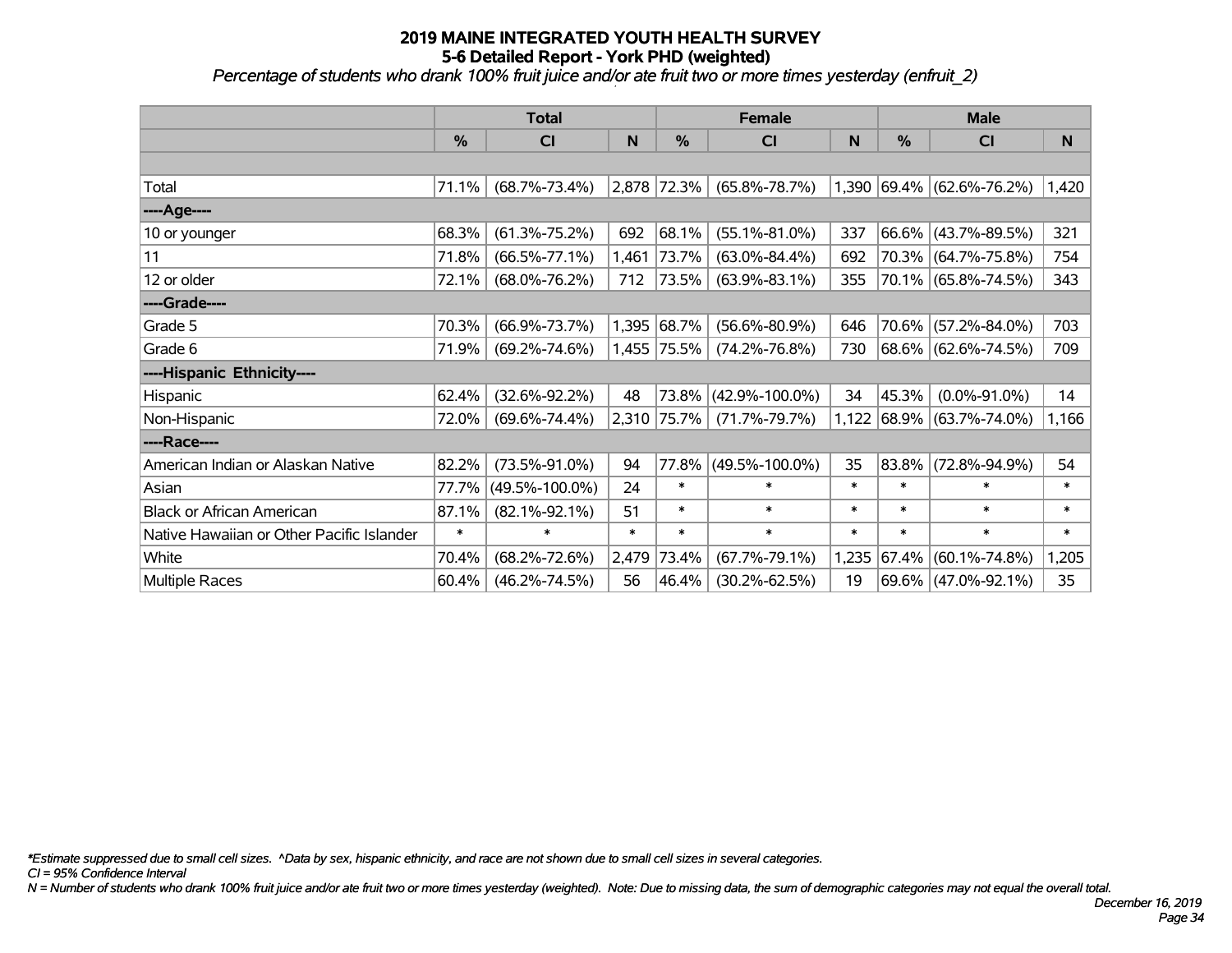## **2019 MAINE INTEGRATED YOUTH HEALTH SURVEY 5-6 Detailed Report - York PHD (weighted)** *Percentage of students who consumed less than 1 fruit or 100% fruit juice yesterday (enonefrt)*

|                                           | <b>Total</b> |                    |        |               | <b>Female</b>      | <b>Male</b> |           |                    |          |
|-------------------------------------------|--------------|--------------------|--------|---------------|--------------------|-------------|-----------|--------------------|----------|
|                                           | %            | CI                 | N      | $\frac{0}{0}$ | CI                 | N           | %         | CI                 | <b>N</b> |
|                                           |              |                    |        |               |                    |             |           |                    |          |
| Total                                     | 8.5%         | $(6.5\% - 10.5\%)$ | 345    | 7.9%          | $(4.7\% - 11.2\%)$ | 152         | 9.0%      | $(4.8\% - 13.2\%)$ | 184      |
| ----Age----                               |              |                    |        |               |                    |             |           |                    |          |
| 10 or younger                             | 10.4%        | $(6.5\% - 14.3\%)$ | 105    | 10.4%         | $(0.0\% - 21.2\%)$ | 52          | 10.7%     | $(0.0\% - 25.1\%)$ | 51       |
| 11                                        | 7.3%         | $(4.1\% - 10.5\%)$ | 148    | 6.0%          | $(2.0\% - 10.1\%)$ | 57          | 8.0%      | $(2.3\% - 13.6\%)$ | 85       |
| 12 or older                               | 9.2%         | $(7.4\% - 11.1\%)$ | 91     | $9.0\%$       | $(5.2\% - 12.8\%)$ | 44          | 9.7%      | $(3.3\% - 16.1\%)$ | 47       |
| ----Grade----                             |              |                    |        |               |                    |             |           |                    |          |
| Grade 5                                   | 8.9%         | $(6.1\% - 11.7\%)$ | 177    | 8.7%          | $(2.2\% - 15.2\%)$ | 82          | 9.3%      | $(3.5\% - 15.1\%)$ | 92       |
| Grade 6                                   | 8.2%         | $(5.8\% - 10.6\%)$ | 166    | 7.3%          | $(5.3\% - 9.2\%)$  | 70          | 8.7%      | $(4.1\% - 13.3\%)$ | 90       |
| ----Hispanic Ethnicity----                |              |                    |        |               |                    |             |           |                    |          |
| Hispanic                                  | 10.3%        | $(0.0\% - 26.1\%)$ | 8      | $\ast$        | $\ast$             | $\ast$      | $\ast$    | $\ast$             | $\ast$   |
| Non-Hispanic                              | 7.4%         | $(5.2\% - 9.6\%)$  | 238    | 6.8%          | $(3.6\% - 10.1\%)$ | 101         | 7.7%      | $(5.2\% - 10.2\%)$ | 131      |
| ----Race----                              |              |                    |        |               |                    |             |           |                    |          |
| American Indian or Alaskan Native         | $\ast$       | $\ast$             | $\ast$ | $\ast$        | $\ast$             | $\ast$      | $\ast$    | $\ast$             | $\ast$   |
| Asian                                     | $\ast$       | $\ast$             | $\ast$ | $\ast$        | $\ast$             | $\ast$      | $\ast$    | $\ast$             | $\ast$   |
| <b>Black or African American</b>          | $\ast$       | $\ast$             | $\ast$ | $\ast$        | $\ast$             | $\ast$      | $\ast$    | $\ast$             | $\ast$   |
| Native Hawaiian or Other Pacific Islander | $\ast$       | $\ast$             | $\ast$ | $\ast$        | $\ast$             | $\ast$      | $\ast$    | $\ast$             | $\ast$   |
| White                                     | 9.1%         | $(6.8\% - 11.4\%)$ | 322    | 7.9%          | $(4.2\% - 11.6\%)$ |             | 133 10.1% | $(5.0\% - 15.2\%)$ | 180      |
| <b>Multiple Races</b>                     | 7.3%         | $(0.0\% - 16.3\%)$ | 7      | $\ast$        | $\ast$             | $\ast$      | $\ast$    | $\ast$             | $\ast$   |

*\*Estimate suppressed due to small cell sizes. ^Data by sex, hispanic ethnicity, and race are not shown due to small cell sizes in several categories.*

*CI = 95% Confidence Interval*

*N = Number of students who consumed less than 1 fruit or 100% fruit juice yesterday (weighted). Note: Due to missing data, the sum of demographic categories may not equal the overall total.*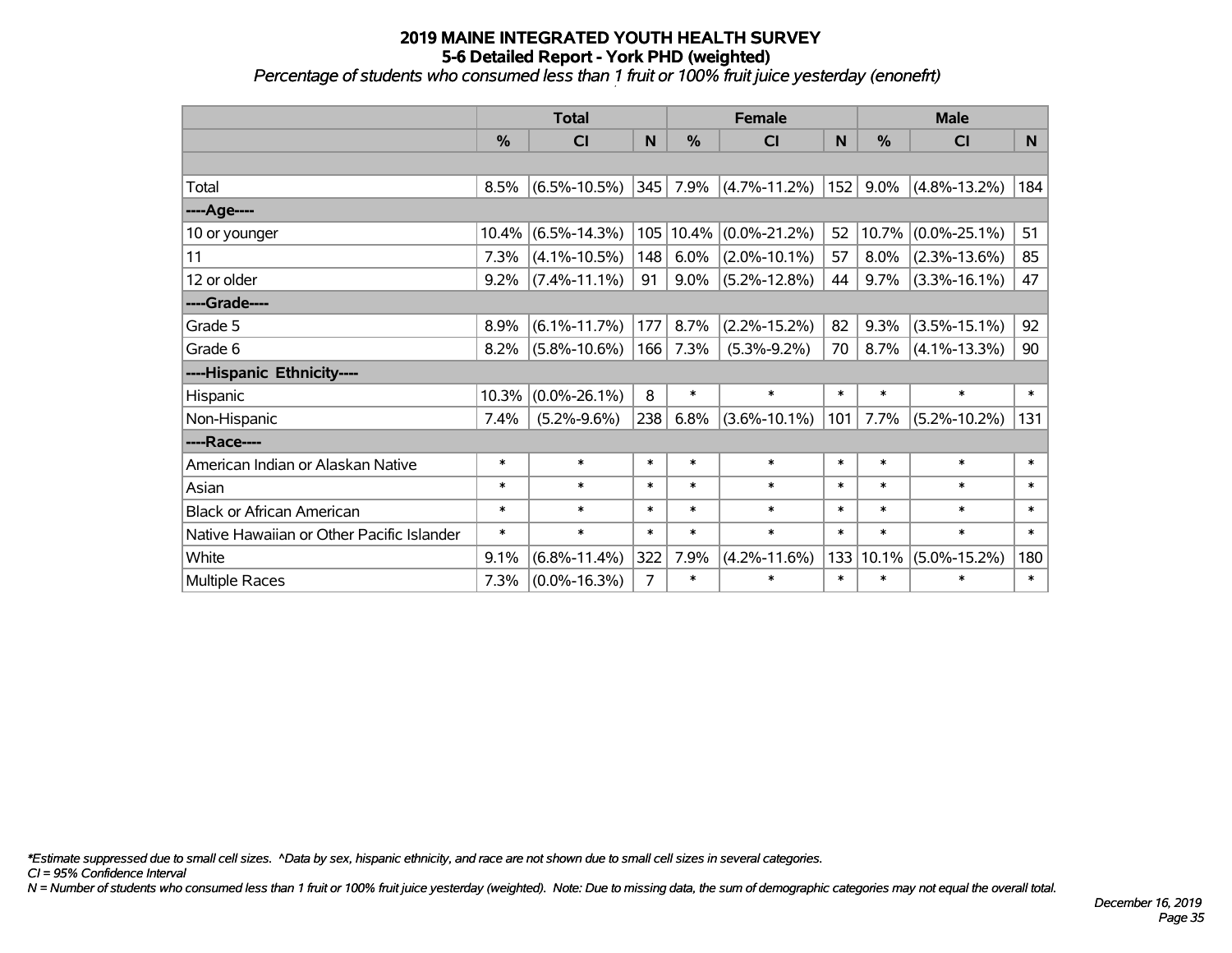*Yesterday, how many times did you eat vegetables, such as carrots, green salad, corn, or green beans? (Do not count french fries or other fried potatoes.) (enoneveg)*

*Percentage of students who ate vegetables less than 1 time yesterday*

|                                           | <b>Total</b>  |                     |        | <b>Female</b> | <b>Male</b>                  |        |            |                         |                |
|-------------------------------------------|---------------|---------------------|--------|---------------|------------------------------|--------|------------|-------------------------|----------------|
|                                           | $\frac{0}{0}$ | <b>CI</b>           | N      | %             | <b>CI</b>                    | N      | %          | <b>CI</b>               | N <sub>1</sub> |
|                                           |               |                     |        |               |                              |        |            |                         |                |
| Total                                     |               | 20.4% (16.9%-23.9%) |        | 855 13.5%     | $(7.5\% - 19.5\%)$           |        |            | 266 26.3% (16.9%-35.6%) | 557            |
| ----Age----                               |               |                     |        |               |                              |        |            |                         |                |
| 10 or younger                             | 21.3%         | $(13.6\% - 29.1\%)$ |        | 229 14.4%     | $(0.0\% - 29.6\%)$           | 75     | 28.3%      | $(11.2\% - 45.3\%)$     | 143            |
| 11                                        |               | 21.3% (15.9%-26.7%) |        | 443 12.6%     | $(4.8\% - 20.5\%)$           |        |            | 121 28.1% (17.4%-38.8%) | 311            |
| 12 or older                               |               | 17.9% (13.7%-22.2%) |        | 181   14.4%   | $(9.6\% - 19.1\%)$           |        |            | 70 20.3% (16.2%-24.4%)  | 102            |
| ----Grade----                             |               |                     |        |               |                              |        |            |                         |                |
| Grade 5                                   |               | 21.0% (14.4%-27.5%) | 433    | 9.1%          | $(0.4\% - 17.9\%)$           | 88     | 31.5%      | $(18.1\% - 44.9\%)$     | 329            |
| Grade 6                                   |               | 20.0% (17.4%-22.6%) |        |               | $ 414 17.8\% $ (14.5%-21.0%) |        |            | 176 21.3% (15.6%-27.1%) | 226            |
| ----Hispanic Ethnicity----                |               |                     |        |               |                              |        |            |                         |                |
| Hispanic                                  | 23.7%         | $(15.4\% - 32.0\%)$ | 19     | 22.7%         | $(11.8\% - 33.6\%)$          |        | $10$ 25.1% | $(1.9\% - 48.4\%)$      | 8              |
| Non-Hispanic                              |               | 18.7% (14.9%-22.5%) |        | 613 11.2%     | $(3.9\% - 18.5\%)$           |        |            | 169 24.9% (17.1%-32.8%) | 430            |
| ----Race----                              |               |                     |        |               |                              |        |            |                         |                |
| American Indian or Alaskan Native         | 21.5%         | $(2.3\% - 40.8\%)$  | 25     | 19.8%         | $(0.0\% - 52.8\%)$           | 9      | 16.2%      | $(10.1\% - 22.4\%)$     | 11             |
| Asian                                     | $\ast$        | $\ast$              | $\ast$ | $\ast$        | $\ast$                       | $\ast$ | $\ast$     | $\ast$                  | $\ast$         |
| <b>Black or African American</b>          | 36.0%         | $(21.8\% - 50.2\%)$ | 23     | $\ast$        | $\ast$                       | $\ast$ | $\ast$     | $\ast$                  | $\ast$         |
| Native Hawaiian or Other Pacific Islander | $\ast$        | $\ast$              | $\ast$ | $\ast$        | $\ast$                       | $\ast$ | $\ast$     | $\ast$                  | $\pmb{\ast}$   |
| White                                     | 19.3%         | $(15.9\% - 22.7\%)$ | 699    | 13.8%         | $(7.0\% - 20.6\%)$           | 238    | 24.2%      | $(14.4\% - 34.1\%)$     | 444            |
| <b>Multiple Races</b>                     | 21.9%         | $(4.2\% - 39.6\%)$  | 21     | $\ast$        | $\ast$                       | $\ast$ | $\ast$     | $\ast$                  | $\ast$         |

*\*Estimate suppressed due to small cell sizes. ^Data by sex, hispanic ethnicity, and race are not shown due to small cell sizes in several categories.*

*CI = 95% Confidence Interval*

*N = Number of students who ate vegetables less than 1 time yesterday (weighted). Note: Due to missing data, the sum of demographic categories may not equal the overall total.*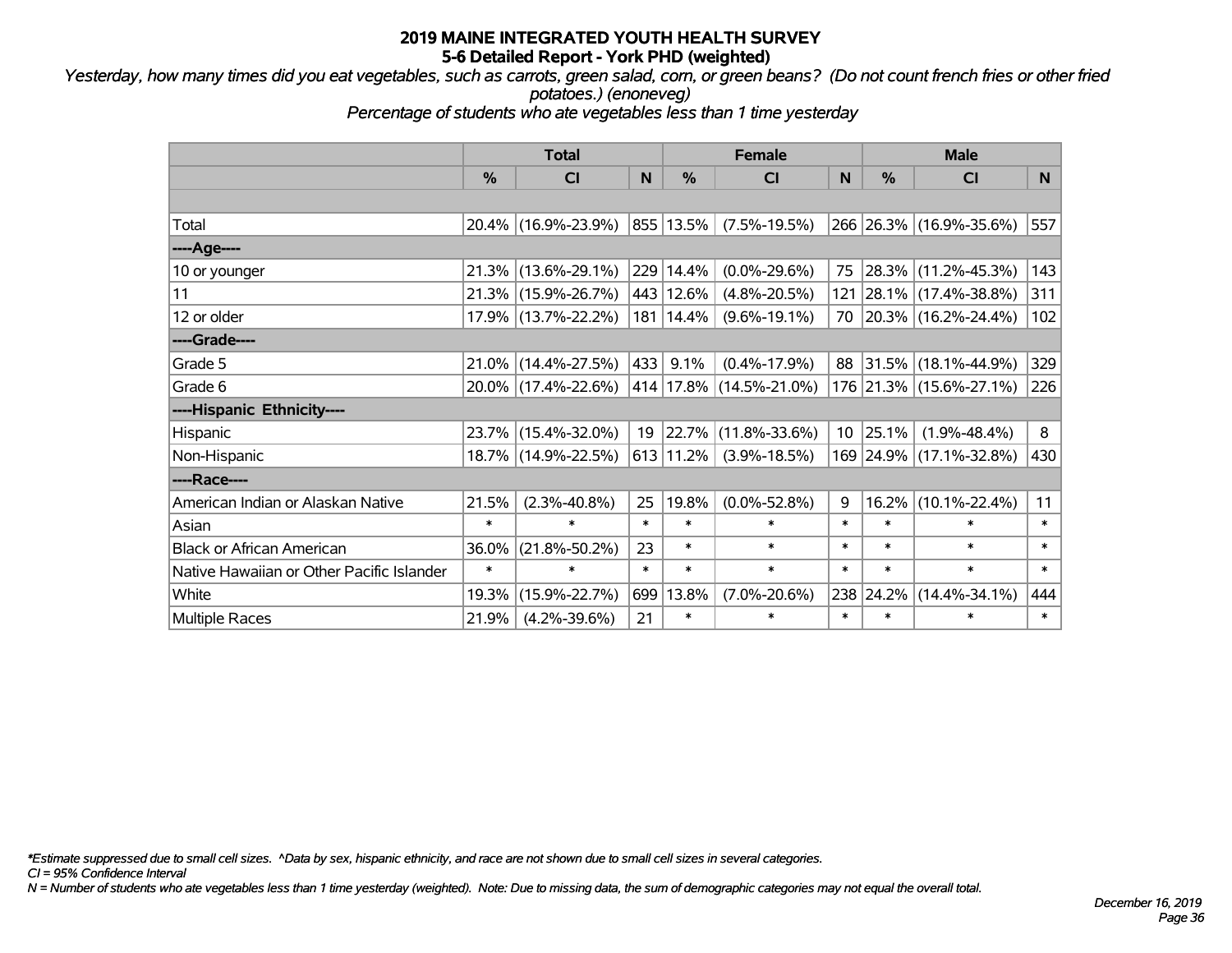#### **2019 MAINE INTEGRATED YOUTH HEALTH SURVEY 5-6 Detailed Report - York PHD (weighted)** *Percentage of students who ate vegetables three or more times yesterday (enveg\_2)*

|                                           | <b>Total</b>  |                     |        |        | <b>Female</b>               |        | <b>Male</b>   |                         |              |  |
|-------------------------------------------|---------------|---------------------|--------|--------|-----------------------------|--------|---------------|-------------------------|--------------|--|
|                                           | $\frac{0}{0}$ | CI                  | N      | %      | <b>CI</b>                   | N      | $\frac{0}{0}$ | <b>CI</b>               | <sub>N</sub> |  |
|                                           |               |                     |        |        |                             |        |               |                         |              |  |
| Total                                     |               | 29.1% (22.9%-35.2%) |        |        | $1,217$ 29.0% (21.9%-36.1%) |        |               | 571 28.4% (23.1%-33.6%) | 601          |  |
| ----Age----                               |               |                     |        |        |                             |        |               |                         |              |  |
| 10 or younger                             | 27.8%         | $(20.8\% - 34.7\%)$ | 297    | 21.9%  | $(15.2\% - 28.7\%)$         |        | 114 31.3%     | $(20.0\% - 42.6\%)$     | 158          |  |
| 11                                        |               | 29.3% (20.9%-37.7%) | 611    | 32.9%  | $(21.1\% - 44.7\%)$         |        |               | 314 25.9% (19.9%-31.9%) | 286          |  |
| 12 or older                               |               | 29.9% (21.8%-38.0%) | 301    |        | 28.1% (18.2%-38.0%)         |        |               | 137 31.0% (23.6%-38.4%) | 157          |  |
| ----Grade----                             |               |                     |        |        |                             |        |               |                         |              |  |
| Grade 5                                   | $32.6\%$      | $(22.3\% - 42.9\%)$ | 674    | 30.8%  | $(17.8\% - 43.8\%)$         |        | 297 32.9%     | $(25.6\% - 40.2\%)$     | 343          |  |
| Grade 6                                   |               | 26.0% (22.9%-29.0%) | 538    |        | $27.3\%$ (22.1%-32.4%)      |        |               | 270 24.4% (20.8%-27.9%) | 258          |  |
| ----Hispanic Ethnicity----                |               |                     |        |        |                             |        |               |                         |              |  |
| Hispanic                                  |               | 25.6% (10.5%-40.7%) | 20     | $\ast$ | $\ast$                      | $\ast$ | $\ast$        | $\ast$                  | $\ast$       |  |
| Non-Hispanic                              |               | 29.5% (23.2%-35.9%) | 967    | 30.3%  | $(21.6\% - 39.0\%)$         |        | 457 28.6%     | $(23.0\% - 34.3\%)$     | 494          |  |
| ----Race----                              |               |                     |        |        |                             |        |               |                         |              |  |
| American Indian or Alaskan Native         | 51.8%         | $(22.0\% - 81.6\%)$ | 60     | 47.3%  | $(18.7\% - 75.8\%)$         | 21     | 59.1%         | $(32.3\% - 85.8\%)$     | 39           |  |
| Asian                                     | 47.5%         | $(25.3\% - 69.7\%)$ | 15     | 45.4%  | $(27.7\% - 63.0\%)$         | 7      | 49.6%         | $(3.8\% - 95.4\%)$      | 8            |  |
| <b>Black or African American</b>          | 28.1%         | $(15.6\% - 40.5\%)$ | 18     | $\ast$ | $\ast$                      | $\ast$ | $\ast$        | $\ast$                  | $\ast$       |  |
| Native Hawaiian or Other Pacific Islander | $\ast$        | $\ast$              | $\ast$ | $\ast$ | $\ast$                      | $\ast$ | $\ast$        | $\ast$                  | $\ast$       |  |
| White                                     | 28.8%         | $(21.5\% - 36.1\%)$ | 1,041  | 28.5%  | $(19.9\% - 37.1\%)$         | 491    | 28.2%         | $(21.8\% - 34.6\%)$     | 518          |  |
| <b>Multiple Races</b>                     | 18.7%         | $(0.0\% - 44.3\%)$  | 18     | $\ast$ | $\ast$                      | $\ast$ | $\ast$        | $\ast$                  | $\ast$       |  |

*\*Estimate suppressed due to small cell sizes. ^Data by sex, hispanic ethnicity, and race are not shown due to small cell sizes in several categories.*

*CI = 95% Confidence Interval*

*N = Number of students who ate vegetables three or more times yesterday (weighted). Note: Due to missing data, the sum of demographic categories may not equal the overall total.*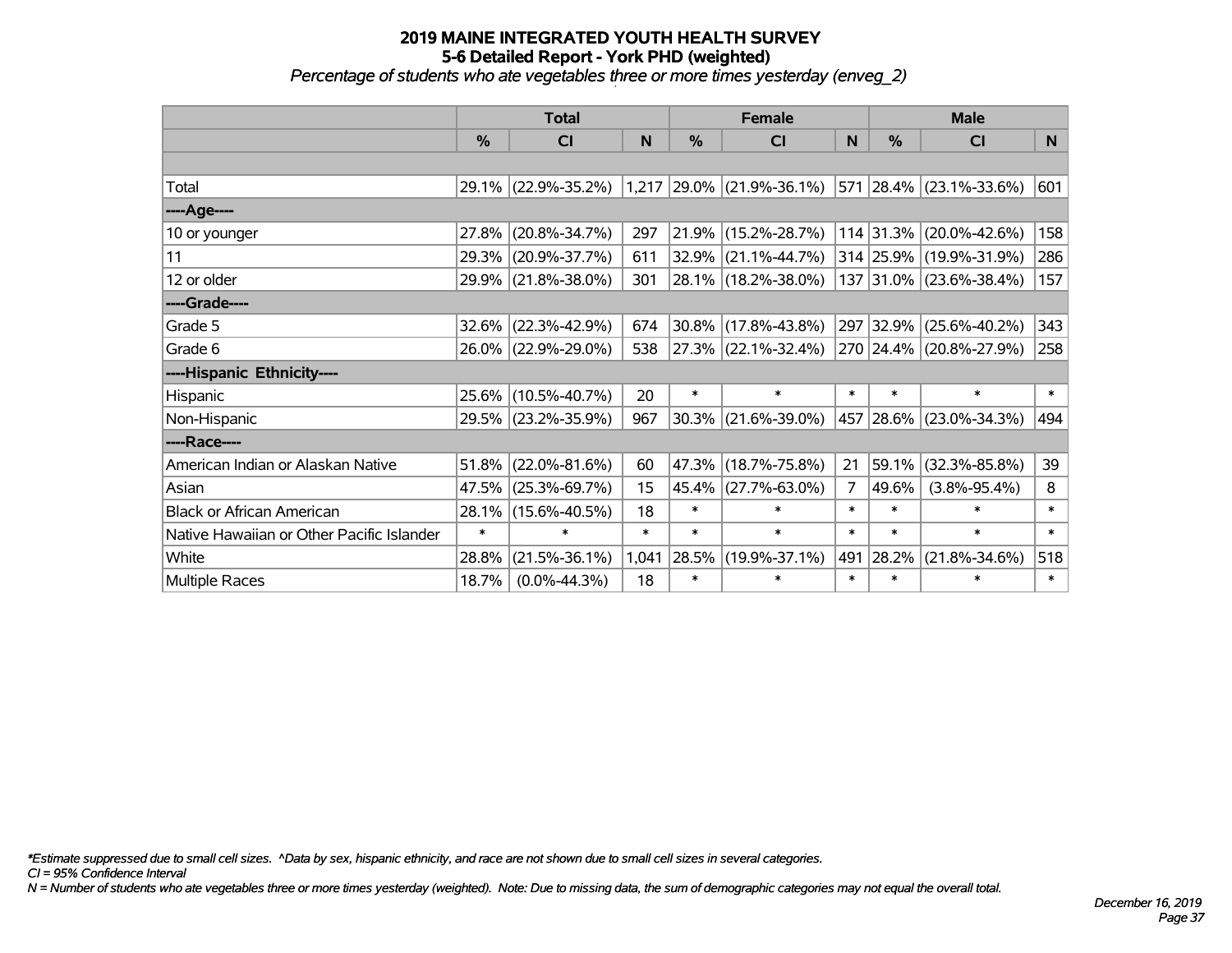*Percentage of students who drank 100% fruit juice, ate fruit and/or ate vegetables five or more times yesterday (enfrvg\_2)*

|                                           | <b>Total</b>  |                      |        | <b>Female</b> |                           |           | <b>Male</b>   |                         |        |  |
|-------------------------------------------|---------------|----------------------|--------|---------------|---------------------------|-----------|---------------|-------------------------|--------|--|
|                                           | $\frac{0}{0}$ | CI                   | N      | %             | <b>CI</b>                 | ${\sf N}$ | $\frac{9}{6}$ | CI                      | N      |  |
|                                           |               |                      |        |               |                           |           |               |                         |        |  |
| Total                                     | 48.5%         | $(44.5\% - 52.6\%)$  |        |               | 1,953 49.6% (45.9%-53.4%) |           |               | 942 46.5% (40.0%-53.0%) | 951    |  |
| ----Age----                               |               |                      |        |               |                           |           |               |                         |        |  |
| 10 or younger                             | 49.4%         | $(38.5\% - 60.3\%)$  | 500    |               | 48.5% (40.9%-56.0%)       |           |               | 239 48.9% (31.0%-66.8%) | 236    |  |
| 11                                        | 47.2%         | $(42.7\% - 51.6\%)$  | 951    |               | 48.7% (42.3%-55.2%)       |           |               | 448 45.4% (39.5%-51.3%) | 487    |  |
| 12 or older                               | 49.9%         | $(44.3\% - 55.5\%)$  | 491    |               | $51.9\%$ (47.6%-56.2%)    |           |               | 249 46.6% (39.0%-54.2%) | 228    |  |
| ----Grade----                             |               |                      |        |               |                           |           |               |                         |        |  |
| Grade 5                                   | 51.6%         | $(42.9\% - 60.3\%)$  | 1,022  |               | $51.5\%$ (43.3%-59.7%)    |           | 483 50.4%     | $(36.5\% - 64.2\%)$     | 501    |  |
| Grade 6                                   | 45.6%         | $(43.0\% - 48.1\%)$  | 912    |               | 47.5% (44.1%-50.8%)       |           |               | 448 43.3% (37.9%-48.7%) | 447    |  |
| ----Hispanic Ethnicity----                |               |                      |        |               |                           |           |               |                         |        |  |
| Hispanic                                  | 41.6%         | $(14.2\% - 68.9\%)$  | 32     | 51.9%         | $(19.1\% - 84.7\%)$       |           | 24 26.1%      | $(0.0\% - 61.1\%)$      | 8      |  |
| Non-Hispanic                              | 48.5%         | $(43.8\% - 53.1\%)$  |        |               | 1,545 51.2% (46.4%-56.0%) |           |               | 749 45.7% (39.8%-51.7%) | 774    |  |
| ----Race----                              |               |                      |        |               |                           |           |               |                         |        |  |
| American Indian or Alaskan Native         | 64.0%         | $(42.2\% - 85.7\%)$  | 73     |               | 54.2% (13.4%-95.0%)       | 24        | 67.5%         | $(48.0\% - 87.1\%)$     | 44     |  |
| Asian                                     | 78.5%         | $(49.5\% - 100.0\%)$ | 23     | $\ast$        | *                         | $\ast$    | $\ast$        | $\ast$                  | $\ast$ |  |
| <b>Black or African American</b>          | 43.6%         | $(31.5\% - 55.7\%)$  | 25     | 45.6%         | $(29.7\% - 61.5\%)$       | 10        | 54.7%         | $(21.7\% - 87.6\%)$     | 15     |  |
| Native Hawaiian or Other Pacific Islander | $\ast$        | $\ast$               | $\ast$ | $\ast$        | $\ast$                    | $\ast$    | $\ast$        | $\ast$                  | $\ast$ |  |
| White                                     | 47.6%         | $(43.1\% - 52.1\%)$  | 1,665  | 49.4%         | $(45.1\% - 53.7\%)$       | 821       | 45.1%         | $(38.4\% - 51.7\%)$     | 805    |  |
| Multiple Races                            | 44.0%         | $(32.2\% - 55.8\%)$  | 41     |               | $52.0\%$ (35.1%-68.9%)    | 21        |               | 35.0% (18.9%-51.1%)     | 18     |  |

*\*Estimate suppressed due to small cell sizes. ^Data by sex, hispanic ethnicity, and race are not shown due to small cell sizes in several categories.*

*CI = 95% Confidence Interval*

*N = Number of students who drank 100% fruit juice, ate fruit and/or ate vegetables five or more times yesterday (weighted). Note: Due to missing data, the sum of demographic categories may not equal the overall total.*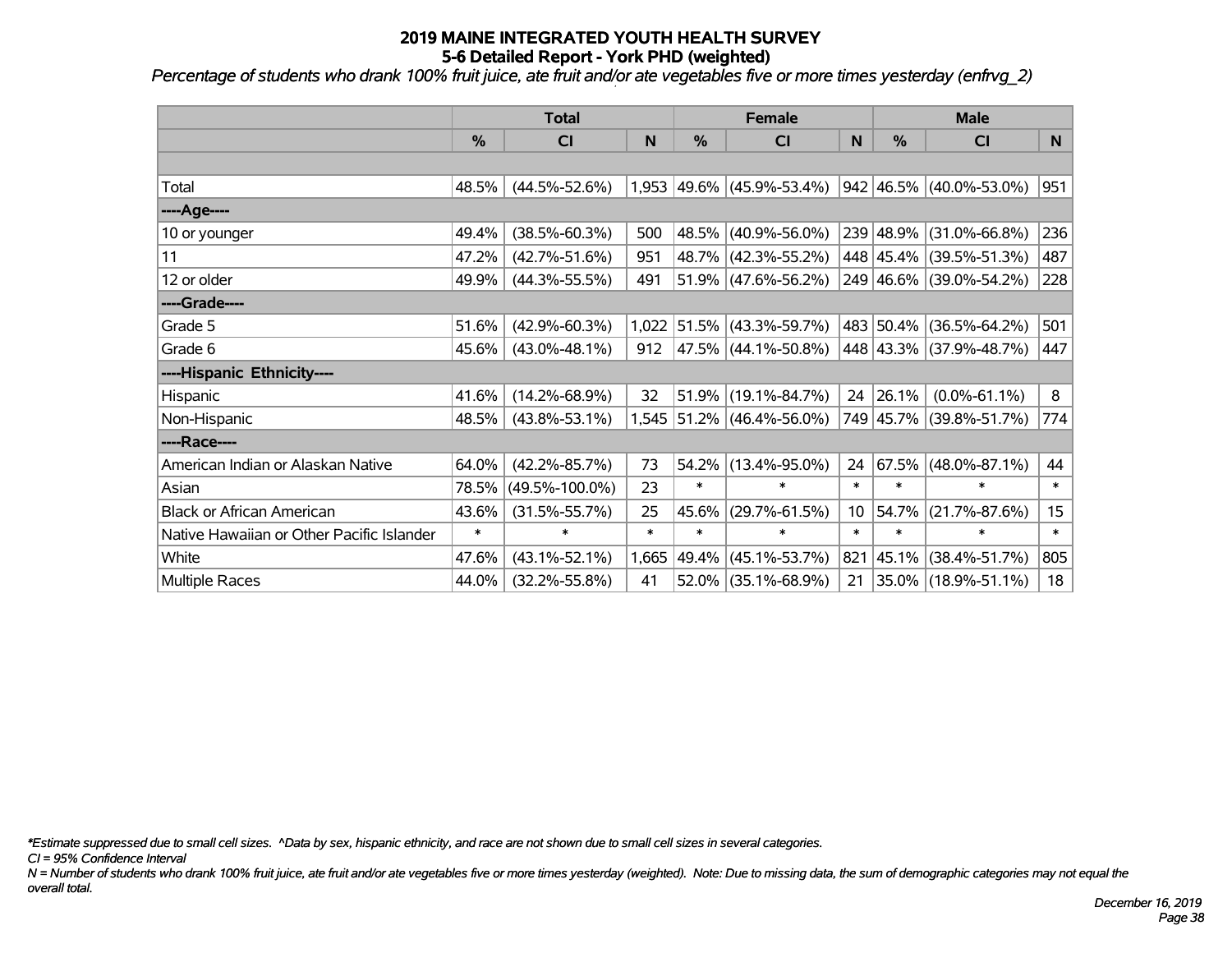*Yesterday, how many times did you drink a can, bottle, or glass of soda, sports drink, energy drink, or other sugar-sweetened beverage such as Gatorade, Red Bull, lemonade, sweetened tea or coffee drinks, flavored milk, Snapple, or Sunny D? (Do not count diet soda, other diet drinks, or 100% fruit juice.) (en66)*

*Percentage of students who answered at least one time yesterday*

|                                           | <b>Total</b> |                        |       | <b>Female</b> |                             | <b>Male</b> |           |                      |        |
|-------------------------------------------|--------------|------------------------|-------|---------------|-----------------------------|-------------|-----------|----------------------|--------|
|                                           | %            | C <sub>l</sub>         | N     | %             | <b>CI</b>                   | N           | %         | <b>CI</b>            | N      |
|                                           |              |                        |       |               |                             |             |           |                      |        |
| Total                                     |              | $57.9\%$ (51.8%-64.1%) |       |               | $2,424$ 49.9% (42.8%-56.9%) |             | 985 66.4% | $(59.7\% - 73.0\%)$  | 1,402  |
| ----Age----                               |              |                        |       |               |                             |             |           |                      |        |
| 10 or younger                             | 56.4%        | $(43.2\% - 69.6\%)$    | 605   |               | 52.3% (31.7%-72.8%)         |             | 273 62.4% | $(50.8\% - 73.9\%)$  | 316    |
| 11                                        |              | 55.6% (49.0%-62.3%)    |       |               | 1,156 45.0% (37.8%-52.2%)   |             | 430 65.5% | $(57.9\% - 73.0\%)$  | 720    |
| 12 or older                               |              | $64.3\%$ (54.5%-74.0%) | 650   |               | 56.2% (46.4%-65.9%)         |             | 276 72.6% | $(62.0\% - 83.1\%)$  | 366    |
| ----Grade----                             |              |                        |       |               |                             |             |           |                      |        |
| Grade 5                                   | 55.5%        | $(44.7\% - 66.3\%)$    |       |               | $1,138$ 48.2% (34.2%-62.1%) |             | 458 63.6% | $(53.5\% - 73.7\%)$  | 664    |
| Grade 6                                   |              | $60.1\%$ (55.3%-65.0%) |       |               | $1,253$ 51.1% (46.2%-56.1%) |             | 515 69.0% | $(64.2\% - 73.8\%)$  | 725    |
| ----Hispanic Ethnicity----                |              |                        |       |               |                             |             |           |                      |        |
| Hispanic                                  |              | $61.4\%$ (43.9%-78.9%) | 49    |               | $61.6\%$ (27.1%-96.0%)      | 28          | 61.1%     | $(39.8\% - 82.4\%)$  | 20     |
| Non-Hispanic                              |              | 58.4% (53.3%-63.6%)    |       |               | $1,909$ 49.6% (45.1%-54.0%) |             | 748 65.9% | $(59.8\% - 72.0\%)$  | 1,132  |
| ----Race----                              |              |                        |       |               |                             |             |           |                      |        |
| American Indian or Alaskan Native         | 71.9%        | $(60.3\% - 83.4\%)$    | 84    |               | $63.8\%$ (37.3%-90.4%)      | 29          | 83.2%     | $(62.0\% - 100.0\%)$ | 55     |
| Asian                                     |              | 56.3% (31.6%-80.9%)    | 19    |               | 59.5% (42.6%-76.5%)         | 11          | 52.7%     | $(9.5\% - 95.8\%)$   | 8      |
| <b>Black or African American</b>          | 58.7%        | $(39.8\% - 77.5\%)$    | 37    |               | 51.4% (13.7%-89.2%)         | 12          | 78.2%     | $(59.6\% - 96.9\%)$  | 25     |
| Native Hawaiian or Other Pacific Islander | 60.7%        | $(45.1\% - 76.4\%)$    | 10    | $\ast$        | $\ast$                      | $\ast$      | $\ast$    | $\ast$               | $\ast$ |
| White                                     | 56.7%        | $(50.2\% - 63.2\%)$    | 2,049 | 48.4%         | $(42.4\% - 54.4\%)$         |             | 835 64.7% | $(56.9\% - 72.4\%)$  | 1,183  |
| <b>Multiple Races</b>                     |              | $67.8\%$ (57.8%-77.8%) | 64    |               | $66.8\%$ (55.5%-78.0%)      | 27          | 71.6%     | $(60.3\% - 82.9\%)$  | 38     |

*\*Estimate suppressed due to small cell sizes. ^Data by sex, hispanic ethnicity, and race are not shown due to small cell sizes in several categories.*

*CI = 95% Confidence Interval*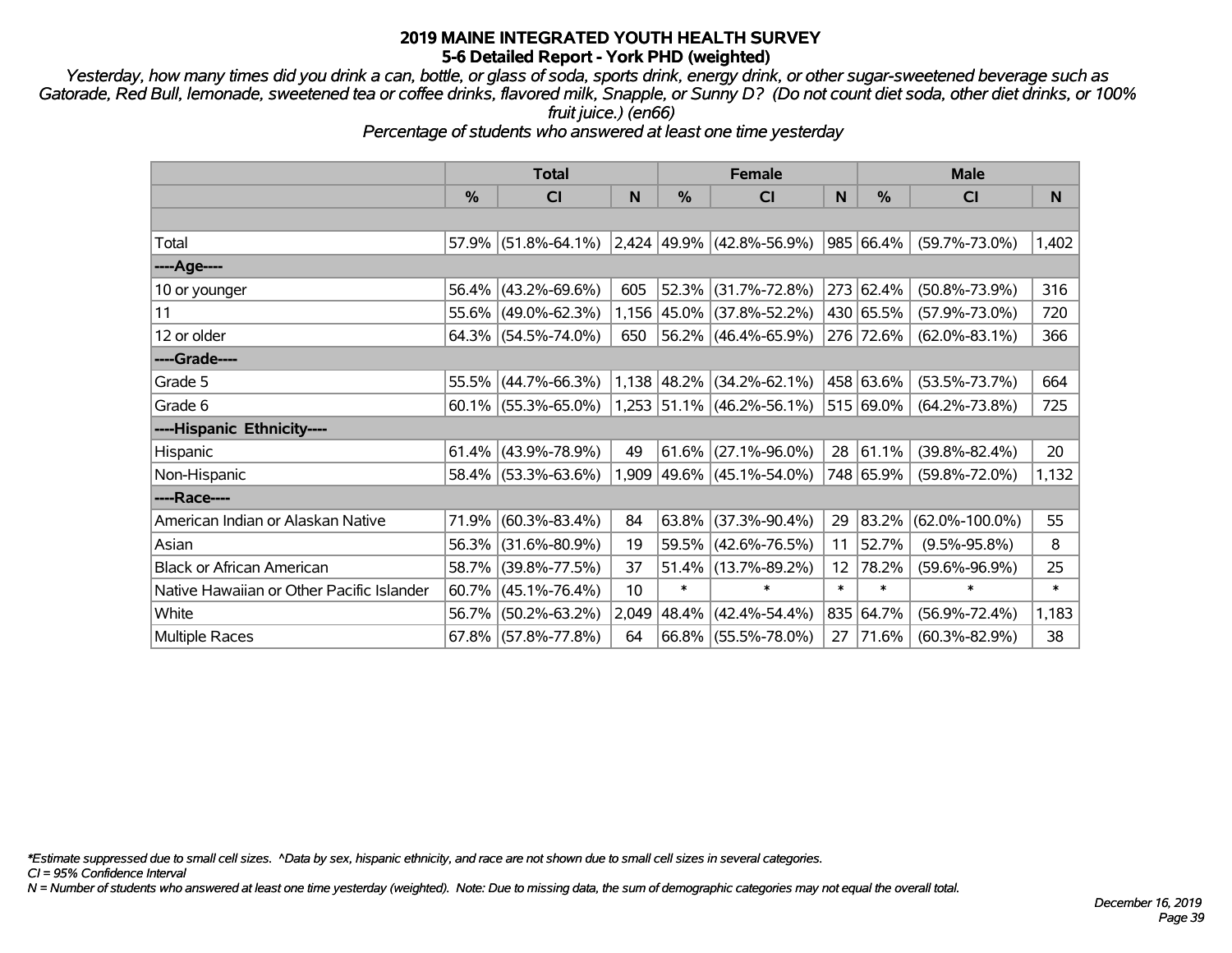*During the past 7 days, on how many days did you eat dinner at home with at least one of your parents or guardians? (en67a) Percentage of students who answered at least 5 days*

|                                           | <b>Total</b> |                      |        |               | <b>Female</b>               |        | <b>Male</b> |                      |        |  |
|-------------------------------------------|--------------|----------------------|--------|---------------|-----------------------------|--------|-------------|----------------------|--------|--|
|                                           | $\%$         | <b>CI</b>            | N      | $\frac{0}{0}$ | <b>CI</b>                   | N      | $\%$        | <b>CI</b>            | N      |  |
|                                           |              |                      |        |               |                             |        |             |                      |        |  |
| Total                                     | 86.3%        | $(81.5\% - 91.0\%)$  |        |               | $3,593$ 83.8% (78.6%-89.0%) |        | 1,667 88.8% | $(82.9\% - 94.7\%)$  | 1,847  |  |
| ----Age----                               |              |                      |        |               |                             |        |             |                      |        |  |
| 10 or younger                             | 90.1%        | $(84.2\% - 95.9\%)$  | 966    |               | 86.8% (80.5%-93.1%)         | 454    | 92.5%       | $(87.2\% - 97.9\%)$  | 469    |  |
| 11                                        | 87.2%        | $(83.9\% - 90.6\%)$  | 1,803  |               | 84.0% (79.6%-88.4%)         | 816    | 90.9%       | $(85.4\% - 96.5\%)$  | 976    |  |
| 12 or older                               | 80.5%        | $(74.0\% - 87.0\%)$  | 809    |               | 79.9% (71.9%-88.0%)         | 391    | 80.4%       | $(73.2\% - 87.6\%)$  | 401    |  |
| ----Grade----                             |              |                      |        |               |                             |        |             |                      |        |  |
| Grade 5                                   | 90.7%        | $(87.4\% - 94.0\%)$  |        |               | 1,843 86.4% (80.0%-92.7%)   | 833    | 94.8%       | $(93.0\% - 96.6\%)$  | 958    |  |
| Grade 6                                   | 82.3%        | $(79.3\% - 85.3\%)$  |        |               | 1,716 81.3% (76.1%-86.5%)   | 819    | $ 83.5\% $  | $(79.7\% - 87.3\%)$  | 878    |  |
| ----Hispanic Ethnicity----                |              |                      |        |               |                             |        |             |                      |        |  |
| Hispanic                                  | 78.8%        | $(69.8\% - 87.8\%)$  | 62     |               | 76.2% (61.9%-90.5%)         | 35     | 82.4%       | $(51.2\% - 100.0\%)$ | 27     |  |
| Non-Hispanic                              | 86.0%        | $(81.2\% - 90.8\%)$  |        |               | 2,816 84.0% (78.3%-89.8%)   | 1,281  | 87.7%       | $(81.9\% - 93.5\%)$  | 1,500  |  |
| ----Race----                              |              |                      |        |               |                             |        |             |                      |        |  |
| American Indian or Alaskan Native         | 64.6%        | $(44.3\% - 85.0\%)$  | 59     | $\ast$        | $\ast$                      | $\ast$ | $\ast$      | $\ast$               | $\ast$ |  |
| Asian                                     | 78.4%        | $(58.5\% - 98.3\%)$  | 26     | $\ast$        | $\ast$                      | $\ast$ | $\ast$      | $\ast$               | $\ast$ |  |
| <b>Black or African American</b>          | 85.5%        | $(68.7\% - 100.0\%)$ | 53     | $\ast$        | $\ast$                      | $\ast$ | $\ast$      | $\ast$               | $\ast$ |  |
| Native Hawaiian or Other Pacific Islander | $\ast$       | $\ast$               | $\ast$ | $\ast$        | $\ast$                      | $\ast$ | $\ast$      | $\ast$               | $\ast$ |  |
| White                                     | 87.6%        | $(82.9\% - 92.3\%)$  | 3,175  |               | 86.3% (80.9%-91.6%)         | 1,504  | 88.8%       | $(82.6\% - 95.1\%)$  | 1,618  |  |
| Multiple Races                            | 72.0%        | $(52.5\% - 91.5\%)$  | 68     |               | $62.6\%$ (44.5%-80.7%)      | 25     |             | 77.9% (54.3%-100.0%) | 41     |  |

*\*Estimate suppressed due to small cell sizes. ^Data by sex, hispanic ethnicity, and race are not shown due to small cell sizes in several categories.*

*CI = 95% Confidence Interval*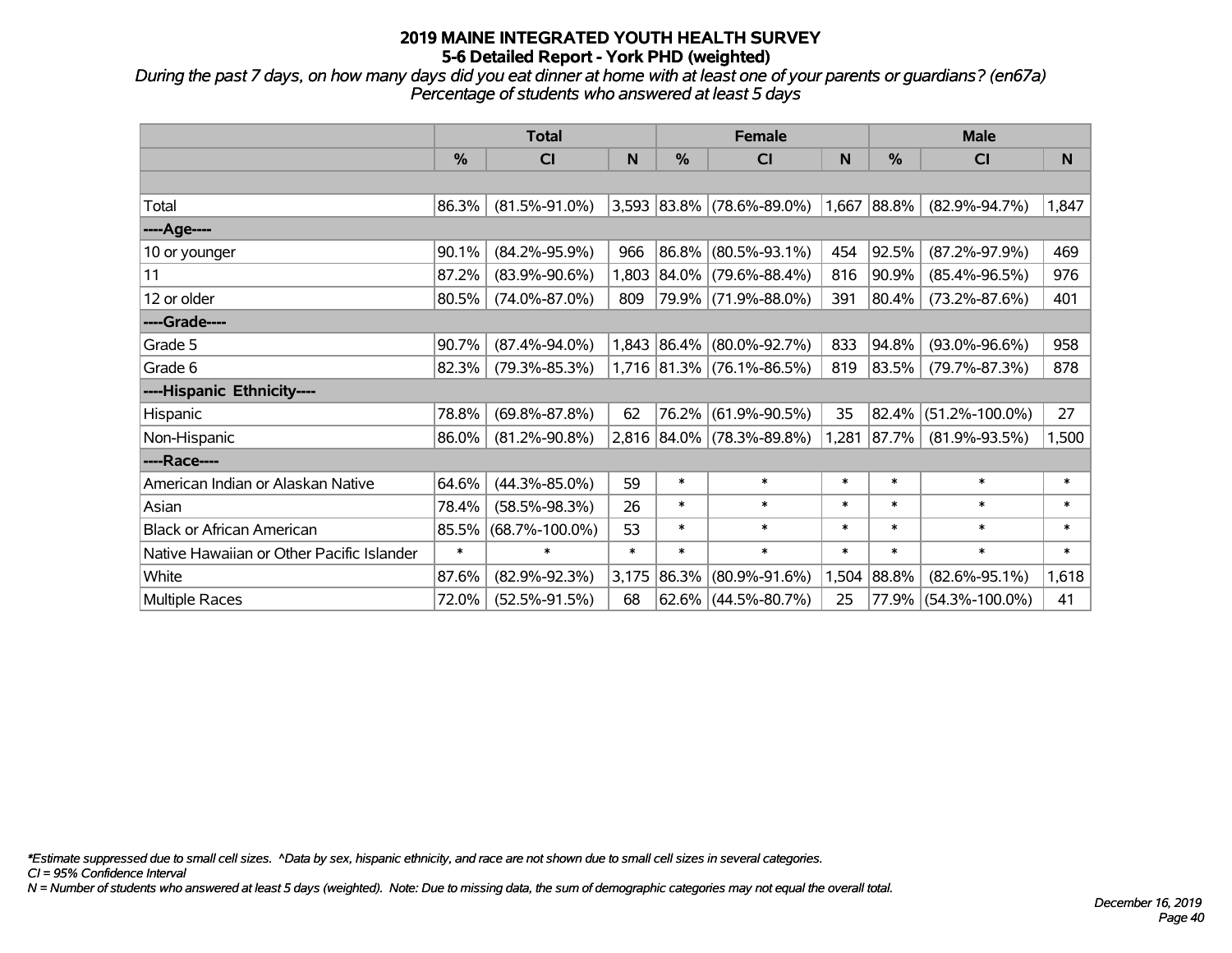*How many days each week do you exercise, dance or play sports for at least an hour? (en68) Percentage of students who answered at least 7 days.*

|                                           | <b>Total</b>  |                        |                | <b>Female</b> | <b>Male</b>                 |                 |             |                              |        |
|-------------------------------------------|---------------|------------------------|----------------|---------------|-----------------------------|-----------------|-------------|------------------------------|--------|
|                                           | $\frac{0}{0}$ | <b>CI</b>              | N.             | $\frac{0}{0}$ | <b>CI</b>                   | <b>N</b>        | %           | <b>CI</b>                    | N      |
|                                           |               |                        |                |               |                             |                 |             |                              |        |
| Total                                     |               | $22.5\%$ (18.8%-26.1%) |                |               | 936  21.2%  (15.8%-26.5%)   |                 |             | $ 417 22.8\% $ (15.4%-30.3%) | 482    |
| ----Age----                               |               |                        |                |               |                             |                 |             |                              |        |
| 10 or younger                             |               | 23.3% (17.2%-29.4%)    |                |               | 244 24.2% (12.2%-36.2%)     |                 | 122 22.0%   | $(11.0\% - 32.9\%)$          | 111    |
| 11                                        |               | 20.6% (14.0%-27.1%)    |                |               | 430   19.3%   (12.8%-25.8%) |                 | $186$ 21.1% | $(9.5\% - 32.8\%)$           | 233    |
| 12 or older                               |               | 25.8% (21.1%-30.6%)    |                |               | 261 22.0% (16.8%-27.2%)     |                 |             | 109 27.6% (22.4%-32.8%)      | 138    |
| ----Grade----                             |               |                        |                |               |                             |                 |             |                              |        |
| Grade 5                                   |               | 22.7% (15.3%-30.1%)    |                |               | 463 22.9% (12.9%-32.8%)     |                 | 217 21.8%   | $(7.3\% - 36.3\%)$           | 227    |
| Grade 6                                   |               | 22.2% (20.3%-24.2%)    |                |               | 462 19.5% (16.2%-22.8%)     |                 |             | 196 23.6% (20.2%-27.1%)      | 248    |
| ----Hispanic Ethnicity----                |               |                        |                |               |                             |                 |             |                              |        |
| Hispanic                                  | 31.9%         | $(20.4\% - 43.3\%)$    | 25             |               | 27.6% (13.0%-42.2%)         |                 | 13 37.7%    | $(0.0\% - 75.9\%)$           | 13     |
| Non-Hispanic                              |               | 21.6% (16.2%-27.0%)    |                |               | 704 20.3% (13.4%-27.1%)     |                 |             | 305 22.1% (13.4%-30.8%)      | 380    |
| ----Race----                              |               |                        |                |               |                             |                 |             |                              |        |
| American Indian or Alaskan Native         |               | 39.8% (18.9%-60.7%)    | 45             | 29.1%         | $(1.8\% - 56.4\%)$          | 12 <sup>2</sup> | 49.8%       | $(14.0\% - 85.7\%)$          | 33     |
| Asian                                     | 21.3%         | $(0.0\% - 53.1\%)$     | $\overline{7}$ | $\ast$        | $\ast$                      | $\ast$          | $\ast$      | $\ast$                       | $\ast$ |
| <b>Black or African American</b>          | $32.2\%$      | $(17.1\% - 47.4\%)$    | 20             | $\ast$        | $\ast$                      | $\ast$          | $\ast$      | $\ast$                       | $\ast$ |
| Native Hawaiian or Other Pacific Islander | 36.8%         | $(6.7\% - 66.8\%)$     | 6              | $\ast$        | $\ast$                      | $\ast$          | $\ast$      | $\ast$                       | $\ast$ |
| White                                     | 21.6%         | $(18.1\% - 25.1\%)$    | 777            | 21.2%         | $(15.7\% - 26.7\%)$         |                 | 365 21.6%   | $(13.5\% - 29.6\%)$          | 393    |
| Multiple Races                            |               | 34.8% (20.5%-49.2%)    | 33             |               | $ 37.6\% $ (23.8%-51.3%)    | 15              | 29.9%       | $(8.6\% - 51.2\%)$           | 16     |

*\*Estimate suppressed due to small cell sizes. ^Data by sex, hispanic ethnicity, and race are not shown due to small cell sizes in several categories.*

*CI = 95% Confidence Interval*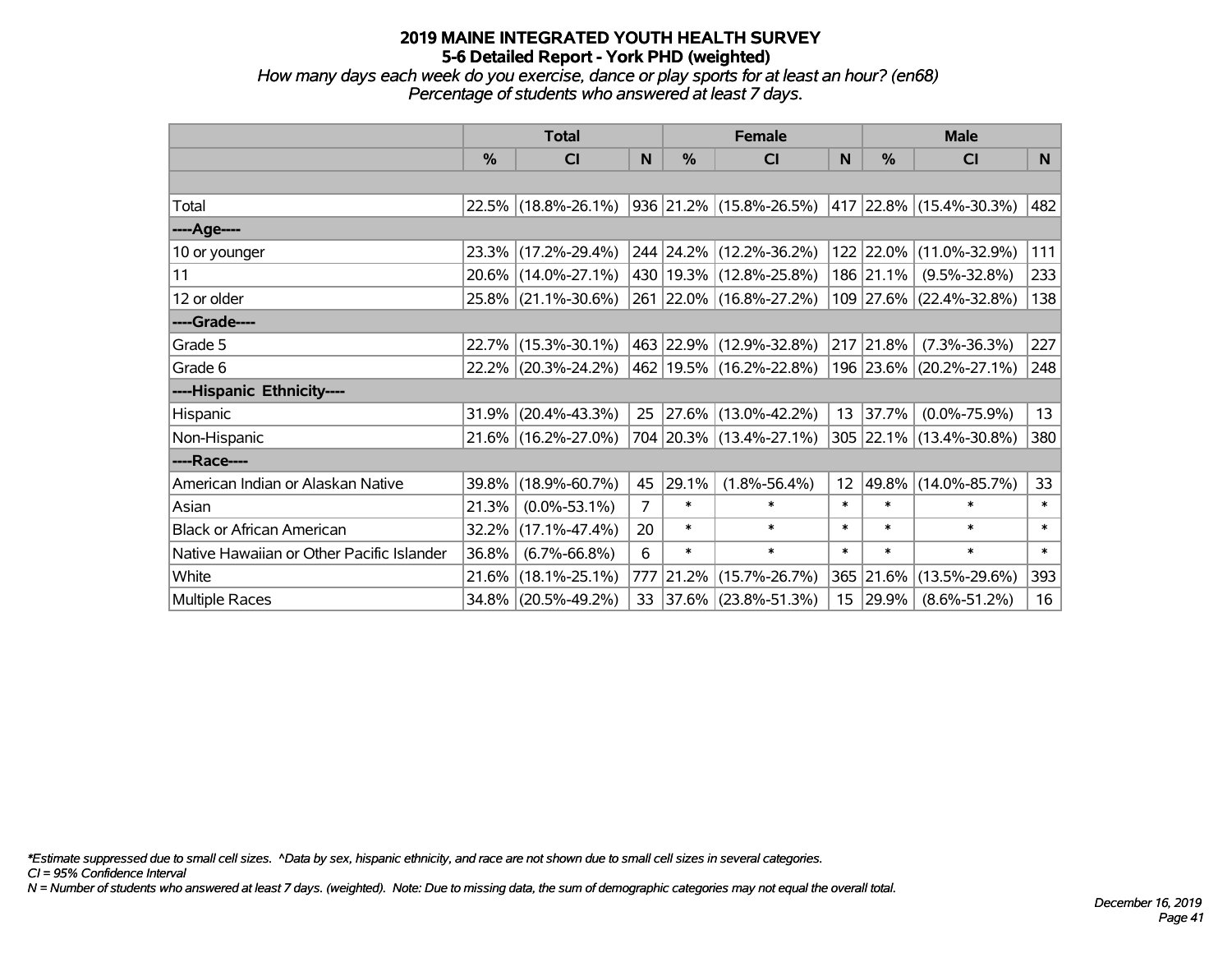# **2019 MAINE INTEGRATED YOUTH HEALTH SURVEY 5-6 Detailed Report - York PHD (weighted)** *On an average school day, how many hours do you watch TV? (en34)*

*Percentage of students who answered at least 3 hours*

|                                           | <b>Total</b>  |                     | <b>Female</b> |        |                                 | <b>Male</b> |           |                              |        |
|-------------------------------------------|---------------|---------------------|---------------|--------|---------------------------------|-------------|-----------|------------------------------|--------|
|                                           | $\frac{0}{0}$ | <b>CI</b>           | N             | %      | <b>CI</b>                       | N           | %         | <b>CI</b>                    | N.     |
|                                           |               |                     |               |        |                                 |             |           |                              |        |
| Total                                     |               | 24.6% (20.2%-28.9%) |               |        | $1,003$   19.5%   (14.3%-24.7%) |             |           | $ 377 29.0\% $ (23.5%-34.5%) | 594    |
| ----Age----                               |               |                     |               |        |                                 |             |           |                              |        |
| 10 or younger                             | 17.6%         | $(1.3\% - 33.8\%)$  | 184           | 15.8%  | $(0.0\% - 34.2\%)$              | 80          | 17.7%     | $(3.9\% - 31.6\%)$           | 88     |
| 11                                        | $26.7\%$      | $(21.9\% - 31.4\%)$ | 543           |        | 20.5% (16.2%-24.7%)             |             |           | 192 32.0% (24.5%-39.4%)      | 343    |
| 12 or older                               |               | 27.0% (21.4%-32.6%) | 264           |        | 20.6% (12.1%-29.0%)             |             |           | 100 34.2% (29.4%-38.9%)      | 163    |
| ----Grade----                             |               |                     |               |        |                                 |             |           |                              |        |
| Grade 5                                   |               | 23.9% (15.5%-32.3%) | 481           | 19.6%  | $(9.0\% - 30.2\%)$              |             |           | 182 27.6% (17.4%-37.8%)      | 283    |
| Grade 6                                   |               | 24.7% (20.0%-29.5%) | 500           |        | 18.5% (13.6%-23.5%)             |             |           | 184 30.7% (26.0%-35.5%)      | 308    |
| ----Hispanic Ethnicity----                |               |                     |               |        |                                 |             |           |                              |        |
| Hispanic                                  | 40.7%         | $(26.2\% - 55.2\%)$ | 32            | 34.4%  | $(10.9\% - 57.9\%)$             | 16          |           | 49.3% (15.4%-83.2%)          | 16     |
| Non-Hispanic                              |               | 23.4% (17.1%-29.7%) | 748           |        | 17.3% (12.3%-22.3%)             |             |           | 259 28.1% (20.9%-35.2%)      | 465    |
| ----Race----                              |               |                     |               |        |                                 |             |           |                              |        |
| American Indian or Alaskan Native         | 24.2%         | $(14.7\% - 33.7\%)$ | 28            | 32.5%  | $(0.0\% - 70.0\%)$              | 14          | 21.0%     | $(0.0\% - 49.5\%)$           | 14     |
| Asian                                     | $\ast$        | $\ast$              | $\ast$        | $\ast$ | $\ast$                          | $\ast$      | $\ast$    | $\ast$                       | $\ast$ |
| <b>Black or African American</b>          | 21.7%         | $(10.2\% - 33.2\%)$ | 13            | $\ast$ | $\ast$                          | $\ast$      | $\ast$    | $\ast$                       | $\ast$ |
| Native Hawaiian or Other Pacific Islander | $\ast$        | $\ast$              | $\ast$        | $\ast$ | $\ast$                          | $\ast$      | $\ast$    | $\ast$                       | $\ast$ |
| White                                     | 23.6%         | $(18.6\% - 28.6\%)$ | 833           | 17.9%  | $(12.4\% - 23.5\%)$             |             | 304 28.4% | $(22.3\% - 34.6\%)$          | 503    |
| Multiple Races                            | 18.4%         | $(5.8\% - 31.1\%)$  | 17            | $\ast$ | $\ast$                          | $\ast$      | $\ast$    | $\ast$                       | $\ast$ |

*\*Estimate suppressed due to small cell sizes. ^Data by sex, hispanic ethnicity, and race are not shown due to small cell sizes in several categories.*

*CI = 95% Confidence Interval*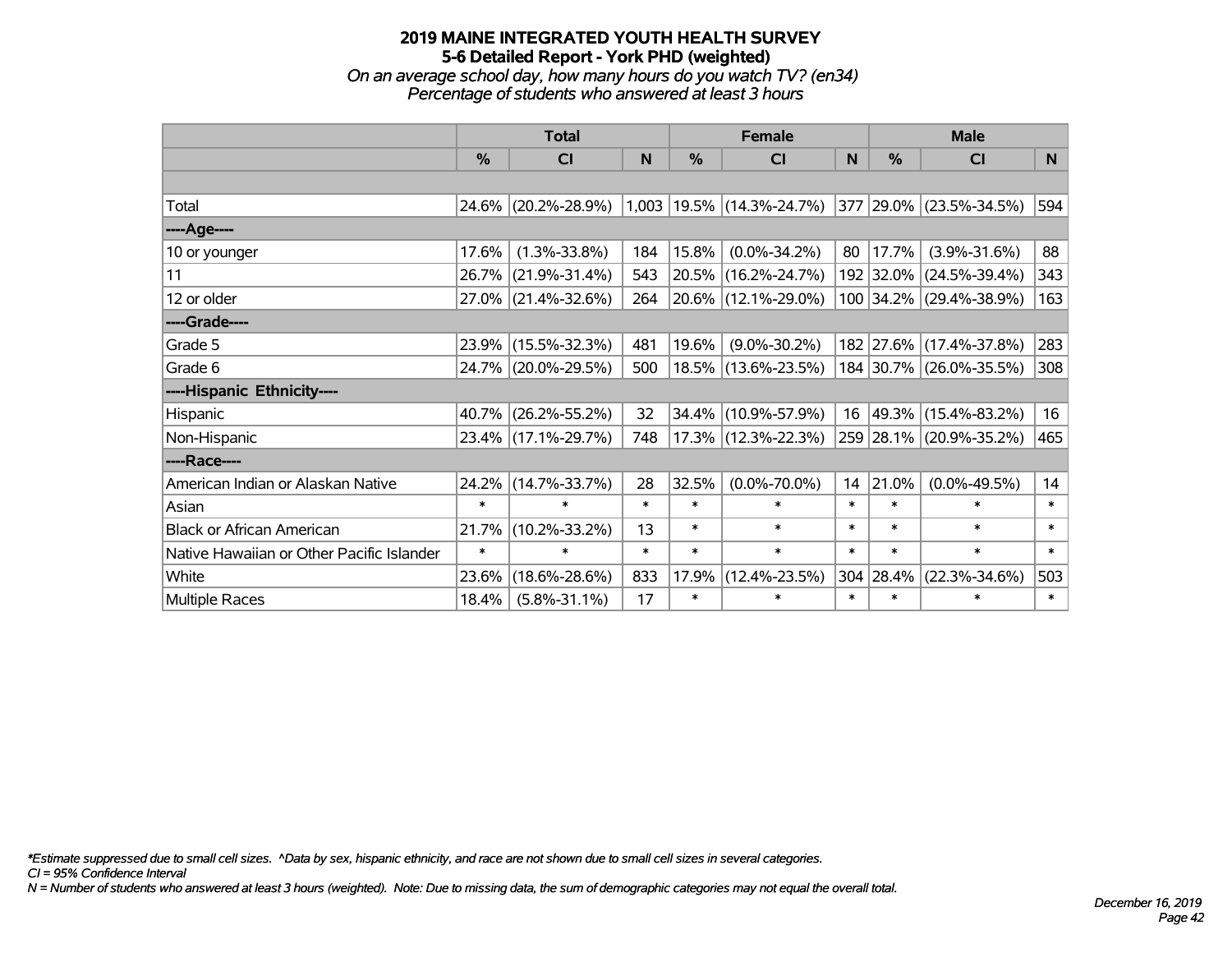#### **2019 MAINE INTEGRATED YOUTH HEALTH SURVEY 5-6 Detailed Report - York PHD (weighted)** *On an average school day, how many hours do you watch TV? (en34\_2)*

*Percentage of students who answered 2 or fewer hours*

|                                           | <b>Total</b>  |                        |        |             | <b>Female</b>        |        | <b>Male</b> |                      |          |  |
|-------------------------------------------|---------------|------------------------|--------|-------------|----------------------|--------|-------------|----------------------|----------|--|
|                                           | $\frac{0}{0}$ | <b>CI</b>              | N      | %           | <b>CI</b>            | N      | %           | <b>CI</b>            | <b>N</b> |  |
|                                           |               |                        |        |             |                      |        |             |                      |          |  |
| Total                                     |               | 75.4% (71.1%-79.8%)    |        | 3,077 80.5% | $(75.3\% - 85.7\%)$  |        | 1,559 71.0% | $(65.5\% - 76.5\%)$  | 1,453    |  |
| ----Age----                               |               |                        |        |             |                      |        |             |                      |          |  |
| 10 or younger                             | 82.4%         | $(66.2\% - 98.7\%)$    | 864    | 84.2%       | $(65.8\% - 100.0\%)$ | 427    | 82.3%       | $(68.4\% - 96.1\%)$  | 410      |  |
| 11                                        | 73.3%         | $(68.6\% - 78.1\%)$    | 1,492  | 79.5%       | $(75.3\% - 83.8\%)$  | 747    | 68.0%       | $(60.6\% - 75.5\%)$  | 730      |  |
| 12 or older                               |               | 73.0% (67.4%-78.6%)    | 713    | 79.4%       | $(71.0\% - 87.9\%)$  | 385    | 65.8%       | $(61.1\% - 70.6\%)$  | 313      |  |
| ----Grade----                             |               |                        |        |             |                      |        |             |                      |          |  |
| Grade 5                                   | 76.1%         | $(67.7\% - 84.5\%)$    |        | 1,532 80.4% | $(69.8\% - 91.0\%)$  | 746    | 72.4%       | $(62.2\% - 82.6\%)$  | 745      |  |
| Grade 6                                   |               | 75.3% (70.5%-80.0%)    |        | 1,521 81.5% | $(76.5\% - 86.4\%)$  | 808    | 69.3%       | $(64.5\% - 74.0\%)$  | 695      |  |
| ----Hispanic Ethnicity----                |               |                        |        |             |                      |        |             |                      |          |  |
| Hispanic                                  | 59.3%         | $(44.8\% - 73.8\%)$    | 47     | 65.6%       | $(42.1\% - 89.1\%)$  | 30     | 50.7%       | $(16.8\% - 84.6\%)$  | 17       |  |
| Non-Hispanic                              | 76.6%         | $(70.3\% - 82.9\%)$    |        | 2,452 82.7% | $(77.7\% - 87.7\%)$  |        | 1,243 71.9% | $(64.8\% - 79.1\%)$  | 1,192    |  |
| ----Race----                              |               |                        |        |             |                      |        |             |                      |          |  |
| American Indian or Alaskan Native         | 75.8%         | $(66.3\% - 85.3\%)$    | 86     | 67.5%       | $(30.0\% - 100.0\%)$ | 28     | 79.0%       | $(50.5\% - 100.0\%)$ | 52       |  |
| Asian                                     | $\ast$        | $\ast$                 | $\ast$ | $\ast$      | $\ast$               | $\ast$ | $\ast$      | $\ast$               | $\ast$   |  |
| <b>Black or African American</b>          | 78.3%         | $(66.8\% - 89.8\%)$    | 47     | $\ast$      | $\ast$               | $\ast$ | $\ast$      | $\ast$               | $\ast$   |  |
| Native Hawaiian or Other Pacific Islander | $\ast$        | $\ast$                 | $\ast$ | $\ast$      | $\ast$               | $\ast$ | $\ast$      | $\ast$               | $\ast$   |  |
| White                                     | 76.4%         | $(71.4\% - 81.4\%)$    | 2,694  | 82.1%       | $(76.5\% - 87.6\%)$  | 1,395  | 71.6%       | $(65.4\% - 77.7\%)$  | 1,265    |  |
| Multiple Races                            |               | $81.6\%$ (68.9%-94.2%) | 75     | $\ast$      | $\ast$               | $\ast$ | $\ast$      | $\ast$               | $\ast$   |  |

*\*Estimate suppressed due to small cell sizes. ^Data by sex, hispanic ethnicity, and race are not shown due to small cell sizes in several categories.*

*CI = 95% Confidence Interval*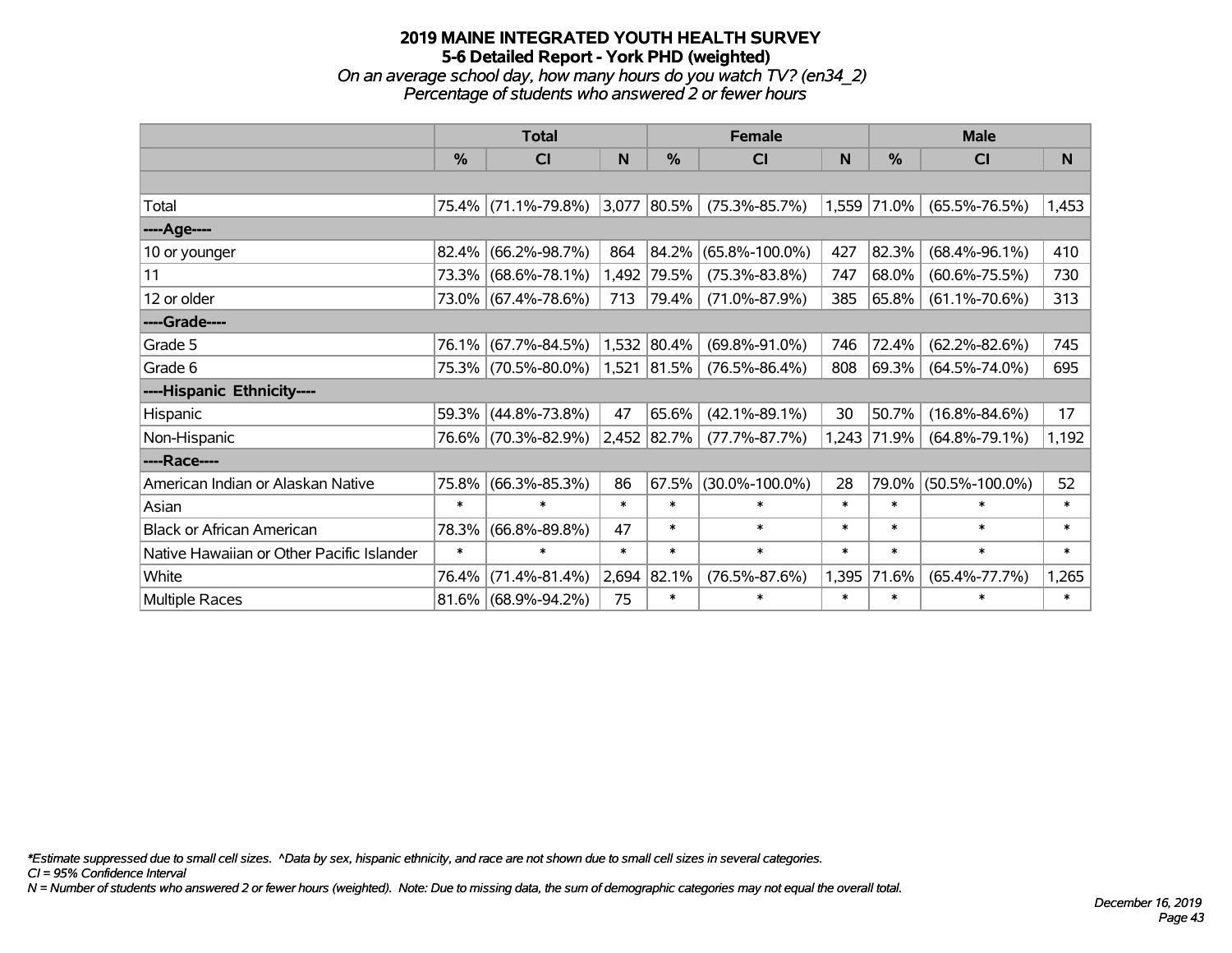*On an average school day, how many hours do you play video or computer games or use a computer for something that is not school work? (Count time spent playing games, watching videos, texting, or using social media on your smartphone, computer, Xbox, PlayStation, iPad, or other tablet.) (en57b) Percentage of students who answered at least 3 hours*

|                                           | <b>Total</b> |                      |       | <b>Female</b> |                           | <b>Male</b> |           |                      |              |
|-------------------------------------------|--------------|----------------------|-------|---------------|---------------------------|-------------|-----------|----------------------|--------------|
|                                           | %            | <b>CI</b>            | N     | %             | <b>CI</b>                 | N           | %         | <b>CI</b>            | <sub>N</sub> |
|                                           |              |                      |       |               |                           |             |           |                      |              |
| Total                                     | 34.2%        | $(28.8\% - 39.5\%)$  |       |               | 1,400 27.1% (18.9%-35.2%) |             | 522 41.2% | $(36.3\% - 46.1\%)$  | 855          |
| ----Age----                               |              |                      |       |               |                           |             |           |                      |              |
| 10 or younger                             | 25.4%        | $(19.3\% - 31.6\%)$  | 260   | 18.7%         | $(5.6\% - 31.9\%)$        | 89          | 33.2%     | $(23.2\% - 43.2\%)$  | 168          |
| 11                                        | 37.3%        | $(31.7\% - 43.0\%)$  | 765   | 29.5%         | $(20.9\% - 38.0\%)$       |             | 284 43.8% | $(37.5\% - 50.2\%)$  | 466          |
| 12 or older                               | 36.4%        | $(30.6\% - 42.3\%)$  | 366   |               | 29.6% (20.3%-38.9%)       |             | 144 43.9% | $(39.3\% - 48.5\%)$  | 221          |
| ----Grade----                             |              |                      |       |               |                           |             |           |                      |              |
| Grade 5                                   | 30.6%        | $(23.8\% - 37.4\%)$  | 610   | 21.9%         | $(9.1\% - 34.7\%)$        |             | 202 39.3% | $(32.0\% - 46.6\%)$  | 400          |
| Grade 6                                   | 37.4%        | $(32.2\% - 42.5\%)$  | 769   |               | 31.0% (25.4%-36.6%)       |             | 308 43.4% | $(38.2\% - 48.6\%)$  | 451          |
| ----Hispanic Ethnicity----                |              |                      |       |               |                           |             |           |                      |              |
| Hispanic                                  | 52.5%        | $(32.9\% - 72.1\%)$  | 42    |               | 38.7% (10.5%-67.0%)       | 18          | 71.5%     | $(45.9\% - 97.1\%)$  | 24           |
| Non-Hispanic                              | 34.8%        | $(28.3\% - 41.3\%)$  |       |               | 1,126 29.0% (19.8%-38.3%) |             | 433 39.9% | $(35.2\% - 44.5\%)$  | 681          |
| ----Race----                              |              |                      |       |               |                           |             |           |                      |              |
| American Indian or Alaskan Native         | 37.1%        | $(18.2\% - 56.0\%)$  | 30    | 22.3%         | $(2.8\% - 41.9\%)$        | 8           | 41.1%     | $(14.3\% - 67.8\%)$  | 17           |
| Asian                                     | 68.2%        | $(30.4\% - 100.0\%)$ | 23    | $\ast$        | $\ast$                    | $\ast$      | $\ast$    | $\ast$               | $\ast$       |
| <b>Black or African American</b>          | 52.9%        | $(25.5\% - 80.4\%)$  | 32    | 56.8%         | $(29.4\% - 84.3\%)$       | 12          | 63.9%     | $(18.8\% - 100.0\%)$ | 20           |
| Native Hawaiian or Other Pacific Islander | 55.3%        | $(36.5\% - 74.2\%)$  | 9     | $\ast$        | $\ast$                    | $\ast$      | $\ast$    | $\ast$               | $\ast$       |
| White                                     | 32.4%        | $(27.7\% - 37.0\%)$  | 1,156 | 24.9%         | $(17.7\% - 32.2\%)$       | 424         | 39.5%     | $(35.3\% - 43.7\%)$  | 718          |
| Multiple Races                            | 39.8%        | $(22.1\% - 57.4\%)$  | 38    |               | 48.6% (36.4%-60.7%)       | 19          | 34.8%     | $(9.2\% - 60.5\%)$   | 18           |

*\*Estimate suppressed due to small cell sizes. ^Data by sex, hispanic ethnicity, and race are not shown due to small cell sizes in several categories.*

*CI = 95% Confidence Interval*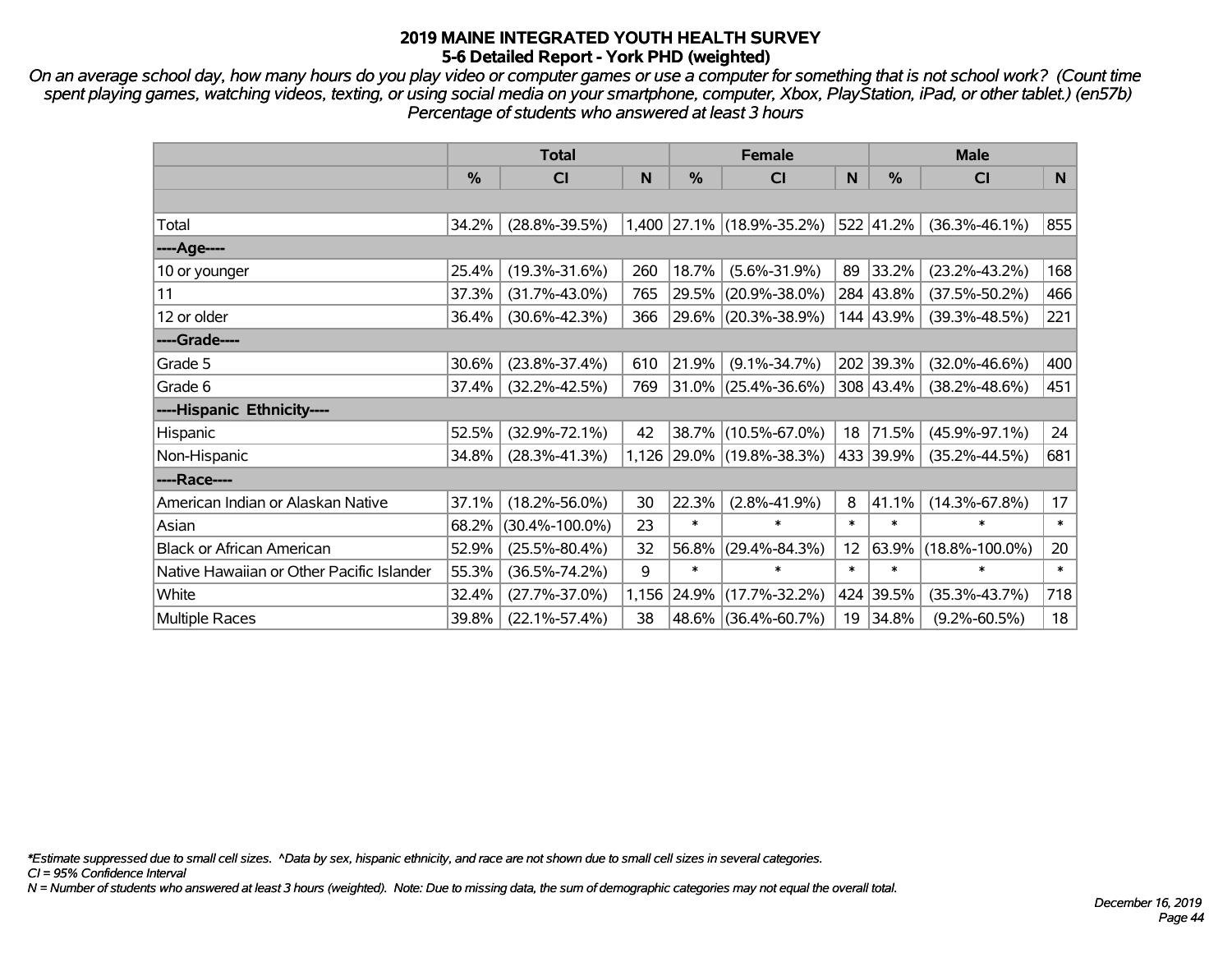*On an average school day, how many hours do you play video or computer games or use a computer for something that is not school work? (Count time spent playing games, watching videos, texting, or using social media on your smartphone, computer, Xbox, PlayStation, iPad, or other tablet.) (en57b\_3) Percentage of students who answered 2 or fewer hours*

|                                           | <b>Total</b> |                        |                |               | <b>Female</b>                                      |        | <b>Male</b>   |                           |                 |  |
|-------------------------------------------|--------------|------------------------|----------------|---------------|----------------------------------------------------|--------|---------------|---------------------------|-----------------|--|
|                                           | $\%$         | <b>CI</b>              | <sub>N</sub>   | $\frac{0}{0}$ | <b>CI</b>                                          | N      | $\frac{0}{0}$ | <b>CI</b>                 | N.              |  |
|                                           |              |                        |                |               |                                                    |        |               |                           |                 |  |
| Total                                     |              | $65.8\%$ (60.5%-71.2%) |                |               | $ 2,696 72.9\%  (64.8\% - 81.1\%)$                 |        |               | 1,408 58.8% (53.9%-63.7%) | 1,220           |  |
| ----Age----                               |              |                        |                |               |                                                    |        |               |                           |                 |  |
| 10 or younger                             |              | 74.6% (68.4%-80.7%)    | 761            |               | 81.3% (68.1%-94.4%)                                | 387    |               | 66.8% (56.8%-76.8%)       | 338             |  |
| 11                                        |              | $62.7\%$ (57.0%-68.3%) |                |               | 1,284 70.5% (62.0%-79.1%)                          | 678    |               | 56.2% (49.8%-62.5%)       | 598             |  |
| 12 or older                               |              | $63.6\%$ (57.7%-69.4%) | 639            |               | 70.4% (61.1%-79.7%)                                | 343    |               | $56.1\%$ (51.5%-60.7%)    | 282             |  |
| ----Grade----                             |              |                        |                |               |                                                    |        |               |                           |                 |  |
| Grade 5                                   |              | $69.4\%$ (62.6%-76.2%) |                |               | 1,381 78.1% (65.3%-90.9%)                          | 719    |               | $60.7\%$ (53.4%-68.0%)    | 619             |  |
| Grade 6                                   |              | $62.6\%$ (57.5%-67.8%) |                |               | $1,289$ 69.0% (63.4%-74.6%)                        | 686    |               | 56.6% (51.4%-61.8%)       | 588             |  |
| ----Hispanic Ethnicity----                |              |                        |                |               |                                                    |        |               |                           |                 |  |
| Hispanic                                  | 47.5%        | $(27.9\% - 67.1\%)$    | 38             |               | $61.3\%$ (33.0%-89.5%)                             | 28     | 28.5%         | $(2.9\% - 54.1\%)$        | 10 <sup>°</sup> |  |
| Non-Hispanic                              |              | 65.2% (58.7%-71.7%)    |                |               | $\vert 2,110 \vert 71.0\% \vert (61.7\% - 80.2\%)$ | 1,059  |               | $ 60.1\% $ (55.5%-64.8%)  | 1,028           |  |
| ----Race----                              |              |                        |                |               |                                                    |        |               |                           |                 |  |
| American Indian or Alaskan Native         | 62.9%        | $(44.0\% - 81.8\%)$    | 51             |               | 77.7% (58.1%-97.2%)                                | 27     | 58.9%         | $(32.2\% - 85.7\%)$       | 24              |  |
| Asian                                     | 31.8%        | $(0.0\% - 69.6\%)$     | 11             | $\ast$        | $\ast$                                             | $\ast$ | $\ast$        | $\ast$                    | $\ast$          |  |
| <b>Black or African American</b>          |              | 47.1% (19.6%-74.5%)    | 28             |               | 43.2% (15.7%-70.6%)                                | 9      | 36.1%         | $(0.0\% - 81.2\%)$        | 11              |  |
| Native Hawaiian or Other Pacific Islander | 44.7%        | $(25.8\% - 63.5\%)$    | $\overline{7}$ | $\ast$        | $\ast$                                             | $\ast$ | $\ast$        | $\ast$                    | $\ast$          |  |
| White                                     |              | $67.6\%$ (63.0%-72.3%) | 2,414          |               | 75.1% (67.8%-82.3%)                                | 1,275  | 60.5%         | $(56.3\% - 64.7\%)$       | 1,099           |  |
| Multiple Races                            |              | $60.2\%$ (42.6%-77.9%) | 57             |               | $51.4\%$ (39.3%-63.6%)                             | 21     |               | 65.2% (39.5%-90.8%)       | 34              |  |

*\*Estimate suppressed due to small cell sizes. ^Data by sex, hispanic ethnicity, and race are not shown due to small cell sizes in several categories.*

*CI = 95% Confidence Interval*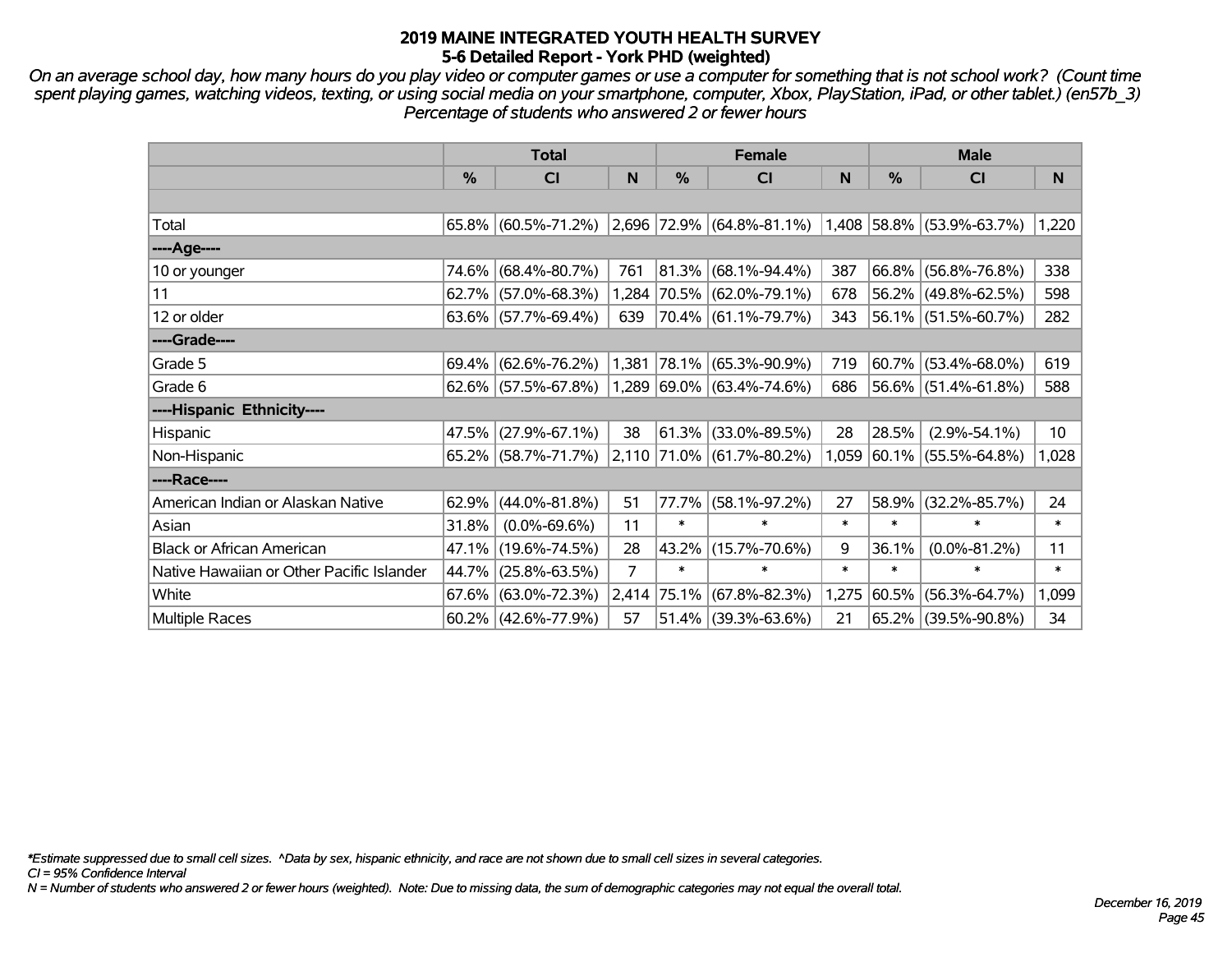*Percentage of students watching 2 or fewer hours of combined screen time (tv, video games, computer) per day on an average school day (enscreen)*

|                                           | <b>Total</b>  |                                               |        | <b>Female</b> | <b>Male</b>              |        |               |                         |                 |
|-------------------------------------------|---------------|-----------------------------------------------|--------|---------------|--------------------------|--------|---------------|-------------------------|-----------------|
|                                           | $\frac{0}{0}$ | CI                                            | N      | $\frac{0}{0}$ | C <sub>l</sub>           | N      | $\frac{0}{0}$ | CI                      | N.              |
|                                           |               |                                               |        |               |                          |        |               |                         |                 |
| Total                                     |               | 34.9% (27.2%-42.6%) 1,392 45.1% (32.9%-57.3%) |        |               |                          |        |               | 853 25.3% (18.3%-32.2%) | 508             |
| ----Age----                               |               |                                               |        |               |                          |        |               |                         |                 |
| 10 or younger                             | 48.1%         | $(38.1\% - 58.0\%)$                           | 487    | 56.4%         | $(31.4\% - 81.5\%)$      |        | 269 38.2%     | $(29.6\% - 46.9\%)$     | 191             |
| 11                                        | 31.1%         | $(24.9\% - 37.3\%)$                           | 619    |               | 43.0% (32.6%-53.5%)      |        | 401 20.9%     | $(15.0\% - 26.8\%)$     | 216             |
| 12 or older                               |               | 29.3% (25.7%-32.9%)                           | 285    |               | 38.3% (30.0%-46.6%)      |        |               | 183 21.2% (16.5%-26.0%) | 101             |
| ----Grade----                             |               |                                               |        |               |                          |        |               |                         |                 |
| Grade 5                                   | 41.3%         | $(32.8\% - 49.7\%)$                           | 805    | 53.7%         | $(34.2\% - 73.3\%)$      |        | 483 29.5%     | $(18.8\% - 40.1\%)$     | 295             |
| Grade 6                                   |               | 29.2% (25.5%-32.9%)                           | 583    |               | $ 37.9\% $ (33.9%-41.8%) |        |               | 370 21.2% (18.6%-23.7%) | 210             |
| ----Hispanic Ethnicity----                |               |                                               |        |               |                          |        |               |                         |                 |
| Hispanic                                  | 19.3%         | $(8.8\% - 29.9\%)$                            | 15     | $\ast$        | $\ast$                   | $\ast$ | $\ast$        | $\ast$                  | $\ast$          |
| Non-Hispanic                              |               | $33.7\%$ (25.6%-41.7%)                        |        | $1,061$ 45.7% | $(31.9\% - 59.6\%)$      |        |               | 672 23.5% (19.6%-27.4%) | 386             |
| ----Race----                              |               |                                               |        |               |                          |        |               |                         |                 |
| American Indian or Alaskan Native         | 28.5%         | $(14.2\% - 42.8\%)$                           | 23     | 36.9%         | $(30.2\% - 43.6\%)$      | 13     | 25.3%         | $(0.0\% - 50.8\%)$      | 10 <sup>°</sup> |
| Asian                                     | $\ast$        | $\ast$                                        | $\ast$ | $\ast$        | $\ast$                   | $\ast$ | $\ast$        | $\ast$                  | $\ast$          |
| <b>Black or African American</b>          | 24.0%         | $(13.0\% - 35.1\%)$                           | 14     | $\ast$        | $\ast$                   | $\ast$ | $\ast$        | $\ast$                  | $\ast$          |
| Native Hawaiian or Other Pacific Islander | $\ast$        | $\ast$                                        | $\ast$ | $\ast$        | $\ast$                   | $\ast$ | $\ast$        | $\ast$                  | $\ast$          |
| White                                     | 36.5%         | $(28.5\% - 44.5\%)$                           | 1,271  | 47.3%         | $(34.7\% - 60.0\%)$      |        | 790 26.3%     | $(19.5\% - 33.1\%)$     | 462             |
| Multiple Races                            |               | 26.9% (13.8%-39.9%)                           | 25     |               | 27.1% (11.2%-42.9%)      | 11     |               | 23.3% (10.0%-36.6%)     | 12              |

*\*Estimate suppressed due to small cell sizes. ^Data by sex, hispanic ethnicity, and race are not shown due to small cell sizes in several categories.*

*CI = 95% Confidence Interval*

*N = Number of students watching 2 or fewer hours of combined screen time (tv, video games, computer) per day on an average school day (weighted). Note: Due to missing data, the sum of demographic categories may not equal the overall total.*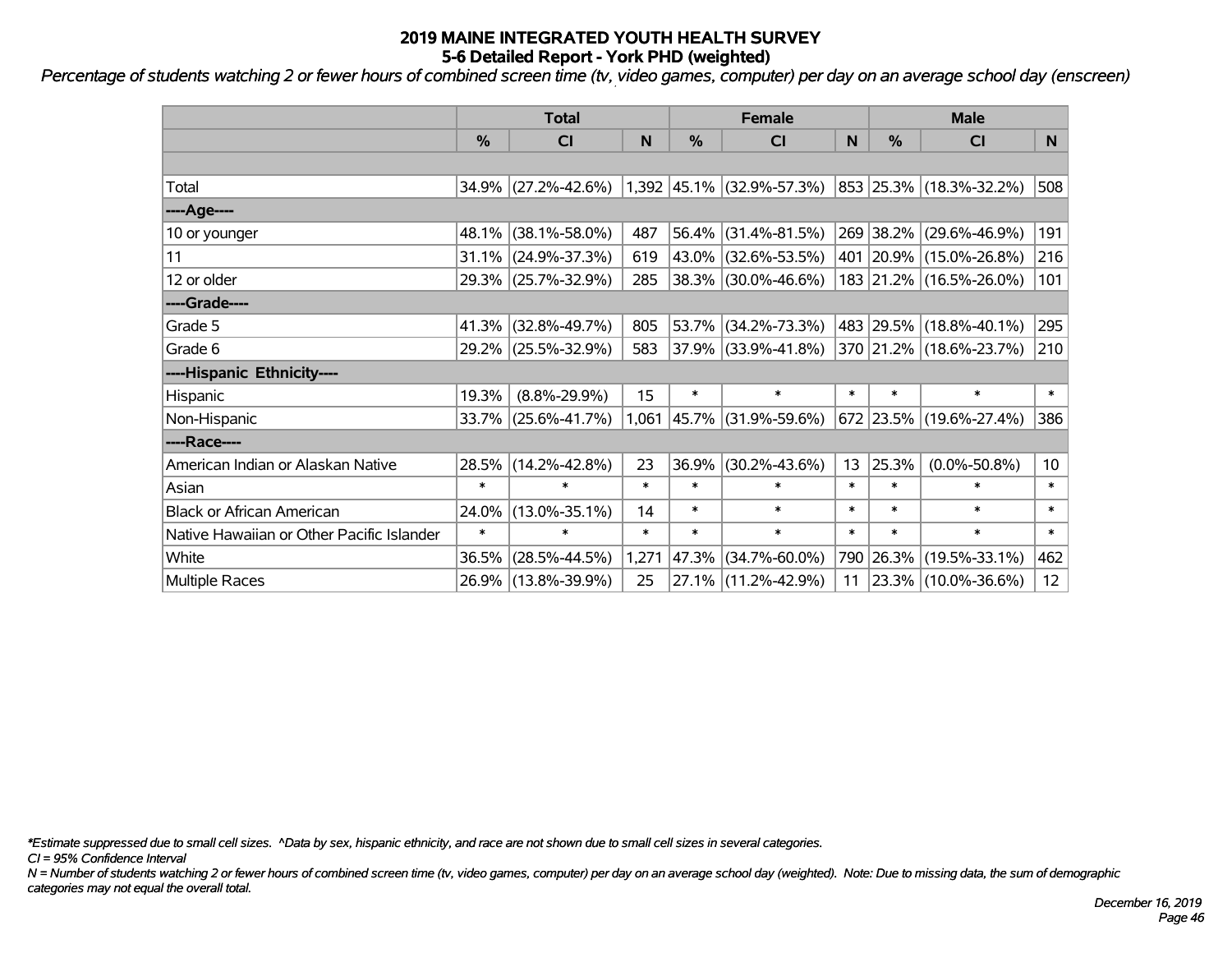*During an average week, how many days do you spend time in clubs, after-school programs, or other organized activities (other than sports) outside of regular school hours? (en35)*

*Percentage of students who answered at least 1 day*

|                                           | <b>Total</b> |                     |       | <b>Female</b> |                             | <b>Male</b> |           |                         |        |
|-------------------------------------------|--------------|---------------------|-------|---------------|-----------------------------|-------------|-----------|-------------------------|--------|
|                                           | %            | <b>CI</b>           | N     | %             | <b>CI</b>                   | N           | %         | <b>CI</b>               | N      |
|                                           |              |                     |       |               |                             |             |           |                         |        |
| Total                                     |              | 50.7% (44.0%-57.4%) |       |               | $2,109$ 49.8% (41.6%-58.1%) |             |           | 984 52.6% (40.9%-64.3%) | 1,099  |
| ----Age----                               |              |                     |       |               |                             |             |           |                         |        |
| 10 or younger                             | 59.8%        | $(45.8\% - 73.8\%)$ | 638   |               | 65.9% (53.0%-78.7%)         |             |           | 341 57.8% (38.1%-77.5%) | 292    |
| 11                                        | 47.5%        | $(41.1\% - 53.9\%)$ | 989   |               | 43.0% (34.4%-51.6%)         |             |           | 416 51.2% (39.1%-63.4%) | 559    |
| 12 or older                               |              | 48.4% (43.6%-53.2%) | 482   |               | 46.8% (38.7%-55.0%)         |             |           | 228 50.3% (35.9%-64.6%) | 248    |
| ----Grade----                             |              |                     |       |               |                             |             |           |                         |        |
| Grade 5                                   | 52.5%        | $(39.3\% - 65.7\%)$ |       |               | $1,082$ 54.7% (43.1%-66.3%) |             |           | 526 52.3% (30.5%-74.2%) | 545    |
| Grade 6                                   |              | 49.5% (47.7%-51.2%) |       |               | 1,016 45.7% (40.0%-51.5%)   |             |           | 456 52.8% (44.8%-60.8%) | 545    |
| ----Hispanic Ethnicity----                |              |                     |       |               |                             |             |           |                         |        |
| Hispanic                                  | 40.4%        | $(28.8\% - 52.0\%)$ | 32    |               | 40.1% (13.7%-66.6%)         | 18          |           | 40.8% (23.8%-57.9%)     | 14     |
| Non-Hispanic                              |              | 51.4% (43.8%-58.9%) |       |               | 1,674 50.0% (41.2%-58.8%)   |             |           | 758 52.9% (42.1%-63.7%) | 902    |
| ----Race----                              |              |                     |       |               |                             |             |           |                         |        |
| American Indian or Alaskan Native         | 49.4%        | $(18.7\% - 80.1\%)$ | 57    |               | $50.6\%$ (26.7%-74.5%)      | 22          | 44.4%     | $(2.1\% - 86.6\%)$      | 29     |
| Asian                                     | 39.5%        | $(17.3\% - 61.8\%)$ | 13    |               | 40.5% (23.5%-57.4%)         | 7           | 38.5%     | $(0.6\% - 76.3\%)$      | 6      |
| <b>Black or African American</b>          | 14.5%        | $(0.0\% - 34.8\%)$  | 9     | $\ast$        | $\ast$                      | $\ast$      | $\ast$    | $\ast$                  | $\ast$ |
| Native Hawaiian or Other Pacific Islander | 39.3%        | $(23.6\% - 54.9\%)$ | 6     | $\ast$        | $\ast$                      | $\ast$      | $\ast$    | $\ast$                  | $\ast$ |
| White                                     | 52.7%        | $(45.7\% - 59.7\%)$ | 1,898 | 50.9%         | $(41.2\% - 60.6\%)$         |             | 880 55.2% | $(42.4\% - 68.1\%)$     | 1,001  |
| Multiple Races                            | 51.5%        | $(36.4\% - 66.5\%)$ | 47    |               | $60.3\%$ (39.0%-81.5%)      |             |           | 24 42.2% (23.6%-60.8%)  | 21     |

*\*Estimate suppressed due to small cell sizes. ^Data by sex, hispanic ethnicity, and race are not shown due to small cell sizes in several categories.*

*CI = 95% Confidence Interval*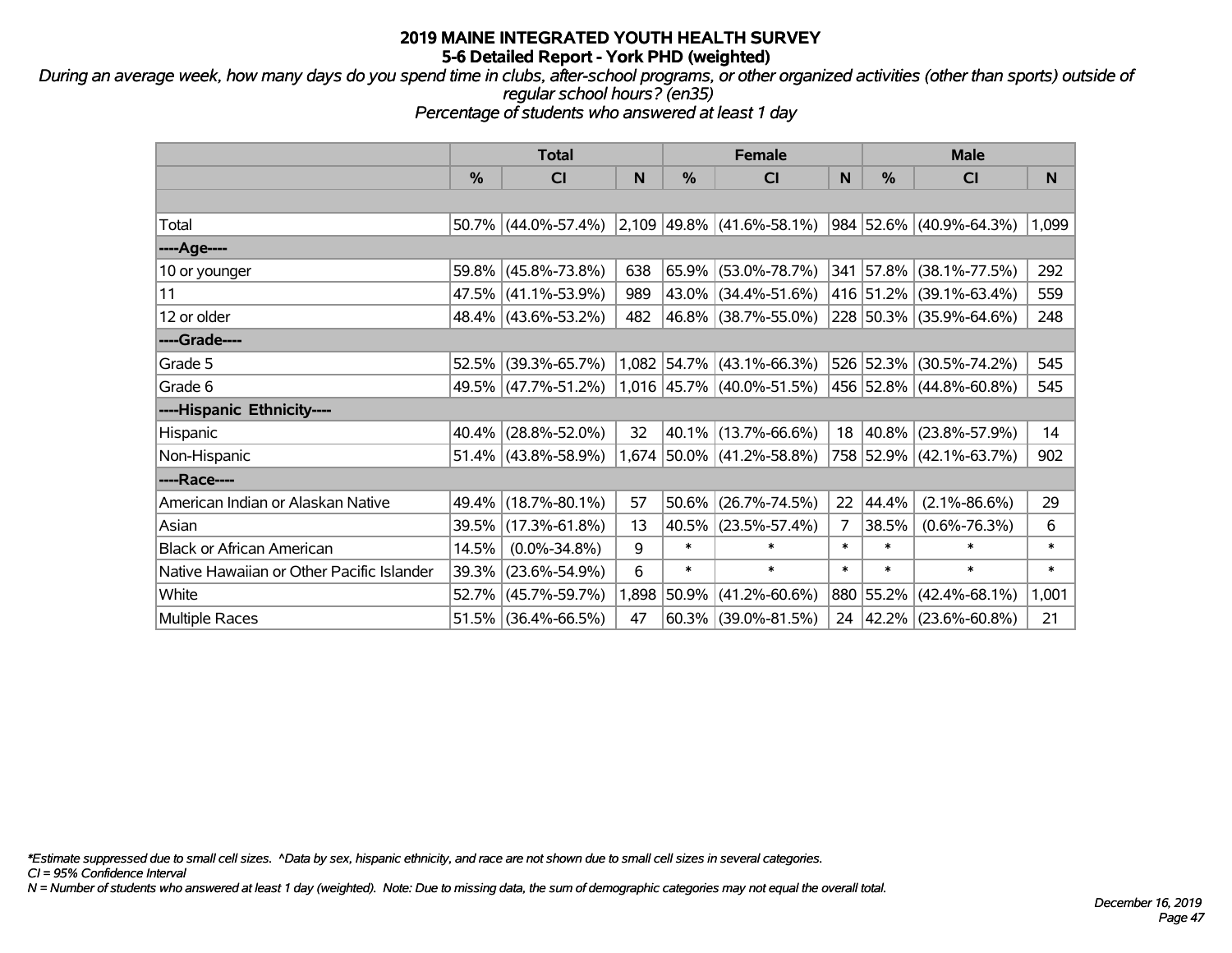*Has a doctor, nurse, or other adult ever told you that you have asthma? (en69) Percentage of students who answered 'Yes' (Excludes 'Not Sure' responses)*

|                                           | <b>Total</b>  |                     | <b>Female</b> |           |                             | <b>Male</b> |           |                             |          |
|-------------------------------------------|---------------|---------------------|---------------|-----------|-----------------------------|-------------|-----------|-----------------------------|----------|
|                                           | $\frac{0}{0}$ | CI                  | N             | $\%$      | <b>CI</b>                   | N           | $\%$      | <b>CI</b>                   | <b>N</b> |
|                                           |               |                     |               |           |                             |             |           |                             |          |
| Total                                     |               | 19.9% (16.7%-23.1%) |               |           | 733   15.9%   (10.7%-21.1%) |             |           | 280 23.2% (19.3%-27.1%)     | 427      |
| ----Age----                               |               |                     |               |           |                             |             |           |                             |          |
| 10 or younger                             | 27.3%         | $(22.4\% - 32.1\%)$ |               | 254 23.5% | $(8.4\% - 38.6\%)$          |             | 110 31.8% | $(20.9\% - 42.7\%)$         | 137      |
| 11                                        |               | 16.9% (12.3%-21.6%) |               |           | 319 13.3% (10.0%-16.7%)     |             |           | 117   19.7%   (13.7%-25.7%) | 195      |
| 12 or older                               |               | 18.3% (14.5%-22.2%) |               | 156 12.9% | $(8.5\% - 17.3\%)$          |             |           | 54 23.0% (19.9%-26.0%)      | 95       |
| ----Grade----                             |               |                     |               |           |                             |             |           |                             |          |
| Grade 5                                   |               | 23.3% (18.5%-28.1%) |               | 423 19.4% | $(9.5\% - 29.3\%)$          |             | 170 26.9% | $(23.0\% - 30.9\%)$         | 240      |
| Grade 6                                   |               | 16.3% (15.6%-17.0%) |               |           | 297   12.6%   (10.8%-14.4%) |             |           | 110 19.2% (17.4%-20.9%)     | 178      |
| ----Hispanic Ethnicity----                |               |                     |               |           |                             |             |           |                             |          |
| Hispanic                                  | 21.2%         | $(0.0\% - 56.1\%)$  | 14            | 21.0%     | $(0.0\% - 56.6\%)$          | 8           | 21.4%     | $(0.0\% - 57.1\%)$          | 6        |
| Non-Hispanic                              |               | 19.8% (16.6%-22.9%) |               | 580 14.5% | $(8.7\% - 20.4\%)$          |             |           | 199 23.8% (19.1%-28.5%)     | 367      |
| ----Race----                              |               |                     |               |           |                             |             |           |                             |          |
| American Indian or Alaskan Native         | 19.0%         | $(8.6\% - 29.4\%)$  | 19            | $\ast$    | $\ast$                      | $\ast$      | $\ast$    | $\ast$                      | $\ast$   |
| Asian                                     | 23.0%         | $(2.9\% - 43.2\%)$  | 6             | $\ast$    | $\ast$                      | $\ast$      | $\ast$    | $\ast$                      | $\ast$   |
| <b>Black or African American</b>          | 18.0%         | $(0.0\% - 36.1\%)$  | 10            | $\ast$    | $\ast$                      | $\ast$      | $\ast$    | $\ast$                      | $\ast$   |
| Native Hawaiian or Other Pacific Islander | $\ast$        | ∗                   | $\ast$        | $\ast$    | $\ast$                      | $\ast$      | $\ast$    | $\ast$                      | $\ast$   |
| White                                     | 19.4%         | $(15.4\% - 23.3\%)$ | 625           | 16.1%     | $(9.9\% - 22.3\%)$          |             | 253 22.1% | $(17.0\% - 27.2\%)$         | 356      |
| Multiple Races                            |               | 46.4% (22.6%-70.2%) | 36            | 28.2%     | $(0.0\% - 57.9\%)$          | 7           | 58.0%     | $(35.6\% - 80.4\%)$         | 28       |

*\*Estimate suppressed due to small cell sizes. ^Data by sex, hispanic ethnicity, and race are not shown due to small cell sizes in several categories.*

*CI = 95% Confidence Interval*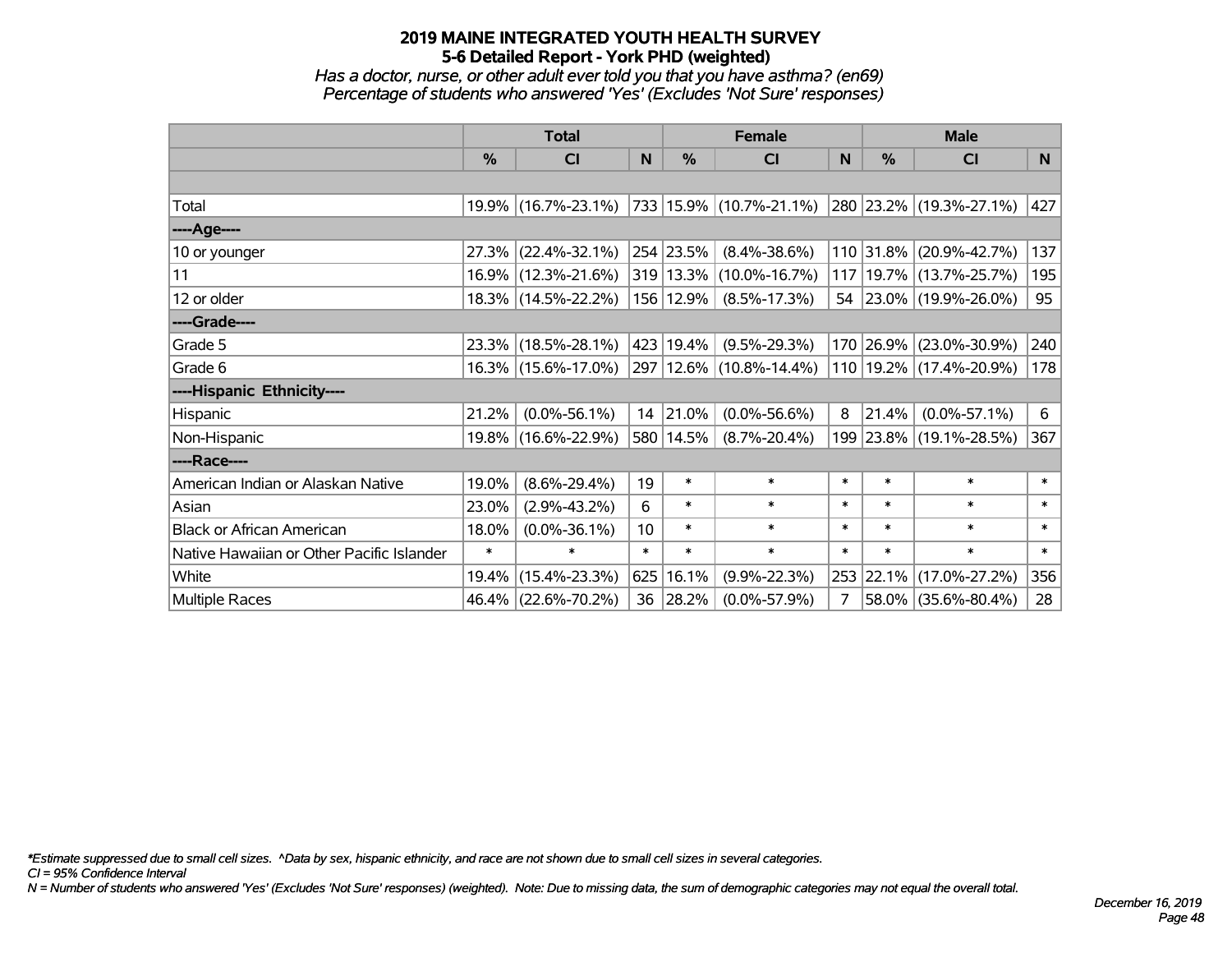*Percentage of students with current asthma prevalence (Excludes 'Not sure' responses from e69 and e59) (encrasth\_2)*

|                                           | <b>Total</b>  |                     |        | <b>Female</b> |                         |           | <b>Male</b>   |                            |        |  |
|-------------------------------------------|---------------|---------------------|--------|---------------|-------------------------|-----------|---------------|----------------------------|--------|--|
|                                           | $\frac{0}{0}$ | CI                  | N      | $\frac{9}{6}$ | CI                      | N         | $\frac{0}{0}$ | CI                         | N      |  |
|                                           |               |                     |        |               |                         |           |               |                            |        |  |
| Total                                     | 13.2%         | $(9.7\% - 16.6\%)$  |        |               | 468 12.3% (8.6%-16.0%)  |           |               | $213 13.1\% $ (8.5%-17.8%) | 229    |  |
| ----Age----                               |               |                     |        |               |                         |           |               |                            |        |  |
| 10 or younger                             | 17.5%         | $(14.8\% - 20.2\%)$ |        | 155 17.2%     | $(8.8\% - 25.5\%)$      | 76        |               | 17.5% (7.5%-27.5%)         | 71     |  |
| 11                                        | 11.9%         | $(6.4\% - 17.4\%)$  |        | 217 11.5%     | $(8.0\% - 15.0\%)$      | 100       |               | $11.7\%$ (4.2%-19.2%)      | 109    |  |
| 12 or older                               | 11.0%         | $(8.1\% - 13.9\%)$  | 92     | 8.9%          | $(5.1\% - 12.7\%)$      | 37        |               | $12.0\%$ (6.8%-17.1%)      | 48     |  |
| ----Grade----                             |               |                     |        |               |                         |           |               |                            |        |  |
| Grade 5                                   | 15.6%         | $(10.3\% - 20.8\%)$ | 267    | 15.1%         | $(8.9\% - 21.4\%)$      | 129       |               | 15.3% (8.7%-21.9%)         | 125    |  |
| Grade 6                                   | 10.9%         | $(9.2\% - 12.5\%)$  | 195    | 9.8%          | $(8.9\% - 10.6\%)$      | $85 \mid$ |               | $11.2\%$ (7.8%-14.5%)      | 102    |  |
| ----Hispanic Ethnicity----                |               |                     |        |               |                         |           |               |                            |        |  |
| Hispanic                                  | 18.7%         | $(0.0\% - 54.2\%)$  | 12     | $\ast$        | $\ast$                  | $\ast$    | $\ast$        | $\ast$                     | $\ast$ |  |
| Non-Hispanic                              | 12.1%         | $(9.1\% - 15.0\%)$  | 341    |               | $ 10.3\% $ (6.9%-13.8%) |           | 138 12.9%     | $(9.4\% - 16.4\%)$         | 188    |  |
| ----Race----                              |               |                     |        |               |                         |           |               |                            |        |  |
| American Indian or Alaskan Native         | 13.6%         | $(0.0\% - 27.4\%)$  | 14     | $\ast$        | $\ast$                  | $\ast$    | $\ast$        | $\ast$                     | $\ast$ |  |
| Asian                                     | $\ast$        | $\ast$              | $\ast$ | $\ast$        | $\ast$                  | $\ast$    | $\ast$        | $\ast$                     | $\ast$ |  |
| <b>Black or African American</b>          | 15.0%         | $(0.0\% - 36.4\%)$  | 8      | $\ast$        | $\ast$                  | $\ast$    | $\ast$        | $\ast$                     | $\ast$ |  |
| Native Hawaiian or Other Pacific Islander | $\ast$        | $\ast$              | $\ast$ | $\ast$        | $\ast$                  | $\ast$    | $\ast$        | $\ast$                     | $\ast$ |  |
| White                                     | 12.8%         | $(9.0\% - 16.6\%)$  | 399    | 12.5%         | $(7.9\% - 17.0\%)$      | 193       | 12.4%         | $(7.6\% - 17.3\%)$         | 190    |  |
| Multiple Races                            | 27.6%         | $(1.4\% - 53.8\%)$  | 19     | $\ast$        | $\ast$                  | $\ast$    | $\ast$        | $\ast$                     | $\ast$ |  |

*\*Estimate suppressed due to small cell sizes. ^Data by sex, hispanic ethnicity, and race are not shown due to small cell sizes in several categories.*

*CI = 95% Confidence Interval*

*N = Number of students with current asthma prevalence (Excludes 'Not sure' responses from e69 and e59) (weighted). Note: Due to missing data, the sum of demographic categories may not equal the overall total.*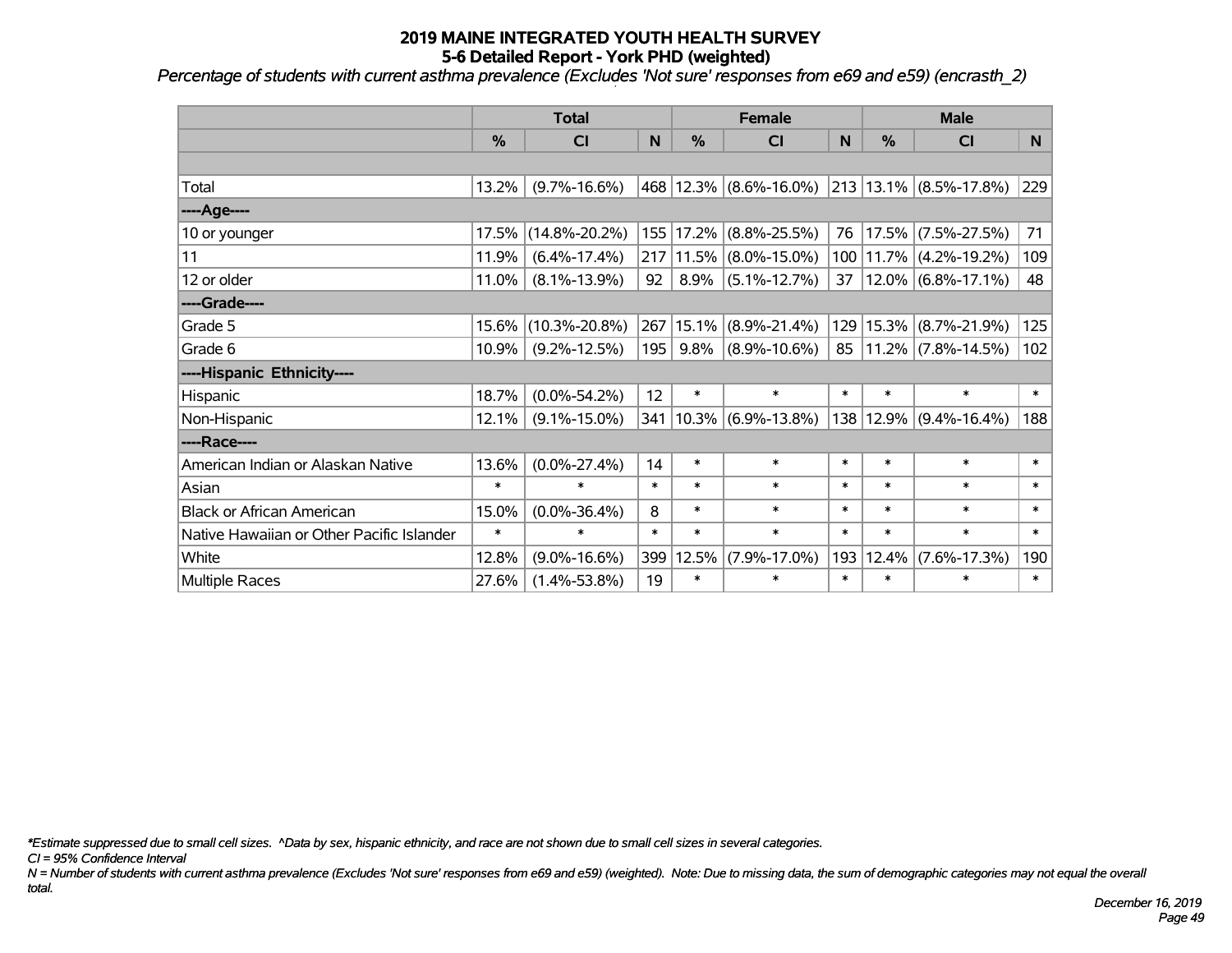*Has a doctor, nurse, or asthma educator ever taught you what to do during an asthma episode or attack? (en38b\_3) Among students who reported to have asthma in e69, the percentage of students who answered 'Yes'*

|                                           | <b>Total</b>  |                        |        |           | <b>Female</b>           | <b>Male</b>  |        |                             |        |
|-------------------------------------------|---------------|------------------------|--------|-----------|-------------------------|--------------|--------|-----------------------------|--------|
|                                           | $\frac{0}{0}$ | <b>CI</b>              | N      | $\%$      | <b>CI</b>               | <sub>N</sub> | $\%$   | <b>CI</b>                   | N      |
|                                           |               |                        |        |           |                         |              |        |                             |        |
| Total                                     |               | $42.2\%$ (35.6%-48.8%) |        |           | 306 37.2% (28.6%-45.9%) |              |        | $104 45.4\% $ (36.5%-54.3%) | 193    |
| ----Age----                               |               |                        |        |           |                         |              |        |                             |        |
| 10 or younger                             | $40.6\%$      | $(29.4\% - 51.8\%)$    |        | 101 32.0% | $(4.9\% - 59.2\%)$      | 35           | 48.1%  | $(21.5\% - 74.7\%)$         | 66     |
| 11                                        |               | 41.5% (26.0%-56.9%)    |        | 132 34.1% | $(9.6\% - 58.7\%)$      | 40           |        | 46.4% (27.6%-65.1%)         | 90     |
| 12 or older                               |               | 47.4% (37.1%-57.7%)    |        |           | 73 54.5% (38.9%-70.1%)  |              |        | 29 39.5% (24.0%-55.0%)      | 37     |
| ----Grade----                             |               |                        |        |           |                         |              |        |                             |        |
| Grade 5                                   | $41.2\%$      | $(30.1\% - 52.3\%)$    |        |           | 172 38.4% (22.4%-54.4%) | 65           | 44.5%  | $(31.2\% - 57.9\%)$         | 107    |
| Grade 6                                   |               | 45.4% (35.0%-55.8%)    |        |           | 134 35.4% (26.3%-44.5%) |              |        | 39 48.9% (35.7%-62.1%)      | 86     |
| ----Hispanic Ethnicity----                |               |                        |        |           |                         |              |        |                             |        |
| Hispanic                                  |               | 58.0% (48.1%-67.9%)    | 8      | $\ast$    | $\ast$                  | $\ast$       | $\ast$ | $\ast$                      | $\ast$ |
| Non-Hispanic                              |               | $40.8\%$ (34.6%-47.0%) |        |           | 233 36.2% (27.0%-45.5%) | 72           |        | 41.9% (32.7%-51.0%)         | 153    |
| ----Race----                              |               |                        |        |           |                         |              |        |                             |        |
| American Indian or Alaskan Native         | $\ast$        | $\ast$                 | $\ast$ | $\ast$    | $\ast$                  | $\ast$       | $\ast$ | $\ast$                      | $\ast$ |
| Asian                                     | $\ast$        | $\ast$                 | $\ast$ | $\ast$    | $\ast$                  | $\ast$       | $\ast$ | $\ast$                      | $\ast$ |
| <b>Black or African American</b>          | $\ast$        | $\ast$                 | $\ast$ | $\ast$    | $\ast$                  | $\ast$       | $\ast$ | $\ast$                      | $\ast$ |
| Native Hawaiian or Other Pacific Islander | $\ast$        | $\ast$                 | $\ast$ | $\ast$    | $\ast$                  | $\ast$       | $\ast$ | $\ast$                      | $\ast$ |
| White                                     | 41.0%         | $(30.5\% - 51.5\%)$    | 253    | 35.9%     | $(25.1\% - 46.6\%)$     | 91           | 43.5%  | $(28.9\% - 58.0\%)$         | 154    |
| <b>Multiple Races</b>                     | 38.1%         | $(2.5\% - 73.6\%)$     | 14     | $\ast$    | $\ast$                  | $\ast$       | $\ast$ | $\ast$                      | $\ast$ |

*\*Estimate suppressed due to small cell sizes. ^Data by sex, hispanic ethnicity, and race are not shown due to small cell sizes in several categories.*

*CI = 95% Confidence Interval*

*N = Among students who reported to have asthma in e69, the number of students who answered 'Yes' (weighted). Note: Due to missing data, the sum of demographic categories may not equal the overall total.*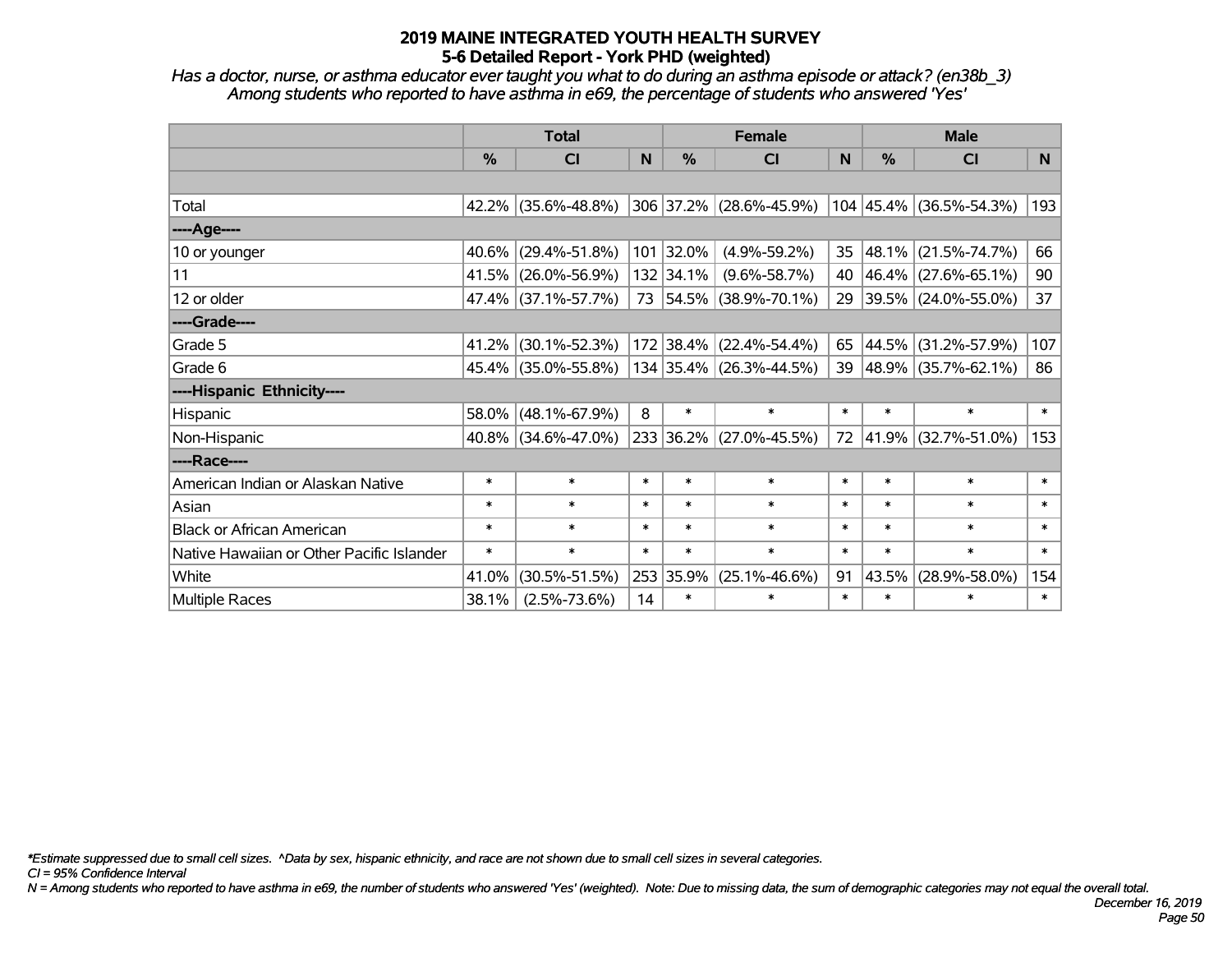*During the past month,has asthma limited your usual activities? (en70)*

*Among students who reported to have asthma in e69, the percentage of students who answered 'Yes' (Excludes 'Not sure' responses from e70)*

|                                           | <b>Total</b> |                     |        |               | <b>Female</b>           | <b>Male</b>  |              |                     |             |
|-------------------------------------------|--------------|---------------------|--------|---------------|-------------------------|--------------|--------------|---------------------|-------------|
|                                           | %            | C <sub>l</sub>      | N      | $\frac{0}{0}$ | C <sub>1</sub>          | $\mathsf{N}$ | %            | <b>CI</b>           | $\mathbf N$ |
|                                           |              |                     |        |               |                         |              |              |                     |             |
| Total                                     |              | 26.4% (17.7%-35.1%) |        |               | 170 31.7% (13.3%-50.2%) |              | 69 21.2%     | $(8.4\% - 33.9\%)$  | 85          |
| ----Age----                               |              |                     |        |               |                         |              |              |                     |             |
| 10 or younger                             | 34.7%        | $(21.8\% - 47.6\%)$ | 73     | 51.3%         | $(19.3\% - 83.2\%)$     |              | 35 24.3%     | $(10.9\% - 37.7\%)$ | 33          |
| 11                                        | 21.3%        | $(7.0\% - 35.6\%)$  | 62     | 18.7%         | $(3.9\% - 33.6\%)$      |              | 18 22.4%     | $(0.0\% - 48.5\%)$  | 41          |
| 12 or older                               | 23.6%        | $(3.4\% - 43.9\%)$  | 33     | 30.4%         | $(0.0\% - 61.2\%)$      |              | 16 13.2%     | $(0.0\% - 35.6\%)$  | 11          |
| ----Grade----                             |              |                     |        |               |                         |              |              |                     |             |
| Grade 5                                   | 29.8%        | $(20.1\% - 39.4\%)$ |        |               | 112 39.2% (11.4%-67.0%) |              | 48 24.3%     | $(6.2\% - 42.3\%)$  | 58          |
| Grade 6                                   |              | 22.0% (13.4%-30.6%) |        |               | 56 21.9% (12.2%-31.6%)  |              | $21 17.6\% $ | $(6.2\% - 29.0\%)$  | 27          |
| ----Hispanic Ethnicity----                |              |                     |        |               |                         |              |              |                     |             |
| Hispanic                                  | 57.9%        | $(48.0\% - 67.8\%)$ | 8      | $\ast$        | $\ast$                  | $\ast$       | $\ast$       | $\ast$              | $\ast$      |
| Non-Hispanic                              |              | 21.3% (13.1%-29.5%) |        | 114 28.7%     | $(7.4\% - 50.0\%)$      |              | 50 14.3%     | $(4.7\% - 24.0\%)$  | 50          |
| ----Race----                              |              |                     |        |               |                         |              |              |                     |             |
| American Indian or Alaskan Native         | $\ast$       | $\ast$              | $\ast$ | $\ast$        | $\ast$                  | $\ast$       | $\ast$       | $\ast$              | $\ast$      |
| Asian                                     | $\ast$       | $\ast$              | $\ast$ | $\ast$        | $\ast$                  | $\ast$       | $\ast$       | $\ast$              | $\ast$      |
| <b>Black or African American</b>          | $\ast$       | $\ast$              | $\ast$ | $\ast$        | $\ast$                  | $\ast$       | $\ast$       | $\ast$              | $\ast$      |
| Native Hawaiian or Other Pacific Islander | $\ast$       | $\ast$              | $\ast$ | $\ast$        | $\ast$                  | $\ast$       | $\ast$       | $\ast$              | $\ast$      |
| White                                     | 25.5%        | $(15.8\% - 35.2\%)$ | 141    | 29.1%         | $(8.6\% - 49.5\%)$      |              | 58 20.4%     | $(4.6\% - 36.3\%)$  | 69          |
| <b>Multiple Races</b>                     | 20.5%        | $(9.4\% - 31.7\%)$  | 6      | $\ast$        | $\ast$                  | $\ast$       | $\ast$       | $\ast$              | $\ast$      |

*\*Estimate suppressed due to small cell sizes. ^Data by sex, hispanic ethnicity, and race are not shown due to small cell sizes in several categories.*

*CI = 95% Confidence Interval*

*N = Among students who reported to have asthma in e69, the number of students who answered 'Yes' (Excludes 'Not sure' responses from e70) (weighted). Note: Due to missing data, the sum of demographic categories may not equal the overall total.*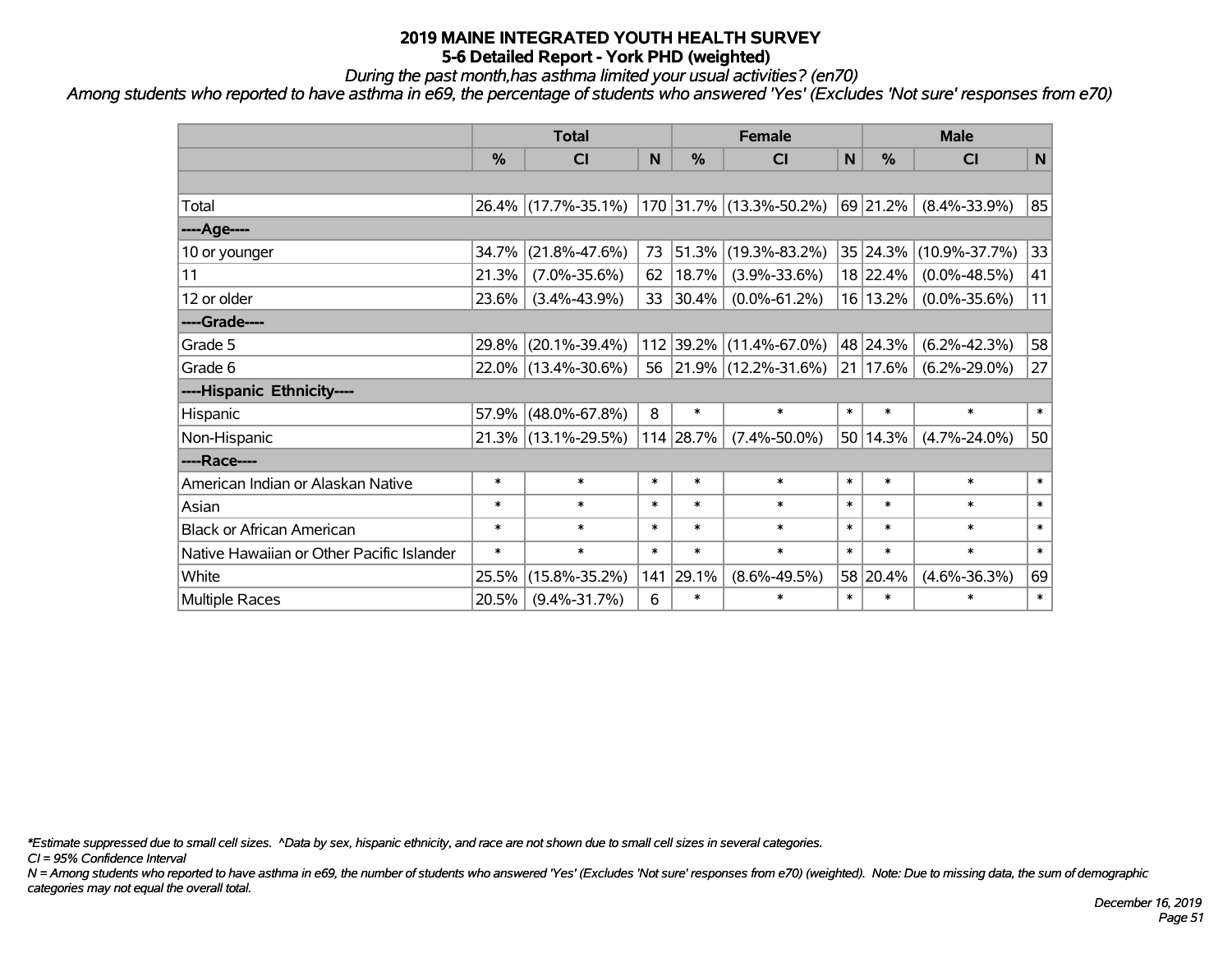*Have you missed school this year because of your asthma? (en71)*

*Among students who reported to have asthma in e69, the percentage of students who answered 'Yes' (Excludes 'Not sure' responses from e71)*

|                                           | <b>Total</b>  |                     |        | <b>Female</b> |                       |        | <b>Male</b>   |                        |        |  |
|-------------------------------------------|---------------|---------------------|--------|---------------|-----------------------|--------|---------------|------------------------|--------|--|
|                                           | $\frac{0}{0}$ | CI                  | N      | $\frac{0}{0}$ | CI                    | N      | $\frac{0}{0}$ | <b>CI</b>              | N.     |  |
|                                           |               |                     |        |               |                       |        |               |                        |        |  |
| Total                                     |               | 19.2% (10.4%-27.9%) | 131    | 9.5%          | $(2.2\% - 16.9\%)$    |        | 25 27.1%      | $(8.5\% - 45.6\%)$     | 105    |  |
| ----Age----                               |               |                     |        |               |                       |        |               |                        |        |  |
| 10 or younger                             | 24.1%         | $(1.9\% - 46.3\%)$  | 55     | $\ast$        | $\ast$                | $\ast$ | $\ast$        | $\ast$                 | $\ast$ |  |
| 11                                        | 13.5%         | $(0.0\% - 27.7\%)$  | 41     | 5.5%          | $(0.0\% - 15.0\%)$    | 6      | 18.5%         | $(0.0\% - 43.6\%)$     | 36     |  |
| 12 or older                               |               | 24.1% (16.4%-31.7%) | 34     |               | $28.1\%$ (6.8%-49.4%) |        |               | 14 23.5% (19.7%-27.4%) | 20     |  |
| ----Grade----                             |               |                     |        |               |                       |        |               |                        |        |  |
| Grade 5                                   | 21.5%         | $(5.7\% - 37.3\%)$  | 86     | 6.4%          | $(0.0\% - 15.2\%)$    |        | 11 34.7%      | $(1.3\% - 68.1\%)$     | 75     |  |
| Grade 6                                   |               | 16.6% (12.6%-20.7%) | 45     |               | $15.0\%$ (8.2%-21.8%) |        |               | 15 18.5% (10.3%-26.7%) | 30     |  |
| ----Hispanic Ethnicity----                |               |                     |        |               |                       |        |               |                        |        |  |
| Hispanic                                  | $\ast$        | $\ast$              | $\ast$ | $\ast$        | $\ast$                | $\ast$ | $\ast$        | $\ast$                 | $\ast$ |  |
| Non-Hispanic                              | 17.9%         | $(6.3\% - 29.6\%)$  | 96     | $10.8\%$      | $(2.3\% - 19.3\%)$    |        | 20 22.7%      | $(5.1\% - 40.2\%)$     | 76     |  |
| ----Race----                              |               |                     |        |               |                       |        |               |                        |        |  |
| American Indian or Alaskan Native         | $\ast$        | $\ast$              | $\ast$ | $\ast$        | $\ast$                | $\ast$ | $\ast$        | $\ast$                 | $\ast$ |  |
| Asian                                     | $\ast$        | $\ast$              | $\ast$ | $\ast$        | $\ast$                | $\ast$ | $\ast$        | $\ast$                 | $\ast$ |  |
| <b>Black or African American</b>          | $\ast$        | $\ast$              | $\ast$ | $\ast$        | $\ast$                | $\ast$ | $\ast$        | $\ast$                 | $\ast$ |  |
| Native Hawaiian or Other Pacific Islander | $\ast$        | $\ast$              | $\ast$ | $\ast$        | $\ast$                | $\ast$ | $\ast$        | $\ast$                 | $\ast$ |  |
| White                                     | 20.7%         | $(11.2\% - 30.2\%)$ | 119    | 7.8%          | $(1.1\% - 14.4\%)$    |        | 19 31.5%      | $(10.4\% - 52.6\%)$    | 101    |  |
| <b>Multiple Races</b>                     | $\ast$        | $\ast$              | $\ast$ | $\ast$        | $\ast$                | $\ast$ | $\ast$        | $\ast$                 | $\ast$ |  |

*\*Estimate suppressed due to small cell sizes. ^Data by sex, hispanic ethnicity, and race are not shown due to small cell sizes in several categories.*

*CI = 95% Confidence Interval*

*N = Among students who reported to have asthma in e69, the number of students who answered 'Yes' (Excludes 'Not sure' responses from e71) (weighted). Note: Due to missing data, the sum of demographic categories may not equal the overall total.*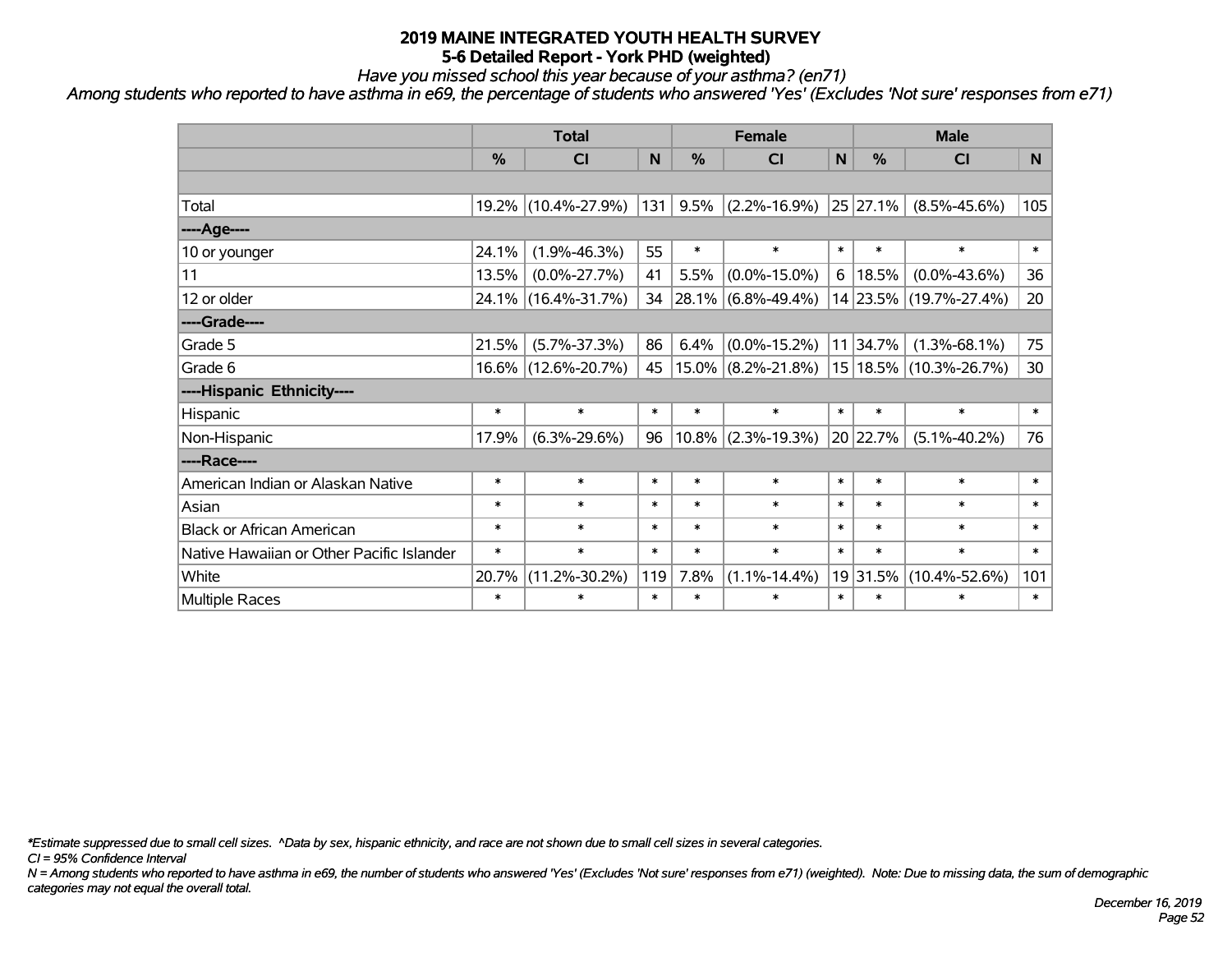*During the past month, did your asthma make it difficult for you to stay asleep? (en72)*

*Among students who reported to have asthma in e69, the percentage of students who answered 'Yes' (Excludes 'Not sure' responses from e72)*

|                                           |          | <b>Total</b>        |                |               | <b>Female</b>       |              | <b>Male</b> |                        |                |  |
|-------------------------------------------|----------|---------------------|----------------|---------------|---------------------|--------------|-------------|------------------------|----------------|--|
|                                           | %        | <b>CI</b>           | N              | $\frac{0}{0}$ | C <sub>l</sub>      | $\mathsf{N}$ | %           | CI                     | N <sub>1</sub> |  |
|                                           |          |                     |                |               |                     |              |             |                        |                |  |
| Total                                     | $26.6\%$ | $(10.9\% - 42.2\%)$ |                | 179 29.0%     | $(8.1\% - 49.9\%)$  |              | 71 25.9%    | $(8.8\% - 43.0\%)$     | 106            |  |
| ----Age----                               |          |                     |                |               |                     |              |             |                        |                |  |
| 10 or younger                             | 35.3%    | $(18.1\% - 52.4\%)$ | 87             | 33.7%         | $(6.1\% - 61.3\%)$  |              | 35 36.8%    | $(6.7\% - 66.8\%)$     | 50             |  |
| 11                                        | 25.5%    | $(0.0\% - 51.2\%)$  | 71             | 29.0%         | $(0.0\% - 59.5\%)$  |              | 26 24.0%    | $(0.0\% - 48.5\%)$     | 45             |  |
| 12 or older                               | 14.6%    | $(1.2\% - 27.9\%)$  | 21             | 19.5%         | $(0.0\% - 51.1\%)$  |              |             | 10 12.7% (10.3%-15.1%) | 11             |  |
| ----Grade----                             |          |                     |                |               |                     |              |             |                        |                |  |
| Grade 5                                   | 37.6%    | $(18.9\% - 56.3\%)$ |                | 148 42.7%     | $(18.7\% - 66.6\%)$ |              | 63 34.7%    | $(8.2\% - 61.2\%)$     | 83             |  |
| Grade 6                                   | 11.7%    | $(2.0\% - 21.3\%)$  | 31             | 8.6%          | $(0.0\% - 23.4\%)$  |              | 8 14.2%     | $(6.9\% - 21.5\%)$     | 23             |  |
| ----Hispanic Ethnicity----                |          |                     |                |               |                     |              |             |                        |                |  |
| Hispanic                                  | 51.7%    | $(34.6\% - 68.7\%)$ | $\overline{7}$ | $\ast$        | $\ast$              | $\ast$       | $\ast$      | $\ast$                 | $\ast$         |  |
| Non-Hispanic                              | 23.1%    | $(7.7\% - 38.5\%)$  |                | 128 25.5%     | $(1.0\% - 50.0\%)$  |              | 48 22.8%    | $(8.1\% - 37.5\%)$     | 81             |  |
| ----Race----                              |          |                     |                |               |                     |              |             |                        |                |  |
| American Indian or Alaskan Native         | $\ast$   | $\ast$              | $\ast$         | $\ast$        | $\ast$              | $\ast$       | $\ast$      | $\ast$                 | $\ast$         |  |
| Asian                                     | $\ast$   | $\ast$              | $\ast$         | $\ast$        | $\ast$              | $\ast$       | $\ast$      | $\ast$                 | $\ast$         |  |
| <b>Black or African American</b>          | $\ast$   | $\ast$              | $\ast$         | $\ast$        | $\ast$              | $\ast$       | $\ast$      | $\ast$                 | $\ast$         |  |
| Native Hawaiian or Other Pacific Islander | $\ast$   | $\ast$              | $\ast$         | $\ast$        | $\ast$              | $\ast$       | $\ast$      | $\ast$                 | $\ast$         |  |
| White                                     | 29.4%    | $(12.2\% - 46.7\%)$ | 171            | 31.3%         | $(9.5\% - 53.2\%)$  |              | 69 29.0%    | $(9.5\% - 48.4\%)$     | 100            |  |
| <b>Multiple Races</b>                     | $\ast$   | $\ast$              | $\ast$         | $\ast$        | $\ast$              | $\ast$       | $\ast$      | $\ast$                 | $\ast$         |  |

*\*Estimate suppressed due to small cell sizes. ^Data by sex, hispanic ethnicity, and race are not shown due to small cell sizes in several categories.*

*CI = 95% Confidence Interval*

*N = Among students who reported to have asthma in e69, the number of students who answered 'Yes' (Excludes 'Not sure' responses from e72) (weighted). Note: Due to missing data, the sum of demographic categories may not equal the overall total.*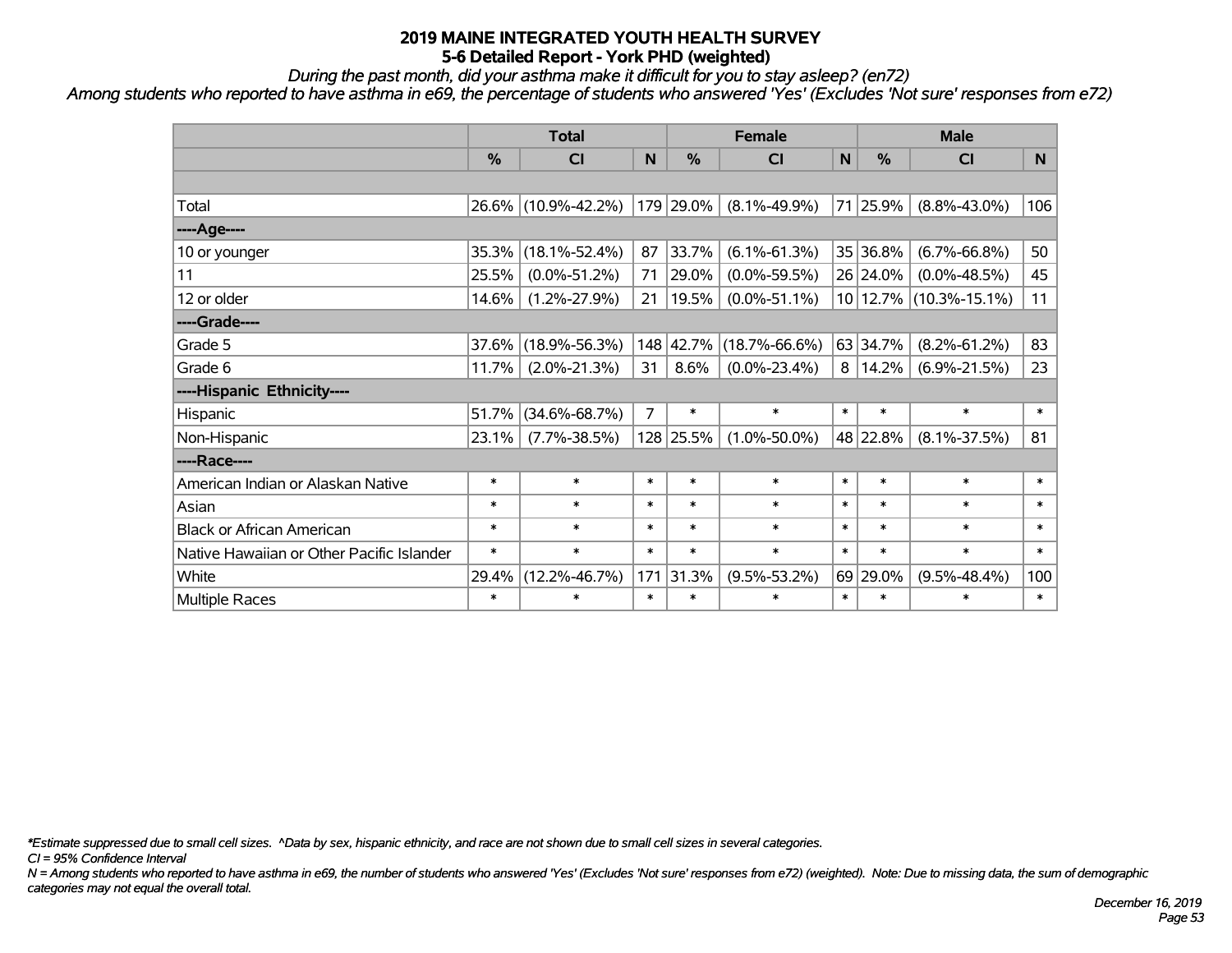*During the past month, did you ever have any symptoms of asthma such as shortness of breath, tightness in your chest, or a wheezing cough? (en73) Among students who reported to have asthma in e69, the percentage of students who answered 'Yes' (Excludes 'Not sure' responses from e73)*

|                                           | <b>Total</b>  |                                       |        |               | <b>Female</b>        | <b>Male</b> |            |                         |        |
|-------------------------------------------|---------------|---------------------------------------|--------|---------------|----------------------|-------------|------------|-------------------------|--------|
|                                           | $\frac{0}{0}$ | <b>CI</b>                             | N      | $\frac{0}{0}$ | <b>CI</b>            | N           | %          | <b>CI</b>               | N.     |
|                                           |               |                                       |        |               |                      |             |            |                         |        |
| Total                                     |               | 62.9% $(44.3\text{%} - 81.5\text{%)}$ |        | 410 79.3%     | $(64.1\% - 94.5\%)$  |             |            | 206 50.3% (27.4%-73.3%) | 185    |
| ----Age----                               |               |                                       |        |               |                      |             |            |                         |        |
| 10 or younger                             | 73.6%         | $(55.5\% - 91.8\%)$                   |        | 174 83.9%     | $(61.0\% - 100.0\%)$ | 85          | 63.9%      | $(41.3\% - 86.4\%)$     | 81     |
| 11                                        | 62.9%         | $(36.7\% - 89.0\%)$                   |        | 174 84.6%     | $(71.2\% - 98.0\%)$  | 91          | 50.2%      | $(16.4\% - 83.9\%)$     | 81     |
| 12 or older                               |               | 43.5% (19.3%-67.7%)                   |        | 59 59.0%      | $(41.1\% - 77.0\%)$  | 30          | $ 28.4\% $ | $(0.0\% - 65.5\%)$      | 22     |
| ----Grade----                             |               |                                       |        |               |                      |             |            |                         |        |
| Grade 5                                   |               | 68.0% (43.8%-92.2%)                   |        | 265 85.1%     | $(63.9\% - 100.0\%)$ |             | 138 55.6%  | $(28.1\% - 83.2\%)$     | 119    |
| Grade 6                                   |               | 55.4% (35.7%-75.1%)                   |        | 143 69.7%     | $(58.5\% - 80.9\%)$  |             |            | 68 43.5% (11.7%-75.2%)  | 65     |
| ----Hispanic Ethnicity----                |               |                                       |        |               |                      |             |            |                         |        |
| Hispanic                                  | $\ast$        | $\ast$                                | $\ast$ | $\ast$        | $\ast$               | $\ast$      | $\ast$     | $\ast$                  | $\ast$ |
| Non-Hispanic                              |               | 59.3% (43.9%-74.7%)                   |        | 308 79.9%     | $(65.4\% - 94.4\%)$  |             | 149 45.5%  | $(26.3\% - 64.7\%)$     | 145    |
| ----Race----                              |               |                                       |        |               |                      |             |            |                         |        |
| American Indian or Alaskan Native         | 40.1%         | $(0.0\% - 84.6\%)$                    | 7      | $\ast$        | $\ast$               | $\ast$      | $\ast$     | $\ast$                  | $\ast$ |
| Asian                                     | $\ast$        | $\ast$                                | $\ast$ | $\ast$        | $\ast$               | $\ast$      | $\ast$     | $\ast$                  | $\ast$ |
| <b>Black or African American</b>          | $\ast$        | $\ast$                                | $\ast$ | $\ast$        | $\ast$               | $\ast$      | $\ast$     | $\ast$                  | $\ast$ |
| Native Hawaiian or Other Pacific Islander | $\ast$        | $\ast$                                | $\ast$ | $\ast$        | $\ast$               | $\ast$      | $\ast$     | $\ast$                  | $\ast$ |
| White                                     | 65.2%         | $(46.3\% - 84.1\%)$                   |        | 363 79.0%     | $(62.7\% - 95.4\%)$  | 188         | 52.5%      | $(29.2\% - 75.7\%)$     | 159    |
| Multiple Races                            |               | 54.5% (22.3%-86.8%)                   | 17     | $\ast$        | $\ast$               | $\ast$      | $\ast$     | $\ast$                  | $\ast$ |

*\*Estimate suppressed due to small cell sizes. ^Data by sex, hispanic ethnicity, and race are not shown due to small cell sizes in several categories.*

*CI = 95% Confidence Interval*

*N = Among students who reported to have asthma in e69, the number of students who answered 'Yes' (Excludes 'Not sure' responses from e73) (weighted). Note: Due to missing data, the sum of demographic categories may not equal the overall total.*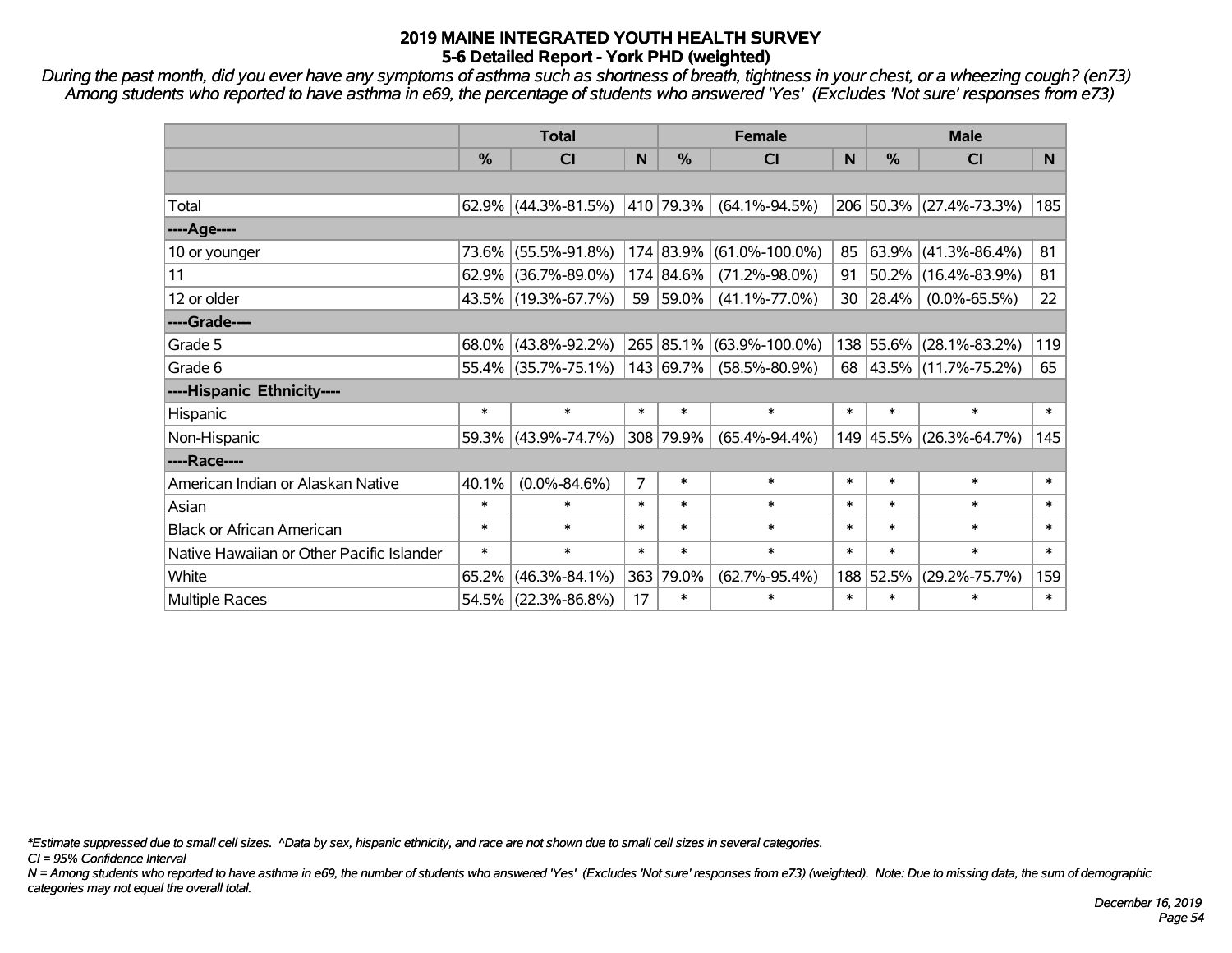## **2019 MAINE INTEGRATED YOUTH HEALTH SURVEY 5-6 Detailed Report - York PHD (weighted)** *Has a doctor or nurse ever told you that you have diabetes? (en43a) Percentage of students who answered 'Yes'*

|                                           | <b>Total</b> |                         |                | <b>Female</b> |                     |        | <b>Male</b> |                     |                |  |
|-------------------------------------------|--------------|-------------------------|----------------|---------------|---------------------|--------|-------------|---------------------|----------------|--|
|                                           | %            | $\overline{\mathsf{C}}$ | N              | %             | <b>CI</b>           | N      | %           | <b>CI</b>           | N <sub>1</sub> |  |
|                                           |              |                         |                |               |                     |        |             |                     |                |  |
| Total                                     | 0.7%         | $(0.3\% - 1.1\%)$       |                |               | 29 0.5% (0.0%-1.0%) | 9      |             | $0.9\%$ (0.3%-1.4%) | 18             |  |
| ----Age----                               |              |                         |                |               |                     |        |             |                     |                |  |
| 10 or younger                             | $\ast$       | $\ast$                  | $\ast$         | $\ast$        | $\ast$              | $\ast$ | $\ast$      | $\ast$              | $\ast$         |  |
| 11                                        | 0.3%         | $(0.0\% - 0.6\%)$       | $\overline{7}$ | $\ast$        | $\ast$              | $\ast$ | $\ast$      | $\ast$              | $\ast$         |  |
| 12 or older                               | 1.9%         | $(0.8\% - 3.0\%)$       | 19             |               | $1.9\%$ (0.0%-4.3%) | 9      |             | $2.0\%$ (1.5%-2.4%) | 10             |  |
| ----Grade----                             |              |                         |                |               |                     |        |             |                     |                |  |
| Grade 5                                   | $\ast$       | $\ast$                  | $\ast$         | $\ast$        | $\ast$              | $\ast$ | $\ast$      | $\ast$              | $\ast$         |  |
| Grade 6                                   | 1.3%         | $(0.7\% - 1.8\%)$       |                |               | 26 0.9% (0.0%-2.2%) | 9      |             | $1.4\%$ (1.2%-1.6%) | 15             |  |
| ----Hispanic Ethnicity----                |              |                         |                |               |                     |        |             |                     |                |  |
| Hispanic                                  | $\ast$       | $\ast$                  | $\ast$         | $\ast$        | $\ast$              | $\ast$ | $\ast$      | $\ast$              | $\ast$         |  |
| Non-Hispanic                              | 0.8%         | $(0.2\% - 1.4\%)$       |                |               | 26 0.6% (0.0%-1.4%) | 9      |             | $0.9\%$ (0.1%-1.6%) | 15             |  |
| ----Race----                              |              |                         |                |               |                     |        |             |                     |                |  |
| American Indian or Alaskan Native         | $\ast$       | $\ast$                  | $\ast$         | $\ast$        | $\ast$              | $\ast$ | $\ast$      | $\ast$              | $\ast$         |  |
| Asian                                     | $\ast$       | $\ast$                  | $\ast$         | $\ast$        | $\ast$              | $\ast$ | $\ast$      | $\ast$              | $\ast$         |  |
| <b>Black or African American</b>          | $\ast$       | $\ast$                  | $\ast$         | $\ast$        | $\ast$              | $\ast$ | $\ast$      | $\ast$              | $\ast$         |  |
| Native Hawaiian or Other Pacific Islander | $\ast$       | $\ast$                  | $\ast$         | $\ast$        | $\ast$              | $\ast$ | $\ast$      | $\ast$              | $\ast$         |  |
| White                                     | 0.6%         | $(0.2\% - 1.0\%)$       |                | 22 0.3%       | $(0.0\% - 1.0\%)$   | 6      | 0.8%        | $(0.3\% - 1.3\%)$   | 14             |  |
| Multiple Races                            | $\ast$       | $\ast$                  | $\ast$         | $\ast$        | $\ast$              | $\ast$ | $\ast$      | $\ast$              | $\ast$         |  |

*\*Estimate suppressed due to small cell sizes. ^Data by sex, hispanic ethnicity, and race are not shown due to small cell sizes in several categories.*

*CI = 95% Confidence Interval*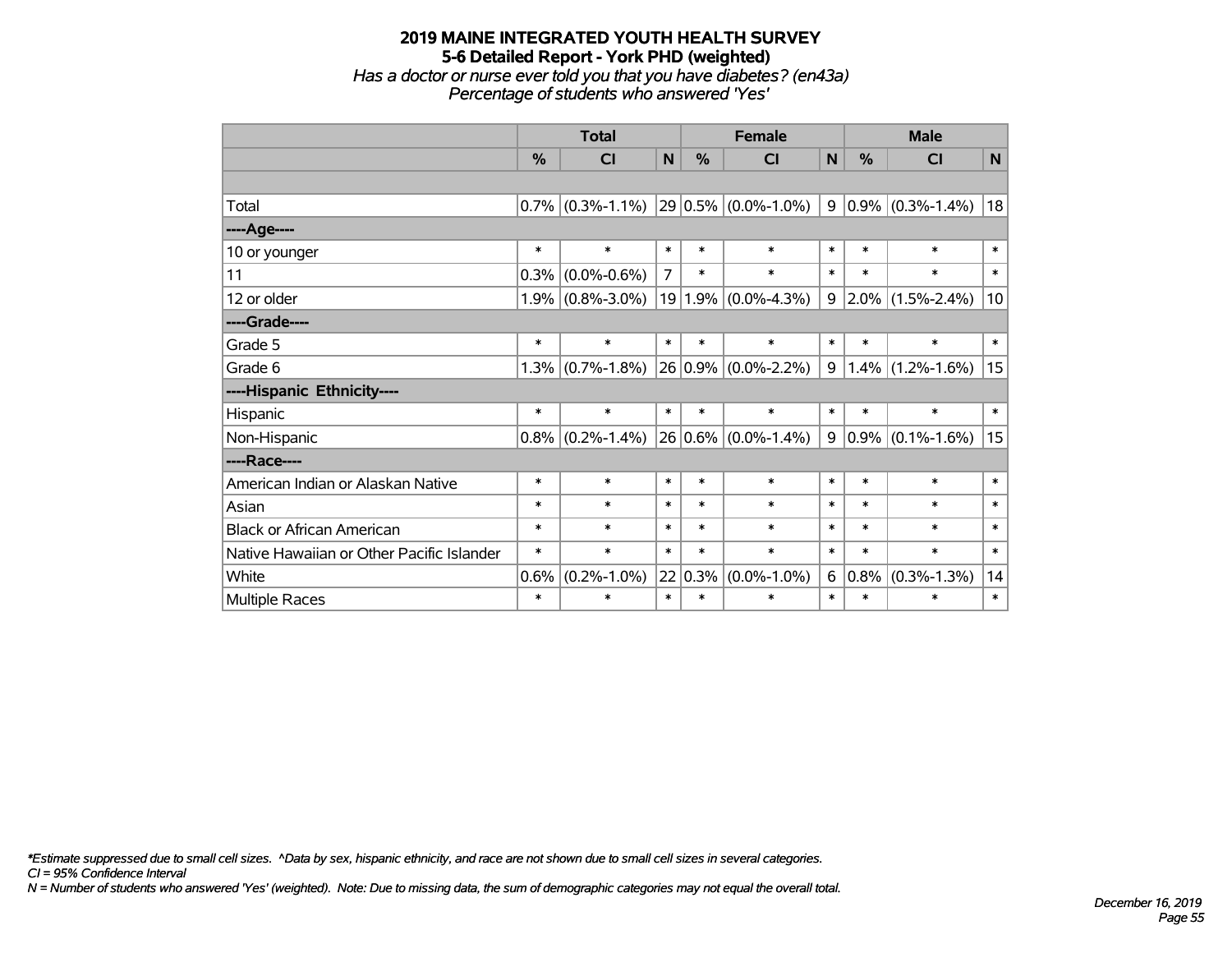*Percentage of students with diagnosed diabetes (Excludes 'Not sure' responses from e43a) (endiab)*

|                                           | <b>Total</b> |                     |                |         | <b>Female</b>           | <b>Male</b>    |         |                                   |        |
|-------------------------------------------|--------------|---------------------|----------------|---------|-------------------------|----------------|---------|-----------------------------------|--------|
|                                           | %            | <b>CI</b>           | $\mathsf{N}$   | %       | <b>CI</b>               | N              | $\%$    | <b>CI</b>                         | N      |
|                                           |              |                     |                |         |                         |                |         |                                   |        |
| Total                                     |              | $0.7\%$ (0.3%-1.1%) |                |         | $29 0.5\% $ (0.0%-1.1%) | 9 <sup>1</sup> |         | $\vert 0.9\% \vert (0.3\%$ -1.5%) | 18     |
| ---- Age----                              |              |                     |                |         |                         |                |         |                                   |        |
| 10 or younger                             | $\ast$       | $\ast$              | $\ast$         | $\ast$  | $\ast$                  | $\ast$         | $\ast$  | $\ast$                            | $\ast$ |
| 11                                        | 0.3%         | $(0.0\% - 0.6\%)$   | $\overline{7}$ | $\ast$  | $\ast$                  | $\ast$         | $\ast$  | $\ast$                            | $\ast$ |
| 12 or older                               | $2.0\%$      | $(0.8\% - 3.2\%)$   | 19             |         | $2.0\%$ (0.0%-4.6%)     | 9              |         | $ 2.1\% $ (1.5%-2.6%)             | 10     |
| ----Grade----                             |              |                     |                |         |                         |                |         |                                   |        |
| Grade 5                                   | $\ast$       | $\ast$              | $\ast$         | $\ast$  | $\ast$                  | $\ast$         | $\ast$  | $\ast$                            | $\ast$ |
| Grade 6                                   | 1.3%         | $(0.7\% - 1.9\%)$   | 26             |         | $1.0\%$ (0.0%-2.3%)     | 9              |         | $1.5\%$ (1.3%-1.7%)               | 15     |
| ----Hispanic Ethnicity----                |              |                     |                |         |                         |                |         |                                   |        |
| Hispanic                                  | $\ast$       | $\ast$              | $\ast$         | $\ast$  | $\ast$                  | $\ast$         | $\ast$  | $\ast$                            | $\ast$ |
| Non-Hispanic                              | 0.8%         | $(0.2\% - 1.4\%)$   |                |         | 26 0.6% (0.0%-1.4%)     | 9              |         | $ 0.9\% $ (0.1%-1.7%)             | 15     |
| ----Race----                              |              |                     |                |         |                         |                |         |                                   |        |
| American Indian or Alaskan Native         | $\ast$       | $\ast$              | $\ast$         | $\ast$  | $\ast$                  | $\ast$         | $\ast$  | $\ast$                            | $\ast$ |
| Asian                                     | $\ast$       | $\ast$              | $\ast$         | $\ast$  | $\ast$                  | $\ast$         | $\ast$  | $\ast$                            | $\ast$ |
| <b>Black or African American</b>          | $\ast$       | $\ast$              | $\ast$         | $\ast$  | $\ast$                  | $\ast$         | $\ast$  | $\ast$                            | $\ast$ |
| Native Hawaiian or Other Pacific Islander | $\ast$       | $\ast$              | $\ast$         | $\ast$  | $\ast$                  | $\ast$         | $\ast$  | $\ast$                            | $\ast$ |
| White                                     | 0.6%         | $(0.2\% - 1.0\%)$   | 22             | $0.3\%$ | $(0.0\% - 1.1\%)$       | 6              | $0.8\%$ | $(0.3\% - 1.3\%)$                 | 14     |
| Multiple Races                            | $\ast$       | $\ast$              | $\ast$         | $\ast$  | $\ast$                  | $\ast$         | $\ast$  | $\ast$                            | $\ast$ |

*\*Estimate suppressed due to small cell sizes. ^Data by sex, hispanic ethnicity, and race are not shown due to small cell sizes in several categories.*

*CI = 95% Confidence Interval*

*N = Number of students with diagnosed diabetes (Excludes 'Not sure' responses from e43a) (weighted). Note: Due to missing data, the sum of demographic categories may not equal the overall total.*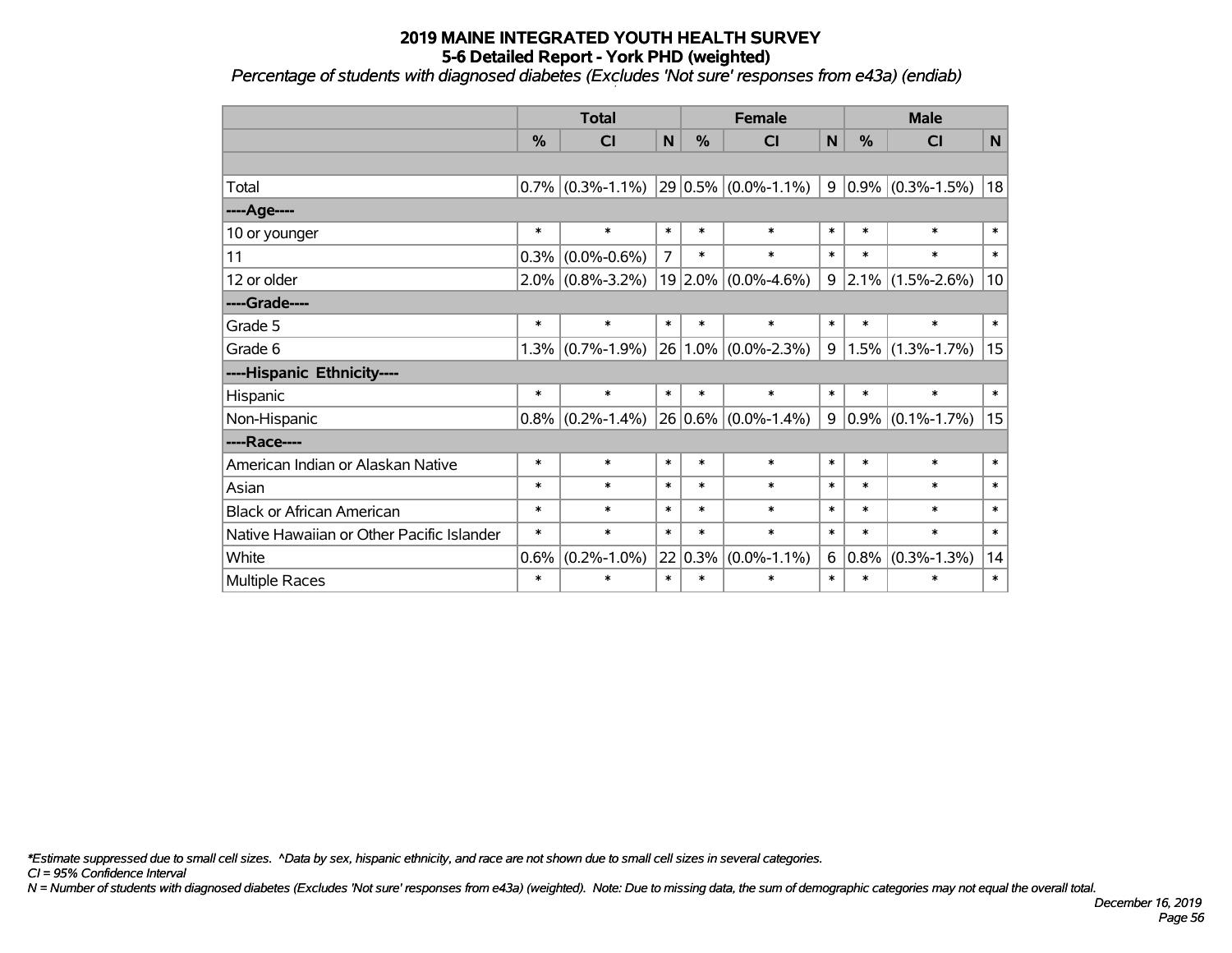*When was the last time you saw a dentist or dental hygienist for a check-up, exam, teeth cleaning, or other dental work? (en60) Percentage of students who answered 'During the past 12 months (1 year)' (Excludes 'Not sure' responses from e60)*

|                                           | <b>Total</b> |                      |        |             | <b>Female</b>        |        | <b>Male</b>   |                      |          |  |
|-------------------------------------------|--------------|----------------------|--------|-------------|----------------------|--------|---------------|----------------------|----------|--|
|                                           | %            | <b>CI</b>            | N      | %           | <b>CI</b>            | N      | $\frac{9}{6}$ | <b>CI</b>            | <b>N</b> |  |
|                                           |              |                      |        |             |                      |        |               |                      |          |  |
| Total                                     | 87.1%        | $(82.3\% - 91.9\%)$  |        | 2,866 87.7% | $(82.2\% - 93.1\%)$  | 1,362  | 86.1%         | $(79.8\% - 92.4\%)$  | 1,438    |  |
| ----Age----                               |              |                      |        |             |                      |        |               |                      |          |  |
| 10 or younger                             | 86.2%        | $(75.1\% - 97.3\%)$  | 703    | 87.5%       | $(72.7\% - 100.0\%)$ | 322    | 83.9%         | $(70.4\% - 97.3\%)$  | 348      |  |
| 11                                        | 87.5%        | $(82.8\% - 92.3\%)$  | 1,424  | 89.3%       | $(84.1\% - 94.4\%)$  | 690    | 85.7%         | $(79.5\% - 91.9\%)$  | 716      |  |
| 12 or older                               | 87.5%        | $(81.7\% - 93.4\%)$  | 731    | 85.9%       | $(78.6\% - 93.1\%)$  | 350    | 88.9%         | $(83.1\% - 94.6\%)$  | 372      |  |
| ----Grade----                             |              |                      |        |             |                      |        |               |                      |          |  |
| Grade 5                                   | 85.5%        | $(77.8\% - 93.3\%)$  |        | 1,340 87.5% | $(79.2\% - 95.8\%)$  | 635    | 83.0%         | $(73.4\% - 92.7\%)$  | 665      |  |
| Grade 6                                   | 88.8%        | $(85.1\% - 92.5\%)$  |        | 1,502 87.9% | $(82.7\% - 93.1\%)$  | 717    | 89.4%         | $(85.7\% - 93.1\%)$  | 767      |  |
| ----Hispanic Ethnicity----                |              |                      |        |             |                      |        |               |                      |          |  |
| Hispanic                                  | 78.2%        | $(63.7\% - 92.8\%)$  | 51     | 75.2%       | $(58.8\% - 91.5\%)$  | 25     | 81.5%         | $(56.1\% - 100.0\%)$ | 26       |  |
| Non-Hispanic                              | 87.7%        | $(84.2\% - 91.1\%)$  |        | 2,358 88.9% | $(84.2\% - 93.7\%)$  |        | 1,116 86.3%   | $(81.8\% - 90.8\%)$  | 1,216    |  |
| ----Race----                              |              |                      |        |             |                      |        |               |                      |          |  |
| American Indian or Alaskan Native         | 73.8%        | $(54.2\% - 93.4\%)$  | 40     | $\ast$      | $\ast$               | $\ast$ | $\ast$        | $\ast$               | $\ast$   |  |
| Asian                                     | $\ast$       | $\ast$               | $\ast$ | $\ast$      | $\ast$               | $\ast$ | $\ast$        | $\ast$               | $\ast$   |  |
| <b>Black or African American</b>          | $\ast$       | $\ast$               | $\ast$ | $\ast$      | $\ast$               | $\ast$ | $\ast$        | $\ast$               | $\ast$   |  |
| Native Hawaiian or Other Pacific Islander | $\ast$       | $\ast$               | $\ast$ | $\ast$      | $\ast$               | $\ast$ | $\ast$        | $\ast$               | $\ast$   |  |
| White                                     | 87.9%        | $(82.9\% - 92.8\%)$  | 2,554  | 89.0%       | $(83.5\% - 94.6\%)$  | 1,241  | 86.4%         | $(79.3\% - 93.4\%)$  | 1,268    |  |
| <b>Multiple Races</b>                     | 76.2%        | $(51.0\% - 100.0\%)$ | 60     | $\ast$      | $\ast$               | $\ast$ | $\ast$        | $\ast$               | $\ast$   |  |

*\*Estimate suppressed due to small cell sizes. ^Data by sex, hispanic ethnicity, and race are not shown due to small cell sizes in several categories.*

*CI = 95% Confidence Interval*

*N = Number of students who answered 'During the past 12 months (1 year)' (Excludes 'Not sure' responses from e60) (weighted). Note: Due to missing data, the sum of demographic categories may not equal the overall total.*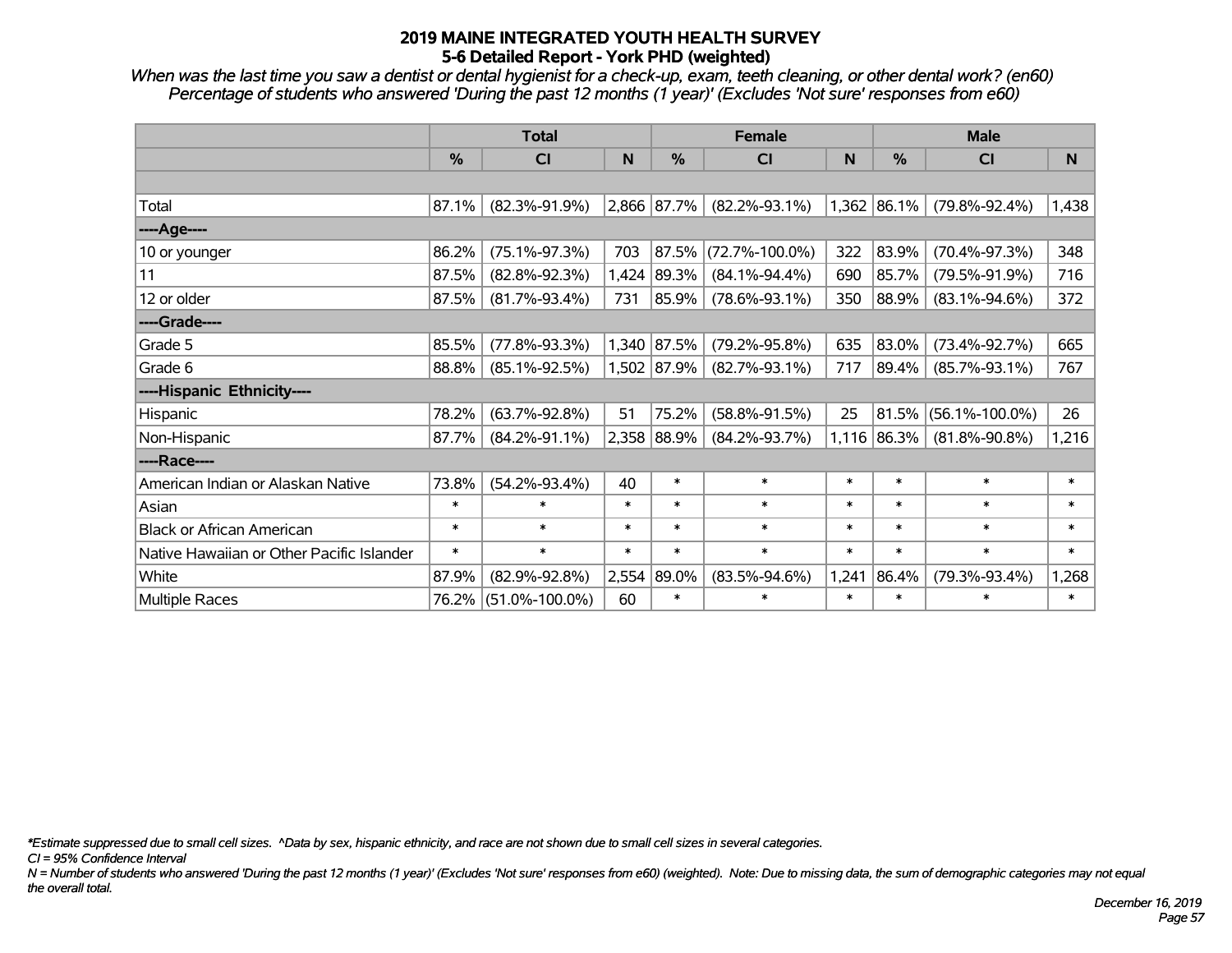*Have you missed any school this year because of problems with your teeth? For example, you needed to get a cavity filled or your tooth hurt. We are not asking about missing school to see a dentist for a regular check-up or cleaning. (en61) Percentage of students who answered 'Yes' (Excludes 'Don't know' responses from e61)*

|                                           | <b>Total</b>  |                        |                |               | <b>Female</b>                 |        | <b>Male</b> |                         |        |  |
|-------------------------------------------|---------------|------------------------|----------------|---------------|-------------------------------|--------|-------------|-------------------------|--------|--|
|                                           | $\frac{0}{0}$ | <b>CI</b>              | N              | $\frac{0}{0}$ | CI                            | N      | %           | CI                      | N.     |  |
|                                           |               |                        |                |               |                               |        |             |                         |        |  |
| Total                                     |               | 15.5% (11.9%-19.0%)    |                |               | $602$   15.2%   (10.7%-19.6%) |        | 275 16.0%   | $(8.9\% - 23.1\%)$      | 319    |  |
| ----Age----                               |               |                        |                |               |                               |        |             |                         |        |  |
| 10 or younger                             | 15.8%         | $(5.2\% - 26.3\%)$     |                | 159 18.5%     | $(3.3\% - 33.7\%)$            | 89     | 14.0%       | $(2.7\% - 25.3\%)$      | 68     |  |
| 11                                        | 15.1%         | $(10.3\% - 19.8\%)$    |                | 290 11.7%     | $(7.8\% - 15.5\%)$            |        | 104 17.7%   | $(8.2\% - 27.2\%)$      | 180    |  |
| 12 or older                               |               | 16.2% (12.5%-20.0%)    |                |               | 152   18.6%   (11.9%-25.4%)   | 82     |             | $14.6\%$ (13.0%-16.3%)  | 70     |  |
| ----Grade----                             |               |                        |                |               |                               |        |             |                         |        |  |
| Grade 5                                   | 15.0%         | $(7.2\% - 22.7\%)$     |                | 288 13.8%     | $(6.4\% - 21.1\%)$            |        | 123 16.7%   | $(0.8\% - 32.6\%)$      | 163    |  |
| Grade 6                                   |               | $16.1\%$ (13.5%-18.7%) |                |               | 309 16.2% (12.6%-19.9%)       |        |             | 148 15.7% (12.9%-18.4%) | 156    |  |
| ----Hispanic Ethnicity----                |               |                        |                |               |                               |        |             |                         |        |  |
| Hispanic                                  | 15.9%         | $(5.9\% - 25.9\%)$     | 12             | $\ast$        | $\ast$                        | $\ast$ | $\ast$      | $\ast$                  | $\ast$ |  |
| Non-Hispanic                              |               | 15.0% (11.8%-18.2%)    |                |               | 456   17.3%   (12.8%-21.8%)   |        | 242 13.0%   | $(6.2\% - 19.8\%)$      | 209    |  |
| ----Race----                              |               |                        |                |               |                               |        |             |                         |        |  |
| American Indian or Alaskan Native         | $\ast$        | $\ast$                 | $\ast$         | $\ast$        | $\ast$                        | $\ast$ | $\ast$      | $\ast$                  | $\ast$ |  |
| Asian                                     | 21.9%         | $(0.8\% - 43.1\%)$     | 6              | $\ast$        | $\ast$                        | $\ast$ | $\ast$      | $\ast$                  | $\ast$ |  |
| <b>Black or African American</b>          | 23.0%         | $(4.5\% - 41.6\%)$     | 13             | $\ast$        | $\ast$                        | $\ast$ | $\ast$      | $\ast$                  | $\ast$ |  |
| Native Hawaiian or Other Pacific Islander | 40.9%         | $(13.8\% - 68.1\%)$    | $\overline{7}$ | $\ast$        | $\ast$                        | $\ast$ | $\ast$      | $\ast$                  | $\ast$ |  |
| White                                     | 14.9%         | $(11.4\% - 18.4\%)$    | 504            | 14.9%         | $(9.5\% - 20.3\%)$            | 238    | 14.8%       | $(8.5\% - 21.1\%)$      | 258    |  |
| <b>Multiple Races</b>                     | 15.4%         | $(0.0\% - 35.9\%)$     | 13             | $\ast$        | $\ast$                        | $\ast$ | $\ast$      | $\ast$                  | $\ast$ |  |

*\*Estimate suppressed due to small cell sizes. ^Data by sex, hispanic ethnicity, and race are not shown due to small cell sizes in several categories.*

*CI = 95% Confidence Interval*

*N = Number of students who answered 'Yes' (Excludes 'Don't know' responses from e61) (weighted). Note: Due to missing data, the sum of demographic categories may not equal the overall total.*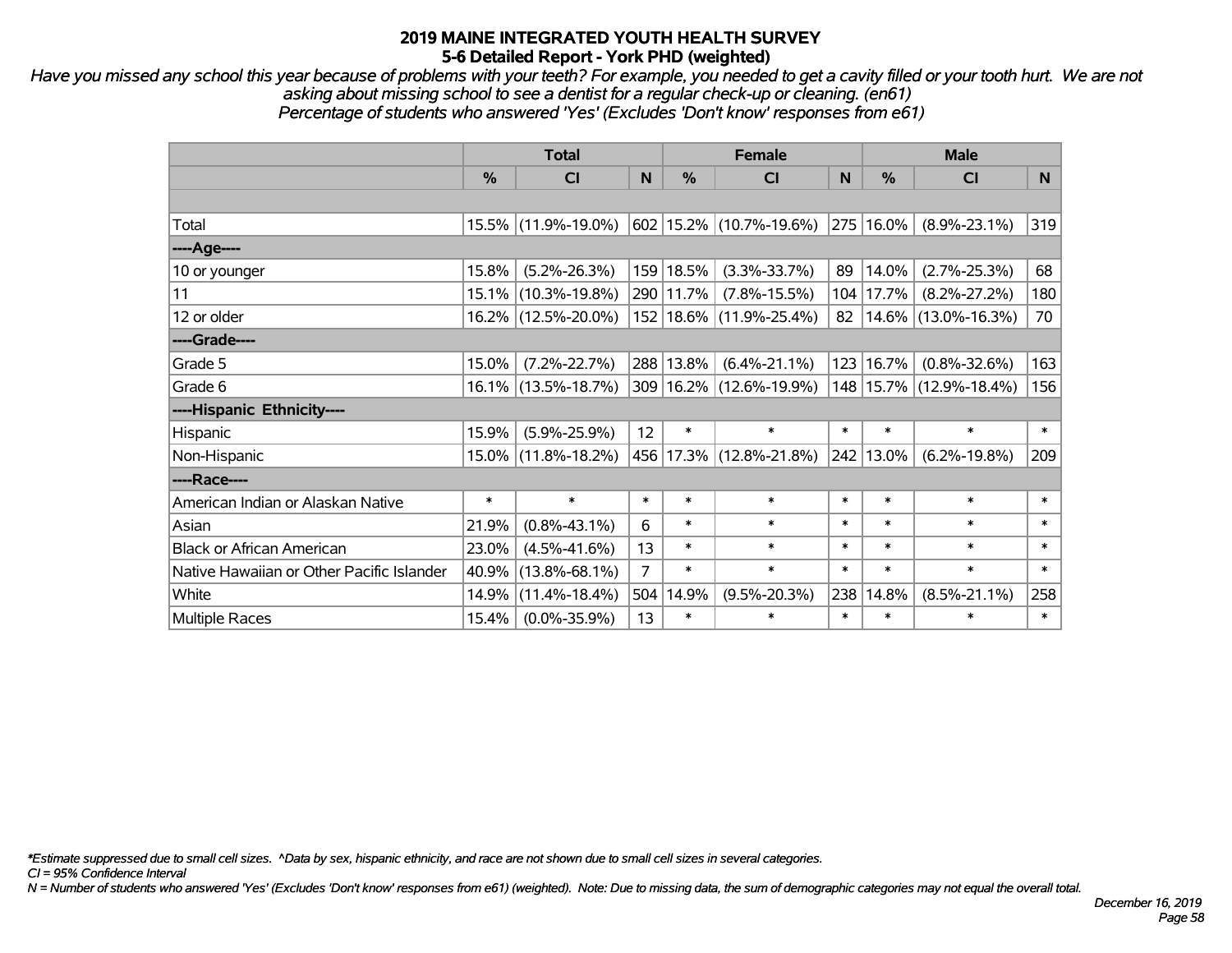*When you are outside for more than one hour on a sunny day, how often do you wear sunscreen with an SPF of 15 or higher? (en46) Percentage of students who answered 'Most of the time' or 'Always'*

|                                           | <b>Total</b> |                                                  |       |               | <b>Female</b>               | <b>Male</b> |               |                             |                 |
|-------------------------------------------|--------------|--------------------------------------------------|-------|---------------|-----------------------------|-------------|---------------|-----------------------------|-----------------|
|                                           | %            | <b>CI</b>                                        | N     | $\frac{0}{0}$ | <b>CI</b>                   | N           | $\frac{0}{0}$ | <b>CI</b>                   | <sub>N</sub>    |
|                                           |              |                                                  |       |               |                             |             |               |                             |                 |
| Total                                     |              | $52.9\%$ (44.7%-61.0%) 2,172 61.1% (53.9%-68.2%) |       |               |                             |             |               | $1,200$ 45.7% (34.0%-57.3%) | 933             |
| ----Age----                               |              |                                                  |       |               |                             |             |               |                             |                 |
| 10 or younger                             | 57.6%        | $(49.0\% - 66.2\%)$                              | 600   |               | $69.8\%$ (63.1%-76.5%)      | 362         |               | 45.6% (35.2%-55.9%)         | 219             |
| 11                                        | 51.2%        | $(40.0\% - 62.4\%)$                              |       |               | 1,048 56.3% (48.2%-64.4%)   | 537         |               | 47.7% (30.4%-65.1%)         | 511             |
| 12 or older                               |              | $51.7\%$ (45.2%-58.3%)                           | 517   |               | 60.7% (51.7%-69.7%)         | 297         |               | 41.3% (31.4%-51.1%)         | 204             |
| ----Grade----                             |              |                                                  |       |               |                             |             |               |                             |                 |
| Grade 5                                   | 54.1%        | $(39.4\% - 68.8\%)$                              | 1,087 |               | 63.0% (53.3%-72.7%)         | 599         |               | 46.0% (23.2%-68.9%)         | 461             |
| Grade 6                                   |              | $52.5\%$ (48.3%-56.6%)                           |       |               | $1,076$ 60.0% (52.7%-67.3%) | 599         |               | 45.8% (42.2%-49.3%)         | 470             |
| ----Hispanic Ethnicity----                |              |                                                  |       |               |                             |             |               |                             |                 |
| Hispanic                                  | 57.8%        | $(48.4\% - 67.1\%)$                              | 46    | $66.0\%$      | $(42.4\% - 89.7\%)$         | 30          |               | 46.4% (26.3%-66.5%)         | 15 <sub>1</sub> |
| Non-Hispanic                              |              | $53.7\%$ (45.3%-62.2%)                           |       |               | 1,736 60.6% (52.9%-68.4%)   | 921         |               | 48.2% (35.5%-61.0%)         | 806             |
| ----Race----                              |              |                                                  |       |               |                             |             |               |                             |                 |
| American Indian or Alaskan Native         | 23.7%        | $(7.6\% - 39.7\%)$                               | 25    | 41.0%         | $(33.7\% - 48.2\%)$         | 16          | 15.2%         | $(0.0\% - 34.3\%)$          | 10 <sup>°</sup> |
| Asian                                     | 28.9%        | $(1.8\% - 56.0\%)$                               | 9     | $\ast$        | $\ast$                      | $\ast$      | $\ast$        | $\ast$                      | $\ast$          |
| <b>Black or African American</b>          | 16.2%        | $(0.0\% - 34.8\%)$                               | 10    | $\ast$        | $\ast$                      | $\ast$      | $\ast$        | $\ast$                      | $\ast$          |
| Native Hawaiian or Other Pacific Islander | 44.7%        | $(25.8\% - 63.5\%)$                              | 7     | $\ast$        | $\ast$                      | $\ast$      | $\ast$        | $\ast$                      | $\ast$          |
| White                                     | 55.0%        | $(46.7\% - 63.4\%)$                              | 1,964 | 61.4%         | $(53.3\% - 69.5\%)$         | 1,063       | 49.1%         | $(37.6\% - 60.7\%)$         | 873             |
| <b>Multiple Races</b>                     |              | 44.1% (22.7%-65.5%)                              | 41    |               | $68.5\%$ (47.1%-89.9%)      | 27          | 26.9%         | $(0.0\% - 55.1\%)$          | 14              |

*\*Estimate suppressed due to small cell sizes. ^Data by sex, hispanic ethnicity, and race are not shown due to small cell sizes in several categories.*

*CI = 95% Confidence Interval*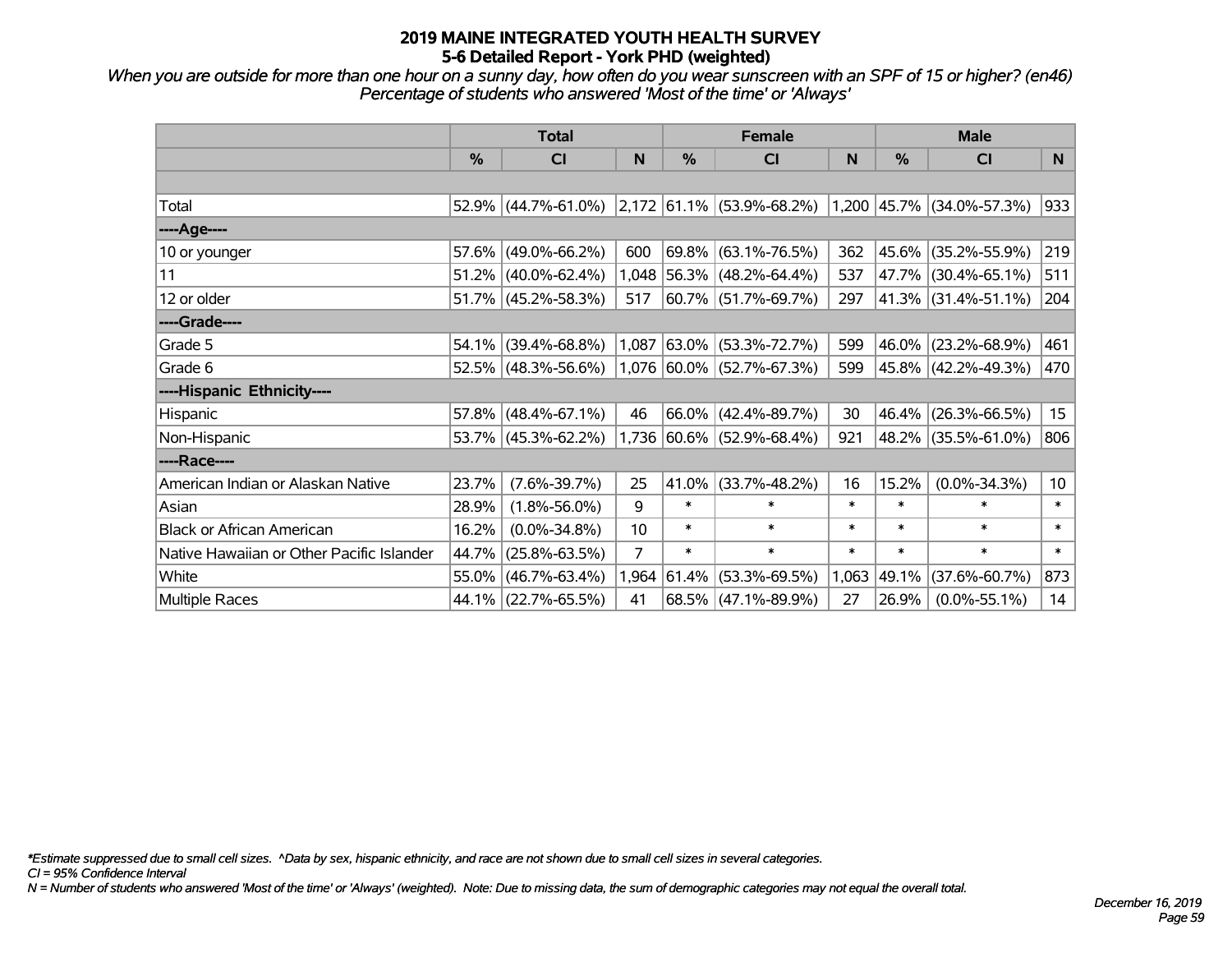*When you are outside for more than one hour on a sunny day, how often do you do one of the following: stay in the shade, wear clothing that covers most of your arms and legs, or wear a hat? (en47)*

*Percentage of students who answered 'Most of the time' or 'Always'*

|                                           | <b>Total</b> |                        |       |          | <b>Female</b>               |        | <b>Male</b> |                         |        |
|-------------------------------------------|--------------|------------------------|-------|----------|-----------------------------|--------|-------------|-------------------------|--------|
|                                           | %            | <b>CI</b>              | N     | %        | <b>CI</b>                   | N      | %           | <b>CI</b>               | N      |
|                                           |              |                        |       |          |                             |        |             |                         |        |
| Total                                     |              | $39.2\%$ (34.2%-44.3%) |       |          | $1,616$ 40.1% (30.3%-49.8%) |        |             | 788 39.1% (34.8%-43.5%) | 809    |
| ----Age----                               |              |                        |       |          |                             |        |             |                         |        |
| 10 or younger                             | 36.6%        | $(26.4\% - 46.8\%)$    | 384   |          | 46.4% (32.9%-60.0%)         |        | 239 28.5%   | $(20.5\% - 36.6\%)$     | 140    |
| 11                                        |              | 42.5% (37.1%-47.9%)    | 877   |          | 40.2% (29.7%-50.7%)         |        | 387 44.5%   | $(39.6\% - 49.4\%)$     | 479    |
| 12 or older                               |              | 35.0% (27.8%-42.2%)    | 347   |          | $ 32.4\% $ (21.3%-43.5%)    |        |             | 157 38.2% (34.1%-42.2%) | 190    |
| ----Grade----                             |              |                        |       |          |                             |        |             |                         |        |
| Grade 5                                   |              | 42.3% (33.6%-51.0%)    | 857   |          | 48.3% (33.9%-62.6%)         |        | 462 37.7%   | $(31.0\% - 44.4\%)$     | 384    |
| Grade 6                                   |              | 36.3% (30.9%-41.8%)    | 745   |          | 31.8% (23.6%-40.0%)         |        |             | 316 41.0% (36.4%-45.6%) | 423    |
| ----Hispanic Ethnicity----                |              |                        |       |          |                             |        |             |                         |        |
| Hispanic                                  | 24.1%        | $(3.1\% - 45.1\%)$     | 19    | $\ast$   | $\ast$                      | $\ast$ | $\ast$      | $\ast$                  | $\ast$ |
| Non-Hispanic                              |              | 40.5% (35.7%-45.3%)    |       |          | $1,318$ 41.3% (31.0%-51.5%) |        |             | 625 40.3% (36.5%-44.2%) | 687    |
| ----Race----                              |              |                        |       |          |                             |        |             |                         |        |
| American Indian or Alaskan Native         | 27.2%        | $(0.5\% - 53.9\%)$     | 31    |          | $31.0\%$ (13.4%-48.7%)      | 14     | 18.3%       | $(0.0\% - 45.2\%)$      | 12     |
| Asian                                     |              | 41.6% (13.1%-70.2%)    | 14    |          | 46.1% (18.7%-73.4%)         | 8      | 36.9%       | $(0.0\% - 86.2\%)$      | 6      |
| <b>Black or African American</b>          | 29.5%        | $(12.3\% - 46.7\%)$    | 18    | $28.4\%$ | $(14.1\% - 42.8\%)$         | 6      | 37.9%       | $(0.0\% - 76.4\%)$      | 12     |
| Native Hawaiian or Other Pacific Islander | 63.2%        | $(33.2\% - 93.3\%)$    | 10    | $\ast$   | $\ast$                      | $\ast$ | $\ast$      | $\ast$                  | $\ast$ |
| White                                     | 40.5%        | $(34.6\% - 46.4\%)$    | 1,454 | 40.7%    | $(30.6\% - 50.9\%)$         | 705    | 41.2%       | $(35.2\% - 47.1\%)$     | 740    |
| <b>Multiple Races</b>                     |              | 22.9% (10.2%-35.6%)    | 21    |          | 31.8% (14.8%-48.7%)         | 13     | 12.4%       | $(0.0\% - 25.1\%)$      | 6      |

*\*Estimate suppressed due to small cell sizes. ^Data by sex, hispanic ethnicity, and race are not shown due to small cell sizes in several categories.*

*CI = 95% Confidence Interval*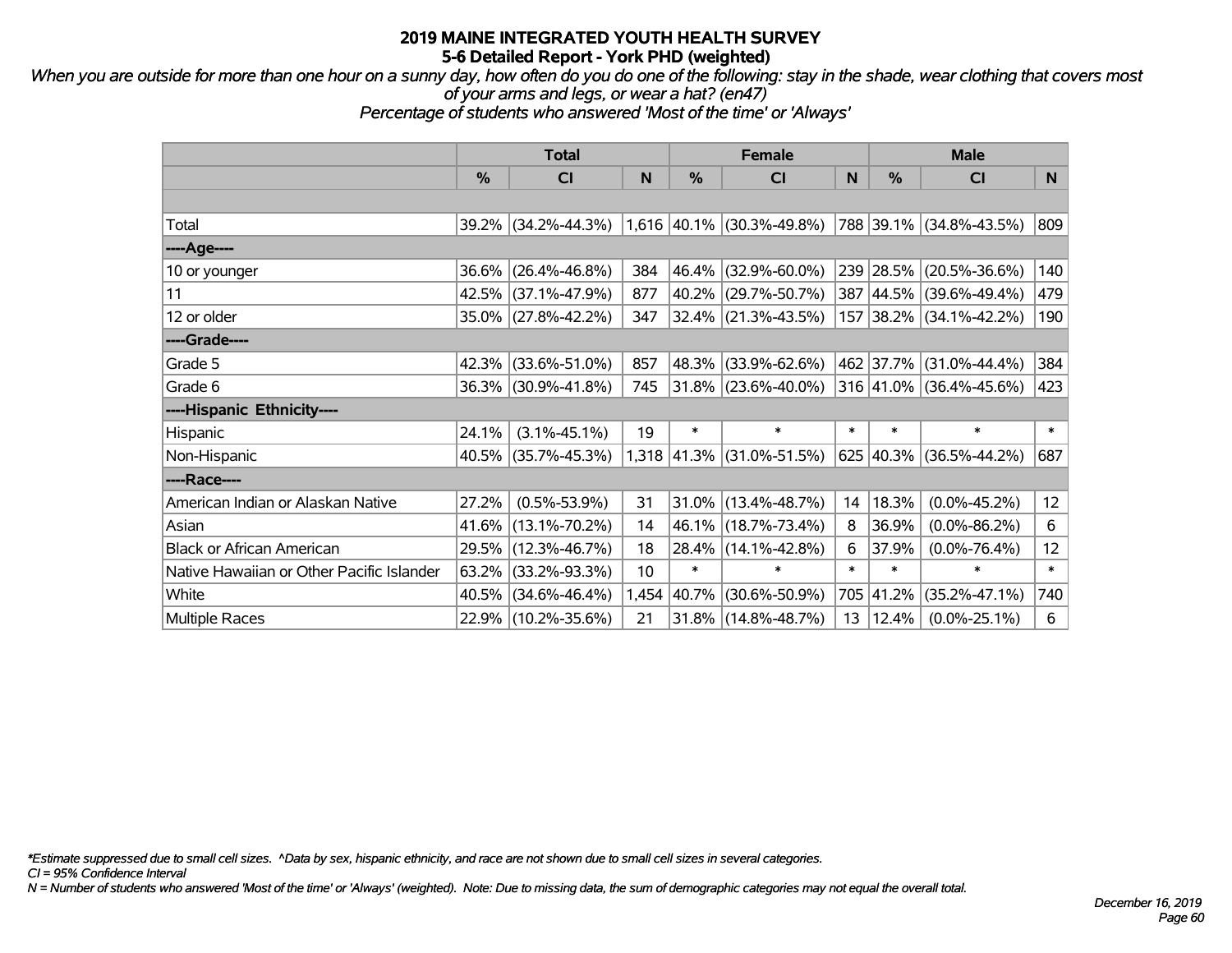*During the past year, have you had any sunburns? (A sunburn is any reddening or burn of the skin that lasts until the next day.) (en48) Percentage of students who answered 'Yes'*

|                                           | <b>Total</b>  |                        |        |        | <b>Female</b>               | <b>Male</b> |               |                                  |                 |
|-------------------------------------------|---------------|------------------------|--------|--------|-----------------------------|-------------|---------------|----------------------------------|-----------------|
|                                           | $\frac{0}{0}$ | <b>CI</b>              | N      | %      | <b>CI</b>                   | N           | $\frac{0}{0}$ | <b>CI</b>                        | <b>N</b>        |
|                                           |               |                        |        |        |                             |             |               |                                  |                 |
| Total                                     |               | 48.2% (43.2%-53.2%)    |        |        | $1,993$ 53.3% (48.9%-57.7%) |             |               | $1,047$ $ 44.8\% $ (39.4%-50.2%) | 930             |
| ----Age----                               |               |                        |        |        |                             |             |               |                                  |                 |
| 10 or younger                             | 55.0%         | $(38.6\% - 71.4\%)$    | 572    |        | $57.4\%$ (42.7%-72.2%)      | 286         |               | 56.9% (36.6%-77.1%)              | 284             |
| 11                                        | 43.2%         | $(37.5\% - 49.0\%)$    | 898    |        | $50.1\%$ (44.1%-56.2%)      | 486         |               | 37.6% (30.7%-44.5%)              | 408             |
| 12 or older                               |               | $50.5\%$ (48.1%-52.9%) | 506    |        | $54.7\%$ (48.7%-60.7%)      | 270         |               | 48.0% (44.6%-51.4%)              | 236             |
| ----Grade----                             |               |                        |        |        |                             |             |               |                                  |                 |
| Grade 5                                   | 47.5%         | $(37.7\% - 57.3\%)$    | 963    |        | 53.3% (44.4%-62.2%)         | 503         |               | 44.5% (34.3%-54.8%)              | 458             |
| Grade 6                                   |               | 48.8% (45.9%-51.7%)    |        |        | $1,007$ 53.1% (50.0%-56.2%) | 535         |               | $ 45.3\% $ (42.3%-48.4%)         | 468             |
| ----Hispanic Ethnicity----                |               |                        |        |        |                             |             |               |                                  |                 |
| Hispanic                                  | 25.4%         | $(6.8\% - 44.0\%)$     | 20     | $\ast$ | $\ast$                      | $\ast$      | $\ast$        | $\ast$                           | $\ast$          |
| Non-Hispanic                              | 49.6%         | $(45.5\% - 53.8\%)$    |        |        | $1,609$ 56.2% (51.7%-60.7%) | 843         |               | 44.7% (38.1%-51.4%)              | 762             |
| ----Race----                              |               |                        |        |        |                             |             |               |                                  |                 |
| American Indian or Alaskan Native         | 23.8%         | $(11.7\% - 36.0\%)$    | 28     | $\ast$ | $\ast$                      | $\ast$      | $\ast$        | $\ast$                           | $\ast$          |
| Asian                                     | 34.6%         | $(7.6\% - 61.6\%)$     | 11     | $\ast$ | $\ast$                      | $\ast$      | $\ast$        | $\ast$                           | $\ast$          |
| <b>Black or African American</b>          | 15.4%         | $(0.0\% - 35.2\%)$     | 9      | $\ast$ | $\ast$                      | $\ast$      | $\ast$        | $\ast$                           | $\ast$          |
| Native Hawaiian or Other Pacific Islander | $\ast$        | $\ast$                 | $\ast$ | $\ast$ | $\ast$                      | $\ast$      | $\ast$        | $\ast$                           | $\ast$          |
| White                                     | 50.9%         | $(47.3\% - 54.5\%)$    | 1,823  | 57.6%  | $(54.2\% - 61.0\%)$         | 989         | 45.8%         | $(41.0\% - 50.7\%)$              | 827             |
| <b>Multiple Races</b>                     | 39.8%         | $(35.7\% - 43.8\%)$    | 37     | 41.8%  | $(21.6\% - 62.0\%)$         | 17          |               | 40.0% (25.8%-54.1%)              | 20 <sub>2</sub> |

*\*Estimate suppressed due to small cell sizes. ^Data by sex, hispanic ethnicity, and race are not shown due to small cell sizes in several categories.*

*CI = 95% Confidence Interval*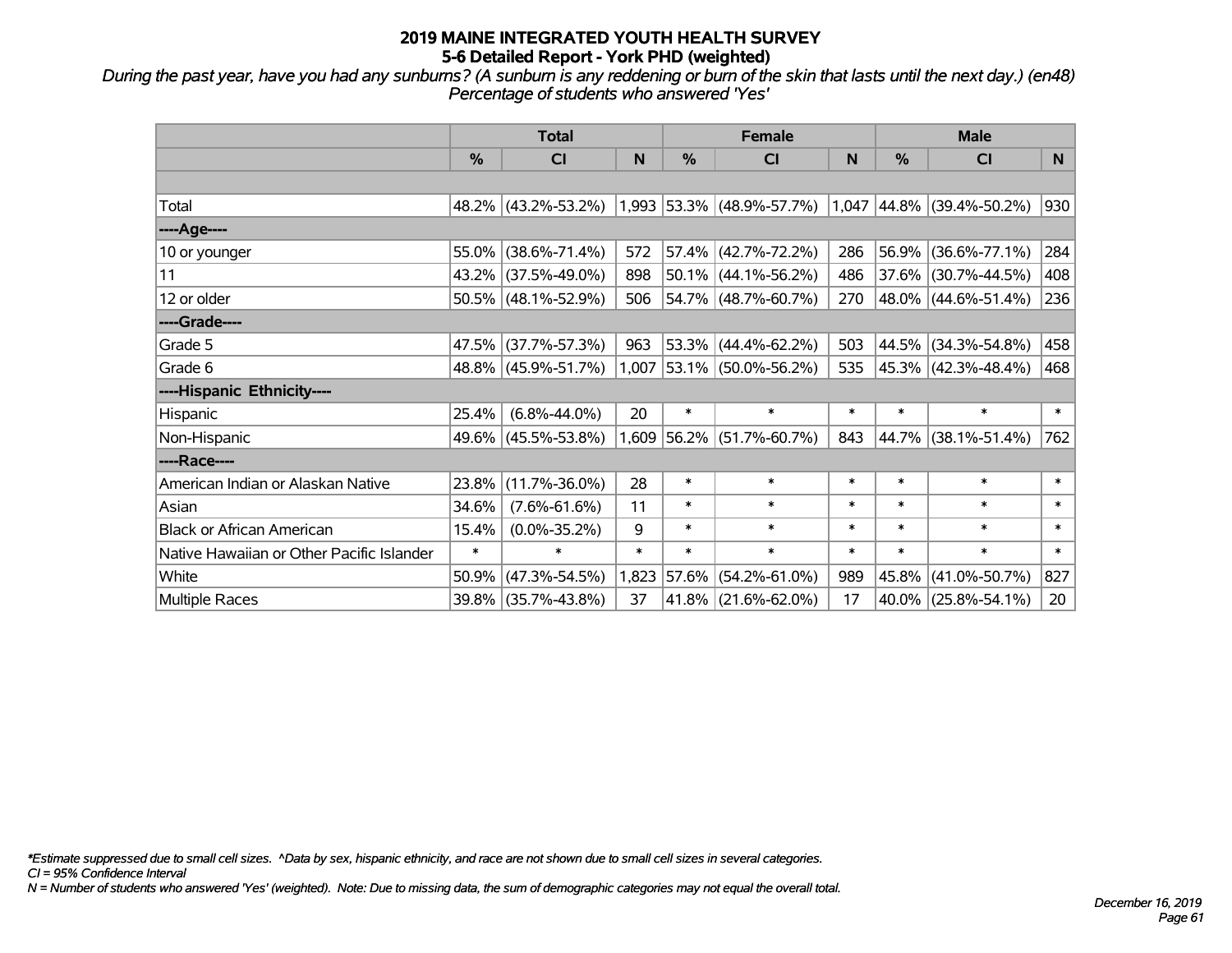*During the past year, have you had any sunburns? (A sunburn is any reddening or burn of the skin that lasts until the next day.) (en48\_2) Percentage of students who answered 'Yes' (Excludes 'Not sure' responses from e48)*

|                                           | <b>Total</b> |                        |        | <b>Female</b> |                           |        | <b>Male</b> |                             |                |
|-------------------------------------------|--------------|------------------------|--------|---------------|---------------------------|--------|-------------|-----------------------------|----------------|
|                                           | %            | CI                     | N      | $\frac{0}{0}$ | <b>CI</b>                 | N      | $\%$        | <b>CI</b>                   | N <sub>1</sub> |
|                                           |              |                        |        |               |                           |        |             |                             |                |
| Total                                     |              | $55.1\%$ (51.1%-59.1%) |        |               | 1,993 59.5% (55.3%-63.6%) |        |             | $1,047$ 52.0% (48.9%-55.2%) | 930            |
| ----Age----                               |              |                        |        |               |                           |        |             |                             |                |
| 10 or younger                             | 63.2%        | $(52.5\% - 73.9\%)$    | 572    |               | $63.6\%$ (48.9%-78.2%)    | 286    |             | $64.9\%$ (51.3%-78.5%)      | 284            |
| 11                                        | 49.9%        | $(44.0\% - 55.7\%)$    | 898    |               | 55.8% (50.1%-61.5%)       | 486    |             | 45.0% (37.2%-52.8%)         | 408            |
| 12 or older                               |              | 56.6% (53.7%-59.5%)    | 506    |               | $61.9\%$ (57.5%-66.4%)    | 270    |             | 53.5% (48.4%-58.5%)         | 236            |
| ----Grade----                             |              |                        |        |               |                           |        |             |                             |                |
| Grade 5                                   | 54.3%        | $(46.8\% - 61.8\%)$    | 963    | 58.9%         | $(51.8\% - 66.1\%)$       | 503    |             | 51.6% (45.4%-57.7%)         | 458            |
| Grade 6                                   |              | 55.9% (53.0%-58.8%)    | 1,007  |               | $ 59.9\% $ (55.3%-64.5%)  | 535    |             | 52.9% (51.7%-54.2%)         | 468            |
| ----Hispanic Ethnicity----                |              |                        |        |               |                           |        |             |                             |                |
| Hispanic                                  | 32.9%        | $(6.0\% - 59.8\%)$     | 20     | $\ast$        | $\ast$                    | $\ast$ | $\ast$      | $\ast$                      | $\ast$         |
| Non-Hispanic                              |              | 56.3% (53.6%-59.0%)    | 1,609  |               | $61.0\%$ (57.6%-64.5%)    | 843    |             | 52.7% (47.7%-57.8%)         | 762            |
| ----Race----                              |              |                        |        |               |                           |        |             |                             |                |
| American Indian or Alaskan Native         | 27.1%        | $(11.4\% - 42.9\%)$    | 28     | $\ast$        | $\ast$                    | $\ast$ | $\ast$      | $\ast$                      | $\ast$         |
| Asian                                     | 35.5%        | $(8.7\% - 62.3\%)$     | 11     | $\ast$        | $\ast$                    | $\ast$ | $\ast$      | $\ast$                      | $\ast$         |
| <b>Black or African American</b>          | 16.1%        | $(0.0\% - 37.0\%)$     | 9      | $\ast$        | $\ast$                    | $\ast$ | $\ast$      | $\ast$                      | $\ast$         |
| Native Hawaiian or Other Pacific Islander | $\ast$       | $\ast$                 | $\ast$ | $\ast$        | $\ast$                    | $\ast$ | $\ast$      | $\ast$                      | $\ast$         |
| White                                     | 58.5%        | $(56.4\% - 60.6\%)$    | 1,823  | 64.0%         | $(60.8\% - 67.1\%)$       | 989    | 53.9%       | $(52.0\% - 55.7\%)$         | 827            |
| <b>Multiple Races</b>                     | $45.1\%$     | $(37.4\% - 52.7\%)$    | 37     |               | $47.8\%$ (27.7%-68.0%)    | 17     |             | 45.2% (34.3%-56.1%)         | 20             |

*\*Estimate suppressed due to small cell sizes. ^Data by sex, hispanic ethnicity, and race are not shown due to small cell sizes in several categories.*

*CI = 95% Confidence Interval*

*N = Number of students who answered 'Yes' (Excludes 'Not sure' responses from e48) (weighted). Note: Due to missing data, the sum of demographic categories may not equal the overall total.*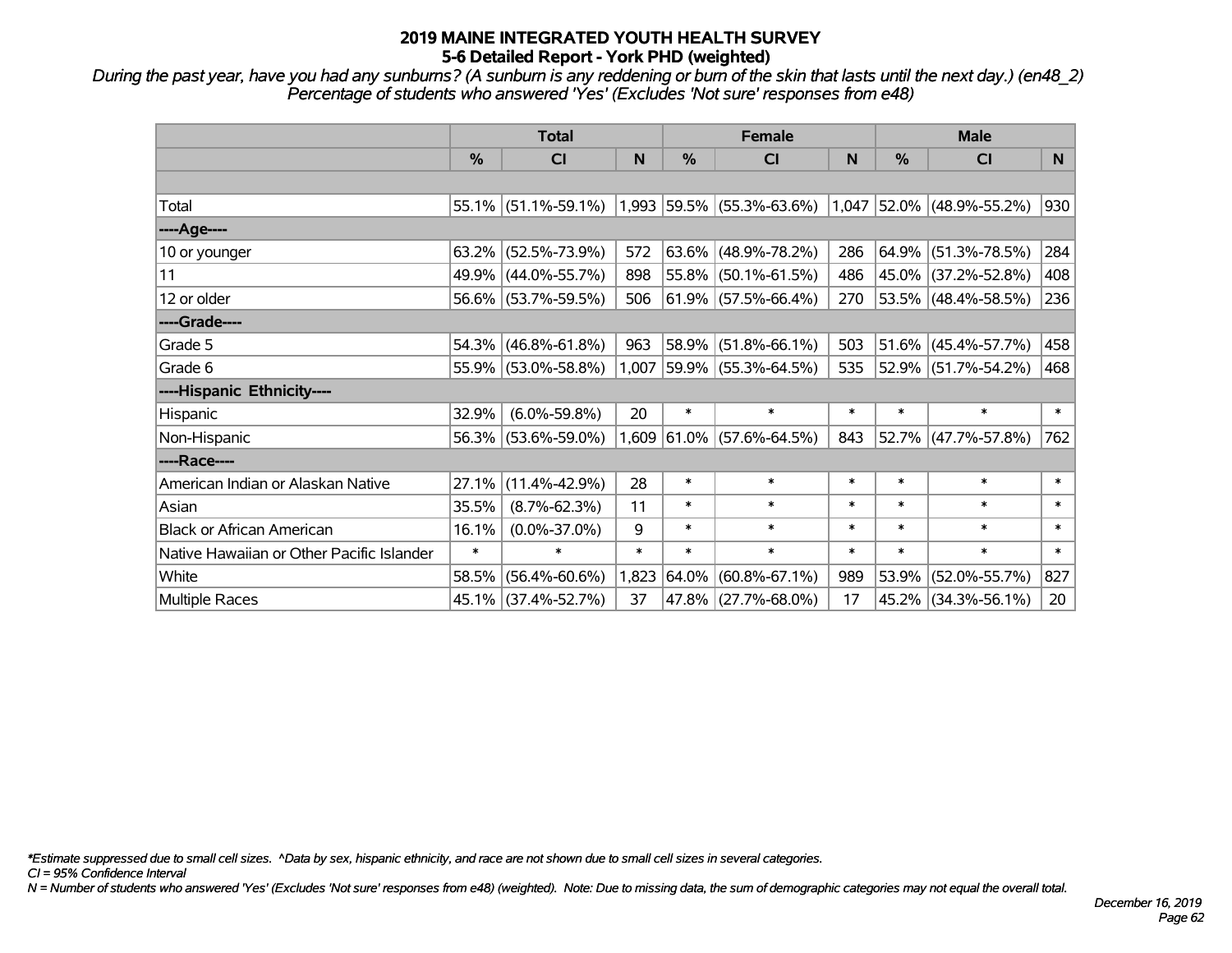*Do you agree or disagree that you have parents who try to help you succeed? (en49) Percentage of students who answered 'Strongly agree' or 'Agree'*

|                                           | <b>Total</b>  |                      |              | <b>Female</b> |                      |        | <b>Male</b> |                      |              |
|-------------------------------------------|---------------|----------------------|--------------|---------------|----------------------|--------|-------------|----------------------|--------------|
|                                           | $\frac{0}{0}$ | <b>CI</b>            | N            | $\frac{0}{0}$ | <b>CI</b>            | N      | %           | <b>CI</b>            | <sub>N</sub> |
|                                           |               |                      |              |               |                      |        |             |                      |              |
| Total                                     | 92.8%         | $(89.4\% - 96.2\%)$  |              | 3,847 92.4%   | $(89.0\% - 95.8\%)$  |        | 1,832 93.3% | $(89.6\% - 97.1\%)$  | 1,938        |
| ----Age----                               |               |                      |              |               |                      |        |             |                      |              |
| 10 or younger                             | 92.3%         | $(83.5\% - 100.0\%)$ | 983          | 92.1%         | $(83.3\% - 100.0\%)$ | 482    | 91.9%       | $(81.9\% - 100.0\%)$ | 466          |
| 11                                        | 93.1%         | $(90.1\% - 96.0\%)$  |              | 1,913 93.8%   | $(90.1\% - 97.5\%)$  | 902    | 93.0%       | $(89.4\% - 96.7\%)$  | 995          |
| 12 or older                               | 92.8%         | $(91.0\% - 94.7\%)$  | 934          | 89.9%         | $(86.8\% - 93.0\%)$  | 442    | 95.5%       | $(94.4\% - 96.6\%)$  | 475          |
| ----Grade----                             |               |                      |              |               |                      |        |             |                      |              |
| Grade 5                                   | 93.1%         | $(86.1\% - 100.0\%)$ |              | 1,903 92.4%   | $(85.2\% - 99.6\%)$  | 894    | 93.5%       | $(86.0\% - 100.0\%)$ | 961          |
| Grade 6                                   | 92.4%         | $(90.1\% - 94.7\%)$  |              | 1,898 92.3%   | $(89.9\% - 94.7\%)$  | 922    | 93.1%       | $(91.8\% - 94.3\%)$  | 959          |
| ----Hispanic Ethnicity----                |               |                      |              |               |                      |        |             |                      |              |
| Hispanic                                  | 86.0%         | $(75.8\% - 96.2\%)$  | 67           | $\ast$        | $\ast$               | $\ast$ | $\ast$      | $\ast$               | $\ast$       |
| Non-Hispanic                              | 95.5%         | $(93.1\% - 97.9\%)$  | 3,107        | $ 95.8\%$     | $(93.2\% - 98.4\%)$  | 1,452  | 95.6%       | $(92.8\% - 98.4\%)$  | 1,623        |
| ----Race----                              |               |                      |              |               |                      |        |             |                      |              |
| American Indian or Alaskan Native         | 95.1%         | $(88.7\% - 100.0\%)$ | 110          | $\ast$        | $\ast$               | $\ast$ | $\ast$      | $\ast$               | $\ast$       |
| Asian                                     | $\ast$        | $\ast$               | $\pmb{\ast}$ | $\ast$        | $\ast$               | $\ast$ | $\ast$      | $\ast$               | $\ast$       |
| <b>Black or African American</b>          | 88.1%         | $(72.3\% - 100.0\%)$ | 46           | $\ast$        | $\ast$               | $\ast$ | $\ast$      | $\ast$               | $\ast$       |
| Native Hawaiian or Other Pacific Islander | $\ast$        | $\ast$               | $\ast$       | $\ast$        | $\ast$               | $\ast$ | $\ast$      | $\ast$               | $\ast$       |
| White                                     | 93.3%         | $(90.2\% - 96.4\%)$  | 3,358        | 93.9%         | $(91.3\% - 96.4\%)$  | 1,629  | 93.0%       | $(89.1\% - 96.9\%)$  | 1,678        |
| <b>Multiple Races</b>                     | $\ast$        | $\ast$               | $\ast$       | $\ast$        | $\ast$               | $\ast$ | $\ast$      | $\ast$               | $\ast$       |

*\*Estimate suppressed due to small cell sizes. ^Data by sex, hispanic ethnicity, and race are not shown due to small cell sizes in several categories.*

*CI = 95% Confidence Interval*